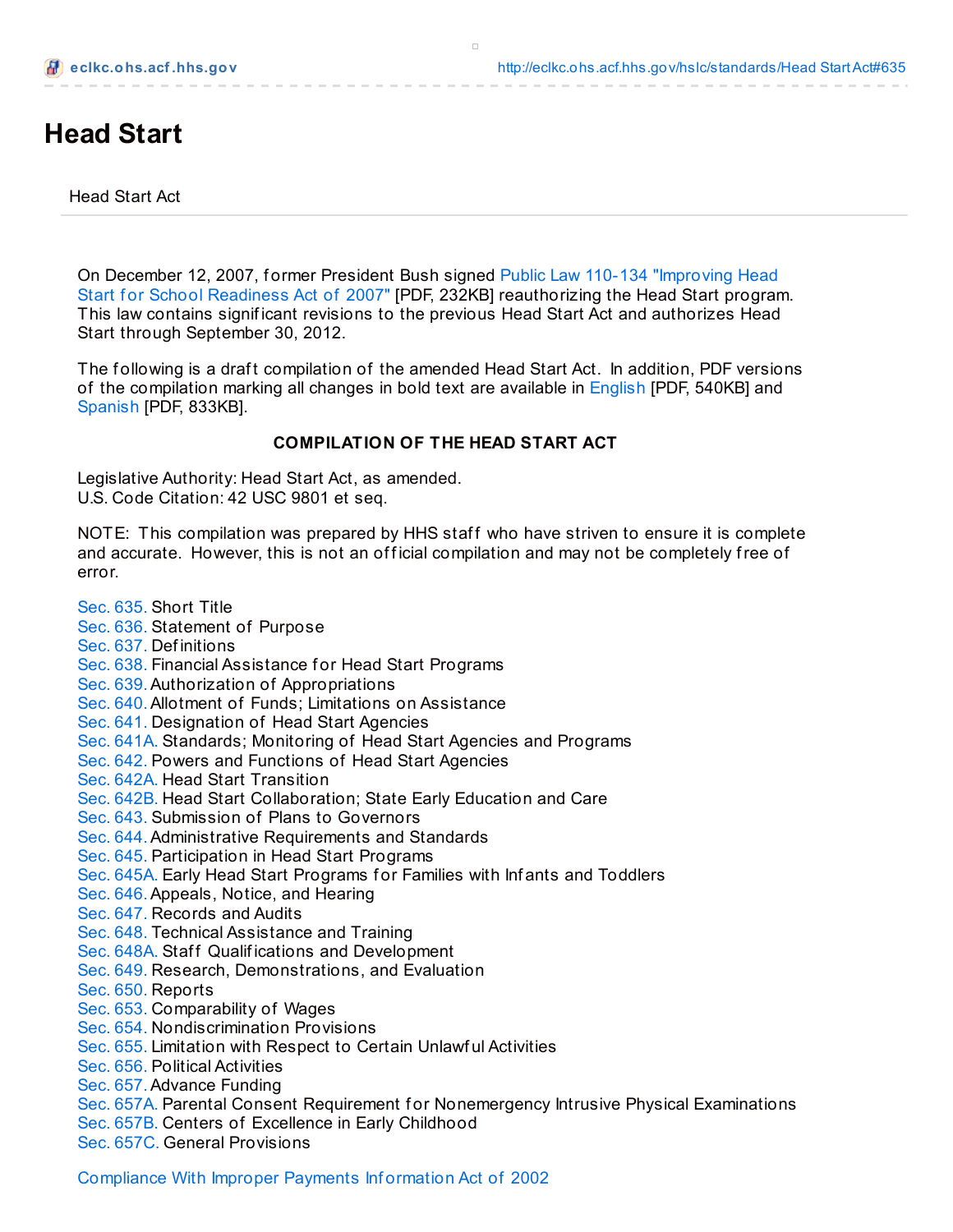# **SHORT TITLE**

Sec. 635. [42 U.S.C. 9801] This subchapter may be cited as the "Head Start Act".

## **STATEMENT OF PURPOSE**

Sec. 636. [42 U.S.C. 9831]

It is the purpose of this subchapter to promote the school readiness of low-income children by enhancing their cognitive, social, and emotional development—

(1) in a learning environment that supports children's growth in language, literacy, mathematics, science, social and emotional functioning, creative arts, physical skills, and approaches to learning; and

(2) through the provision to low-income children and their f amilies of health, educational, nutritional, social, and other services that are determined, based on family needs assessments, to be necessary.

## **DEFINITIONS**

Sec. 637. [42 U.S.C. 9832] For purposes of this subchapter:

(1) The term "child with a disability" means--

(A) a child with a disability, as def ined in section 602(3) of the Individuals with Disabilities Education Act; and

(B) an inf ant or toddler with a disability, as def ined in section 632(5) of such Act. |

(2) The term 'def iciency' means—

(A) a systemic or substantial material f ailure of an agency in an area of perf ormance that the Secretary determines involves—

(i) a threat to the health, safety, or civil rights of children or staff;

(ii) a denial to parents of the exercise of their f ull roles and responsibilities related to program operations;

(iii) a f ailure to comply with standards related to early childhood development and health services, family and community partnerships, or program design and management;

(iv) the misuse of funds received under this subchapter;

(v) loss of legal status (as determined by the Secretary) or financial viability, loss of permits, debarment from receiving Federal grants or contracts, or the improper use of Federal f unds; or

(vi) f ailure to meet any other Federal or State requirement that the agency has shown an unwillingness or inability to correct, af ter notice from the Secretary, within the period specif ied;

(B) systemic or material f ailure of the governing body of an agency to f ully exercise its legal and fiduciary responsibilities; or

(C) an unresolved area of noncompliance.

(3) The term "delegate agency" means a public, private nonprof it (including a community based organization, as def ined in section 9101 of the Elementary and Secondary Education Act of 1965 (20 U.S.C. 7801), or for profit organization or agency to which a grantee has delegated all or part of the responsibility of the grantee f or operating a Head Start program.

**TopA** 

**TopA**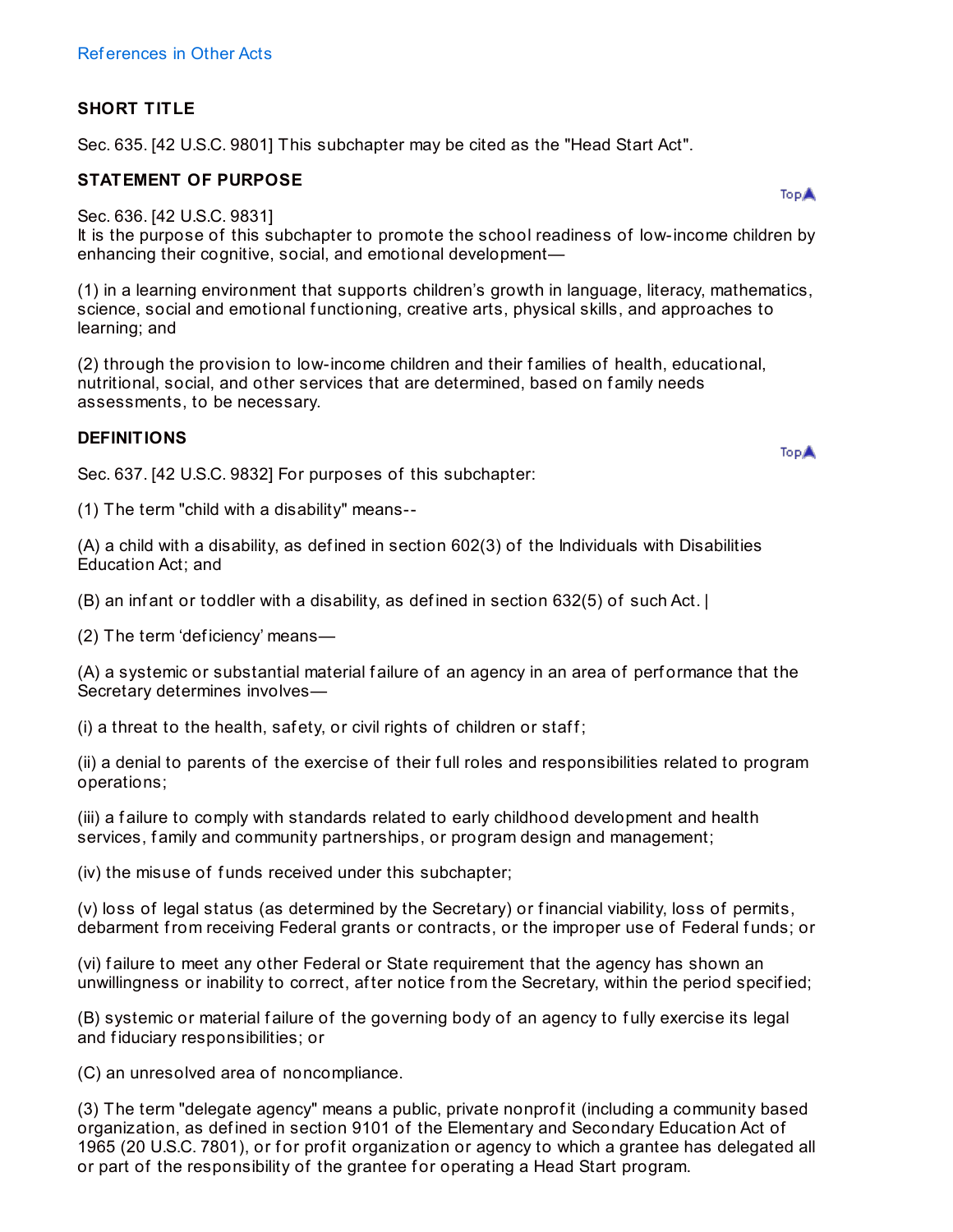(4) The term "family literacy services" means services that are of sufficient intensity in terms of hours, and of sufficient duration, to make sustainable changes in a family, and that integrate all of the following activities:

(A) Interactive literacy activities between parents and their children.

(B) Training for parents regarding how to be the primary teacher for their children and full partners in the education of their children.

(C) Parent literacy training that leads to economic self-suf f iciency and f inancial literacy.

(D) An age-appropriate education to prepare children for success in school and life experiences.

(5) The term "f inancial assistance" includes assistance provided by grant, agreement, or contract, and payments may be made in installments and in advance or by way of reimbursement with necessary adjustments on account of overpayments or underpayments.

(6) The term "f ull-calendar-year" means all days of the year other than Saturday, Sunday, and a legal public holiday.

(7) The term "full-working-day" means not less than 10 hours per day. Nothing in this paragraph shall be construed to require an agency to provide services to a child who has not reached the age of compulsory school attendance for more than the number of hours per day permitted by State law (including regulation) for the provision of services to such a child.

(8) The term "Head Start classroom" means a group of children supervised and taught by two paid staff members (a teacher and a teacher's aide or two teachers) and, where possible, a volunteer.

(9) The term "Head Start f amily day care" means Head Start services provided in a private residence other than the residence of the child receiving such services.

(10) The term "home-based Head Start program" means a Head Start program that provides Head Start services in the private residence of the child receiving such services.

(11) The term 'homeless children' has the meaning given the term 'homeless children and youths' in section 725(2) of the McKinney-Vento Homeless Assistance Act (42 U.S.C. 11434a(2)).

(12) The term "Indian tribe" means any tribe, band, nation, pueblo, or other organized group or community of Indians, including any Native village described in section 3(c) of the Alaska Native Claims Settlement Act (43 U.S.C. 1602(c)) or established pursuant to such Act (43 U.S.C. 1601 et seq.), that is recognized as eligible for the special programs and services provided by the United States to Indians because of their status as Indians.

(13) The term 'institution of higher education' has the meaning given the term in section 101(a) of the Higher Education Act of 1965 (20 U.S.C. 1001(a)).

(14) The term 'interrater reliability' means the extent to which 2 or more independent raters or observers consistently obtain the same result when using the same assessment tool.

(15) The term 'limited English prof icient', used with respect to a child, means a child—

(A)(i) who was not born in the United States or whose native language is a language other than English;

(ii)(I) who is a Native American (as def ined in section 9101 of the Elementary and Secondary Education Act of 1965 (20 U.S.C. 7801)), an Alaska Native, or a native resident of an outlying area (as def ined in such section 9101); and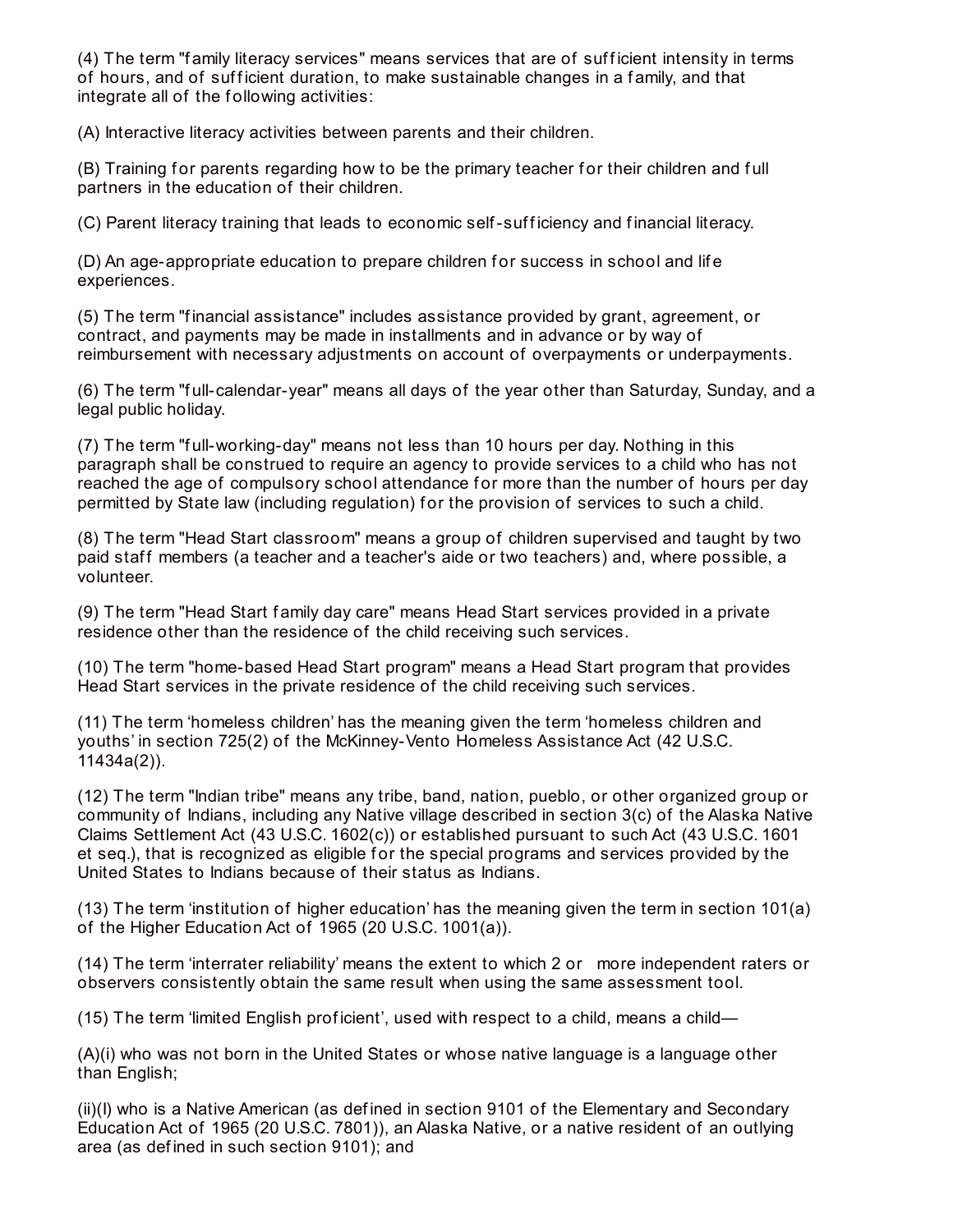(II) who comes from an environment where a language other than English has had a signif icant impact on the child's level of English language prof iciency; or

(iii) who is migratory, whose native language is a language other than English, and who comes from an environment where a language other than English is dominant; and

(B) whose difficulties in speaking or understanding the English language may be sufficient to deny such child—

(i) the ability to successf ully achieve in a classroom in which the language of instruction is English; or

(ii) the opportunity to participate f ully in society.

(16) The term "local educational agency" has the meaning given such term in the Elementary and Secondary Education Act of 1965.

(17) The term "migrant or seasonal Head Start program" means

(A) with respect to services for migrant farmworkers, a Head Start program that serves f amilies who are engaged in agricultural labor and who have changed their residence from one geographic location to another in the preceding 2-year period; and

(B) with respect to services for seasonal farmworkers, a Head Start program that serves f amilies who are engaged primarily in seasonal agricultural labor and who have not changed their residence to another geographic location in the preceding 2-year period.

(18) The term "mobile Head Start program" means the provision of Head Start services utilizing transportable equipment set up in various community-based locations on a routine, weekly schedule, operating in conjunction with home-based Head Start programs, or as a Head Start classroom.

(19) The term "poverty line" means the official poverty line (as defined by the Office of Management and Budget)--

(A) adjusted to ref lect the percentage change in the Consumer Price Index For All Urban Consumers, issued by the Bureau of Labor Statistics, occurring in the 1-year period or other interval immediately preceding the date such adjustment is made; and

(B) adjusted for family size.

(20) The term 'principles of scientif ic research' means principles of research that—

(A) apply rigorous, systematic, and objective methodology to obtain reliable and valid knowledge relevant to education activities and programs;

(B) present f indings and make claims that are appropriate to and supported by methods that have been employed; and

(C) include, as appropriate to the research being conducted—

(i) use of systematic, empirical methods that draw on observation or experiment;

(ii) use of data analyses that are adequate to support the general f indings;

(iii) reliance on measurements or observational methods that provide reliable and generalizable f indings;

(iv) strong claims of causal relationships, only with research designs that eliminate plausible competing explanations for observed results, such as, but not limited to, random assignment experiments;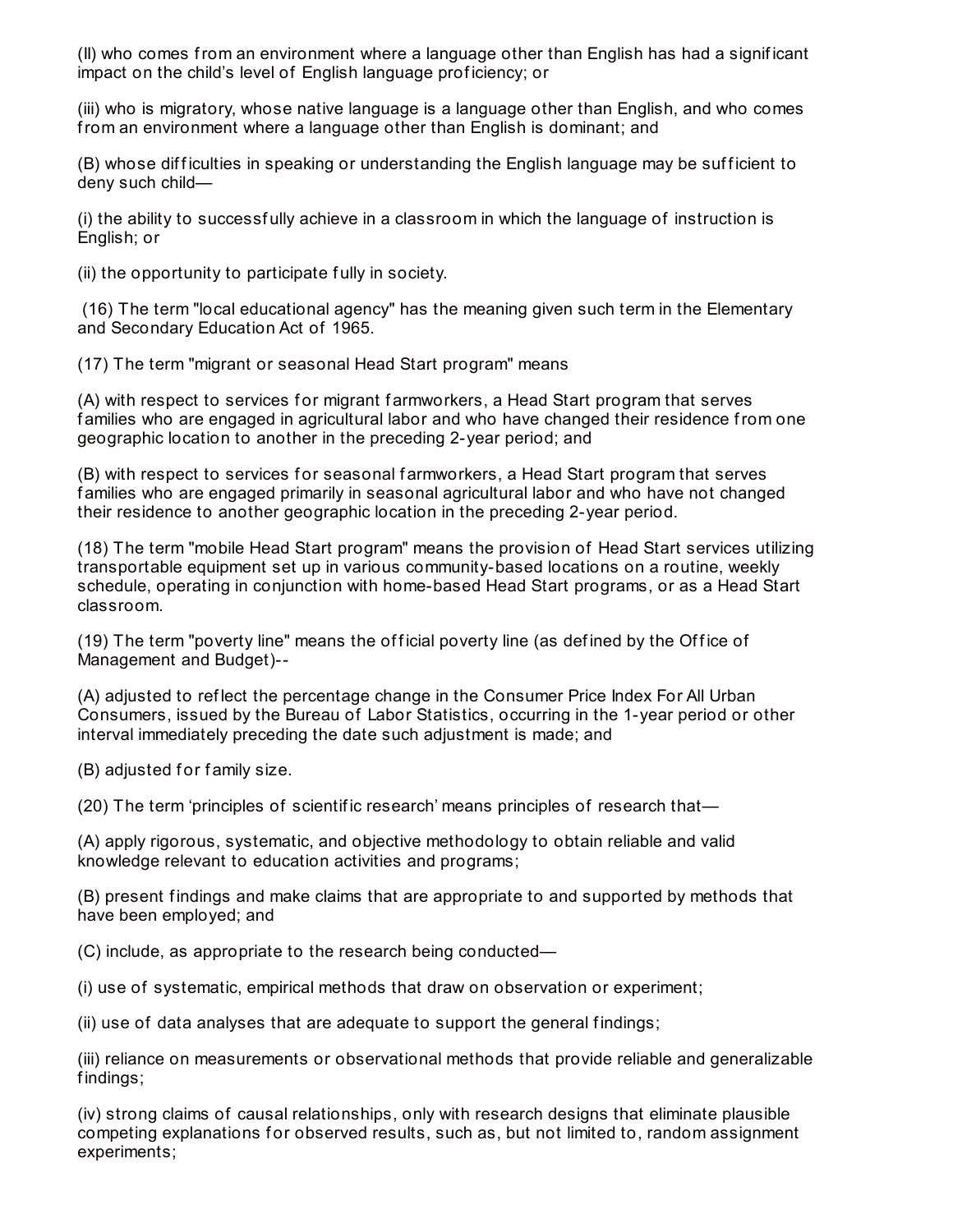(v) presentation of studies and methods in sufficient detail and clarity to allow for replication or, at a minimum, to offer the opportunity to build systematically on the findings of the research;

(vi) acceptance by a peer-reviewed journal or critique by a panel of independent experts through a comparably rigorous, objective, and scientif ic review; and

(vii) consistency of f indings across multiple studies or sites to support the generality of results and conclusions.

(21) The term 'prof essional development' means high-quality activities that will improve the knowledge and skills of Head Start teachers and staff, as relevant to their roles and functions, in program administration and the provision of services and instruction, as appropriate, in a manner that improves service delivery to enrolled children and their f amilies, including activities that—

(A) are part of a sustained effort to improve overall program quality and outcomes for enrolled children and their f amilies;

(B) are developed or selected with extensive participation of administrators and teachers from Head Start programs;

(C) are developmentally appropriate for the children being served;

(D) include instruction in ways that Head Start teachers and staff may work more effectively with parents, as appropriate;

(E) are designed to give Head Start teachers and staff the knowledge and skills to provide instruction and appropriate support services to children of diverse backgrounds, as appropriate;

(F) may include a 1-day or short-term workshop or conference, if the workshop or conference is consistent with the goals in the professional development plan described in section  $648A(f)$ and will be delivered by an institution of higher education or other entity, with expertise in delivering training in early childhood development, training in f amily support, and other assistance designed to improve the delivery of Head Start services; and

(G) in the case of teachers, assist teachers with—

(i) the acquisition of the content knowledge and teaching strategies needed to provide effective instruction and other school readiness services regarding early language and literacy, early mathematics, early science, cognitive skills, approaches to learning, creative arts, physical health and development, and social and emotional development linked to school readiness;

(ii) meeting the requirements in paragraphs (1) and (2) of section 648A(a), as appropriate;

(iii) improving classroom management skills, as appropriate;

 $(iv)$  advancing their understanding of effective instructional strategies that are—

(I) based on scientif ically valid research; and

(II) aligned with—

(aa) the Head Start Child Outcomes Framework developed by the Secretary and, as appropriate, State early learning standards; and

(bb) curricula, ongoing assessments, and other instruction and services, designed to help meet the standards described in section 641A(a)(1);

(v) acquiring the knowledge and skills to provide instruction and appropriate language and support services to increase the English language skills of limited English proficient children,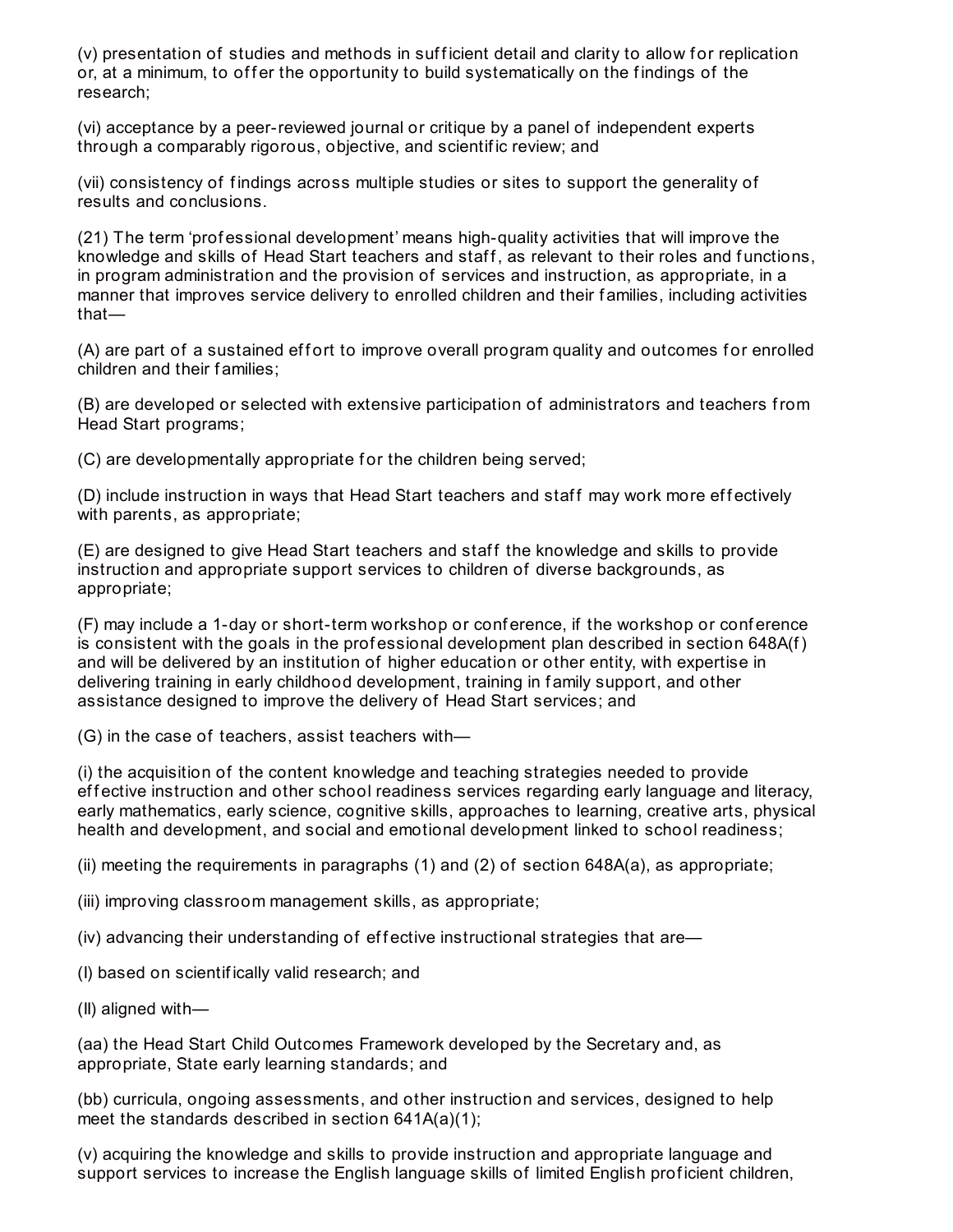as appropriate; or

(vi) methods of teaching children with disabilities, as appropriate.

(22) The term "scientif ically based reading research" –

(A) means the application of rigorous, systematic and objective procedures to obtain valid knowledge relevant to reading development, reading instruction, and reading difficulties; and

(B) shall include research that--

(i) employs systematic, empirical methods that draw on observation or experiment;

(ii) involves rigorous data analyses that are adequate to test the stated hypotheses and justify the general conclusions drawn;

(iii) relies on measurements or observational methods that provide valid data across evaluators and observers and across multiple measurements and observations; and

(iv) has been accepted by a peer-reviewed journal or approved by a panel of independent experts through a comparably rigorous, objective, and scientif ic review.

(23) The term 'scientif ically valid research' includes applied research, basic research, and f ieldinitiated research in which the rationale, design, and interpretation are soundly developed in accordance with principles of scientif ic research.

(24) The term "Secretary" means the Secretary of Health and Human Services.

(25) The term 'State' means a State, the Commonwealth of

Puerto Rico, the District of Columbia, Guam, American Samoa, the Virgin Islands of the United States, and the Commonwealth of the Northern Mariana Islands. The term includes the Republic of Palau for fiscal years 2008 and 2009, and (if the legislation described in section  $640(a)(2)(B)(v)$  has not been enacted by September 30, 2009) for fiscal years 2010 through 2012.

(26) The term 'unresolved area of noncompliance' means f ailure to correct a noncompliance item within 120 days, or within such additional time (if any) as is authorized by the Secretary, af ter receiving from the Secretary notice of such noncompliance item, pursuant to section 641A(c).

## **FINANCIAL ASSISTANCE FOR HEAD START PROGRAMS**

**TopA** 

Sec. 638. [42 U.S.C. 9833) The Secretary may, upon application by an agency which is eligible for designation as a Head Start agency pursuant to section 641, provide financial assistance to such agency for a period of 5 years for the planning, conduct, administration and evaluation of a Head Start program focused primarily upon the children from low-income f amilies who have not reached the age of compulsory school attendance which (1) will provide such comprehensive health, education, parental involvement, nutritional, social, and other services as will enable the children to attain their full potential and attain school readiness; and (2) will provide for direct participation of the parents of such children in the development, conduct, and overall program direction at the local level.

## **AUTHORIZATION OF APPROPRIATIONS**

Sec. 639. [42 U.S.C. 9834]

There are authorized to be appropriated to carry out this subchapter (other than section 657B) \$7,350,000,000 f or f iscal year 2008, \$7,650,000,000 f or f iscal year 2009, 7,995,000,000 for fiscal year 2010, and such sums as may be necessary for each of fiscal years 2011 and 2012.

# **ALLOTMENT OF FUNDS; LIMITATIONS ON ASSISTANCE**

**TopA**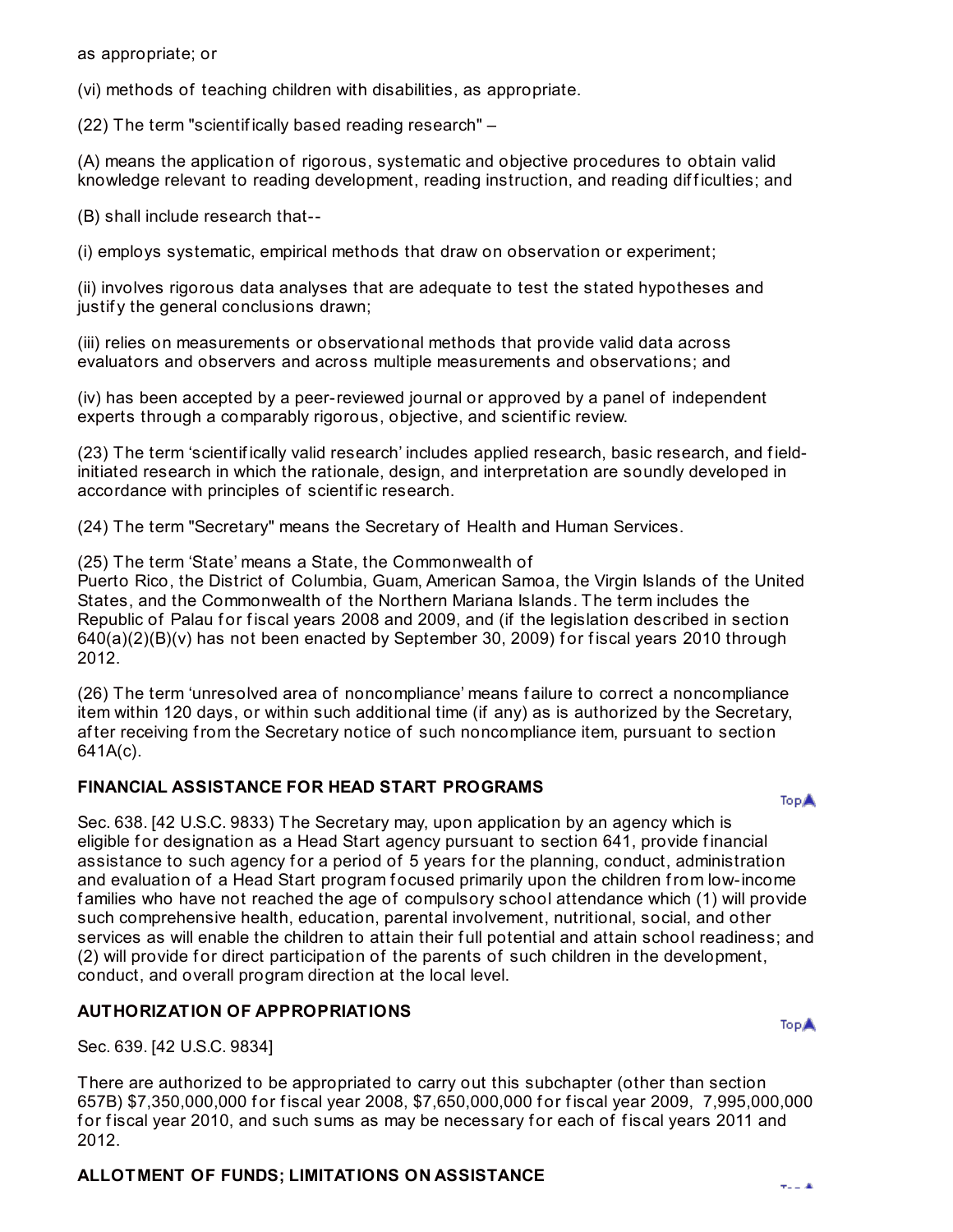Sec. 640. [42 U.S.C. 9835]

(a)(1) Using the sums appropriated pursuant to section 639 for a fiscal year, the Secretary shall allocate such sums in accordance with paragraphs (2) through (5).

(2)(A) The Secretary shall determine an amount for each fiscal year for each State that is equal to the amount received through base grants for the prior fiscal year by the Head Start agencies (including Early Head Start agencies) in the State that are not described in clause (ii) or (iii) of subparagraph (B).

(B) The Secretary shall reserve for each fiscal year such sums as are necessary—

(i) to provide each amount determined for a State under subparagraph  $(A)$  to the Head Start agencies (including Early Head Start agencies) in the State that are not described in clause (ii) or (iii), by allotting to each agency described in this clause an amount equal to that agency's base grant for the prior fiscal year;

(ii) to provide an amount for the Indian Head Start programs that is equal to the amount provided for base grants for such programs under this subchapter for the prior fiscal year, by allotting to each Head Start agency (including each Early Head Start agency) administering an Indian Head Start program an amount equal to that agency's base grant for the prior fiscal year;

(iii) to provide an amount for the migrant and seasonal Head Start programs, on a nationwide basis, that is equal to the amount provided nationwide for base grants for such programs under this subchapter for the prior fiscal year, by allotting to each Head Start agency administering a migrant or seasonal Head Start program an amount equal to that agency's base grant for the prior fiscal year;

(iv) to provide an amount for each of Guam, American Samoa, the Commonwealth of the Northern Mariana Islands, and the Virgin Islands of the United States (for Head Start agencies (including Early Head Start agencies) in the jurisdiction) that is equal to the amount provided for base grants for such jurisdiction under this subchapter for the prior fiscal year, by allotting to each agency described in this clause an amount equal to that agency's base grant for the prior fiscal year;

(v) to provide an amount for the Republic of Palau (for Head Start agencies (including Early Head Start agencies) in the jurisdiction) for each of fiscal years 2008 and 2009, and (if legislation approving a new agreement regarding United States assistance for the Republic of Palau has not been enacted by September 30, 2009) for each of fiscal years 2010 through 2012, that is equal to the amount provided for base grants for such jurisdiction under this subchapter for the prior fiscal year, by allotting to each agency described in this clause an amount equal to that agency's base grant for the prior fiscal year; and

(vi) to provide an amount for a collaboration grant under section  $642B(a)$  for each State, for the Indian Head Start programs, and f or the migrant and seasonal Head Start programs, in the same amount as the corresponding collaboration grant provided under this subchapter for fiscal year 2007.

(C)(i) The Secretary shall reserve f or each f iscal year an amount that is not less than 2.5 percent and not more than 3 percent of the sums appropriated pursuant to section 639 for that fiscal year, to fund training and technical assistance activities, from which reserved amount—

(I) the Secretary shall set aside a portion, but not less than 20 percent, to be used to fund training and technical assistance activities for Early Head Start programs, in accordance with section 645A(g)(2); and

(II) the Secretary shall set aside a portion, equal to the rest of the reserved amount, to f und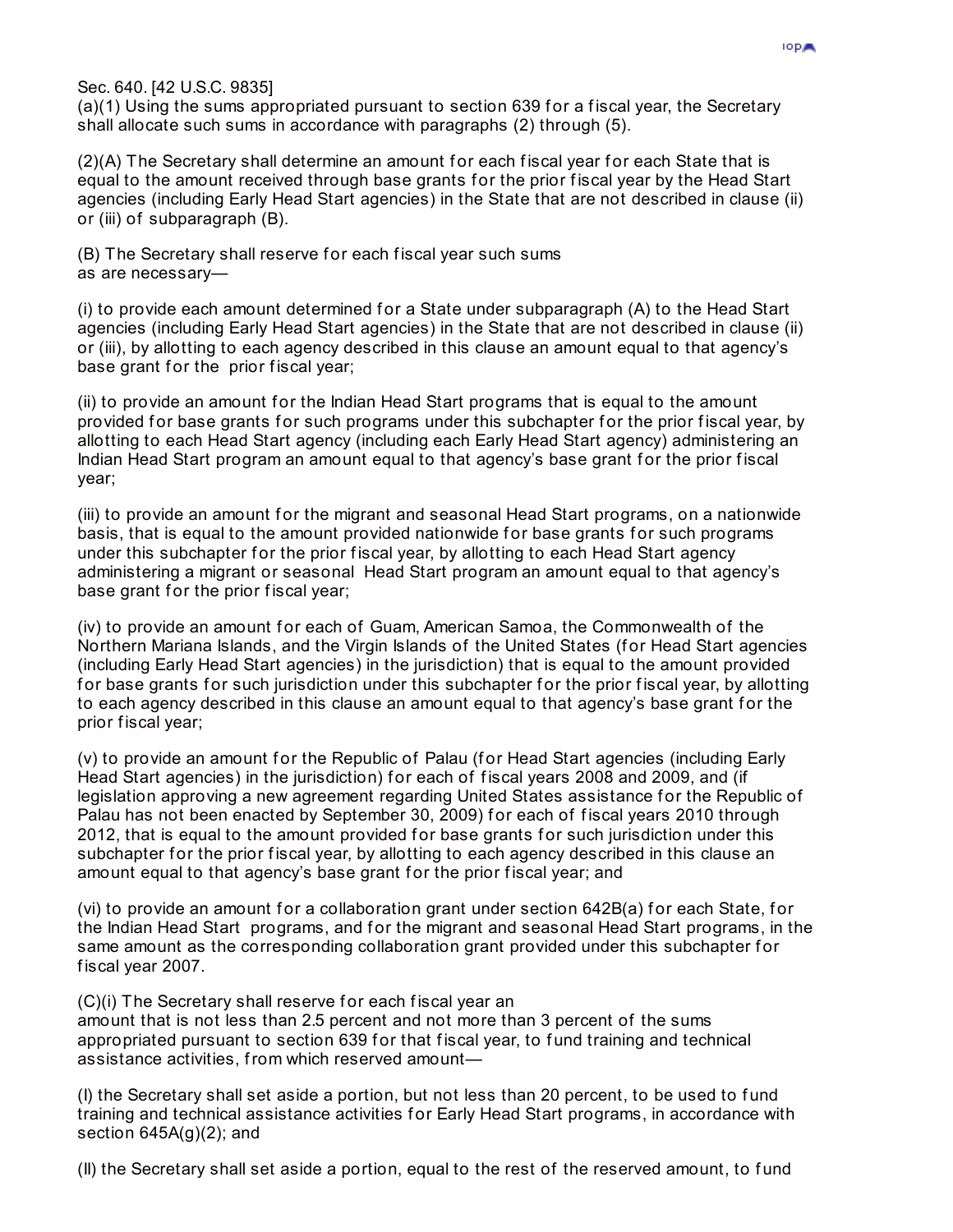training and technical assistance activities for other Head Start programs, in accordance with section 648, of which portion—

(aa) not less than 50 percent shall be made available to Head Start agencies to use directly, which may include at their discretion the establishment of local or regional agreements with community experts, institutions of higher education, or private consultants, to make program improvements identif ied by such agencies, by carrying out the training and technical assistance activities described in section 648(d);

(bb) not less than 25 percent shall be available to the Secretary to support a State-based training and technical assistance system, or a national system, described in section 648(e) for supporting program quality; and

(cc) the remainder of the portion set aside under this subclause shall be available to the Secretary to assist Head Start agencies in meeting and exceeding the standards described in section 641A(a)(1) by carrying out activities described in subsections (a), (b), (c), (f), and (g) of section 648, including helping Head Start programs address weaknesses identif ied by monitoring activities conducted by the Secretary under section 641A(c), except that not less than \$3,000,000 of the remainder shall be made available to carry out activities described in section 648(a)(3)(B)(ii)

(ii) In determining the portion set aside under clause  $(i)(i)$  and the amount reserved under this subparagraph, the Secretary shall consider the number of Early Head Start programs newly funded for that fiscal year.

(D) The Secretary shall reserve not more than \$20,000,000 to f und research, demonstration, and evaluation activities under section 649, of which not more than \$7,000,000 for each of fiscal vears 2008 through 2012 shall be available to carry out impact studies under section  $649(q)$ .

(E) The Secretary shall reserve not more than \$42,000,000 f or discretionary payments by the Secretary, including payments for all costs (other than compensation of Federal employees) for activities carried out under subsection (c) or (e) of section 641A.

(F) If the sums appropriated under section 639 are not suf f icient to provide the amounts required to be reserved under subparagraphs (B) through (E), the amounts shall be reduced proportionately.

(G) Nothing in this section shall be construed to deny the Secretary the authority, consistent with sections 641, 641A, and 646 to terminate, suspend, or reduce funding to a Head Start agency

(3)(A) From any amount remaining f or a f iscal year af ter the Secretary carries out paragraph (2) (ref erred to in this paragraph as the 'remaining amount'), the Secretary shall—

(i) subject to clause (ii)—

(I) provide a cost of living increase f or each Head Start agency (including each Early Head Start agency) funded under this subchapter for that fiscal year, to maintain the level of services provided during the prior year; and

(II) subject to subparagraph (B), provide \$10,000,000 for Indian Head Start programs (including Early Head Start programs), and \$10,000,000 for migrant and seasonal Head Start programs, to increase enrollment in the programs involved;

(ii) subject to clause (iii), if the remaining amount is not sufficient to carry out clause  $(i)$ —

(I) for each of fiscal years 2008, 2009, and  $2010-$ 

(aa) subject to subparagraph (B), provide 5 percent of that amount for Indian Head Start programs (including Early Head Start programs), and 5 percent of that amount for migrant and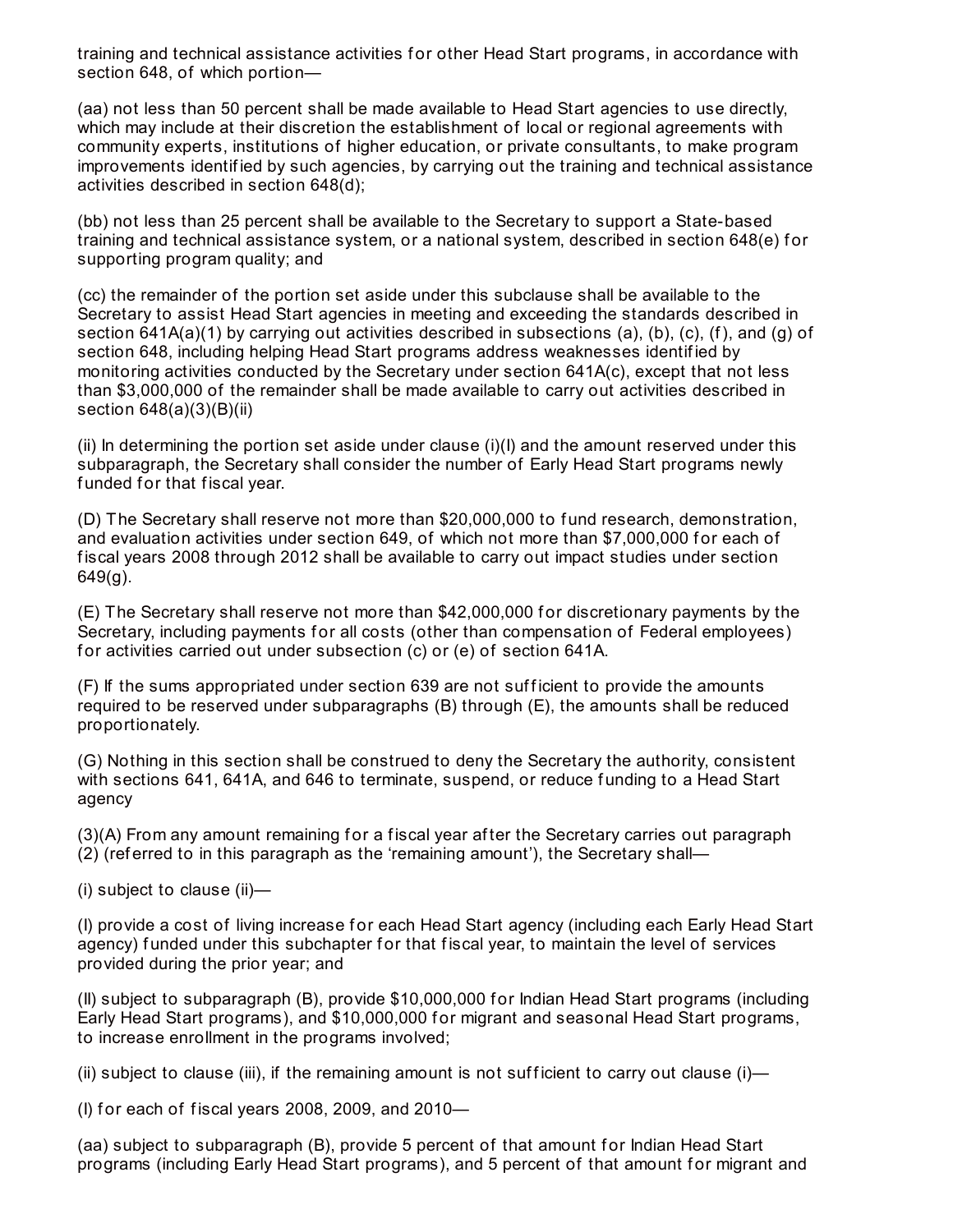seasonal Head Start programs, to increase enrollment in the programs involved; and

(bb) use 90 percent of that amount to provide, for each Head Start agency (including each Early Head Start agency) f unded as described in clause (i)(I), the same percentage (but not less than 50 percent) of the cost of living increase described in clause (i); and

(II) for fiscal year 2011 and each subsequent fiscal year-

(aa) provide, for each Head Start agency (including each Early Head Start agency) funded as described in clause (i)(I), the cost of living increase described in clause (i); and

(bb) subject to subparagraph (B), with any portion of the remaining amount that is not used under item (aa), provide equal amounts for Indian Head Start programs (including Early Head Start programs), and for migrant and seasonal Head Start programs, to increase enrollment in the programs involved; and

(iii) if the remaining amount is not sufficient to carry out clause (ii) for the fiscal year involved, use that amount to provide, f or each Head Start agency (including each Early Head Start agency) funded as described in clause  $(i)(I)$ , the same percentage of the cost of living increase described in clause (i).

(B)(i) Notwithstanding any other provision of this paragraph,

the Indian Head Start programs shall not receive more than a total cumulative amount of \$50,000,000 for all fiscal years, and the migrant and seasonal Head Start programs shall not receive more than a total cumulative amount of \$50,000,000 for all fiscal years, under clause (i)(II), and subclauses (I)(aa) and (II)(bb) of clause (ii), of subparagraph (A) (referred to in this subsection as the 'special expansion provisions'), to increase enrollment in the programs involved.

(ii)(I) Funds that are appropriated under section 639 f or a f iscal year, and made available to Indian Head Start programs or migrant or seasonal Head Start programs under the special expansion provisions, shall remain available until the end of the following fiscal year.

(II) For purposes of subclause (I)—

(aa) if no portion is reallocated under clause (iii), those f unds shall remain available to the programs involved; or

(bb) if a portion is reallocated under clause (iii), the portion shall remain available to the recipients of the portion.

(iii) Of the f unds made available as described in clause (ii), the Secretary shall reallocate the portion that the Secretary determines is unobligated 18 months af ter the f unds are made available. The Secretary shall add that portion to the balance described in paragraph (4), and reallocate the portion in accordance with paragraph (4), for the following fiscal year referred to in clause (ii).

 $(4)(A)$  Except as provided in subparagraph  $(B)$ , from any amount remaining for a fiscal year af ter the Secretary carries out paragraphs (2) and (3) (ref erred to in this paragraph as the 'balance'), the Secretary shall—

(i) reserve 40 percent to carry out subparagraph  $(C)$  and paragraph  $(5)$ ;

(ii) reserve 45 percent to carry out subparagraph (D); and

(iii) reserve 15 percent (which shall remain available through the end of f iscal year 2012) to provide funds for carrying out section  $642B(b)(2)$ .

(B)(i) Under the circumstances described in clause (ii), from the balance, the Secretary shall—

(I) reserve 45 percent to carry out subparagraph (C) and paragraph (5); and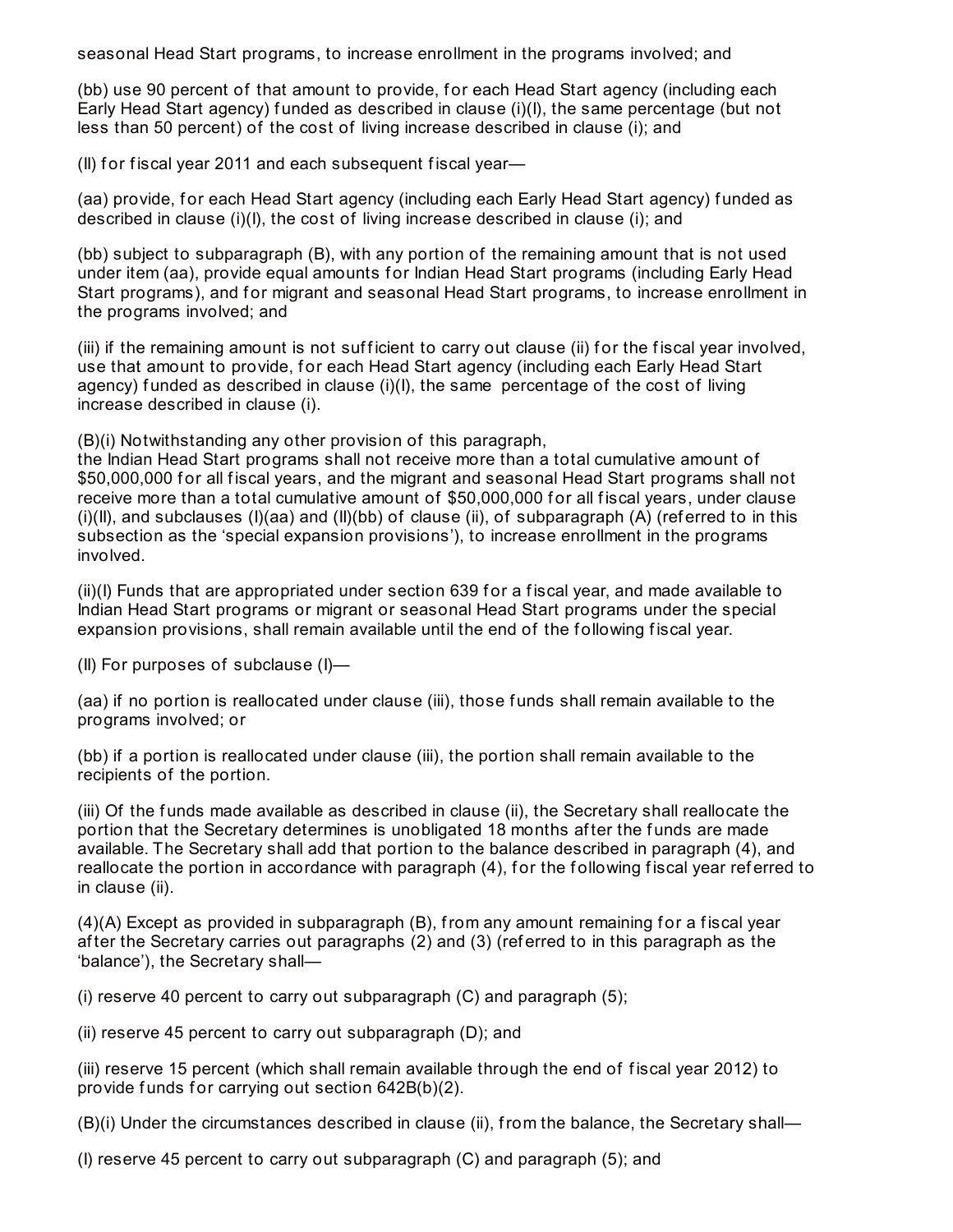(II) reserve 55 percent to carry out subparagraph (D).

(ii) The Secretary shall make the reservations described in clause (i) for a fiscal year if  $-$ 

(I) the total cumulative amount reserved under subparagraph (A)(iii) for all preceding fiscal years equals \$100,000,000;

or

(II) in the 2-year period preceding such f iscal year, f unds were reserved under subparagraph (A)(iii) in an amount that totals not less than \$15,000,000 and the Secretary received no approvable applications for such funds.

(iii) The total cumulative amount reserved under subparagraph (A)(iii) for all fiscal years may not be greater than \$100,000,000.

(C) The Secretary shall fund the quality improvement activities described in paragraph (5) using the amount reserved under subparagraph (A)(i) or subparagraph (B)(i)(I), as appropriate, of which—

(i) a portion that is less than 10 percent may be reserved by the Secretary to provide f unding to Head Start agencies (including Early Head Start agencies) that demonstrate the greatest need for additional funding for such activities, as determined by the Secretary; and

(ii) a portion that is not less than 90 percent shall be reserved by the Secretary to allot, to each Head Start agency (including each Early Head Start agency), an amount that bears the same ratio to such portion as the number of enrolled children served by the agency involved bears to the number of enrolled children served by all the Head Start agencies (including Early Head Start agencies), except that the Secretary shall account for the additional costs of serving children in Early Head Start programs and may consider whether an agency is providing a full-day program or whether an agency is providing a full-year program.

(D) The Secretary shall fund expansion of Head Start programs (including Early Head Start programs) using the amount reserved under subparagraph (A)(ii) or subparagraph (B)(i)(II), as appropriate, of which the Secretary shall—

(i) use 0.2 percent for Head Start programs funded under clause (iv) or (v) of paragraph  $(2)(B)$ (other than Early Head Start programs);

(ii) for any fiscal year after the last fiscal year for which Indian Head Start programs receive funds under the special expansion provisions, use 3 percent for Head Start programs funded under paragraph (2)(B)(ii) (other than Early Head Start programs), except that the Secretary may increase that percentage if the Secretary determines that the results of the study conducted under section 649(k) indicate that the percentage should be increased;

(iii) for any fiscal year after the last fiscal year for which migrant or seasonal Head Start programs receive funds under the special expansion provisions, use 4.5 percent for Head Start programs funded under paragraph (2)(B)(iii) (other than Early Head Start programs), except that the Secretary may increase that percentage if the Secretary determines that the results of the study conducted under section 649(l) indicate that the percentage should be increased; and

(iv) from the remainder of the reserved amount—

(I) use 50 percent for Head Start programs funded under paragraph  $(2)(B)(i)$  (other than Early Head Start programs), of which—

(aa) the covered percentage shall be allocated among the States serving less than 60 percent (as determined by the Secretary) of children who are 3 or 4 years of age from families whose income is below the poverty line, by allocating to each of those States an amount that bears the same relationship to that covered percentage as the number of children who are less than 5 years of age from f amilies whose income is below the poverty line (ref erred to in this subclause as 'young low-income children') in that State bears to the number of young low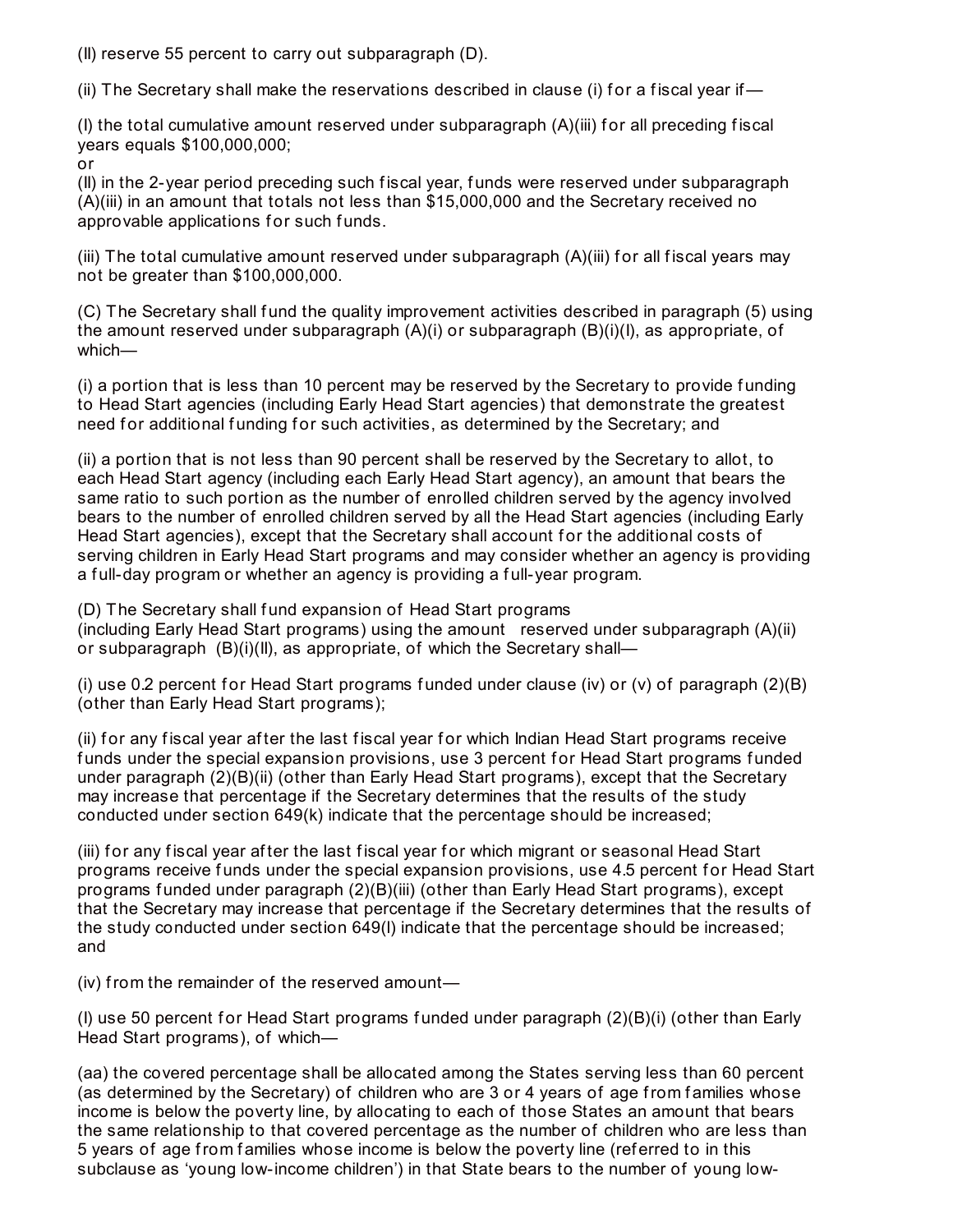income children in all those States; and

(bb) the remainder shall be allocated proportionately among the States on the basis of the number of young low-income children; and

(II) use 50 percent for Early Head Start programs.

(E) In this paragraph, the term 'covered percentage' means—

 $(i)$  for fiscal year 2008, 30 percent;

(ii) for fiscal year 2009, 40 percent;

(iii) for fiscal year 2010, 50 percent;

(iv) for fiscal year 2011, 55 percent; and

 $(v)$  for fiscal year 2012, 55 percent.

(5)(A) Not less than 50 percent of the amount reserved under subparagraph (A)(i) or subparagraph  $(B)(i)(l)$ , as appropriate, of paragraph  $(4)$  to carry out quality improvement activities under paragraph (4)(C) and this paragraph shall be used to improve the compensation (including benef its) of educational personnel, f amily service workers, and child counselors, as described in sections 644(a) and 653, in the manner determined by the Head Start agencies (including Early Head Start agencies) involved, to—

(i) ensure that compensation is adequate to attract and retain qualified staff for the programs involved in order to enhance program quality;

(ii) improve staff qualifications and assist with the implementation of career development programs for staff that support ongoing improvement of their skills and expertise; and

(iii) provide education and prof essional development to enable teachers to be f ully competent to meet the professional standards established under section  $648A(a)(1)$ , including—

(I) providing assistance to complete postsecondary course work;

(II) improving the qualif ications and skills of educational personnel to become certif ied and licensed as bilingual education teachers, or as teachers of English as a second language; and

(III) improving the qualif ications and skills of educational personnel to teach and provide services to children with disabilities.

(B) Any remaining f unds from the reserved amount described in subparagraph (A) shall be used to carry out any of the following activities:

(i) Supporting staf f training, child counseling, and other services, necessary to address the challenges of children from immigrant, ref ugee, and asylee f amilies, homeless children, children in foster care, limited English proficient children, children of migrant or seasonal farmworker families, children from families in crisis, children referred to Head Start programs (including Early Head Start programs) by child welf are agencies, and children who are exposed to chronic violence or substance abuse.

(ii) Ensuring that the physical environments of Head Start programs are conducive to providing effective program services to children and families, and are accessible to children with disabilities and other individuals with disabilities.

(iii) Employing additional qualified classroom staff to reduce the child-to-teacher ratio in the classroom and additional qualif ied f amily service workers to reduce the f amily-to-staf f ratio for those workers.

(iv) Ensuring that Head Start programs have qualified staff that promote the language skills and literacy growth of children and that provide children with a variety of skills that have been identif ied, through scientif ically based reading research, as predictive of later reading achievement.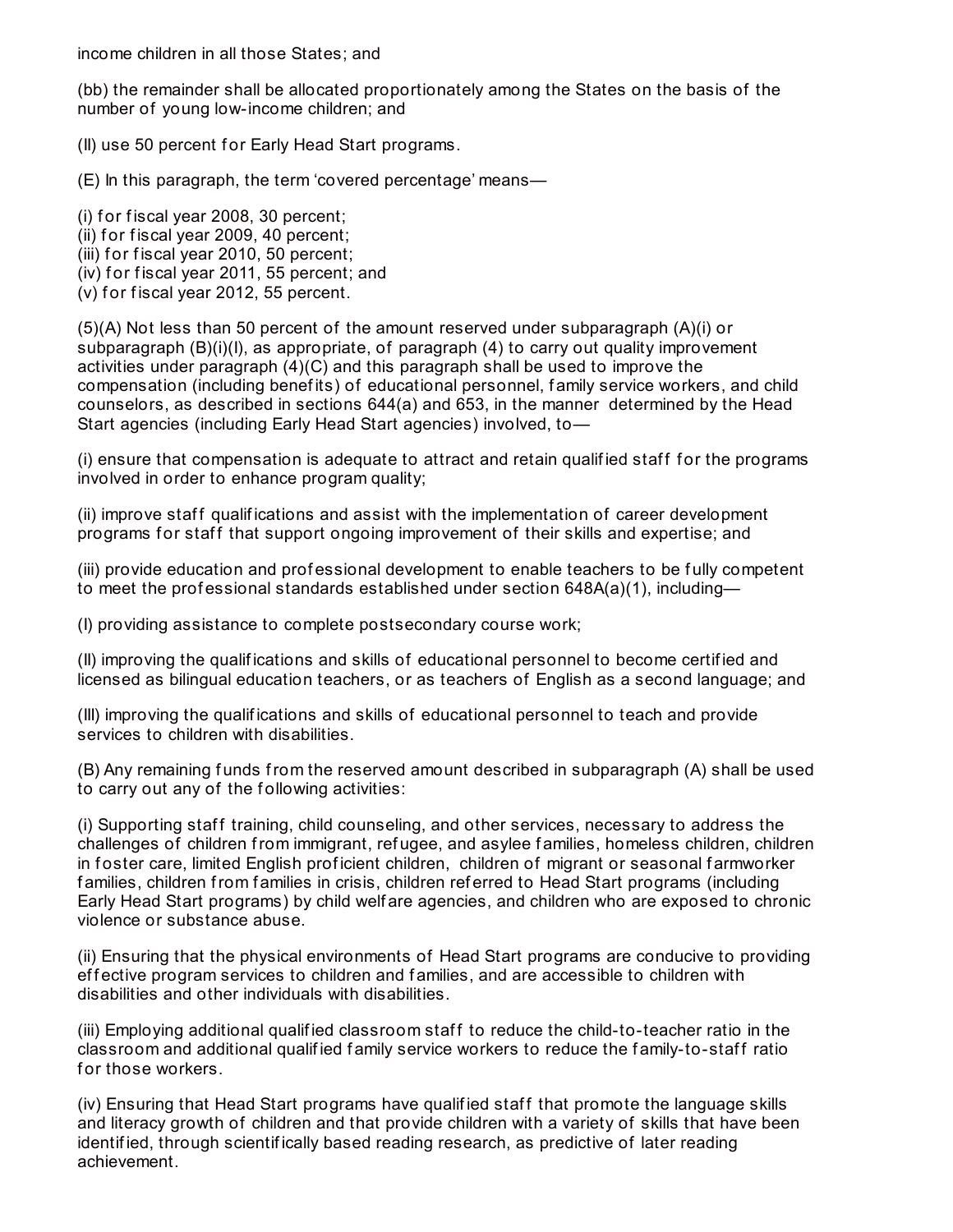(v) Increasing hours of program operation, including—

(I) conversion of part-day programs to f ull-working day programs; and

(II) increasing the number of weeks of operation in a calendar year.

(vi) Improving communitywide strategic planning and needs assessments for Head Start programs and collaboration efforts for such programs, including outreach to children described in clause (i).

(vii) Transporting children in Head Start programs saf ely, except that not more than 10 percent of funds made available to carry out this paragraph may be used for such purposes.

(viii) Improving the compensation and benef its of staf f of Head Start agencies, in order to improve the quality of Head Start programs.

(6) No sums appropriated under this subchapter may be combined with f unds appropriated under any provision other than this subchapter if the purpose of combining funds is to make a single discretionary grant or a single discretionary payment, unless such sums appropriated under this subchapter are separately identified in such grant or payment and are used for the purposes of this subchapter.

(7) In this subsection:

(A) The term 'base grant', used with respect to a f iscal year, means the amount of permanent ongoing funding (other than funding described in sections  $645A(g)(2)(A)(i)$  and paragraph (2)(C)(i)(II)(aa)) provided to a Head Start agency (including an Early Head Start agency) under this subchapter for that

fiscal year.

(B) The term 'cost-of-living increase', used with respect to an agency for a fiscal year, means an increase in the funding for that agency, based on the percentage change in the Consumer Price Index for All Urban Consumers (issued by the Bureau of Labor Statistics) for the prior fiscal year, calculated on the amount of the base grant for that agency for the prior fiscal year.

(C) For the purposes of this subsection, the term 'State' does not include Guam, American Samoa, the Virgin Islands of the United States, the Commonwealth of the Northern Mariana Islands, the Federated States of Micronesia, the Republic of the Marshall Islands, and the Republic of Palau.

(b) Financial assistance extended under this subchapter f or a Head Start program shall not exceed 80 percent of the approved costs of the assisted program or activities, except that the Secretary may approve assistance in excess of such percentage if the Secretary determines that such action is required in furtherance of the purposes of this subchapter. For the purpose of making such determination, the Secretary shall take into consideration with respect to the Head Start program involved--

(1) the lack of resources available in the community that may prevent the Head Start agency from providing all or a portion of the non-Federal contribution that may be required under this subsection;

(2) the impact of the cost the Head Start agency may incur in initial years it carries out such program;

(3) the impact of an unanticipated increase in the cost the Head Start agency may incur to carry out such program;

(4) whether the Head Start agency is located in a community adversely affected by a major disaster; and

(5) the impact on the community that would result if the Head Start agency ceased to carry out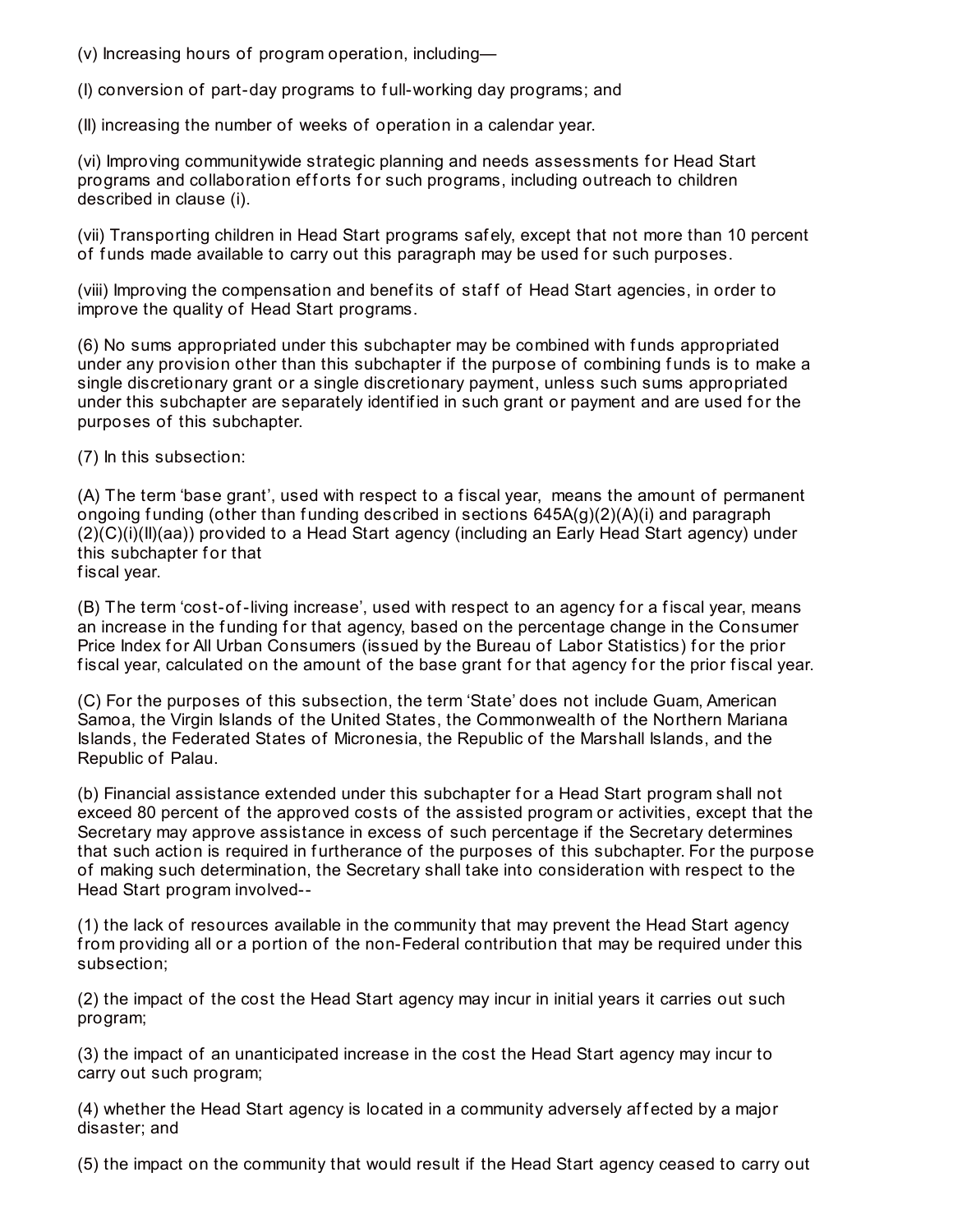such program.

Non-Federal contributions may be in cash or in kind, f airly evaluated, including plant, equipment, or services. The Secretary shall not require non-Federal contributions in excess of 20 percent of the approved costs of programs or activities assisted under this subchapter.

(c) No programs shall be approved f or assistance under this subchapter unless the Secretary is satisfied that the services to be provided under such program will be in addition to, and not in substitution for, comparable services previously provided without Federal assistance. The requirement imposed by the preceding sentence shall be subject to such regulations as the Secretary may prescribe.

 $(d)(1)$  The Secretary shall establish policies and procedures to assure that, for fiscal year 2009 and thereaf ter, not less than 10 percent of the total number of children actually enrolled by each Head Start agency and each delegate agency will be children with disabilities who are determined to be eligible for special education and related services, or early intervention services, as appropriate, as determined under the Individuals with Disabilities Education Act (20 U.S.C. 1400 et seq.), by the State or local agency providing services under section 619 or part C of the Individuals with Disabilities Education Act (20 U.S.C. 1419, 1431 et seq.).

(2) Such policies and procedures shall ensure the provision of early intervening services, such as educational and behavioral services and supports, to meet the needs of children with disabilities, prior to an eligibility determination under the Individuals with Disabilities Education Act.

(3) Such policies and procedures shall require Head Start agencies to provide timely ref erral to and collaborate with the State or local agency providing services under section 619 or part C of the Individuals with Disabilities Education Act to ensure the provision of special education and related services and early intervention services, and the coordination of programmatic efforts, to meet the special needs of such children.

(4) The Secretary shall establish policies and procedures to

provide Head Start agencies with waivers of the requirements of paragraph (1) for not more than 3 years. Such policies and procedures shall require Head Start agencies, in order to receive such waivers, to provide evidence demonstrating that the Head Start agencies are making reasonable efforts on an annual basis to comply with the requirements of that paragraph.

(5) Nothing in this subsection shall be construed to limit or create a right to a free appropriate public education under the Individuals with Disabilities Education Act.

(e) The Secretary shall adopt appropriate administrative measures to assure that the benef its of this subchapter will be distributed equitably between residents of rural and urban areas.

(f)(1) Not later than 1 year af ter the date of enactment of the Improving Head Start f or School Readiness Act of 2007, the Secretary shall establish procedures to enable Head Start agencies to develop locally designed or specialized service delivery models to address local community needs, including models that leverage the capacity and capabilities of the delivery system of early childhood education and development services or programs.

(2) In establishing the procedures the Secretary shall establish procedures to provide for—

(A) the conversion of part-day programs to f ull-working day programs or part-day slots to f ullworking-day slots; and

 $(B)$  serving additional infants and toddlers pursuant to section 645(a)(5).

(g)(1) For the purpose of expanding Head Start programs, the Secretary shall take into consideration--

(A) the quality of the applicant's programs (including Head Start and other child care or child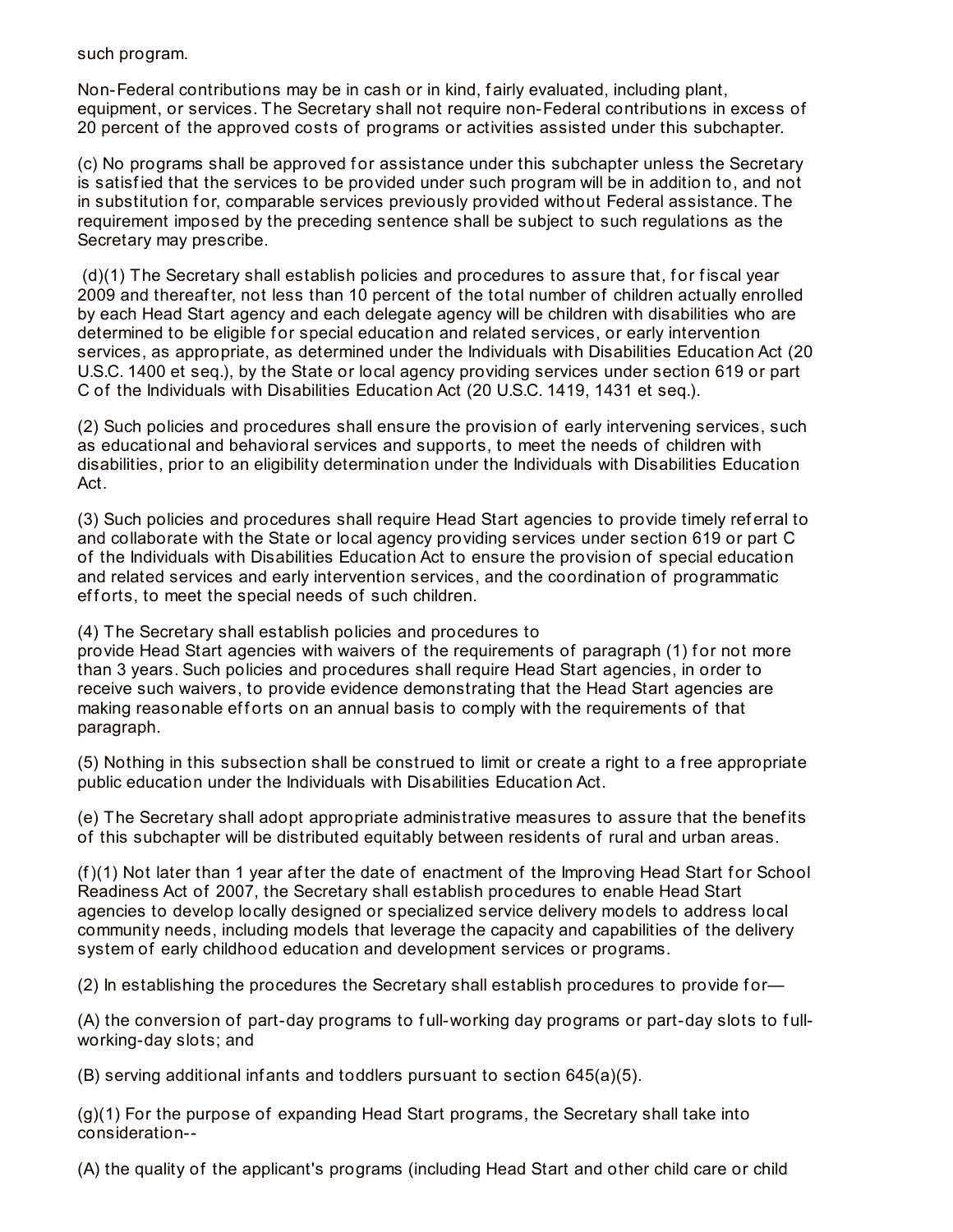development programs) in existence on the date of the allocation, including, in the case of Head Start programs in existence on the date of the allocation, the extent to which such programs meet or exceed standards described in section 641A(a)(1) and other requirements under this subchapter, and the perf ormance history of the applicant in providing services under other Federal programs (other than the program carried out under this subchapter);

(B) the applicant's capacity to expand services (including, in the case of Head Start programs in existence on the date of the allocation, whether the applicant accomplished any prior expansions in an effective and timely manner);

(C) the extent to which the applicant has undertaken a community-wide strategic planning and needs assessment involving other entities, including community organizations, and Federal, State, and local public agencies (including the local educational agency liaison designated under section  $722(q)(1)(J)(ii)$  of the McKinney-Vento Homeless Assistance Act (42 U.S.C.  $11432(g)(1)(J)(ii))$ , that provide services to children and families, such as-

(i) f amily support services;

- (ii) child abuse prevention services;
- (iii) protective services;
- (iv) foster care;
- (v) services for families in whose homes English is not the language customarily spoken;
- (vi) services for children with disabilities; and
- (vii) services for homeless children

(D) the extent to which the f amily needs assessment and communitywide strategic planning and needs assessment of the applicant reflect a need to provide full-working-day or fullcalendar- year services and the extent to which, and manner in which, the applicant demonstrates the ability to collaborate and participate with the State and local community providers of child care or preschool services to provide f ull-working-day f ull calendar year services.

(E) the number of eligible children, as described in clause (i) or (ii) of section 645(a)(1)(B), in each community who are not participating in a Head Start program or any other publicly funded early childhood education and development program;

(F) the concentration of low-income f amilies in each community;

(G) the extent to which the applicant proposes to f oster partnerships with other service providers in a manner that will leverage the existing delivery systems of such services and enhance the resource capacity of the applicant; and

(H) the extent to which the applicant, in providing services, successf ully coordinated activities with the local educational agency serving the community involved (including the local educational agency liaison designated under section 722(g)(1)(J)(ii) of the McKinney-Vento Homeless Assistance Act (42 U.S.C. 11432(g)(1)(J)(ii))), and with schools in which children participating in such applicant's program will enroll f ollowing such program, with respect to such services and the education services provided by such local educational agency.

(2) Notwithstanding paragraph (1), in using funds made available for expansion under subsection  $(a)(4)(D)$ , the Secretary shall first allocate the funds to qualified applicants proposing to use such funds to serve children from families with incomes below the poverty line.Agencies that receive such f unds are subject to the eligibility and enrollment requirements under section 645(a)(1).

(3)(A) In the event that the amount appropriated to carry out the program under this subchapter for a fiscal year does not exceed the amount appropriated for the prior fiscal year, or is not sufficient to maintain services comparable to the services provided under this subchapter during the prior fiscal year, a Head Start agency may negotiate with the Secretary a reduced f unded enrollment level without a reduction in the amount of the grant received by the agency under this subchapter, if such agency can reasonably demonstrate that such reduced funded enrollment level is necessary to maintain the quality of services.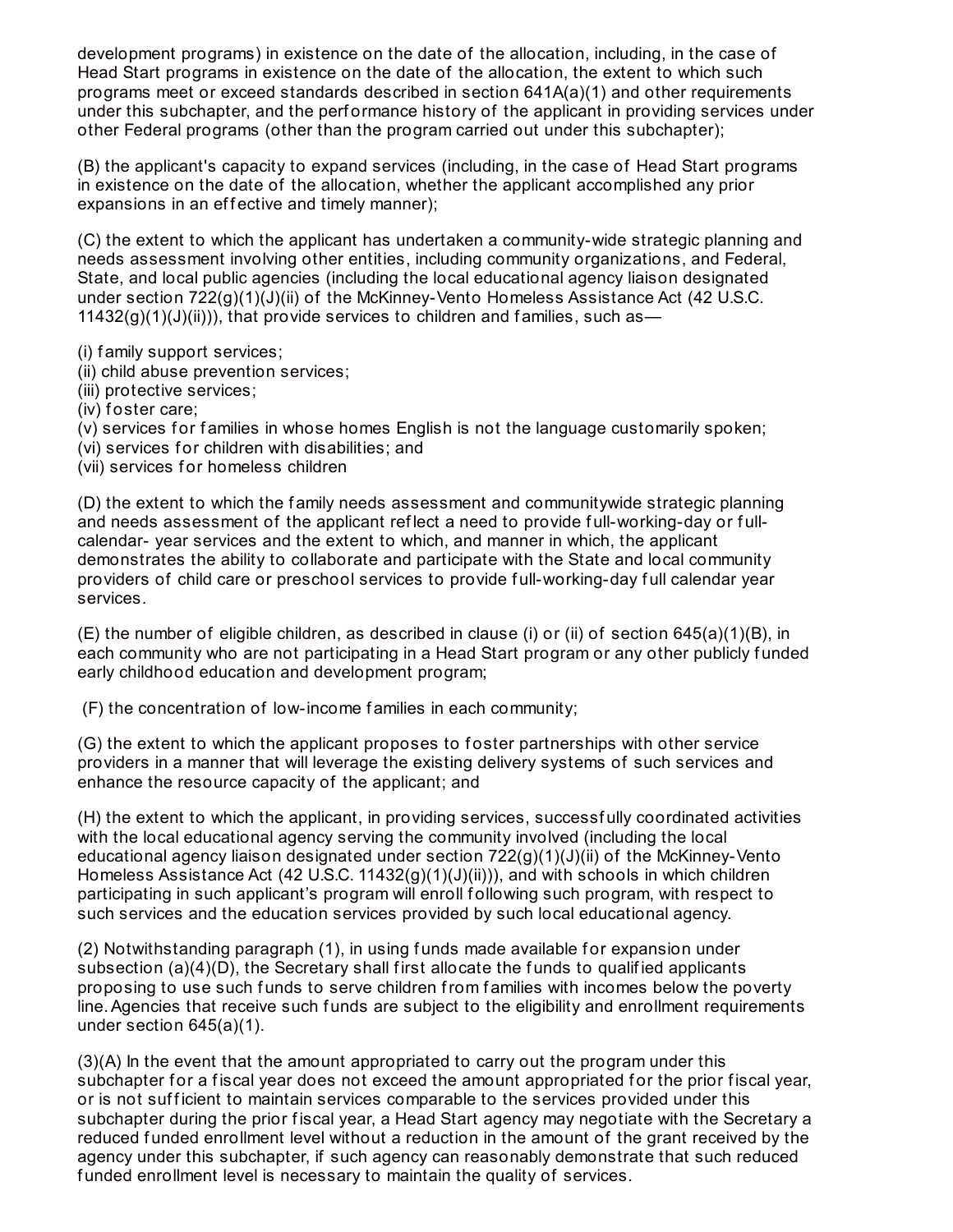(B) In accordance with this paragraph, the Secretary shall set up a process for Head Start agencies to negotiate the reduced funded enrollment levels referred to in subparagraph (A) for the fiscal year involved.

(C) In the event described in subparagraph (A), the Secretary shall be required to notif y Head Start agencies of their ability to negotiate the reduced funded enrollment levels if such an agency can reasonably demonstrate that such reduced f unded enrollment level is necessary to maintain the quality of services.

(h) Financial assistance provided under this subchapter may be used by each Head Start program to provide f ull-working-day Head Start services to any eligible child throughout the f ull-calendar-year.

(i) The Secretary shall issue regulations establishing requirements f or the saf ety f eatures, and the safe operation, of vehicles used by Head Start agencies to transport children participating in Head Start programs. The regulations shall also establish requirements to ensure the appropriate supervision of, and appropriate background checks for, individuals with whom the agencies contract to transport those children.

(j) Any agency that receives f inancial assistance under this subchapter to improve the compensation of staff who provide services under this subchapter shall use the financial assistance to improve the compensation of such staff, regardless of whether the agency has the ability to improve the compensation of staff employed by the agency who do not provide Head Start services.

 $(k)(1)$  The Secretary shall allow center-based Head Start programs the flexibility to satisfy the total number of hours of service required by the regulations in effect on the date of enactment of the Human Services Amendments of 1994, to be provided to children in Head Start programs so long as such agencies do not--

(A) provide less than 3 hours of service per day;

(B) reduce the number of days of service per week; or

(C) reduce the number of days of service per year.

(2) The provisions of this subsection shall not be construed to restrict the authority of the Secretary to fund alternative program variations authorized under section 1306.35 of title 45 of the Code of Federal Regulations in effect on the date of enactment of the Human Services Amendments of 1994.

(l)(1) With f unds made available under this subchapter to expand migrant and seasonal Head Start programs, the Secretary shall give priority to migrant and seasonal Head Start programs that serve eligible children of migrant or seasonal f armworker f amilies whose work requires them to relocate most frequently.

(2) In determining the need and demand f or migrant and seasonal Head Start programs (and services provided through such programs), the Secretary shall consult with appropriate entities, including providers of services for migrant and seasonal Head Start programs. The Secretary shall, after taking into consideration the need and demand for migrant and seasonal Head Start programs (and such services), ensure that there is an adequate level of such services for eligible children of migrant farmworker families before approving an increase in the allocation of funds provided under this subchapter for unserved eligible children of seasonal farmworker families. In serving the eligible children of seasonal farmworker families, the Secretary shall ensure that services provided by migrant and seasonal Head Start programs do not duplicate or overlap with other Head Start services available to eligible children of such f armworker f amilies.

(3) In carrying out this subchapter, the Secretary shall continue the administrative arrangement at the national level for meeting the needs of Indian children and children of migrant and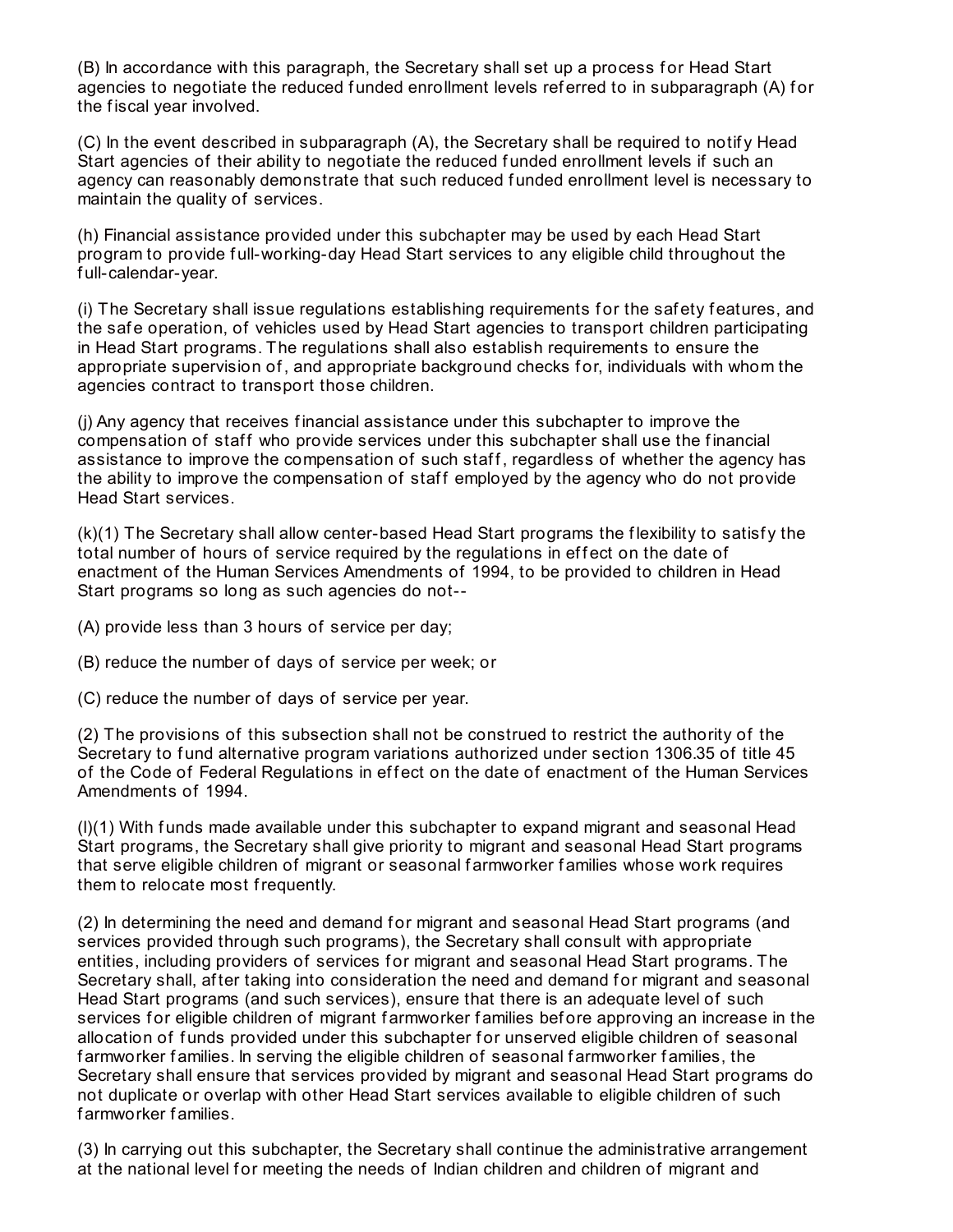seasonal farmworker families and shall ensure—

(A) the provision of training and technical assistance by staff with knowledge of and experience in working with such populations; and

(B) the appointment of a national Indian Head Start collaboration director and a national migrant and seasonal Head Start collaboration director.

(4)(A) For the purposes of paragraph (3), the Secretary shall conduct an annual consultation in each affected Head Start region, with tribal governments operating Head Start including Early Head Start programs.

(B) The consultations shall be for the purpose of better meeting the needs of Indian, including Alaska Native, children and their f amilies, in accordance with this subchapter, taking into consideration funding allocations, distribution formulas, and other issues affecting the delivery of Head Start services in their geographic locations.

(C) The Secretary shall publish a notif ication of the consultations in the Federal Register bef ore conducting the consultations.

(D) The Secretary shall ensure that a detailed report of each consultation shall be prepared and made available, within 90 days af ter the consultation, to all tribal governments receiving funds under this subchapter.

(m) The Secretary shall issue rules to establish policies and procedures to remove barriers to the enrollment and participation of homeless children in Head Start programs. Such rules shall require Head Start agencies—

(1) to implement policies and procedures to ensure that homeless children are identif ied and prioritized for enrollment;

(2) to allow f amilies of homeless children to apply to, enroll in, and attend Head Start programs while required documents, such as proof of residency, immunization and other medical records, birth certificates, and other documents, are obtained within a reasonable time frame; and

(3) to coordinate individual Head Start programs with efforts to implement subtitle B of title VII of the McKinney-Vento Homeless Assistance Act (42 U.S.C. 11431 et seq.)

(n) Nothing in this subchapter shall be construed to require a State to establish a publicly f unded program of early childhood education and development, or to require any child to participate in such a publicly f unded program, including a State-f unded preschool program, or to participate in any initial screening before participating in a publicly funded program of early childhood education and development, except as provided under sections 612(a)(3) and  $635(a)(5)$  of the Individuals with Disabilities Education Act (20 U.S.C. 1412(a)(3), 1435(a)(5)).

(o) All curricula f unded under this subchapter shall be based on scientif ically valid research, and be age and developmentally appropriate. The curricula shall ref lect all areas of child development and learning and be aligned with the Head Start Child Outcomes Framework. Parents shall have the opportunity to examine any such curricula or instructional materials f unded under this subchapter.

## **DESIGNATION OF HEAD START AGENCIES**

**TopA** 

Sec. 641. [42 U.S.C. 9836]

(a) AUTHORITY TO DESIGNATE.—

(1) IN GENERAL.—The Secretary is authorized to designate as a Head Start agency any local public or private nonprofit agency, including community-based and faith-based organizations, or for-profit agency, within a community, pursuant to the requirements of this section.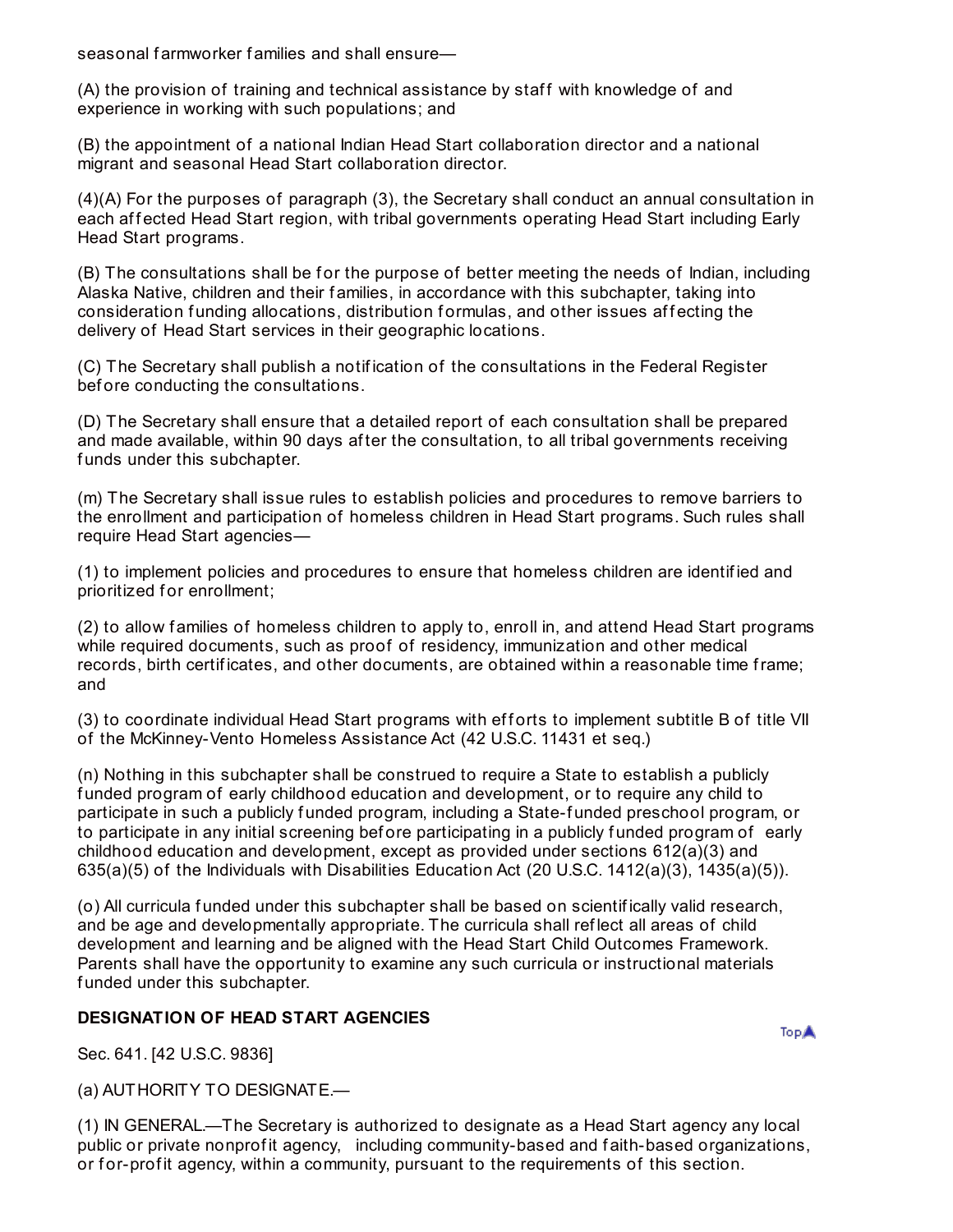(2) INTERIM POLICY.—Notwithstanding paragraph (1), until such time as the Secretary develops and implements the system for designation renewal under this section, the Secretary is authorized to designate as a Head Start agency, any local public or private nonprofit agency, including community-based and faith-based organizations, or for-profit agency, within a community, in the manner and process utilized by the Secretary prior to the enactment of the Improving Head Start for School Readiness Act of 2007.

(b) APPLICATION FOR DESIGNATION RENEWAL.—To be considered f or designation renewal, an entity shall submit an application to the Secretary, at such time and in such manner as the Secretary may require.

(c) SYSTEM FOR DESIGNATION RENEWAL.—

(1) IN GENERAL—The Secretary shall develop a system for designation renewal that integrates the recommendations of the expert panel convened under paragraph (2) to determine if a Head Start agency is delivering a high-quality and comprehensive Head Start program that meets the educational, health, nutritional, and social needs of the children and f amilies it serves, and meets program and f inancial management requirements and standards described in section 641A(a)(1), based on—

(A) annual budget and fiscal management data;

- (B) program reviews conducted under section 641A(c);
- (C) annual audits required under section 647;
- (D) classroom quality as measured under section 641A(c)(2)(F); and
- (E) Program Inf ormation Reports.

(2) EXPERT PANEL.—Not later than 3 months af ter the date

of enactment of the Improving Head Start for School Readiness Act of 2007, the Secretary shall convene an expert panel of 7 members to make recommendations to the Secretary on the development of a transparent, reliable, and valid system for designation renewal.

(3) COMPOSITION OF EXPERT PANEL.—The Secretary, in convening such panel, shall appoint the following:

(A)(i) One member, who has demonstrated competency, as evidenced by training, expertise, and experience, in early childhood program accreditation.

(ii) One member, who has demonstrated competency (as so evidenced) in research on early childhood development.

(iii) One member, who has demonstrated competency (as so evidenced) in governance and finance of nonprofit organizations.

(iv) One member, who has demonstrated competency (as so evidenced) in delivery of services to populations of

children with special needs and their f amilies.

(v) One member, who has demonstrated competency (as so evidenced) in assessment and evaluation of programs serving young children.

(B) An employee from the Office of Head Start.

(C) An executive director of a Head Start agency.

(4) EXPERT PANEL REPORT.—Within 9 months af ter being convened by the Secretary, the expert panel shall issue a report to the Secretary that provides recommendations on a proposed system for designation renewal that takes into account the criteria in subparagraphs (A) through (E) of paragraph (1) to evaluate whether a Head Start agency is f ulf illing its mission to deliver a high-quality and comprehensive Head Start program, including adequately meeting its governance, legal, and f inancial management requirements.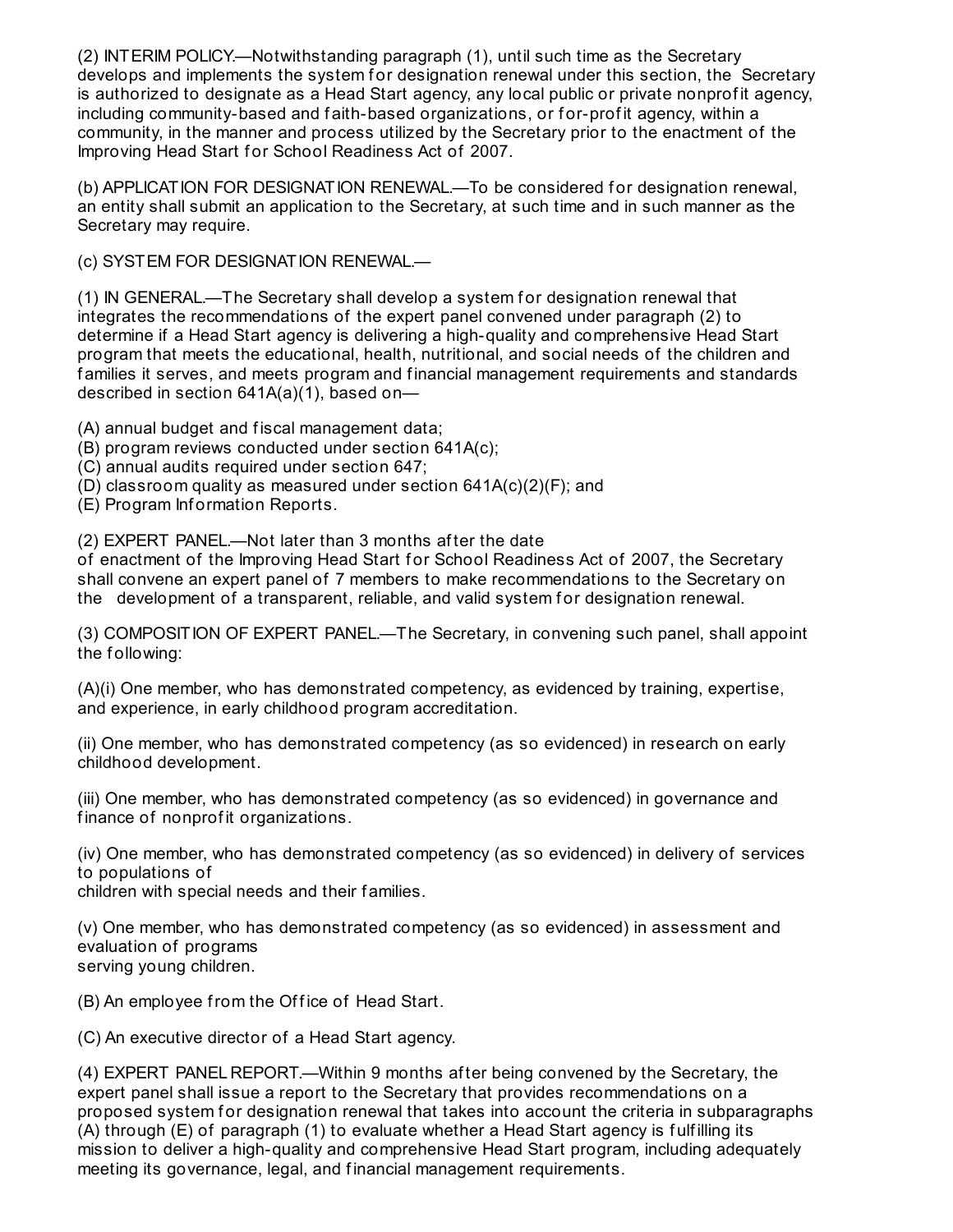## (5) PUBLIC COMMENT AND CONSIDERATION.—Not later than

3 months af ter receiving the report described in paragraph (4), the Secretary shall publish a notice describing a proposed system for designation renewal in the Federal Register, including a proposal for the transition to such system, providing at least 90 days for public comment. The Secretary shall review and consider public comments prior to finalizing the system for designation renewal described in this subsection.

(6) DESIGNATION RENEWALSYSTEM.—Not later than 12 months af ter publishing a notice describing the proposed system under paragraph (5), the Secretary shall implement the system for designation renewal and use that system to determine-

(A) whether a Head Start grantee is successf ully delivering a high-quality and comprehensive Head Start program; and

(B) whether the grantee has any unresolved def iciencies f ound during the last triennial review under section 641A(c).

(7) IMPLEMENTATION OF THE DESIGNATION RENEWALSYSTEM.—

(A) IN GENERAL.—A grantee who is determined under such system—

(i) to be delivering a high-quality and comprehensive Head Start program shall be designated (consistent with section 643) as a Head Start agency for the period of 5 years described in section 638;

(ii) to not be delivering a high-quality and comprehensive Head Start program shall be subject to an open competition as described in subsection (d); and

(iii) in the case of an Indian Head Start agency, to not be delivering a high-quality and comprehensive Head Start program shall (notwithstanding clause (ii)) be subject to the requirements of subparagraph (B).

(B) TRIBAL GOVERNMENT CONSULTATION AND REEVALUATION.—

On making a determination described in subparagraph (A)(iii), the Secretary shall engage in government-to-government consultation with the appropriate tribal government or governments for the purpose of establishing a plan to improve the quality of Head Start programs operated by the Indian Head Start agency. Such plan shall be established and implemented within 6 months af ter the Secretary's determination. Not more than 6 months af ter the implementation of that plan, the Secretary shall reevaluate the perf ormance of the Indian Head Start agency. If the Indian Head Start agency is still not delivering a high-quality and comprehensive Head Start program, the Secretary shall conduct an open competition as described in subsection (d), subject to the limitations described in subsection (e).

(8) TRANSPARENCY, RELIABILITY, AND VALIDITY.—The Secretary shall ensure the system f or designation renewal is f air, consistent, and transparent and is applied in a manner that renews designations, in a timely manner, grantees as Head Start agencies for periods of 5 years if such grantees are delivering high-quality and comprehensive Head Start programs. The Secretary shall periodically evaluate whether the criteria of the system are being applied in a manner that is transparent, reliable, and valid.

(9) TRANSITION.—

(A) IN GENERAL.—Each Head Start agency shall be reviewed under the system for designation renewal described in paragraph  $(6)$ , not later than 3 years af ter the implementation of such system.

(B) LIMITATION.—A Head Start agency shall not be subject to the requirements of the system for designation renewal prior to 18 months after the date of enactment of the Improving Head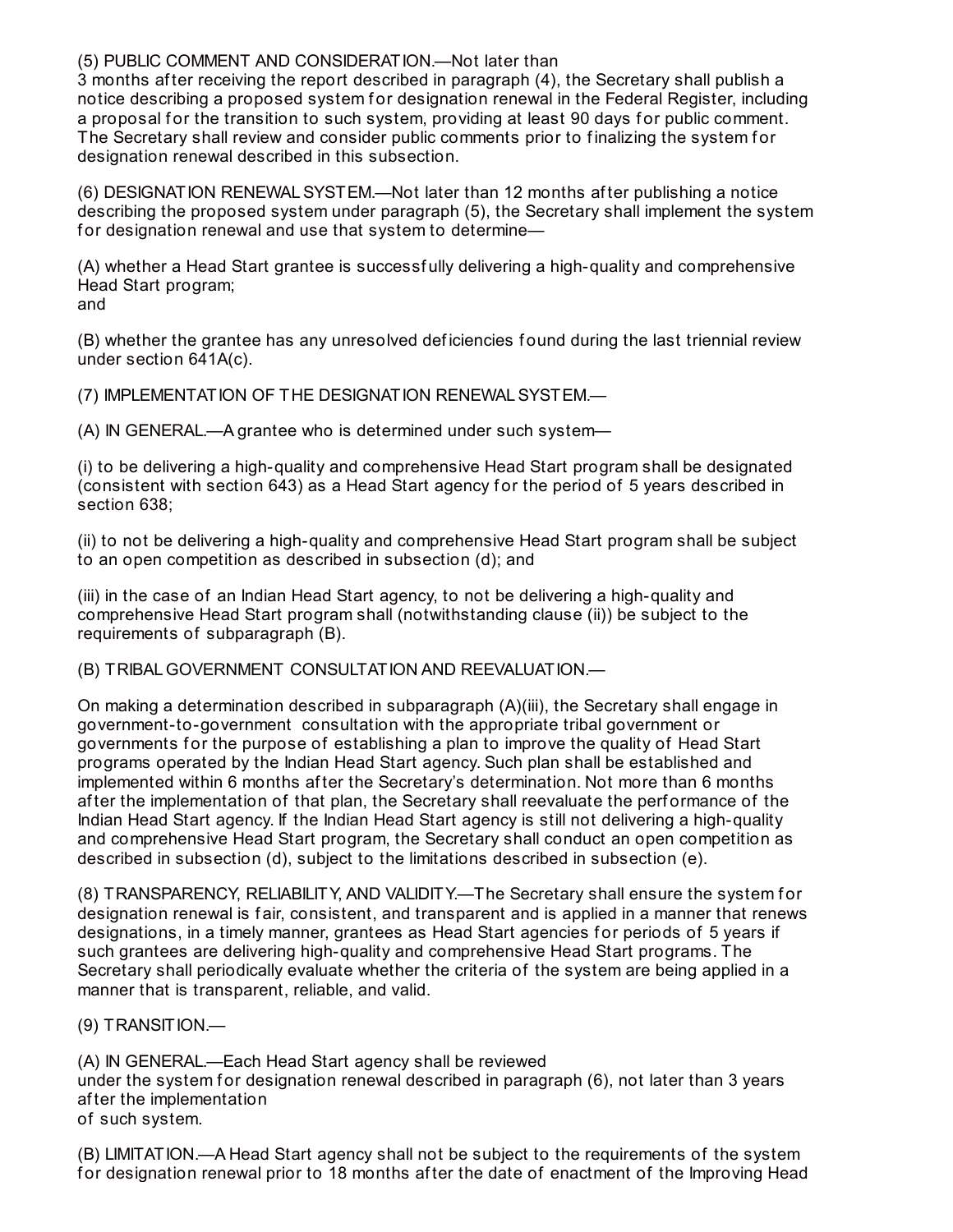Start for School Readiness Act of 2007.

(C) SCHEDULE.—The Secretary shall establish and implement a schedule for reviewing each Head Start agency under the system for designation renewal described in paragraph (6), consistent with subparagraphs (A) and (B).

(10) REPORTS TO CONGRESS.—The Secretary shall—

(A) make available to the Committee on Education and Labor of the House of Representatives and the Committee on Health, Education, Labor, and Pensions of the Senate the report described in paragraph (4);

(B) concurrently with publishing a notice in the Federal Register as described in paragraph (5), provide a report to the Committee on Education and Labor of the House of Representatives and the Committee on Health, Education, Labor, and Pensions of the Senate that provides a detailed description of the proposed system described in paragraph (5), including a clear rationale for any differences between the proposed system and the recommendations of the expert panel, if any such differences exist; and

(C) prior to implementing the system for designation renewal, provide a report to the Committee on Education and Labor of the House of Representatives and the Committee on Health, Education, Labor, and Pensions of the Senate—

(i) summarizing the public comment on the proposed system and the Secretary's response to such comment;

and

(ii) describing the final system for designation renewal and the plans for implementation of such system.

(d) DESIGNATION WHEN NO ENTITY IS RENEWED.—

(1) IN GENERAL.—If no entity in a community is determined to be successf ully delivering a high-quality and comprehensive Head Start program, as specif ied in subsection (c), the Secretary shall, after conducting an open competition, designate for a 5-year period a Head Start agency from among qualif ied applicants in such community.

(2) CONSIDERATIONS FOR DESIGNATION.—In selecting from among qualif ied applicants f or designation as a Head Start agency, the Secretary shall consider the effectiveness of each such applicant to provide Head Start services, based on—

(A) any past performance of such applicant in providing services comparable to Head Start services, including how effectively such applicant provided such comparable services;

(B) the plan of such applicant to provide comprehensive health, educational, nutritional, social, and other services needed to aid participating children in attaining their f ull potential, and to prepare children to succeed in school;

(C) the plan of such applicant to attract and retain qualified staff capable of delivering, including implementing, a high-quality and comprehensive program, including the ability to carry out a research based curriculum aligned with the Head Start Child Outcomes Framework and, as appropriate, State early learning standards;

(D) the ability of such applicant to maintain child-to-teacher ratios and f amily service worker caseloads that ref lect best practices and are tied to high-quality service delivery;

(E) the capacity of such applicant to serve eligible children with—

(i) curricula that are based on scientif ically valid research, that are developmentally appropriate, and that promote the school readiness of children participating in the program involved; and

(ii) teaching practices that are based, as appropriate, on scientif ically valid research, that are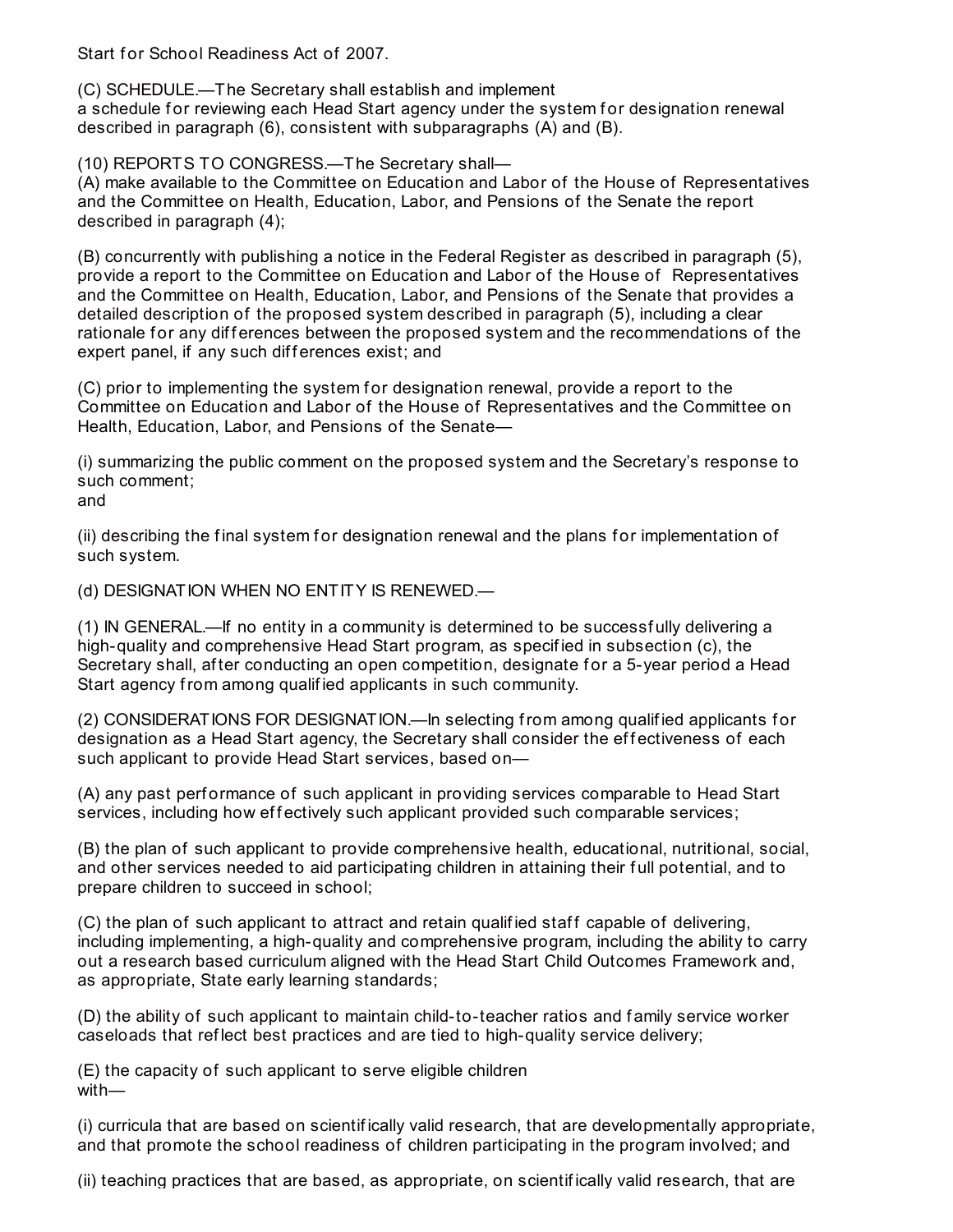(iii) teaching practices that are based, as appropriate, on scientificially valid research, that are search, that are  $\alpha$ developmentally appropriate, and that promote the school readiness of children participating in the program involved;

 $(F)$  the plan of such applicant to meet standards described in section 641A(a)(1), with particular attention to the standards described in subparagraphs (A) and (B) of such section;

(G) the proposed budget of the applicant and plan of such applicant to maintain strong f iscal controls and cost effective fiscal management;

(H) the plan of such applicant to coordinate and collaborate with other public or private entities providing early childhood education and development programs and services for young children in the community involved, including-

(i) programs implementing grant agreements under the Early Reading First and Even Start programs under subparts 2 and 3 of part B of title I of the Elementary and Secondary Education Act of 1965 (20 U.S.C. 6371 et seq., 6381 et seq.);

(ii) other preschool programs under title I of that Act (20 U.S.C. 6301 et seq.);

(iii) programs under section 619 and part C of the Individuals with Disabilities Education Act (20 U.S.C. 1419, 1431 et seq.);

(iv) State pre kindergarten programs;

(v) child care programs;

(vi) the educational programs that the children in the Head Start program involved will enter at the age of compulsory school attendance; and

(vii) local entities, such as a public or school library,  $for-$ 

(I) conducting reading readiness programs;

(II) developing innovative programs to excite children about the world of books, including providing fresh books in the Head Start classroom;

(III) assisting in literacy training f or Head Start teachers; or

 $(IV)$  supporting parents and other caregivers in literacy efforts;

(I) the plan of such applicant to coordinate the Head Start program that the applicant proposes to carry out, with public and private entities that are willing to commit resources to assist the Head Start program in meeting its program needs;

(J) the plan of such applicant—

(i) to f acilitate the involvement of parents (including grandparents and kinship caregivers, as appropriate) of children participating in the proposed Head Start program, in activities (at home and, if practicable, at the location of the Head Start program) designed to help such parents become full partners in the education of their children;

(ii) to afford such parents the opportunity to participate in the development and overall conduct of the program at the local level, including transportation assistance, as appropriate;

(iii) to offer (directly or through referral to local entities, such as entities carrying out Even Start programs under subpart 3 of part B of title I of the Elementary and Secondary Education Act of 1965 (20 U.S.C. 6381 et seq.), public and school libraries, and entities carrying out family support programs) to such parents—

(I) f amily literacy services; and

(II) parenting skills training;

(iv) to offer to parents of participating children substance abuse counseling (either directly or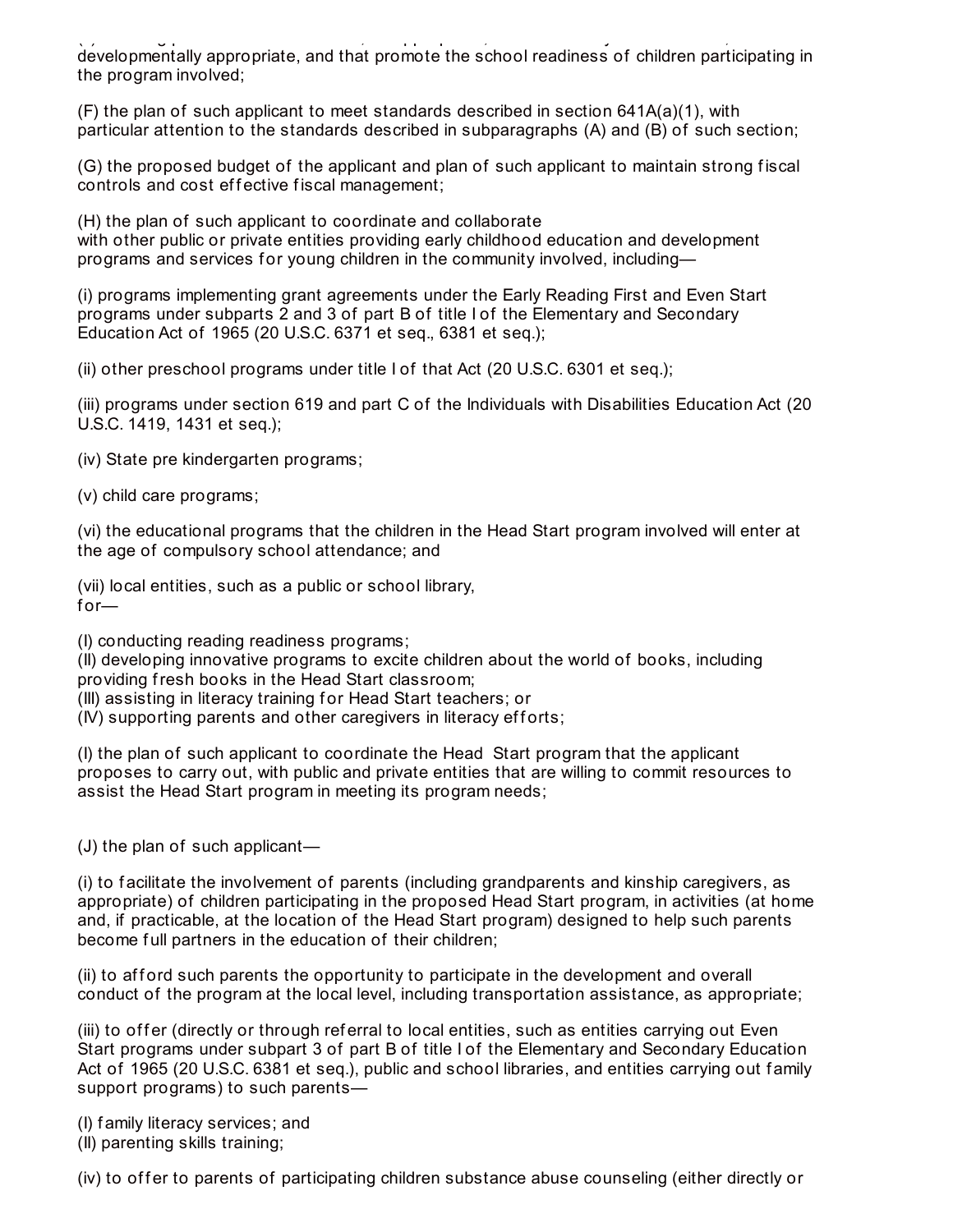through referral to local entities), if needed, including information on the effect of drug exposure on infants and fetal alcohol syndrome;

(v) at the option of such applicant, to offer (directly or through referral to local entities) to such parents—

(I) training in basic child development (including cognitive, social, and emotional development); (II) assistance in developing literacy and communication skills;

(III) opportunities to share experiences with other parents (including parent-mentor relationships);

(IV) regular in-home visitation;

(V) health services, including inf ormation on maternal depression; or

(VI) any other activity designed to help such parents become f ull partners in the education of their children;

(vi) to provide, with respect to each participating family, a family needs assessment that includes consultation with such parents (including foster parents, grandparents, and kinship caregivers, where applicable), in a manner and language that such parents can understand, to the extent practicable, about the benef its of parent involvement and about the activities described in this subparagraph in which such parents may choose to become involved (taking into consideration their specific family needs, work schedules, and other responsibilities); and

(vii) to extend outreach to f athers (including f ather f igures), in appropriate cases, in order to strengthen the role of those fathers in families, in the education of young children, and in the Head Start program, by working directly with the fathers through activities such as—

(I) in appropriate cases, including the f athers in home visits and providing opportunities f or direct f ather-child interactions; and

(II) targeting increased male participation in the conduct of the program;

(K) the plan of such applicant to meet the needs of limited English prof icient children and their f amilies, including procedures to identif y such children, plans to provide trained personnel, and plans to provide services to assist the children in making progress toward the acquisition of the English language, while making meaningf ul progress in attaining the knowledge, skills, abilities, and development described in section 641A(a)(1)(B);

(L) the plan of such applicant to meet the diverse needs of the population served;

(M) the plan of such applicant who chooses to assist younger siblings of children who will participate in the Head Start program to obtain health services from other sources;

(N) the plan of such applicant to meet the needs of children with disabilities, including procedures to identify such children, procedures for referral of such children for evaluation to State or local agencies providing services under section 619 or part C of the Individuals with Disabilities Education Act (20 U.S.C. 1419, 1431 et seq.), and plans for collaboration with those State or local agencies;

(O) the plan of such applicant to meet the needs of homeless children, including transportation needs, and the needs of children in foster care; and

(P) other f actors related to the requirements of this subchapter.

(3) PRIORITY.—In selecting from among qualified applicants for designation as a Head Start agency, the Secretary shall give priority to applicants that have demonstrated capacity in providing effective, comprehensive, and well-coordinated early childhood education and development services and programs to children and their f amilies.

(e) PROHIBITION AGAINST NON-INDIAN HEAD START AGENCY RECEIVING A GRANT FOR AN INDIAN HEAD START PROGRAM.—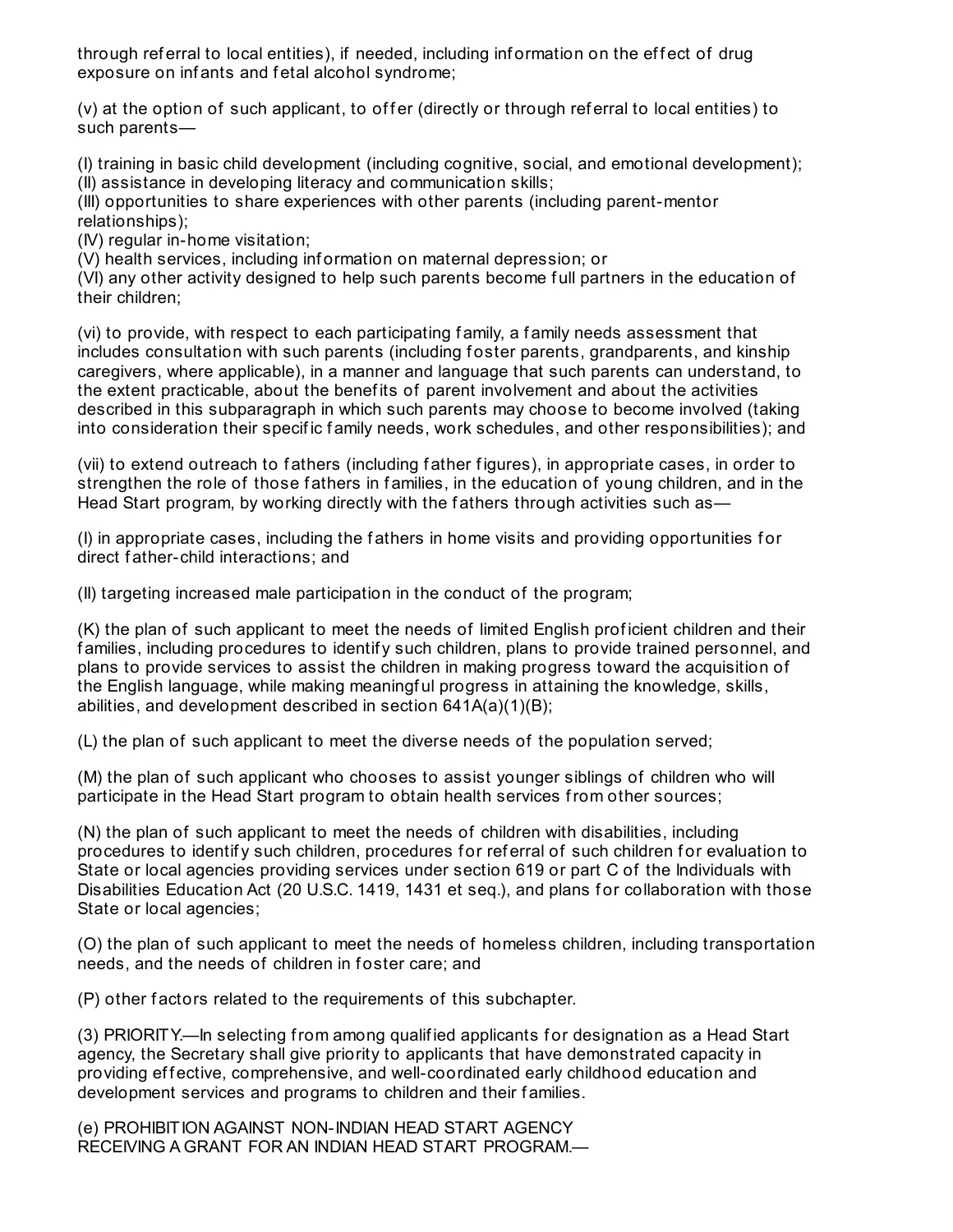(1) IN GENERAL.—Notwithstanding any other provision of law, except as provided in paragraph (2), under no condition may a non-Indian Head Start agency receive a grant to carry out an Indian Head Start program.

(2) EXCEPTION.—In a community in which there is no Indian Head Start agency available f or designation to carry out an Indian Head Start program, a non-Indian Head Start agency may receive a grant to carry out an Indian Head Start program but only until such time as an Indian Head Start agency in such community becomes available and is designated pursuant to this section.

(f) INTERIM PROVIDER.—If no agency in a community is designated under subsection (d), and there is no qualif ied applicant in the community, the Secretary shall designate a qualif ied agency to carry out the Head Start program in the community on an interim basis until a qualif ied applicant from the community is designated under subsection (d).

(g) PARENT AND COMMUNITY PARTICIPATION.—The Secretary shall require that the practice of signif icantly involving parents and community residents in the area affected by the program involved, in the selection of Head Start agencies, be continued.

(h) COMMUNITY.—For purposes of this subchapter, a community may be a city, county, or multicity or multicounty unit within a State, an Indian reservation (including Indians in any of freservation area designated by an appropriate tribal government in consultation with the Secretary), or a neighborhood or other area (irrespective of boundaries or political subdivisions) that provides a suitable organizational base and possesses the commonality of interest needed to operate a Head Start program.

## **Sec. 641A. STANDARDS; MONITORING OF HEAD START AGENCIES AND PROGRAMS [42 U.S.C. 9836A]**

TopA

(a) Standards-

(1) CONTENT OF STANDARDS- The Secretary shall modif y, as necessary, program perf ormance standards by regulation applicable to Head Start agencies and programs under this subchapter, including--

(A) perf ormance standards with respect to services required to be provided, including health, parental involvement, nutritional, and social services, transition activities described in section 642A, and other services;

(B) scientif ically based and developmentally appropriate education perf ormance standards related to school readiness that are based on the Head Start Child Outcomes Framework to ensure that the children participating in the program, at a minimum, develop and demonstrate--

(i) language knowledge and skills, including oral language and listening comprehension;

(ii) literacy knowledge and skills, including phonological awareness, print awareness and skills, and alphabetic knowledge;

- (iii) mathematics knowledge and skills;
- (iv) science knowledge and skills;
- (v) cognitive abilities related to academic achievement and child development;

(vi) approaches to learning related to child development and early learning;

(vii) social and emotional development related to early learning, school success, and social problem solving;

(viii) abilities in creative arts;

(ix) physical development; and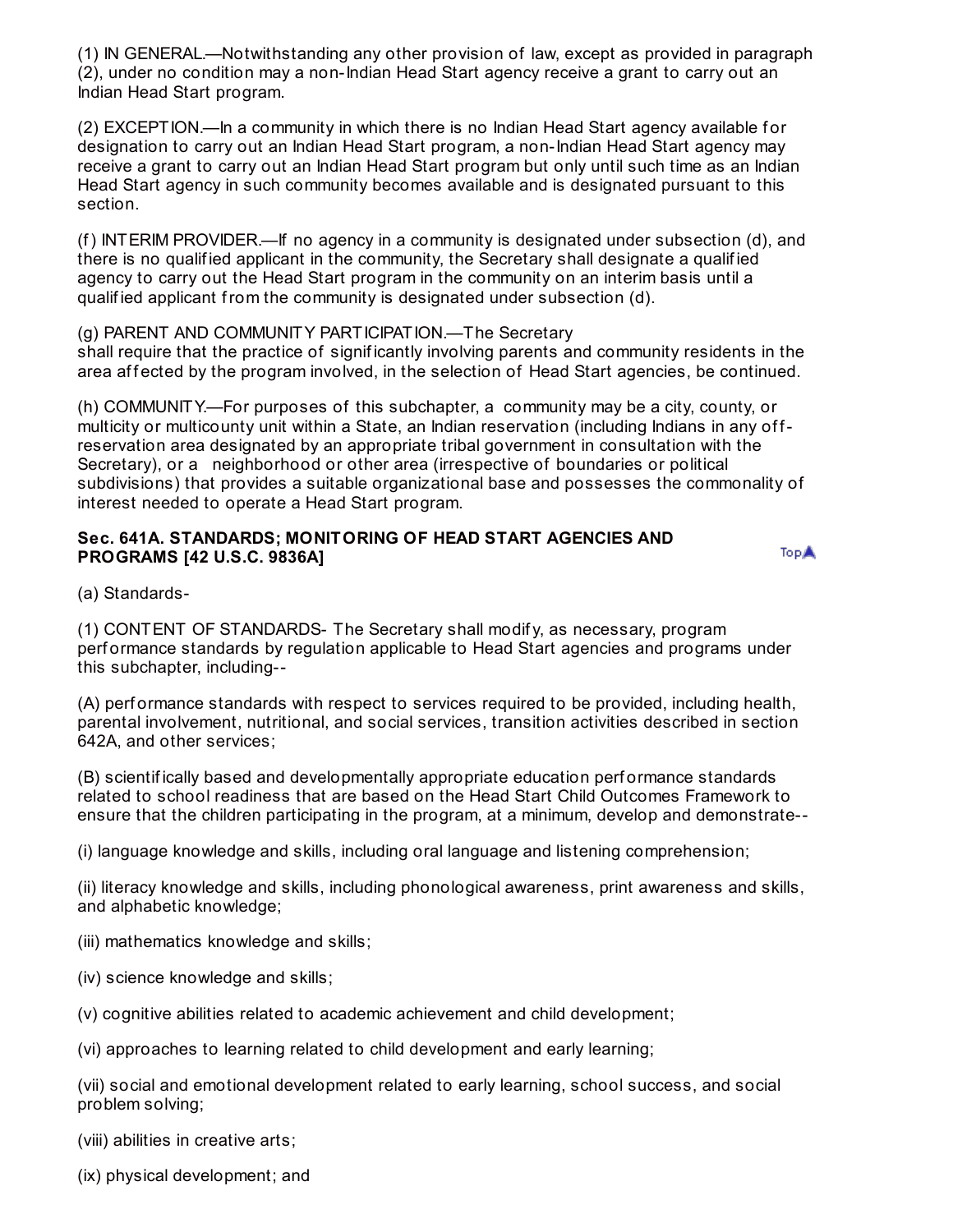(x) in the case of limited English prof icient children, progress toward acquisition of the English language while making meaningf ul progress in attaining the knowledge, skills, abilities, and development described in clauses (i) through (ix), including progress made through the use of culturally and linguistically appropriate instructional services;

(C) administrative and f inancial management standards;

(D) standards relating to the condition and location of f acilities (including indoor air quality assessment standards, where appropriate) for such agencies, and programs, including regulations that require that the f acilities used by Head Start agencies (including Early Head Start agencies and any delegate agencies) f or regularly scheduled center-based and combination program option classroom activities--

(i) shall meet or exceed State and local requirements concerning licensing for such facilities; and

(ii) shall be accessible by State and local authorities f or purposes of monitoring and ensuring compliance, unless State or local laws prohibit such access; and

(E) such other standards as the Secretary f inds to be appropriate.

(2) CONSIDERATIONS REGARDING STANDARDS- In developing any modif ications to standards required under paragraph (1), the Secretary shall--

(A) consult with experts in the f ields of child development, early childhood education, child health care, f amily services (including linguistically and culturally appropriate services to non-English speaking children and their families), administration, and financial management, and with persons with experience in the operation of Head Start programs;

(B) take into consideration--

(i) past experience with use of the standards in effect under this subchapter on the date of enactment of the Improving Head Start for School Readiness Act of 2007;

(ii) changes over the period since October 27, 1998, in the circumstances and problems typically facing children and families served by Head Start agencies;

(iii) recommendations from the study on Developmental Outcomes and Assessments f or Young Children by the National Academy of Sciences, consistent with section 649(j);

(iv) developments concerning research-based practices with respect to early childhood education and development, children with disabilities, homeless children, children in foster care, and family services, and best practices with respect to program administration and financial management;

(v) projected needs of an expanding Head Start program;

(vi) guidelines and standards that promote child health services and physical development, including participation in outdoor activity that supports children's motor development and overall health and nutrition;

(vii) changes in the characteristics of the population of children who are eligible to participate in Head Start programs, including country of origin, language background, and f amily structure of such children, and changes in the population and number of such children who are in foster care or are homeless children;

(viii) mechanisms to ensure that children participating in Head Start programs make a successful transition to the schools that the children will be attending;

(ix) the need for Head Start agencies to maintain regular communications with parents, including conducting periodic meetings to discuss the progress of individual children in Head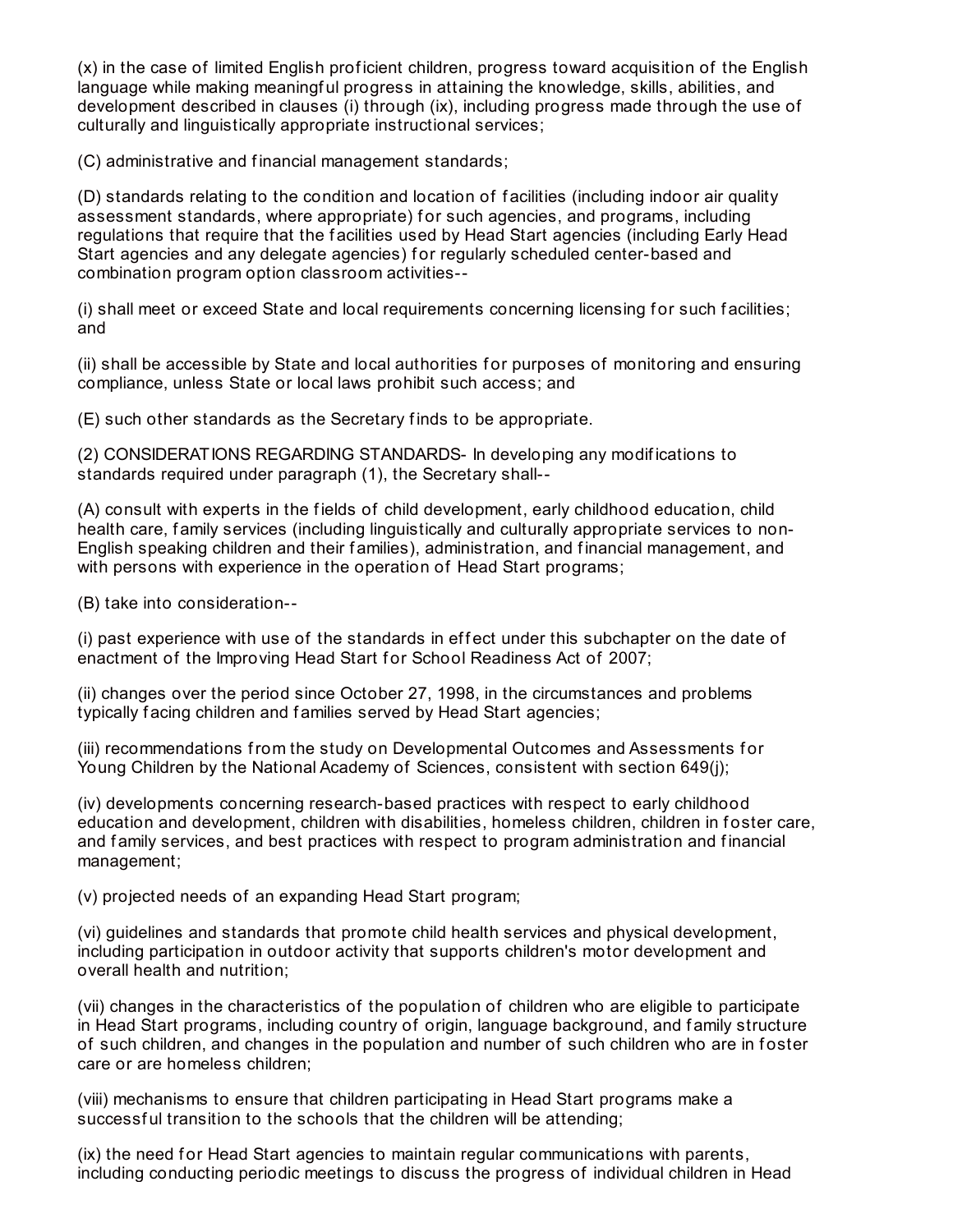## Start programs; and

(x) the unique challenges f aced by individual programs, including those programs that are seasonal or short term and those programs that serve rural populations;

(C)(i) review and revise as necessary the standards in effect under this subsection; and

(ii) ensure that any such revisions in the standards will not result in the elimination of or any reduction in quality, scope, or types of health, educational, parental involvement, nutritional, social, or other services required to be provided under such standards as in effect on the date of enactment of the Improving Head Start for School Readiness Act of 2007; and

(D) consult with Indian tribes, including Alaska Natives, experts in Indian, including Alaska Native, early childhood education and development, linguists, and the National Indian Head Start Directors Association on the review and promulgation of standards under paragraph (1) (including standards for language acquisition and school readiness).

(3) STANDARDS RELATING TO OBLIGATIONS TO DELEGATE AGENCIES- In developing any modif ications to standards under paragraph (1), the Secretary shall describe the obligations of a Head Start agency to a delegate agency to which the Head Start agency has delegated responsibility for providing services under this subchapter.

(b) Measures-

(1) IN GENERAL- The Secretary, in consultation with representatives of Head Start agencies and with experts in the fields of early childhood education and development, family services, and program management, shall use the study on Developmental Outcomes and Assessments for Young Children by the National Academy of Sciences and other relevant research to inform, revise, and provide guidance to Head Start agencies for utilizing, scientifically based measures that support, as appropriate--

- (A) classroom instructional practices;
- (B) identif ication of children with special needs;
- (C) program evaluation; and
- (D) administrative and f inancial management practices.
- (2) CHARACTERISTICS OF MEASURES- The measures under this subsection shall--
- (A) be developmentally, linguistically, and culturally appropriate f or the population served;
- (B) be reviewed periodically, based on advances in the science of early childhood development;

(C) be consistent with relevant, nationally recognized prof essional and technical standards related to the assessment of young children;

- (D) be valid and reliable in the language in which they are administered;
- $(E)$  be administered by staff with appropriate training for such administration;

(F) provide for appropriate accommodations for children with disabilities and children who are limited English prof icient;

(G) be high-quality research-based measures that have been demonstrated to assist with the purposes for which they were devised; and

(H) be adaptable, as appropriate, for use in the self-assessment of Head Start agencies, including in the evaluation of administrative and f inancial management practices.

(3) USE OF MEASURES; LIMITATIONS ON USE-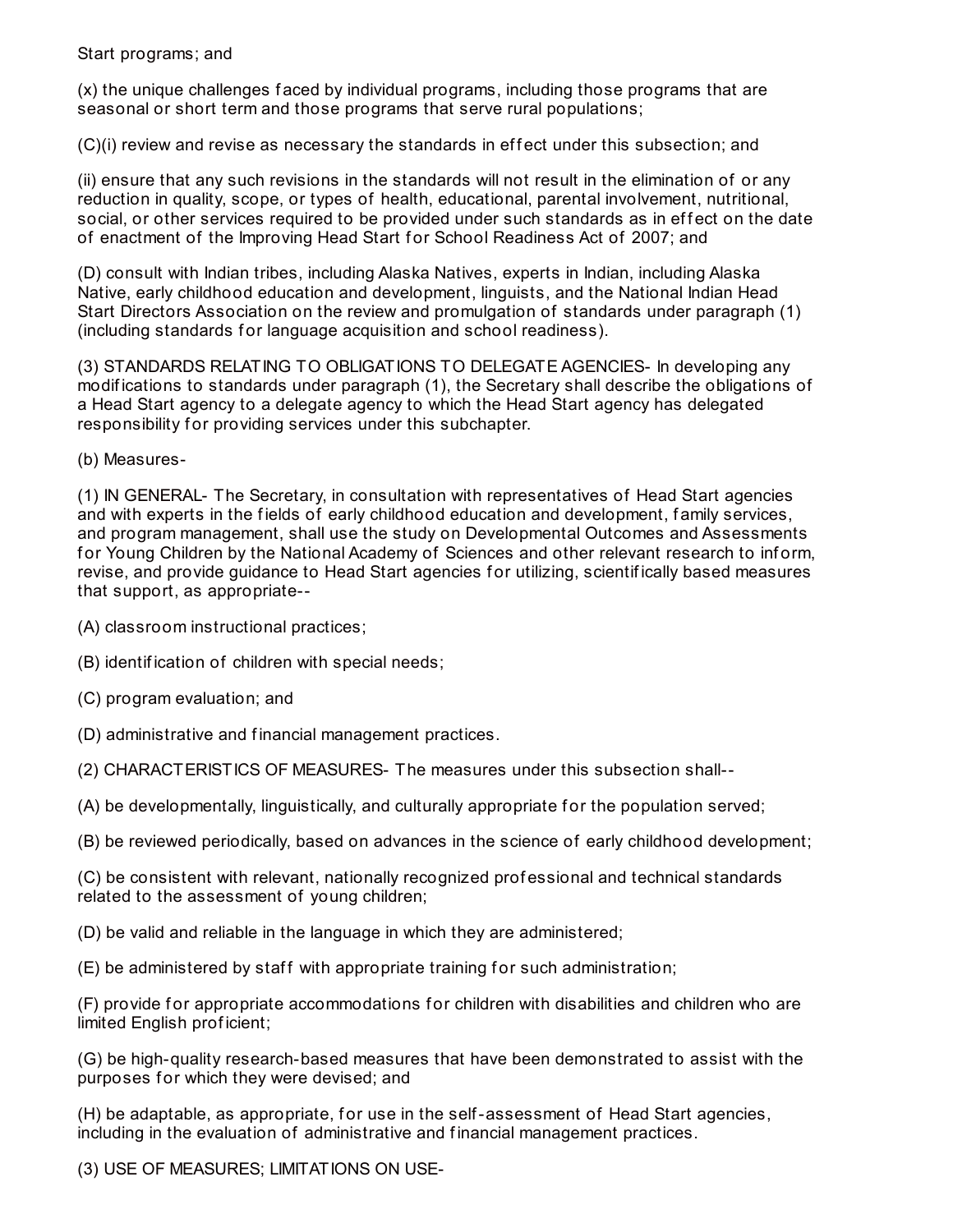(A) USE- The measures shall be designed, as appropriate, f or the purpose of--

(i) helping to develop the skills, knowledge, abilities, and development described in subsection (a)(1)(B) of children participating in Head Start programs, with an emphasis on measuring skills that scientif ically valid research has demonstrated are related to children's school readiness and later success in school;

(ii) improving classroom practices, including reviewing children's strengths and weaknesses and individualizing instruction to better meet the needs of the children involved;

(iii) identif ying the special needs of children; and

(iv) improving overall program perf ormance in order to help programs identif y problem areas that may require additional training and technical assistance resources.

(B) LIMITATIONS- Such measures shall not be used to exclude children from Head Start programs.

(4) CONFIDENTIALITY-

(A) IN GENERAL- The Secretary, through regulation, shall ensure the conf identiality of any personally identif iable data, inf ormation, and records collected or maintained under this subchapter by the Secretary and any Head Start agency. Such regulations shall provide the policies, protections, and rights equivalent to those provided to a parent, student, or educational agency or institution under section 444 of the General Education Provisions Act (20 U.S.C. 1232g).

(B) PROHIBITION ON NATIONWIDE DATABASE- Nothing in this subsection shall be construed to authorize the development of a nationwide database of personally identif iable data, inf ormation, or records on children resulting from the use of measures under this subsection.

(5) SPECIAL RULE-

(A) PROHIBITION- The use of assessment items and data on any assessment authorized under this subchapter by any agent of the Federal Government is prohibited for the purposes  $of --$ 

(i) ranking, comparing, or otherwise evaluating individual children for purposes other than research, training, or technical assistance; and

(ii) providing rewards or sanctions for individual children or teachers.

(B) RESULTS- The Secretary shall not use the results of a single assessment as the sole method for assessing program effectiveness or making agency funding determinations at the national, regional, or local level under this subchapter.

(c) Monitoring of Local Agencies and Programs-

(1) IN GENERAL- To determine whether Head Start agencies meet standards described in subsection (a)(1) established under this subchapter with respect to program, administrative, financial management, and other requirements, and in order to help the programs identify areas for improvement and areas of strength as part of their ongoing self-assessment process, the Secretary shall conduct the f ollowing reviews of Head Start agencies, including the Head Start programs operated by such agencies:

(A) A full review, including the use of a risk-based assessment approach, of each such agency at least once during each 3-year period.

(B) A review of each newly designated Head Start agency immediately af ter the completion of the first year such agency carries out a Head Start program.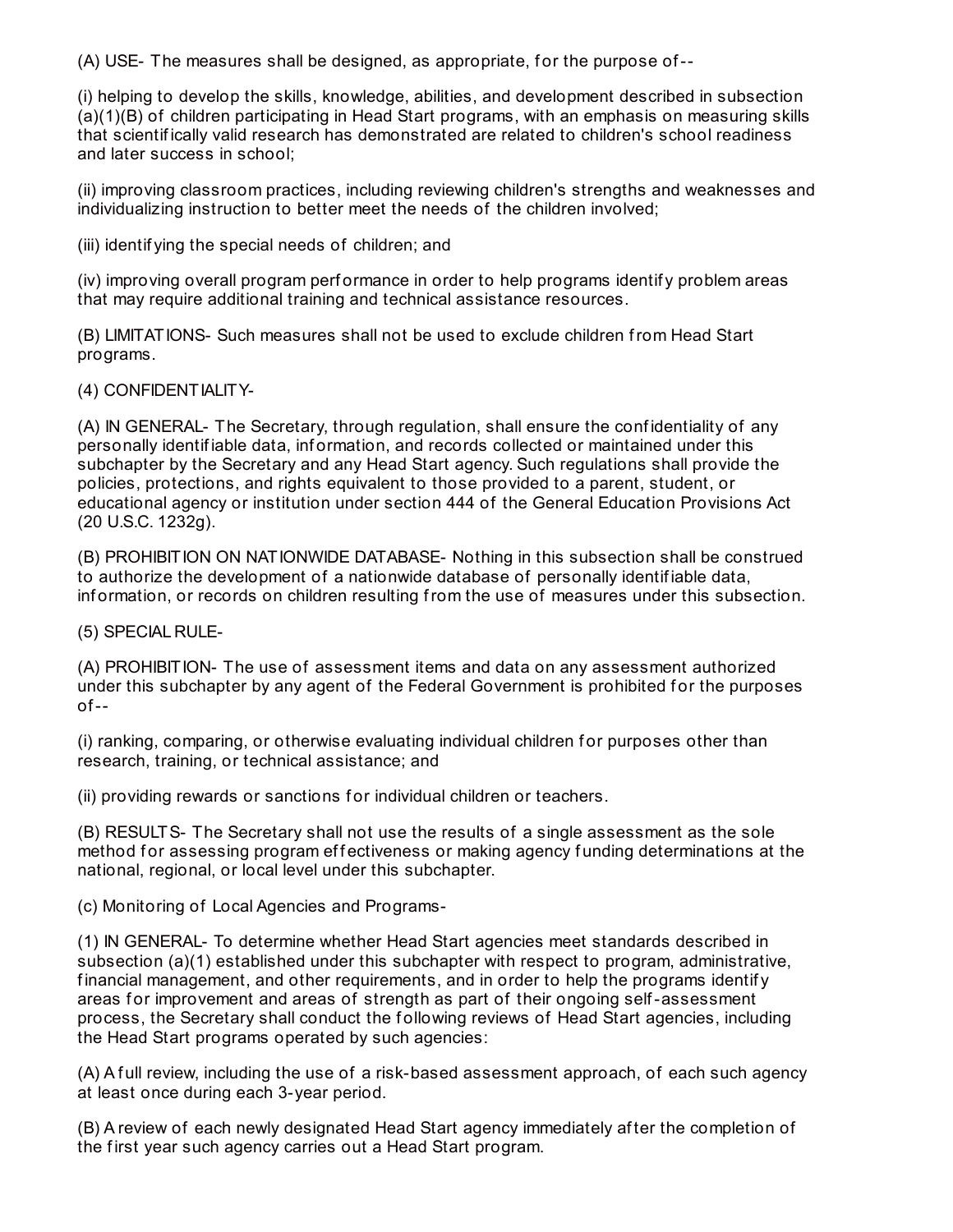(C) Follow up reviews, including--

(i) return visits to Head Start agencies with 1 or more f indings of def iciencies, not later than 6 months after the Secretary provides notification of such findings, or not later than 12 months after such notification if the Secretary determines that additional time is necessary for an agency to address such a def iciency prior to the review; and

(ii) a review of Head Start agencies with signif icant areas of noncompliance.

(D) Other reviews, including unannounced site inspections of Head Start centers, as appropriate.

(2) CONDUCT OF REVIEWS- The Secretary shall ensure that reviews described in subparagraphs (A) through (C) of paragraph (1)--

(A) are conducted by review teams that--

(i) include individuals who are knowledgeable about Head Start programs and, to the maximum extent practicable, individuals who are knowledgeable about--

(I) other early childhood education and development programs, personnel management, f inancial accountability, and systems development and monitoring; and

(II) the diverse (including linguistic and cultural) needs of eligible children (including children with disabilities, homeless children, children in foster care, and limited English proficient children) and their f amilies;

(ii) include, to the maximum extent practicable, current or f ormer employees of the Department of Health and Human Services who are knowledgeable about Head Start programs; and

(iii) shall receive periodic training to ensure quality and consistency across reviews;

(B) include as part of the reviews, a review and assessment of program strengths and areas in need of improvement;

(C) include as part of the reviews, a review and assessment of whether programs have adequately addressed population and community needs (including those of limited English prof icient children and children of migrant or seasonal f armworker f amilies);

(D) include as part of the reviews, an assessment of the extent to which the programs address the communitywide strategic planning and needs assessment described in section  $640(g)(1)(C)$ ;

(E) include information on the innovative and effective efforts of the Head Start agencies to collaborate with the entities providing early childhood and development services or programs in the community and any barriers to such collaboration that the agencies encounter;

(F) include as part of the reviews, a valid and reliable research-based observational instrument, implemented by qualif ied individuals with demonstrated reliability, that assesses classroom quality, including assessing multiple dimensions of teacher-child interactions that are linked to positive child development and later achievement;

(G) are conducted in a manner that evaluates program perf ormance, quality, and overall operations with consistency and objectivity, are based on a transparent and reliable system of review, and are conducted in a manner that includes periodic interrater reliability checks, to ensure quality and consistency, across and within regions, of the reviews and of noncompliance and def iciency determinations;

(H) in the case of reviews of Early Head Start agencies and programs, are conducted by a review team that includes individuals who are knowledgeable about the development of inf ants and toddlers;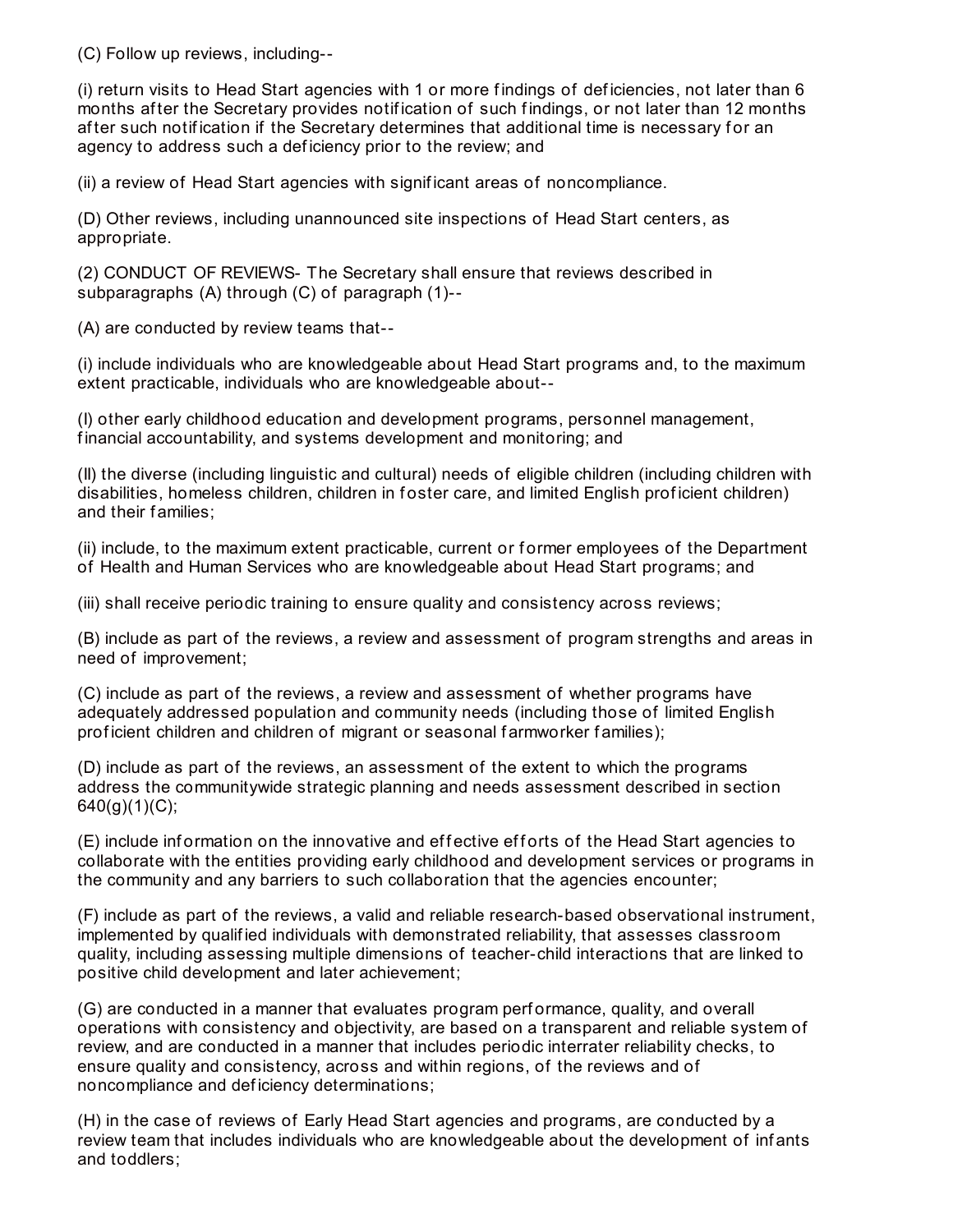(I) include as part of the reviews a protocol f or f iscal management that shall be used to assess compliance with program requirements for--(i) using Federal f unds appropriately;

(ii) using Federal funds specifically to purchase property (consistent with section 644(f)) and to compensate personnel;

(iii) securing and using qualified financial officer support; and

(iv) reporting f inancial inf ormation and implementing appropriate internal controls to saf eguard Federal funds;

(J) include as part of the reviews of the programs, a review and assessment of whether the programs are in conformity with the eligibility requirements under section  $645(a)(1)$ , including regulations promulgated under such section and whether the programs have met the requirements for the outreach and enrollment policies and procedures, and selection criteria, in such section, for the participation of children in programs assisted under this subchapter;

(K) include as part of the reviews, a review and assessment of whether agencies have adequately addressed the needs of children with disabilities, including whether the agencies involved have met the 10 percent minimum enrollment requirement specif ied in section 640(d) and whether the agencies have made sufficient efforts to collaborate with State and local agencies providing services under section 619 or part C of the Individuals with Disabilities Education Act (20 U.S.C. 1419, 1431 et seq.); and

(L) include as part of the reviews, a review and assessment of child outcomes and perf ormance as they relate to agency-determined school readiness goals described in subsection (g)(2), consistent with subsection (b)(5).

(3) STANDARDS RELATING TO OBLIGATIONS TO DELEGATE AGENCIES- In conducting a review described in paragraph (1)(A) of a Head Start agency, the Secretary shall determine whether the agency complies with the obligations described in subsection (a)(3). The Secretary shall consider such compliance in determining whether to renew f inancial assistance to the Head Start agency under this subchapter.

(4) USE OF REVIEW FINDINGS- The f indings of a review described in paragraph (1) of a Head Start agency shall, at a minimum--

(A) be presented to the agency in a timely, transparent, and unif orm manner that conveys information of program strengths and weaknesses and assists with program improvement; and

(B) be used by the agency to inf orm the development and implementation of its plan f or training and technical assistance.

(d) Evaluations and Corrective Action for Delegate Agencies-

(1) PROCEDURES- Each Head Start agency shall establish, subject to paragraph (4), procedures relating to its delegate agencies, including--

(A) procedures for evaluating delegate agencies;

(B) procedures f or def unding delegate agencies; and

(C) procedures for a delegate agency to appeal a defunding decision.

(2) EVALUATION- Each Head Start agency--

(A) shall evaluate its delegate agencies using the procedures established under this subsection; and

(B) shall inf orm the delegate agencies of the def iciencies identif ied through the evaluation that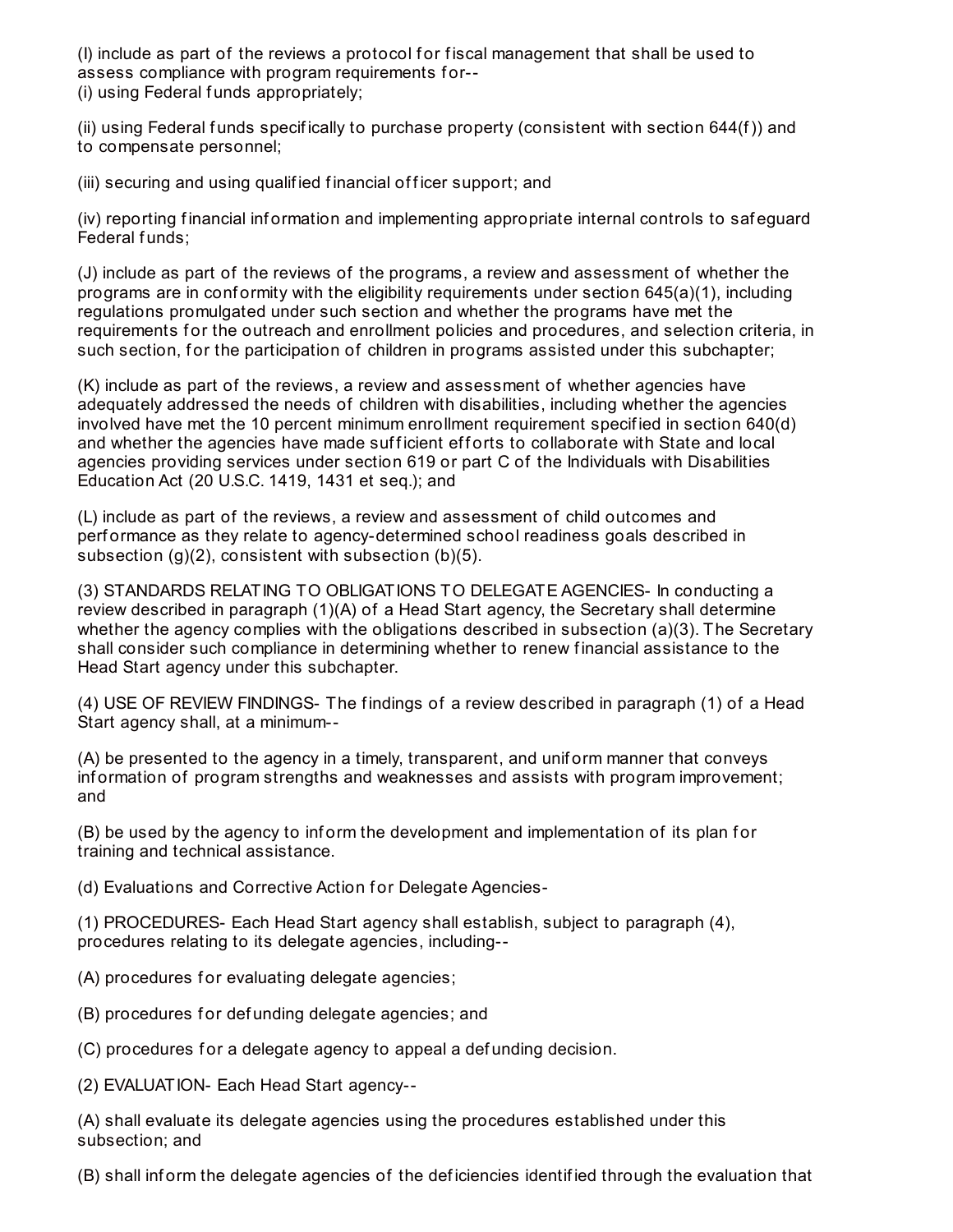are required to be corrected.

(3) REMEDIES TO ENSURE CORRECTIVE ACTIONS- In the event that the Head Start agency identifies a deficiency for a delegate agency through the evaluation, the Head Start agency shall take action, which may include--

(A) initiating procedures to terminate the designation of the agency unless the agency corrects the def iciency;

(B) conducting monthly monitoring visits to such delegate agency until all def iciencies are corrected or the Head Start agency decides to def und such delegate agency; and

(C) releasing f unds to such delegate agency--

(i) only as reimbursements except that, upon receiving a request from the delegate agency accompanied by assurances satisf actory to the Head Start agency that the funds will be appropriately saf eguarded, the Head Start agency shall provide to the delegate agency a working capital advance in an amount sufficient to cover the estimated expenses involved during an agreed upon disbursing cycle; and

(ii) only if there is continuity of services.

(4) TERMINATION- The Head Start agency may not terminate a delegate agency's contract or reduce a delegate agency's service area without showing cause or demonstrating the costeffectiveness of such a decision.

(5) RULE OF CONSTRUCTION- Nothing in this subsection shall be construed to limit the powers, duties, or functions of the Secretary with respect to Head Start agencies or delegate agencies that receive financial assistance under this subchapter.

(e) Corrective Action for Head Start Agencies-

(1) DETERMINATION- If the Secretary determines, on the basis of a review pursuant to subsection (c), that a Head Start agency designated pursuant to this subchapter fails to meet the standards described in subsection (a)(1) or f ails to address the communitywide strategic planning and needs assessment, the Secretary shall--

(A) inf orm the agency of the def iciencies that shall be corrected and identif y the assistance to be provided consistent with paragraph (3);

(B) with respect to each identif ied def iciency, require the agency--

(i) to correct the def iciency immediately, if the Secretary f inds that the def iciency threatens the health or safety of staff or program participants or poses a threat to the integrity of Federal funds:

(ii) to correct the def iciency not later than 90 days af ter the identif ication of the def iciency if the Secretary finds, in the discretion of the Secretary, that such a 90-day period is reasonable, in light of the nature and magnitude of the def iciency; or

(iii) in the discretion of the Secretary (taking into consideration the seriousness of the def iciency and the time reasonably required to correct the def iciency), to comply with the requirements of paragraph (2) concerning a quality improvement plan; and

(C) initiate proceedings to terminate the designation of the agency unless the agency corrects the def iciency.

(2) QUALITY IMPROVEMENT PLAN-

(A) AGENCY AND PROGRAM RESPONSIBILITIES- To retain a designation as a Head Start agency under this subchapter, or in the case of a Head Start program to continue to receive f unds from such agency, a Head Start agency that is the subject of a determination described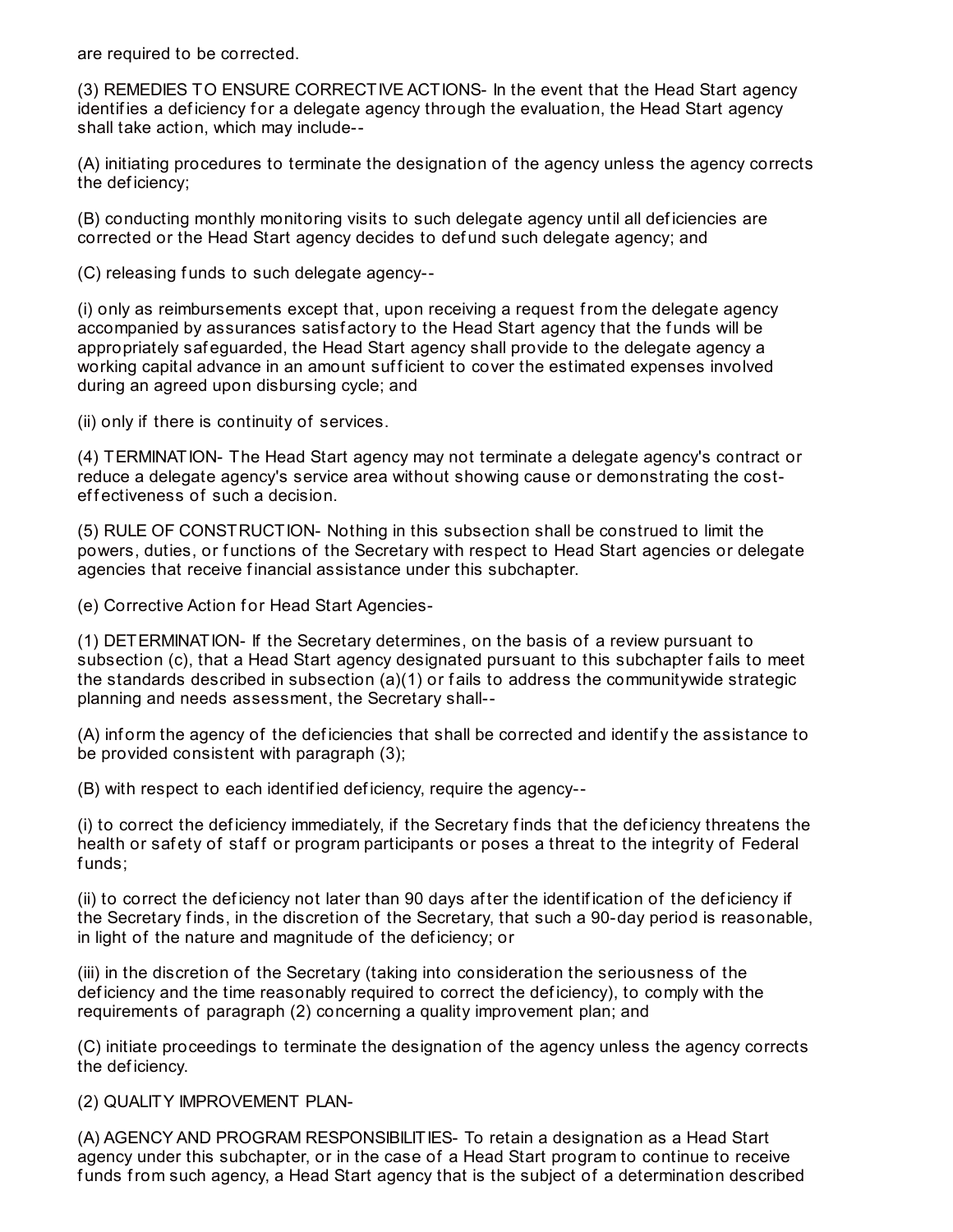in paragraph (1), or a Head Start program that is determined to have a def iciency under subsection (d)(2) (excluding an agency required to correct a deficiency immediately or during a 90-day period under clause (i) or (ii) of paragraph (1)(B)) shall--

(i) develop in a timely manner, a quality improvement plan that shall be subject to the approval of the Secretary, or in the case of a program, the sponsoring agency, and that shall specif y--

(I) the def iciencies to be corrected;

(II) the actions to be taken to correct such def iciencies; and

(III) the timetable for accomplishment of the corrective actions specified; and

(ii) correct each deficiency identified, not later than the date for correction of such deficiency specif ied in such plan (which shall not be later than 1 year af ter the date the agency or Head Start program that is determined to have a def iciency received notice of the determination and of the specif ic def iciency to be corrected).

(B) SECRETARIAL RESPONSIBILITY- Not later than 30 days af ter receiving from a Head Start agency a proposed quality improvement plan pursuant to subparagraph (A), the Secretary shall either approve such proposed plan or specif y the reasons why the proposed plan cannot be approved.

(C) AGENCY RESPONSIBILITY- Not later than 30 days af ter receiving from a Head Start program a proposed quality improvement plan pursuant to subparagraph (A), the Head Start agency involved shall either approve such proposed plan or specif y the reasons why the proposed plan cannot be approved.

(3) TRAINING AND TECHNICALASSISTANCE- The Secretary shall provide training and technical assistance to Head Start agencies and programs with respect to the development or implementation of such quality improvement plans to the extent the Secretary f inds such provision to be f easible and appropriate given available f unding and other statutory responsibilities.

(f) Summaries of Monitoring Outcomes-

(1) IN GENERAL- Not later than 120 days af ter the end of each f iscal year, the Secretary shall publish a summary report on the findings of reviews conducted under subsection (c) and on the outcomes of quality improvement plans implemented under subsection (e), during such fiscal year.

(2) REPORT AVAILABILITY- Such report shall be made widely available to--

- (A) parents with children receiving assistance under this subchapter--
- (i) in an understandable and uniform format; and
- (ii) to the extent practicable, in a language that the parents understand; and
- (B) the public through means such as--
- (i) distribution through public agencies; and
- (ii) posting such inf ormation on the Internet.
- (3) REPORT INFORMATION- Such report shall contain detailed data--
- (A) on compliance with specif ic standards and measures; and

(B) sufficient to allow Head Start agencies to use such data to improve the quality of their programs.

(g) Self-Assessments-

(1) IN GENERAL- Not less frequently than once each program year, with the consultation and participation of policy councils and, as applicable, policy committees and, as appropriate, other community members, each Head Start agency, and each delegate agency, that receives f inancial assistance under this subchapter shall conduct a comprehensive self-assessment of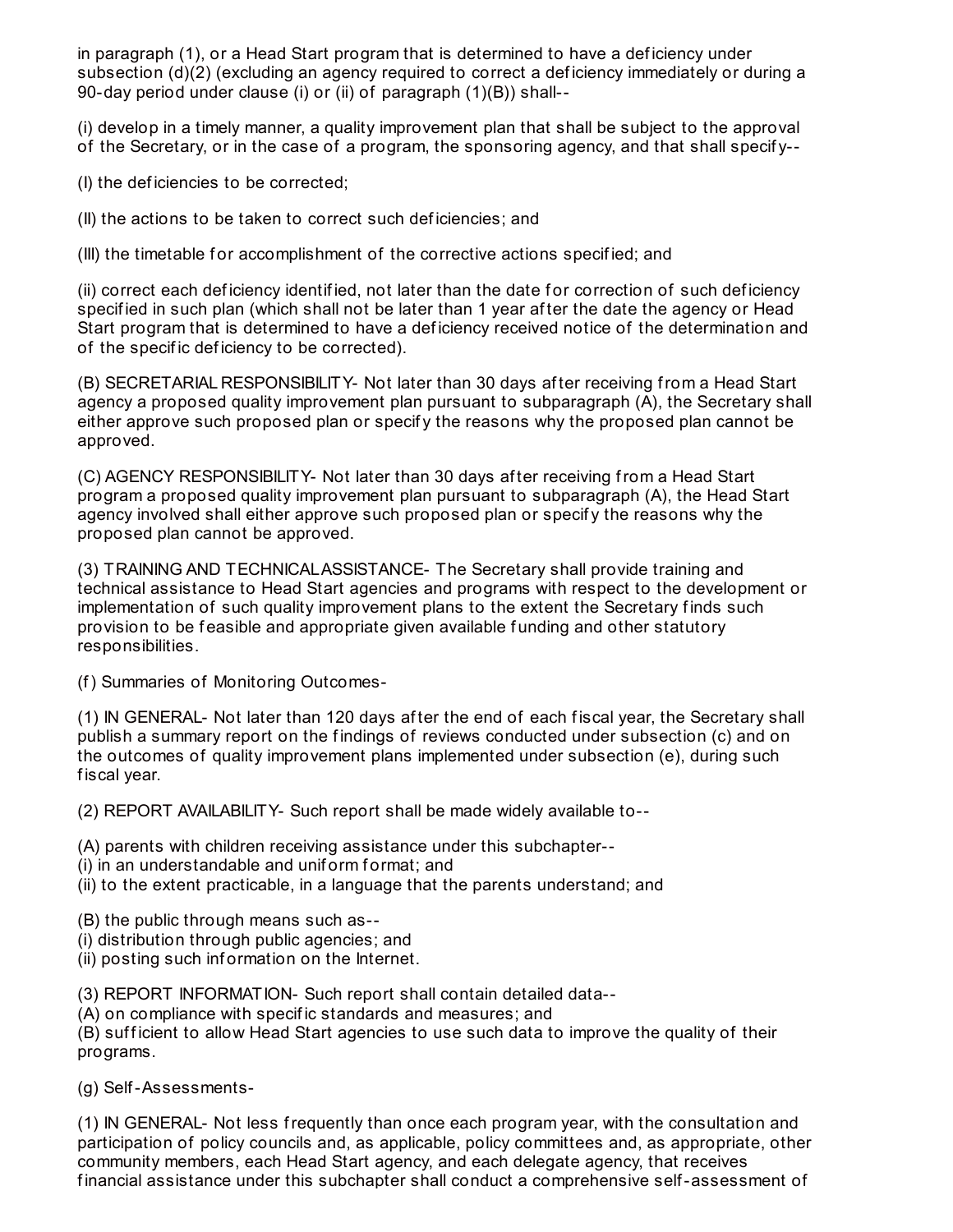f inancial assistance under this subchapter shall conduct a comprehensive self-assessment of its effectiveness and progress in meeting program goals and objectives and in implementing and complying with standards described in subsection (a)(1).

(2) GOALS, REPORTS, AND IMPROVEMENT PLANS-

(A) GOALS- An agency conducting a self-assessment shall establish agency-determined program goals for improving the school readiness of children participating in a program under this subchapter, including school readiness goals that are aligned with the Head Start Child Outcomes Framework, State early learning standards as appropriate, and requirements and expectations of the schools the children will be attending.

(B) IMPROVEMENT PLAN- The agency shall develop, and submit to the Secretary a report containing, an improvement plan approved by the governing body of the agency to strengthen any areas identif ied in the self-assessment as weaknesses or in need of improvement.

(3) ONGOING MONITORING- Each Head Start agency (including each Early Head Start agency) and each delegate agency shall establish and implement procedures for the ongoing monitoring of their respective programs, to ensure that the operations of the programs work toward meeting program goals and objectives and standards described in subsection (a)(1).

(h) Reduction of Grants and Redistribution of Funds in Cases of Underenrollment-

(1) DEFINITIONS- In this subsection:

(A) ACTUALENROLLMENT- The term actual enrollment' means, with respect to the program of a Head Start agency, the actual number of children enrolled in such program and reported by the agency (as required in paragraph (2)) in a given month.

(B) BASE GRANT- The term base grant' has the meaning given the term in section 640(a)(7).

(C) FUNDED ENROLLMENT- The term funded enrollment' means, with respect to the program of a Head Start agency in a fiscal year, the number of children that the agency is funded to serve through a grant for the program during such fiscal year, as indicated in the grant agreement.

(2) ENROLLMENT REPORTING REQUIREMENT- Each entity carrying out a Head Start program shall report on a monthly basis to the Secretary and the relevant Head Start agency—

(A) the actual enrollment in such program; and

(B) if such actual enrollment is less than the funded enrollment, any apparent reason for such enrollment shortf all.

(3) SECRETARIAL REVIEW AND PLAN- The Secretary shall—

(A) on a semiannual basis, determine which Head Start agencies are operating with an actual enrollment that is less than the funded enrollment based on not less than 4 consecutive months of data;

(B) for each such Head Start agency operating a program with an actual enrollment that is less than its funded enrollment, as determined under subparagraph (A), develop, in collaboration with such agency, a plan and timetable for reducing or eliminating underenrollment taking into consideration--

(i) the quality and extent of the outreach, recruitment, and communitywide strategic planning and needs assessment conducted by such agency;

(ii) changing demographics, mobility of populations, and the identif ication of new underserved low-income populations;

(iii) f acilities-related issues that may impact enrollment;

(iv) the ability to provide f ull-working-day programs, where needed, through f unds made available under this subchapter or through collaboration with entities carrying out other early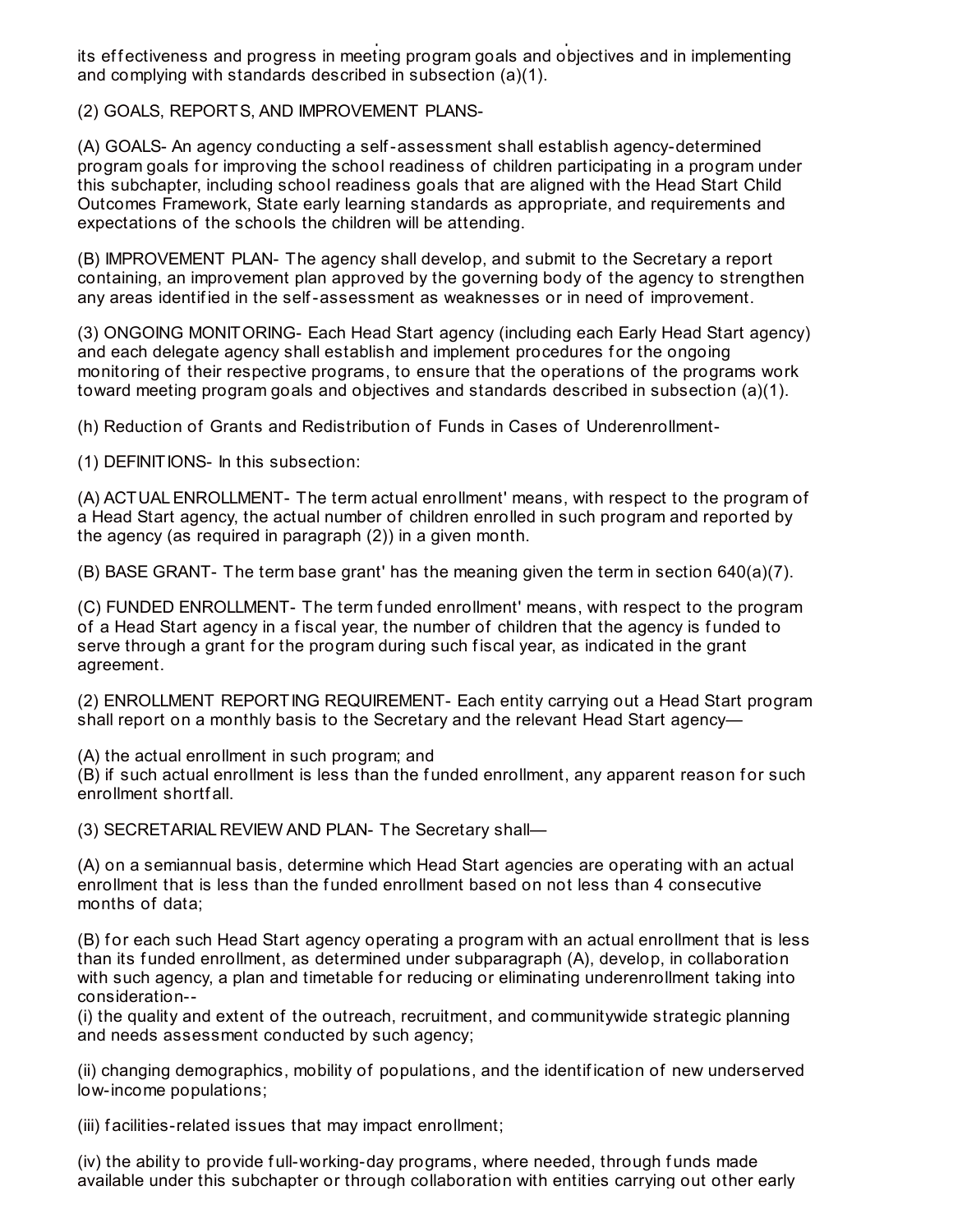available under this subchapter or through collaboration with entities carrying out other early childhood education and development programs, or programs with other funding sources (where available);

(v) the availability and use by f amilies of other early childhood education and development options in the community served; and

(vi) agency management procedures that may impact enrollment; and

(C) provide timely and ongoing technical assistance to each agency described in subparagraph (B) for the purpose of assisting the Head Start agency to implement the plan described in such subparagraph.

(4) IMPLEMENTATION- Upon receipt of the technical assistance described in paragraph (3)(C), a Head Start agency shall immediately implement the plan described in paragraph (3)(B). The Secretary shall, where determined appropriate, continue to provide technical assistance to such agency.

(5) SECRETARIAL REVIEW AND ADJUSTMENT FOR CHRONIC UNDERENROLLMENT-

(A) IN GENERAL- If , af ter receiving technical assistance and developing and implementing the plan as described in paragraphs (3) and (4) for 12 months, a Head Start agency is operating a program with an actual enrollment that is less than 97 percent of its f unded enrollment, the Secretary may--

(i) designate such agency as chronically underenrolled; and

(ii) recapture, withhold, or reduce the base grant f or the program by a percentage equal to the percentage difference between funded enrollment and actual enrollment for the program for the most recent year for which the agency is determined to be underenrolled under paragraph  $(3)(A)$ .

(B) WAIVER OR LIMITATION OF REDUCTIONS- The Secretary may, as appropriate, waive or reduce the percentage recapturing, withholding, or reduction otherwise required by subparagraph (A), if , af ter the implementation of the plan described in paragraph (3)(B), the Secretary finds that--

(i) the causes of the enrollment shortf all, or a portion of the shortf all, are related to the agency's serving signif icant numbers of highly mobile children, or are other signif icant causes as determined by the Secretary;

(ii) the shortf all can reasonably be expected to be temporary; or

(iii) the number of slots allotted to the agency is small enough that underenrollment does not create a signif icant shortf all.

## (6) REDISTRIBUTION OF FUNDS-

(A) IN GENERAL- Funds held by the Secretary as a result of recapturing, withholding, or reducing a base grant in a fiscal year shall be redistributed by the end of the following fiscal year as follows:

(i) INDIAN HEAD START PROGRAMS- If such f unds are derived from an Indian Head Start program, then such f unds shall be redistributed to increase enrollment by the end of the following fiscal year in 1 or more Indian Head Start programs.

(ii) MIGRANT AND SEASONAL HEAD START PROGRAMS- If such funds are derived from a migrant or seasonal Head Start program, then such f unds shall be redistributed to increase enrollment by the end of the following fiscal year in 1 or more programs of the type from which such funds are derived.

(iii) EARLY HEAD START PROGRAMS- If such f unds are derived from an Early Head Start program in a State, then such funds shall be redistributed to increase enrollment by the end of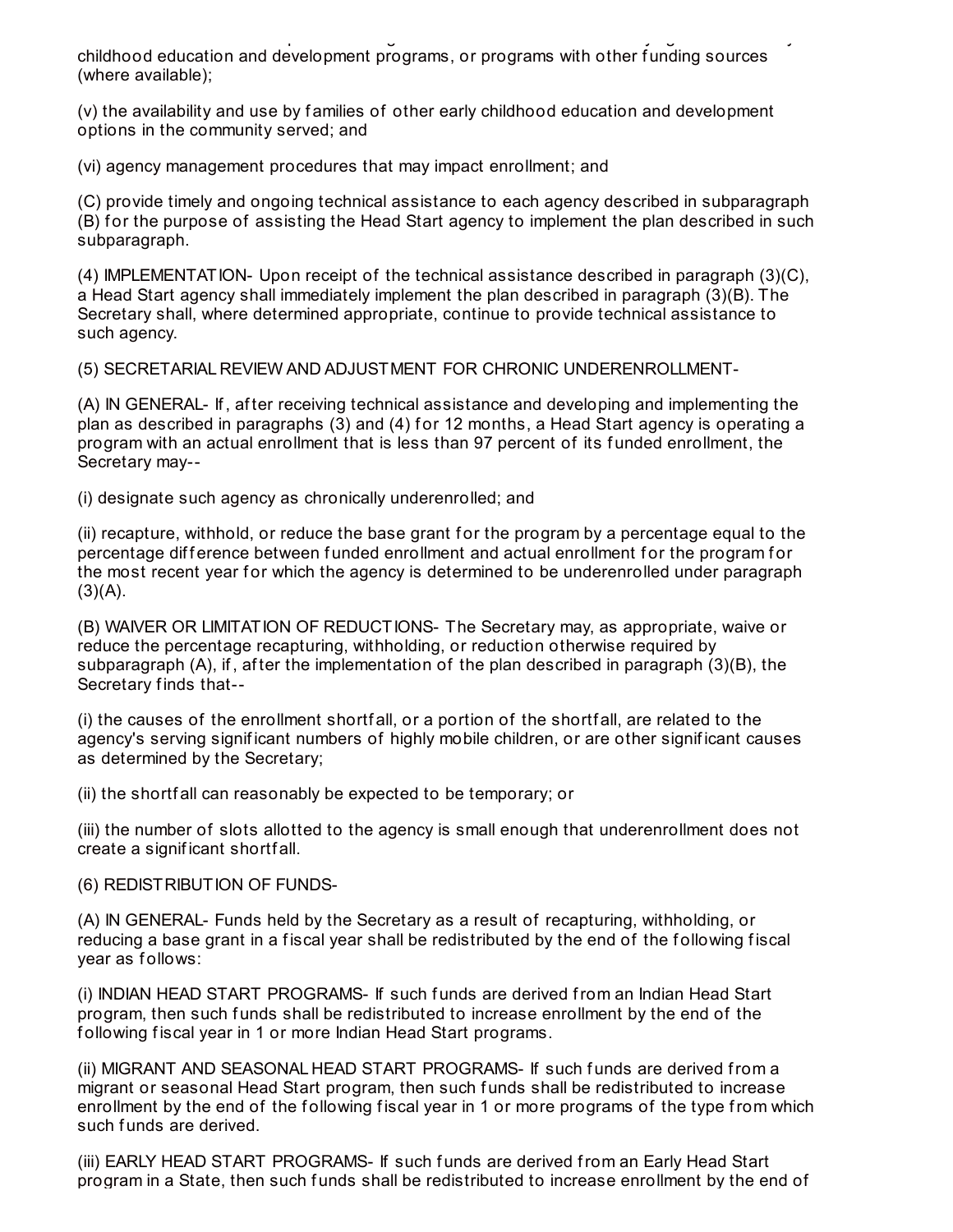program in a State, then such f unds shall be redistributed to increase enrollment by the end of the following fiscal year in 1 or more Early Head Start programs in that State. If such funds are derived from an Indian Early Head Start program, then such f unds shall be redistributed to increase enrollment by the end of the following fiscal year in 1 or more Indian Early Head Start programs.

(iv) OTHER HEAD START PROGRAMS- If such f unds are derived from a Head Start program in a State (excluding programs described in clauses (i) through (iii)), then such f unds shall be redistributed to increase enrollment by the end of the following fiscal year in 1 or more Head Start programs (excluding programs described in clauses (i) through (iii)) that are carried out in such State.

(B) ADJUSTMENT TO FUNDED ENROLLMENT- The Secretary shall adjust as necessary the requirements relating to funded enrollment indicated in the grant agreement of a Head Start agency receiving redistributed funds under this paragraph.

SEC. 642. POWERS AND FUNCTIONS OF HEAD START AGENCIES. [42 U.S.C. 9837]

**TopA** 

(a) Authority- To be designated as a Head Start agency under this subchapter, an agency shall have authority under its charter or applicable law to receive and administer funds under this subchapter, f unds and contributions from private or local public sources that may be used in support of a Head Start program, and f unds under any Federal or State assistance program pursuant to which a public or private nonprofit or for-profit agency (as the case may be) organized in accordance with this subchapter, could act as grantee, contractor, or sponsor of projects appropriate for inclusion in a Head Start program. Such an agency shall also be empowered to transfer funds so received, and to delegate powers to other agencies, subject to the powers of its governing board and its overall program responsibilities. The power to transfer funds and delegate powers shall include the power to make transfers and delegations covering component projects in all cases where this will contribute to efficiency and effectiveness or otherwise further program objectives.

(b) Family and Community Involvement; Family Services- To be so designated, a Head Start agency shall, at a minimum, do all the following to involve and serve families and communities:

(1) Provide for the regular and direct participation of parents and community residents in the implementation of the Head Start program, including decisions that inf luence the character of such program, consistent with paragraphs (2)(D) and (3)(C) of subsection (c).

(2) Seek the involvement of parents, community residents, and local business in the design and implementation of the program.

(3) Establish ef f ective procedures--

(A) to f acilitate and seek the involvement of parents of participating children in activities designed to help such parents become full partners in the education of their children; and

(B) to afford such parents the opportunity to participate in the development and overall conduct of the program at the local level, including transportation assistance as appropriate.

(4) Offer (directly or through referral to local entities, such as entities carrying out Even Start programs under subpart 3 of part B of title I of the Elementary and Secondary Education Act of 1965 (20 U.S.C. 6381 et seq.), public and school libraries, and entities carrying out family support programs) to such parents-

(A) f amily literacy services; and

(B) parenting skills training.

(5) Offer to parents of participating children substance abuse counseling (either directly or through referral to local entities), if needed, including information on the effect of drug exposure on inf ants and f etal alcohol syndrome.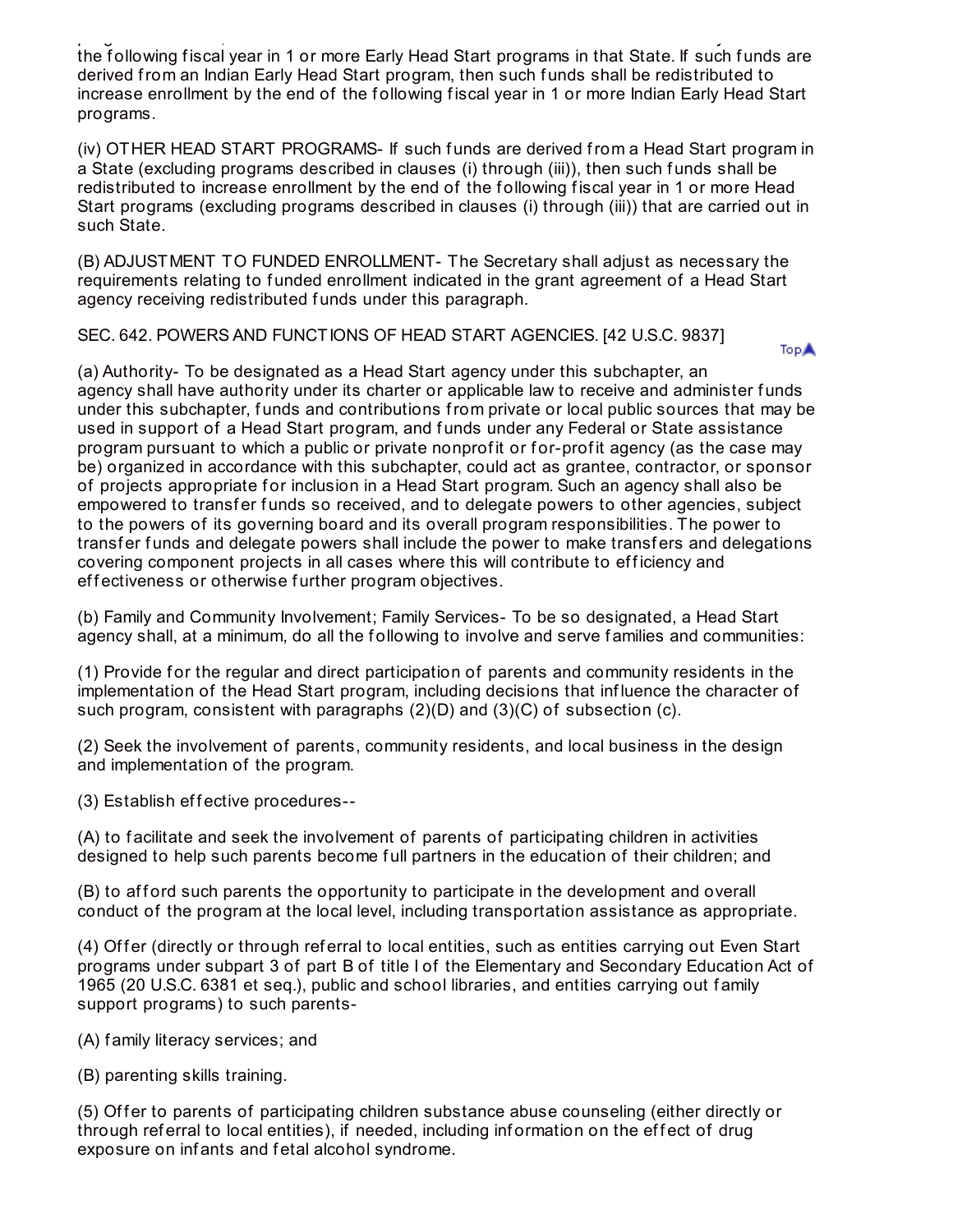(6) At the option of such agency, offer (directly or through referral to local entities) to such parents--

(A) training in basic child development (including cognitive, social, and emotional development);

(B) assistance in developing literacy and communication skills;

(C) opportunities to share experiences with other parents (including parent-mentor relationships);

(D) health services, including inf ormation on maternal depression;

(E) regular in-home visitation; or

(F) any other activity designed to help such parents become f ull partners in the education of their children.

(7) Provide, with respect to each participating f amily, a f amily needs assessment that includes consultation with such parents (including foster parents, grandparents, and kinship caregivers, where applicable), in a manner and language that such parents can understand (to the extent practicable), about the benefits of parent involvement and about the activities described in this subsection in which such parents may choose to be involved (taking into consideration their specific family needs, work schedules, and other responsibilities).

(8) Consider providing services to assist younger siblings of children participating in its Head Start program to obtain health services from other sources.

(9) Perf orm community outreach to encourage individuals previously unaf f iliated with Head Start programs to participate in its Head Start program as volunteers.

 $(10)(A)$  Inform custodial parents in single-parent families that participate in programs, activities, or services carried out or provided under this subchapter about the availability of child support services for purposes of establishing paternity and acquiring child support.

(B) Refer eligible parents to the child support offices of State and local governments.

(11) Provide to parents of limited English prof icient children outreach and inf ormation, in an understandable and unif orm f ormat and, to the extent practicable, in a language that the parents can understand.

(12) Provide technical and other support needed to enable parents and community residents to secure, on their own behalf , available assistance from public and private sources.

(13) Promote the continued involvement of the parents (including f oster parents, grandparents, and kinship caregivers, as appropriate) of children that participate in Head Start programs in the education of their children upon transition of their children to school, by working with the local educational agency--

(A) to provide training to the parents—

(i) to inf orm the parents about their rights and responsibilities concerning the education of their children; and

(ii) to enable the parents--

(I) to understand and work with schools in order to communicate with teachers and other school personnel;

(II) to support the schoolwork of their children; and

(III) to participate as appropriate in decisions relating to the education of their children; and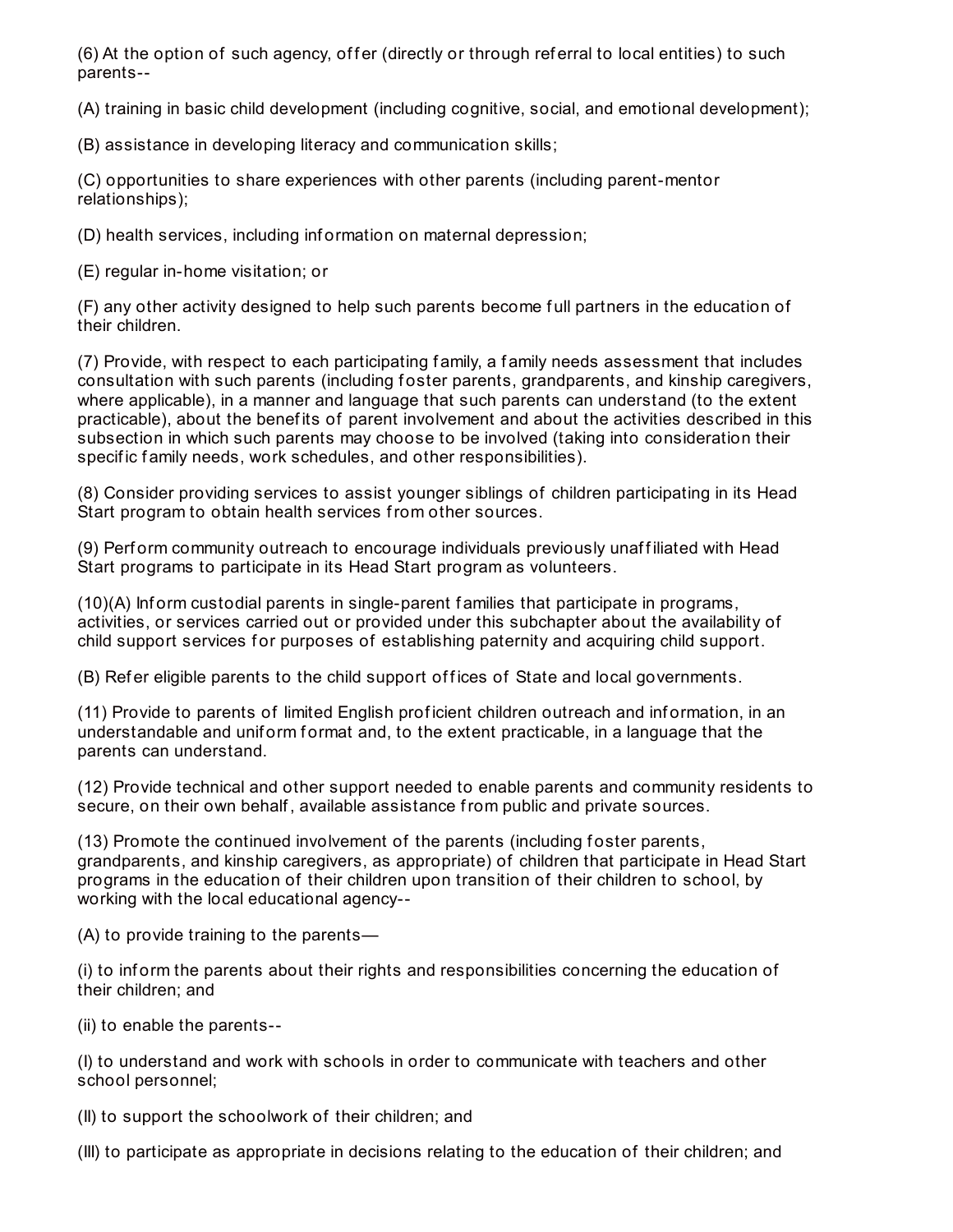(B) to take other actions, as appropriate and f easible, to support the active involvement of the parents with schools, school personnel, and school-related organizations.

(14) Establish effective procedures for timely referral of children with disabilities to the State or local agency providing services under section 619 or part C of the Individuals with Disabilities Education Act (20 U.S.C. 1419, 1431 et seq.), and collaboration with that agency, consistent with section 640(d)(3).

(15) Establish effective procedures for providing necessary early intervening services to children with disabilities prior to an eligibility determination by the State or local agency responsible for providing services under section 619 or part C of such Act, consistent with section 640(d)(2).

(16) At the option of the Head Start agency, partner with an institution of higher education and a nonprofit organization to provide college students with the opportunity to serve as mentors or reading partners for Head Start participants.

(c) Program Governance- Upon receiving designation as a Head Start agency, the agency shall establish and maintain a formal structure for program governance, for the oversight of quality services for Head Start children and families and for making decisions related to program design and implementation. Such structure shall include the f ollowing:

(1) GOVERNING BODY-

(A) IN GENERAL- The governing body shall have legal and fiscal responsibility for the Head Start agency.

(B) COMPOSITION- The governing body shall be composed as f ollows:

(i) Not less than 1 member shall have a background and expertise in f iscal management or accounting.

(ii) Not less than 1 member shall have a background and expertise in early childhood education and development.

(iii) Not less than 1 member shall be a licensed attorney familiar with issues that come before the governing body.

(iv) Additional members shall--

(I) ref lect the community to be served and include parents of children who are currently, or were formerly, enrolled in Head Start programs; and

(II) are selected f or their expertise in education, business administration, or community af f airs.

(v) Exceptions shall be made to the requirements of clauses (i) through (iv) for members of a governing body when those members oversee a public entity and are selected to their positions with the public entity by public election or political appointment.

(vi) If a person described in clause (i), (ii), or (iii) is not available to serve as a member of the governing body, the governing body shall use a consultant, or an other individual with relevant expertise, with the qualif ications described in that clause, who shall work directly with the governing body.

(C) CONFLICT OF INTEREST- Members of the governing body shall--

(i) not have a f inancial conf lict of interest with the Head Start agency (including any delegate agency);

(ii) not receive compensation for serving on the governing body or for providing services to the Head Start agency;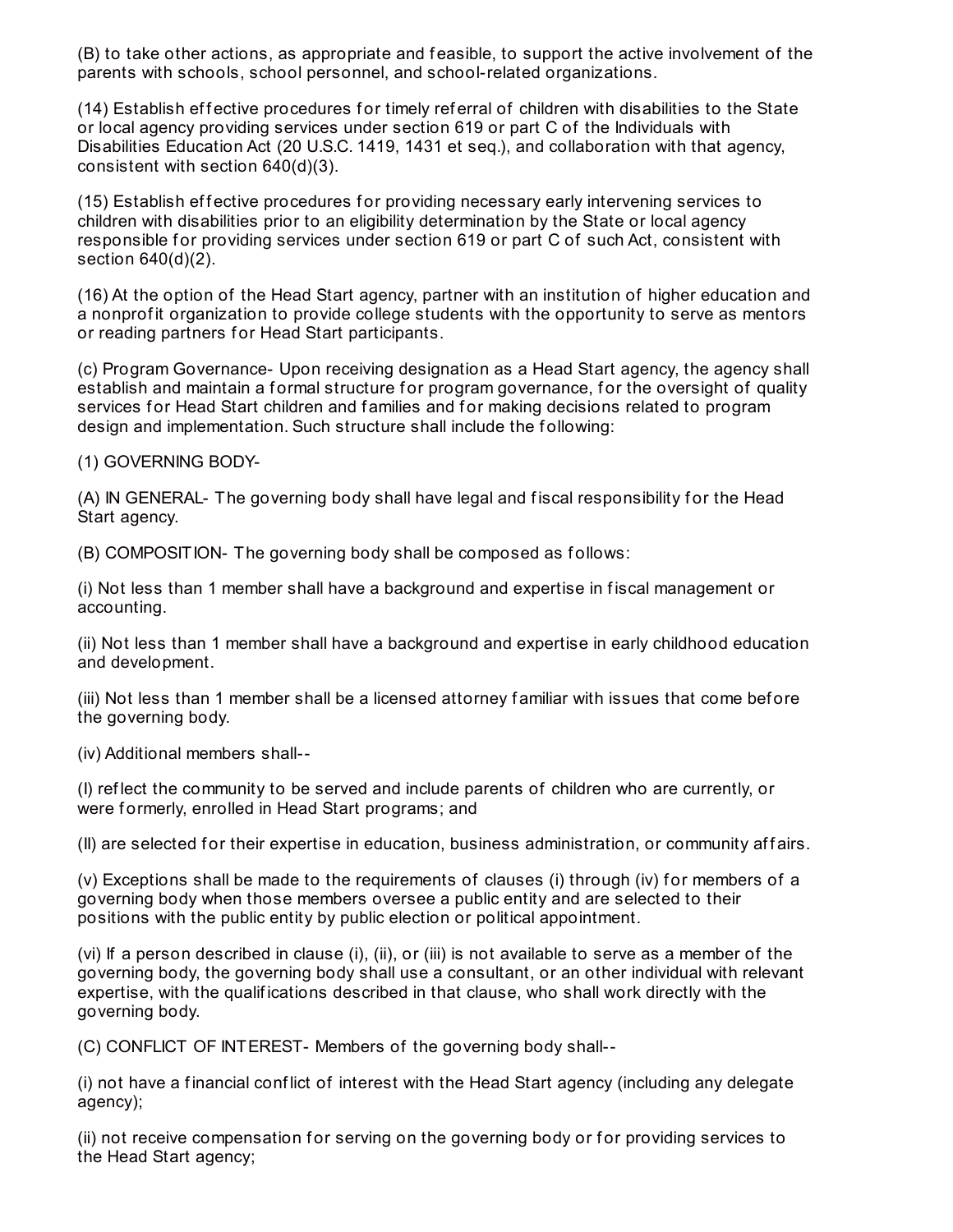(iii) not be employed, nor shall members of their immediate f amily be employed, by the Head Start agency (including any delegate agency); and

(iv) operate as an entity independent of staff employed by the Head Start agency.

(D) EXCEPTION- If an individual holds a position as a result of public election or political appointment, and such position carries with it a concurrent appointment to serve as a member of a Head Start agency governing body, and such individual has any conf lict of interest described in clause (ii) or (iii) of subparagraph (C)--

(i) such individual shall not be prohibited from serving on such body and the Head Start agency shall report such conf lict to the Secretary; and

(ii) if the position held as a result of public election or political appointment provides compensation, such individual shall not be prohibited from receiving such compensation.

(E) RESPONSIBILITIES- The governing body shall—

(i) have legal and f iscal responsibility f or administering and overseeing programs under this subchapter, including the safeguarding of Federal funds;

(ii) adopt practices that assure active, independent, and inf ormed governance of the Head Start agency, including practices consistent with subsection (d)(1), and fully participate in the development, planning, and evaluation of the Head Start programs involved;

(iii) be responsible f or ensuring compliance with Federal laws (including regulations) and applicable State, tribal, and local laws (including regulations); and

(iv) be responsible for other activities, including--

(I) selecting delegate agencies and the service areas for such agencies;

(II) establishing procedures and criteria f or recruitment, selection, and enrollment of children;

(III) reviewing all applications for funding and amendments to applications for funding for programs under this subchapter;

(IV) establishing procedures and guidelines f or accessing and collecting inf ormation described in subsection (d)(2);

(V) reviewing and approving all major policies of the agency, including--

(aa) the annual self-assessment and f inancial audit;

(bb) such agency's progress in carrying out the programmatic and fiscal provisions in such agency's grant application, including implementation of corrective actions; and

(cc) personnel policies of such agencies regarding the hiring, evaluation, termination, and compensation of agency employees;

(VI) developing procedures for how members of the policy council are selected, consistent with paragraph (2)(B);

(VII) approving f inancial management, accounting, and reporting policies, and compliance with laws and regulations related to f inancial statements, including the--

(aa) approval of all major financial expenditures of the agency;

(bb) annual approval of the operating budget of the agency;

(cc) selection (except when a f inancial auditor is assigned by the State under State law or is assigned under local law) of independent f inancial auditors who shall report all critical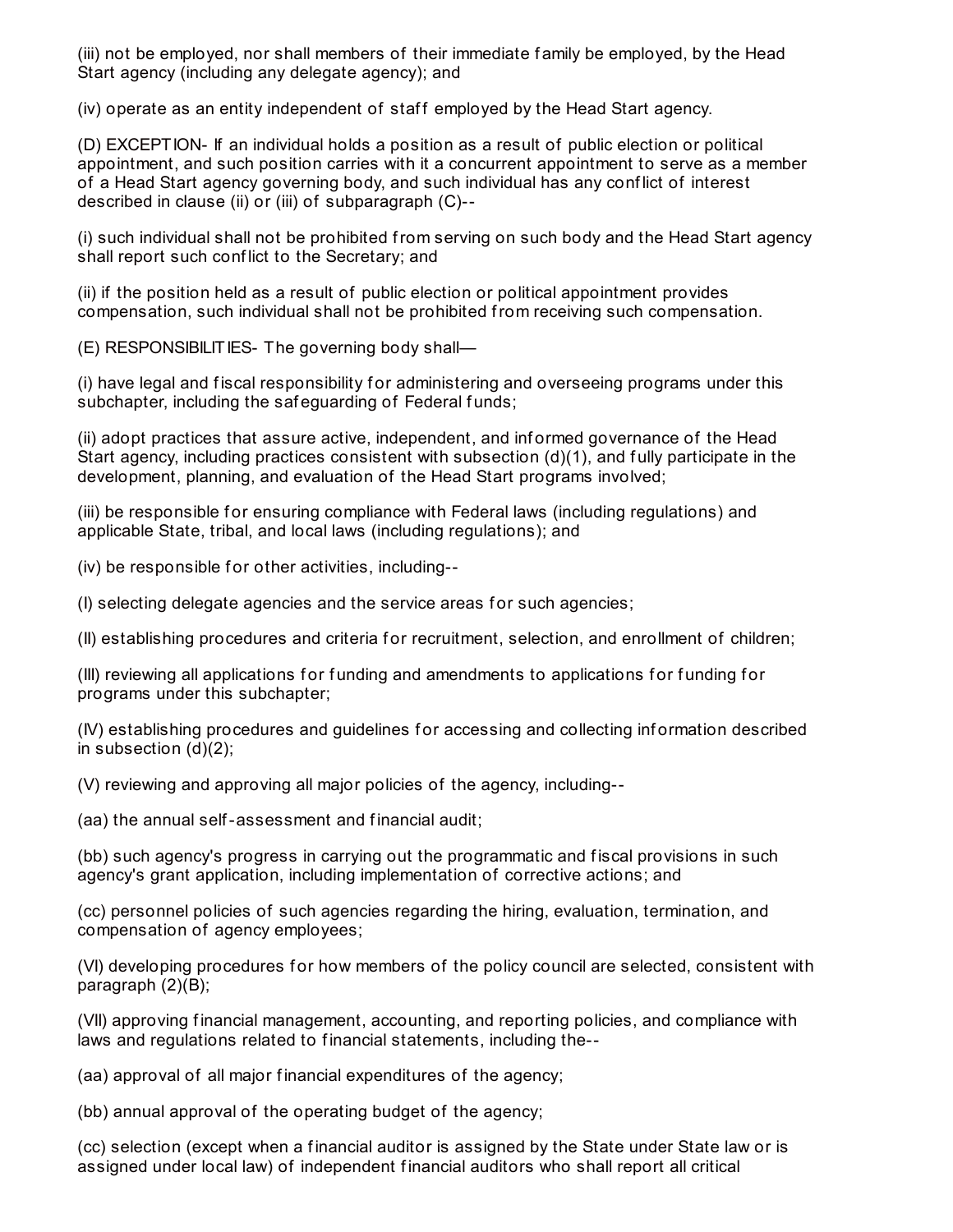accounting policies and practices to the governing body; and

(dd) monitoring of the agency's actions to correct any audit f indings and of other action necessary to comply with applicable laws (including regulations) governing financial statement and accounting practices;

(VIII) reviewing results from monitoring conducted under section 641A(c), including appropriate f ollowup activities;

(IX) approving personnel policies and procedures, including policies and procedures regarding the hiring, evaluation, compensation, and termination of the Executive Director, Head Start Director, Director of Human Resources, Chief Fiscal Officer, and any other person in an equivalent position with the agency;

(X) establishing, adopting, and periodically updating written standards of conduct that establish standards and formal procedures for disclosing, addressing, and resolving--

(aa) any conf lict of interest, and any appearance of a conf lict of interest, by members of the governing body, officers and employees of the Head Start agency, and consultants and agents who provide services or furnish goods to the Head Start agency; and

(bb) complaints, including investigations, when appropriate; and

(XI) to the extent practicable and appropriate, at the discretion of the governing body, establishing advisory committees to oversee key responsibilities related to program governance and improvement of the Head Start program involved.

(2) POLICY COUNCIL-

(A) IN GENERAL- Consistent with paragraph (1)(E), each Head Start agency shall have a policy council responsible for the direction of the Head Start program, including program design and operation, and long- and short-term planning goals and objectives, taking into account the annual communitywide strategic planning and needs assessment and self-assessment.

## (B) COMPOSITION AND SELECTION-

(i) The policy council shall be elected by the parents of children who are currently enrolled in the Head Start program of the Head Start agency.

(ii) The policy council shall be composed of--

(I) parents of children who are currently enrolled in the Head Start program of the Head Start agency (including any delegate agency), who shall constitute a majority of the members of the policy council; and

(II) members at large of the community served by the Head Start agency (including any delegate agency), who may include parents of children who were f ormerly enrolled in the Head Start program of the agency.

(C) CONFLICT OF INTEREST- Members of the policy council shall-

(i) not have a conf lict of interest with the Head Start agency (including any delegate agency); and

(ii) not receive compensation for serving on the policy council or for providing services to the Head Start agency.

(D) RESPONSIBILITIES- The policy council shall approve and submit to the governing body decisions about each of the following activities:

(i) Activities to support the active involvement of parents in supporting program operations, including policies to ensure that the Head Start agency is responsive to community and parent needs.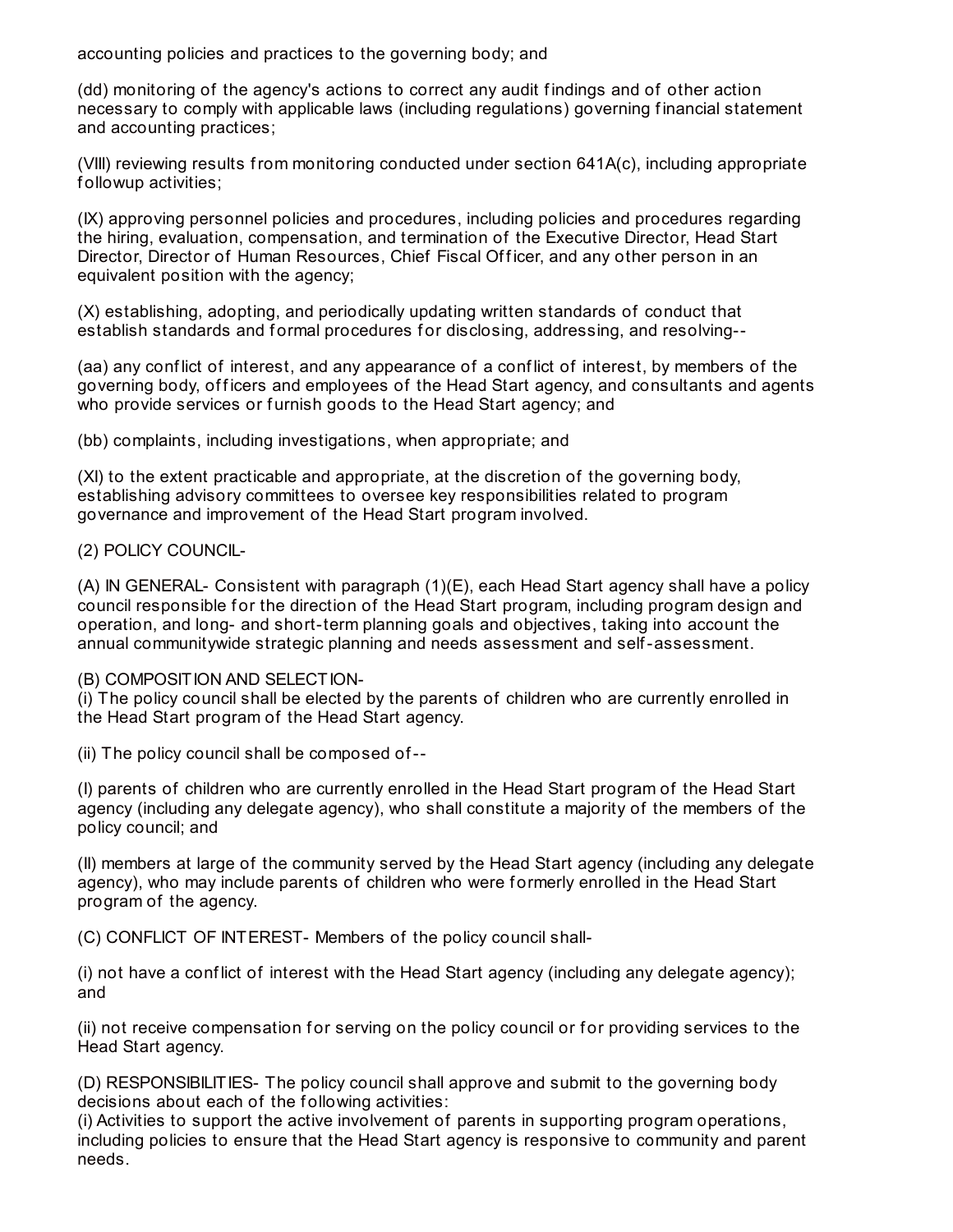(ii) Program recruitment, selection, and enrollment priorities.

(iii) Applications for funding and amendments to applications for funding for programs under this subchapter, prior to submission of applications described in this clause.

(iv) Budget planning for program expenditures, including policies for reimbursement and participation in policy council activities.

(v) Bylaws for the operation of the policy council.

(vi) Program personnel policies and decisions regarding the employment of program staf f , consistent with paragraph  $(1)(E)(iv)(K)$ , including standards of conduct for program staff, contractors, and volunteers and criteria for the employment and dismissal of program staff.

(vii) Developing procedures for how members of the policy council of the Head Start agency will be elected.

(viii) Recommendations on the selection of delegate agencies and the service areas for such agencies.

(3) POLICY COMMITTEES- Each delegate agency shall create a policy committee, which shall--

(A) be elected and composed of members, consistent with paragraph (2)(B) (with respect to delegate agencies);

(B) follow procedures to prohibit conflict of interest, consistent with clauses (i) and (ii) of paragraph (2)(C) (with respect to delegate agencies); and

(C) be responsible for approval and submission of decisions about activities as they relate to the delegate agency, consistent with paragraph (2)(D) (with respect to delegate agencies).

(d) Program Governance Administration-

(1) IMPASSE POLICIES- The Secretary shall develop policies, procedures, and guidance f or Head Start agencies concerning--

(A) the resolution of internal disputes, including any impasse in the governance of Head Start programs; and

(B) the f acilitation of meaningf ul consultation and collaboration about decisions of the governing body and policy council.

(2) CONDUCT OF RESPONSIBILITIES- Each Head Start agency shall ensure the sharing of accurate and regular information for use by the governing body and the policy council, about program planning, policies, and Head Start agency operations, including--

(A) monthly financial statements, including credit card expenditures;

(B) monthly program inf ormation summaries;

(C) program enrollment reports, including attendance reports for children whose care is partially subsidized by another public agency;

(D) monthly reports of meals and snacks provided through programs of the Department of Agriculture;

(E) the f inancial audit;

(F) the annual self-assessment, including any f indings related to such assessment;

(G) the communitywide strategic planning and needs assessment of the Head Start agency, including any applicable updates;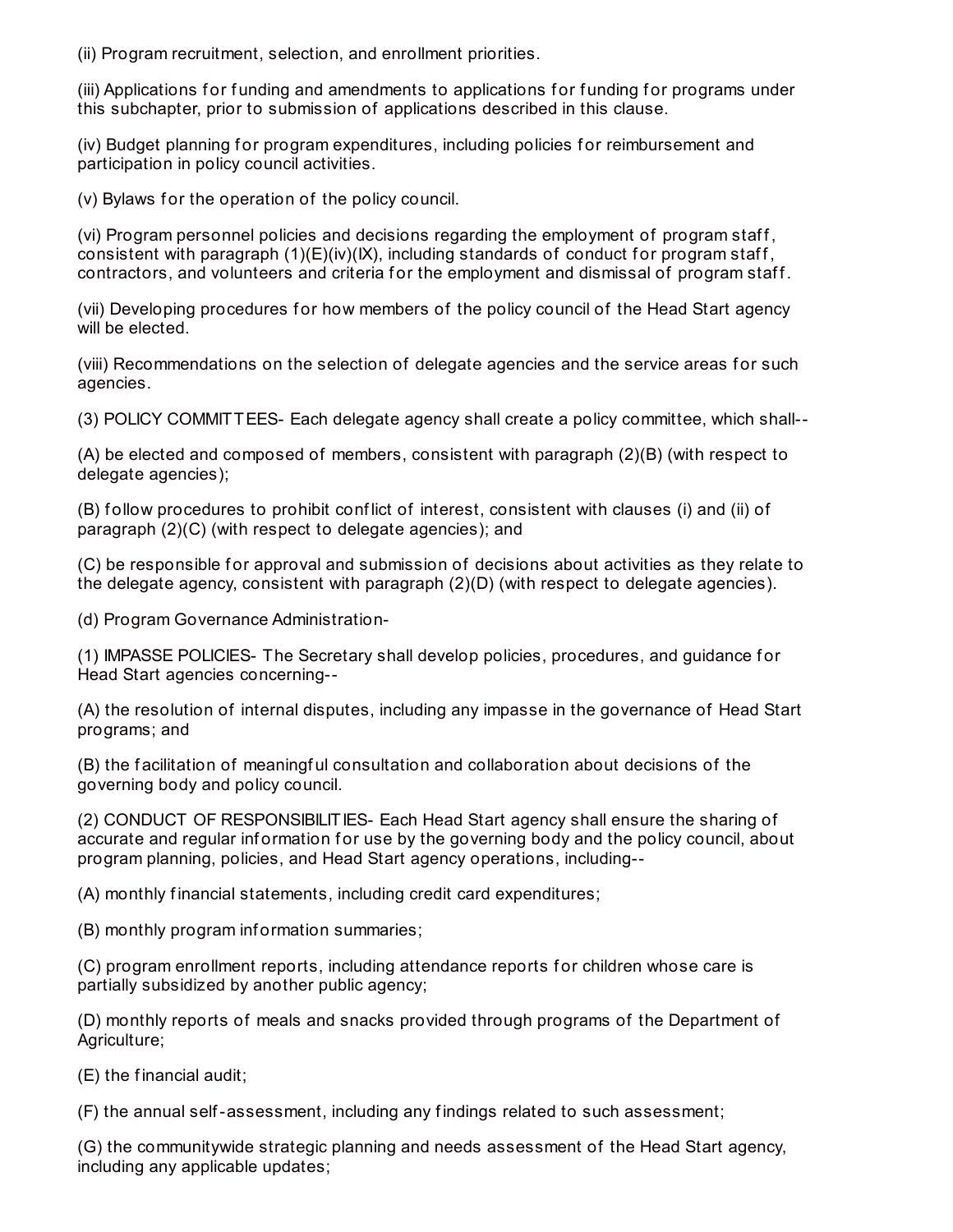(H) communication and guidance from the Secretary; and

(I) the program inf ormation reports.

(3) TRAINING AND TECHNICALASSISTANCE- Appropriate training and technical assistance shall be provided to the members of the governing body and the policy council to ensure that the members understand the information the members receive and can effectively oversee and participate in the programs of the Head Start agency.

(e) Collaboration and Coordination- To be so designated, a Head Start agency shall collaborate and coordinate with public and private entities, to the maximum extent practicable, to improve the availability and quality of services to Head Start children and f amilies, including carrying out the following activities:

(1) Conduct outreach to schools in which children participating in the Head Start program will enroll following the program, local educational agencies, the local business community, community-based organizations, f aith-based organizations, museums, and libraries to generate support and leverage the resources of the entire local community in order to improve school readiness.

(2)(A) In communities where both a public prekindergarten program and a Head Start program operate, collaborate and coordinate activities with the local educational agency or other public agency responsible for the operation of the prekindergarten program and providers of prekindergarten, including outreach activities to identif y eligible children.

(B) With the permission of the parents of children enrolled in the Head Start program, regularly communicate with the schools in which the children will enroll f ollowing the program, to-- (i) share inf ormation about such children;

(ii) collaborate with the teachers in such schools regarding prof essional development and instructional strategies, as appropriate; and

(iii) ensure a smooth transition to school for such children.

(3) Coordinate activities and collaborate with programs under the Child Care and Development Block Grant Act of 1990 (42 U.S.C. 9858 et seq.), the agencies responsible for administering section 106 of the Child Abuse Prevention and Treatment Act (42 U.S.C. 5106a) and parts B and E of title IV of the Social Security Act (42 U.S.C. 621 et seq., 670 et seq.), programs under subtitle B of title VII of the McKinney-Vento Homeless Assistance Act (42 U.S.C. 11431 et seq.), Even Start programs under subpart 3 of part B of title I of the Elementary and Secondary Education Act of 1965 (20 U.S.C. 6381 et seq.), programs under section 619 and part C of the Individuals with Disabilities Education Act (20 U.S.C. 1419, 1431 et seq.), and other entities providing early childhood education and development programs or services, serving the children and f amilies served by the Head Start agency.

(4) Take steps to coordinate activities with the local educational agency serving the community involved and with schools in which children participating in the Head Start program will enroll f ollowing the program, including--

(A) collaborating on the shared use of transportation and f acilities, in appropriate cases;

(B) collaborating to reduce the duplication and enhance the efficiency of services while increasing the program participation of underserved populations of eligible children; and

(C) exchanging inf ormation on the provision of noneducational services to such children.

(5) Enter into a memorandum of understanding, not later than 1 year af ter the date of enactment of the Improving Head Start f or School Readiness Act of 2007, with the appropriate local entity responsible for managing publicly funded preschool programs in the service area of the Head Start agency, that shall--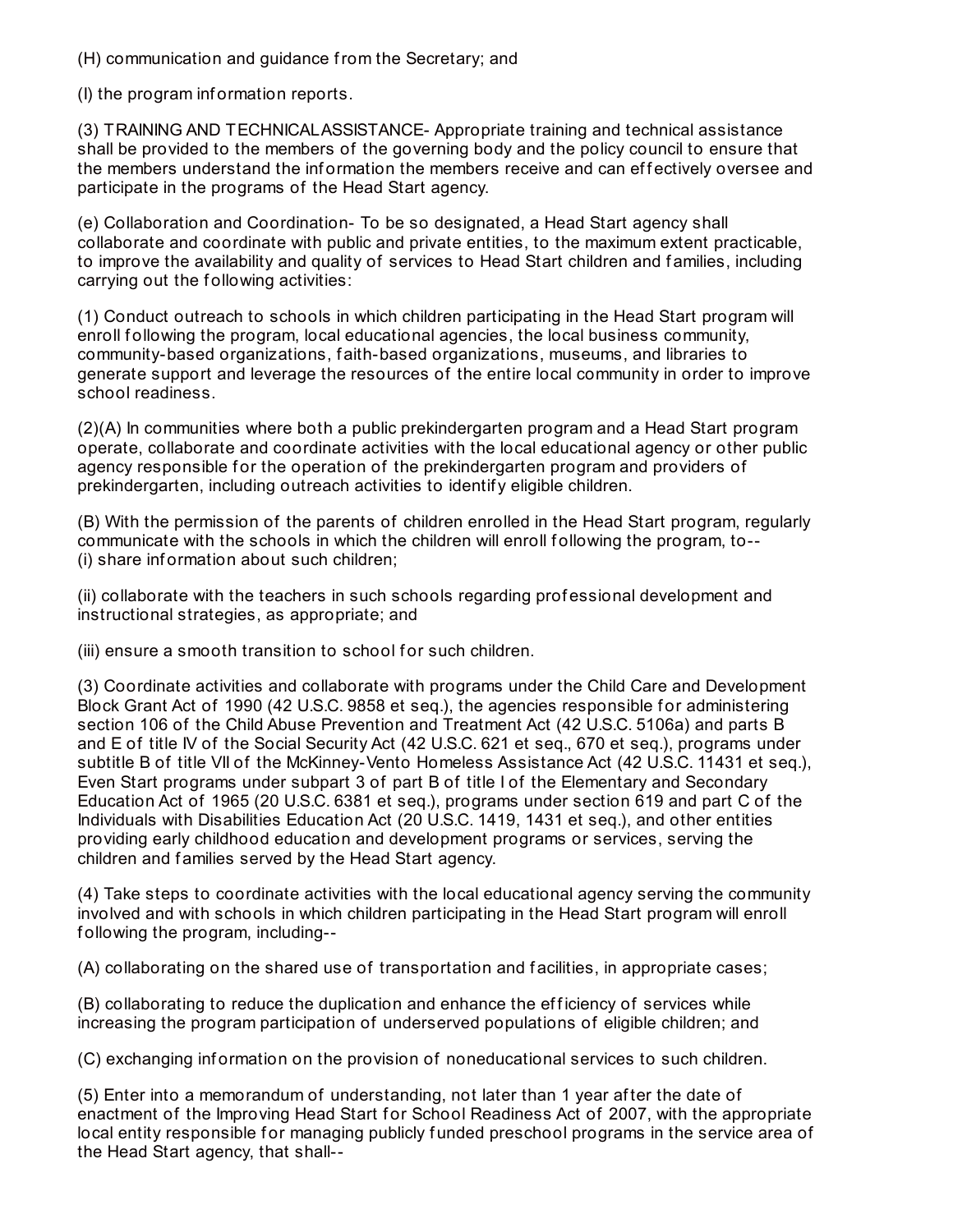$(A)(i)$  provide for a review of each of the activities described in clause (ii): and

(ii) include plans to coordinate, as appropriate, activities regarding--

(I) educational activities, curricular objectives, and instruction;

(II) public inf ormation dissemination and access to programs f or f amilies contacting the Head Start program or any of the preschool programs;

(III) selection priorities for eligible children to be served by programs;

(IV) service areas;

(V) staff training, including opportunities for joint staff training on topics such as academic content standards, instructional methods, curricula, and social and emotional development;

(VI) program technical assistance;

(VII) provision of additional services to meet the needs of working parents, as applicable;

(VIII) communications and parent outreach for smooth transitions to kindergarten as required in paragraphs (3) and (6) of section 642A(a);

(IX) provision and use of f acilities, transportation, and other program elements; and

(X) other elements mutually agreed to by the parties to such memorandum;

(B) be submitted to the Secretary and the State Director of Head Start Collaboration not later than 30 days af ter the parties enter into such memorandum, except that--

(i) where there is an absence of publicly f unded preschool programs in the service area of a Head Start agency, this paragraph shall not apply; or

(ii) where the appropriate local entity responsible f or managing the publicly f unded preschool programs is unable or unwilling to enter into such a memorandum, this paragraph shall not apply and the Head Start agency shall inform the Secretary and the State Director of Head Start Collaboration of such inability or unwillingness; and

(C) be revised periodically and renewed biennially by the parties to such memorandum, in alignment with the beginning of the school year.

(f) Quality Standards, Curricula, and Assessment- To be so designated, each Head Start agency shall--

(1) take steps to ensure, to the maximum extent practicable, that children maintain the developmental and educational gains achieved in Head Start programs and build upon such gains in further schooling;

(2) establish a program with the standards set forth in section  $641A(a)(1)$ , with particular attention to the standards set forth in subparagraphs (A) and (B) of such section;

(3) implement a research-based early childhood curriculum that--

(A) promotes young children's school readiness in the areas of language and cognitive development, early reading and mathematics skills, socio-emotional development, physical development, and approaches to learning;

(B) is based on scientif ically valid research and has standardized training procedures and curriculum materials to support implementation;

(C) is comprehensive and linked to ongoing assessment, with developmental and learning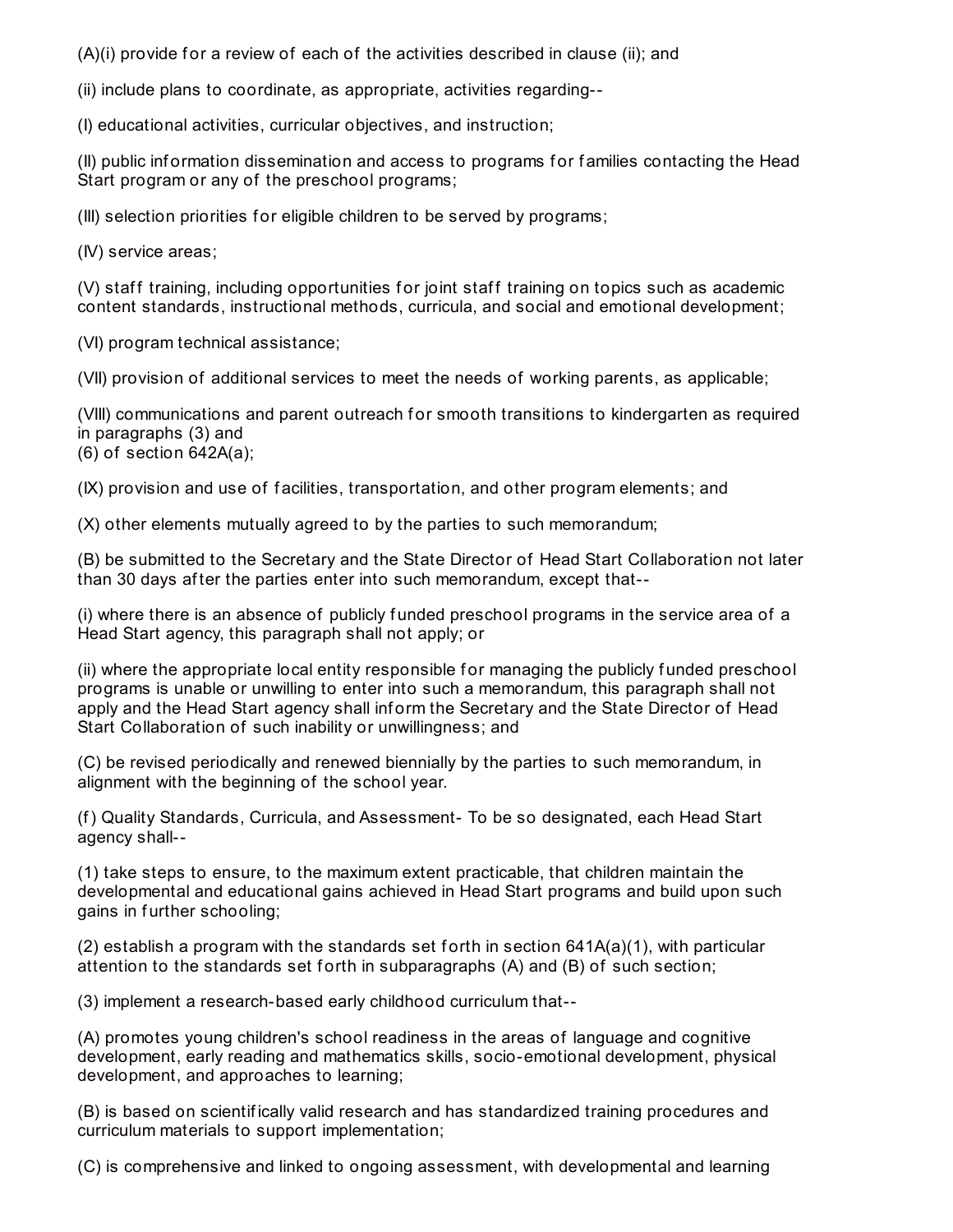goals and measurable objectives;

(D) is f ocused on improving the learning environment, teaching practices, f amily involvement, and child outcomes across all areas of development; and

(E) is aligned with the Head Start Child Outcomes Framework developed by the Secretary and, as appropriate, State early learning standards;

(4) implement effective interventions and support services that help promote the school readiness of children participating in the program;

(5) use research-based assessment methods that ref lect the characteristics described in section 641A(b)(2) in order to support the educational instruction and school readiness of children in the program;

(6) use research-based developmental screening tools that have been demonstrated to be standardized, reliable, valid, and accurate for the child being assessed, to the maximum extent practicable, for the purpose of meeting the relevant standards described in section  $641A(a)(1)$ ;

(7) adopt, in consultation with experts in child development and with classroom teachers, an evaluation to assess whether classroom teachers have mastered the functions discussed in section 648A(a)(1);

 $(8)$  use the information provided from the assessment conducted under section 641A(c)(2)(F) to inform professional development plans, as appropriate, that lead to improved teacher effectiveness;

(9) establish goals and measurable objectives for the provision of health, educational, nutritional, and social services provided under this subchapter and related to the program mission and to promote school readiness; and

(10) develop procedures f or identif ying children who are limited English prof icient, and inf orming the parents of such children about the instructional services used to help children make progress towards acquiring the knowledge and skills described in section  $641A(a)(1)(B)$ and acquisition of the English language.

(g) Funded Enrollment; Waiting List- Each Head Start agency shall enroll 100 percent of its f unded enrollment and maintain an active waiting list at all times with ongoing outreach to the community and activities to identif y underserved populations.

(h) Technical Assistance and Training Plan- In order to receive f unds under this subchapter, a Head Start agency shall develop an annual technical assistance and training plan. Such plan shall be based on the agency's self-assessment, the communitywide strategic planning and needs assessment, the needs of parents and children to be served by such agency, and the results of the reviews conducted under section 641A(c).

(i) Financial Management- In order to receive f unds under this subchapter, a Head Start agency shall document strong fiscal controls, including the employment of well-qualified fiscal staff with a history of successful management of a public or private organization.

SEC. 642A. HEAD START TRANSITION AND ALIGNMENT WITH K-12 EDUCATION. [42 U.S.C. 9837a]

TopA

(a) In General- Each Head Start agency shall take steps to coordinate with the local educational agency serving the community involved and with schools in which children participating in a Head Start program operated by such agency will enroll following such program to promote continuity of services and effective transitions, including--

(1) developing and implementing a systematic procedure f or transf erring, with parental consent, Head Start program records for each participating child to the school in which such child will enroll;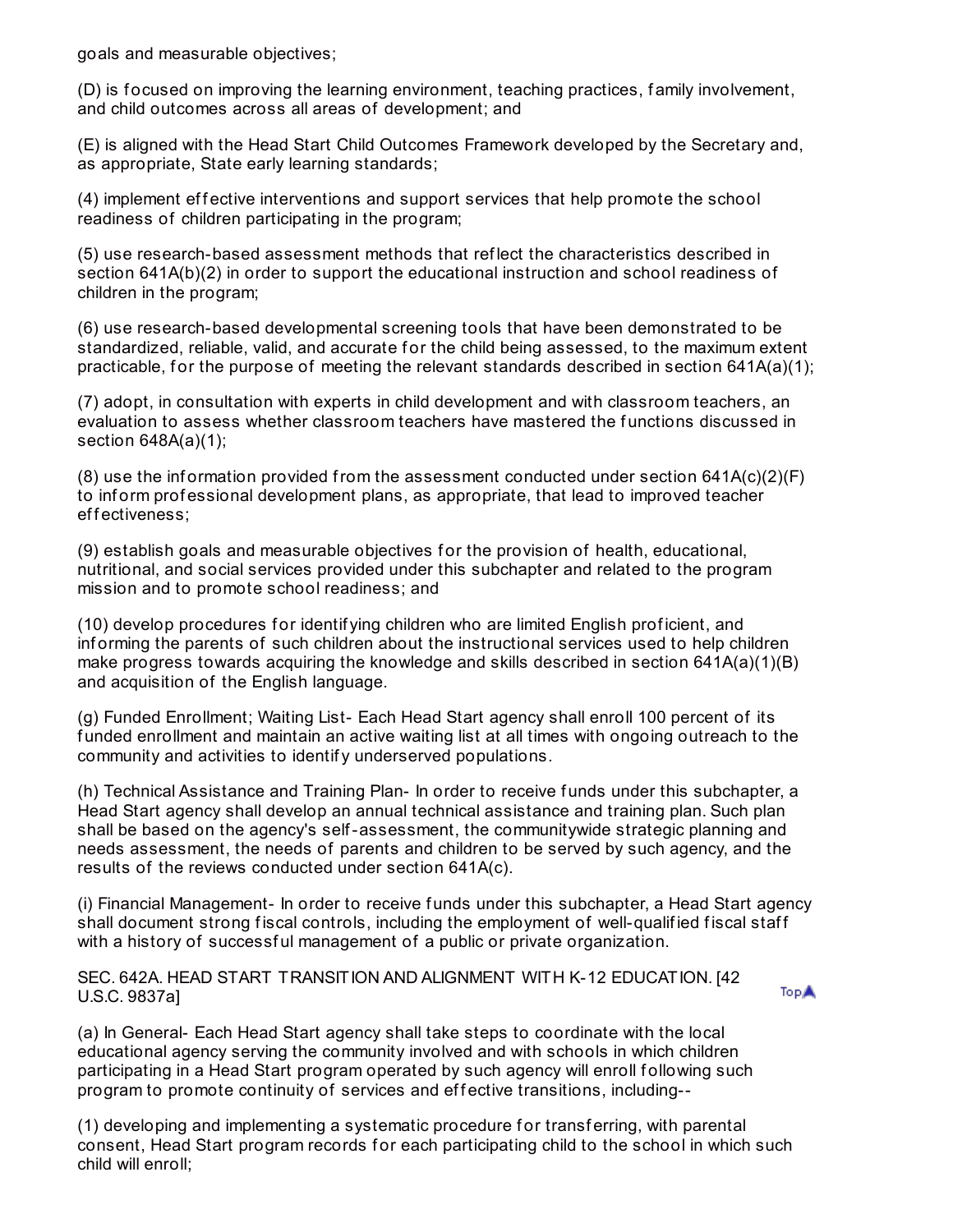(2) establishing ongoing channels of communication between Head Start staff and their counterparts in the schools (including teachers, social workers, local educational agency liaisons designated under section  $722(q)(1)(J)(ii)$  of the McKinney-Vento Homeless Assistance Act (42 U.S.C. 11432(g)(1)(J)(ii)), and health staff) to facilitate coordination of programs;

(3) establishing ongoing communications between the Head Start agency and local educational agency for developing continuity of developmentally appropriate curricular objectives (which f or the purpose of the Head Start program shall be aligned with the Head Start Child Outcomes Framework and, as appropriate, State early learning standards) and for shared expectations for children's learning and development as the children transition to school;

(4) organizing and participating in joint training, including transition-related training for school staff and Head Start staff;

(5) establishing comprehensive transition policies and procedures that support children transitioning to school, including by engaging the local educational agency in the establishment of such policies;

(6) conducting outreach to parents and elementary school (such as kindergarten) teachers to discuss the educational, developmental, and other needs of individual children;

(7) helping parents of limited English prof icient children understand—

(A) the instructional and other services provided by the school in which such child will enroll af ter participation in Head Start; and

(B) as appropriate, the inf ormation provided to parents of limited English prof icient children under section 3302 of the Elementary and Secondary Education Act of 1965 (20 U.S.C. 7012);

(8) developing and implementing a f amily outreach and support program, in cooperation with entities carrying out parental involvement efforts under title I of the Elementary and Secondary Education Act of 1965 (20 U.S.C. 6301 et seq.), and family outreach and support efforts under subtitle B of title VII of the McKinney-Vento Homeless Assistance Act (42 U.S.C. 11431 et seq.), taking into consideration the language needs of parents of limited English prof icient children;

(9) assisting f amilies, administrators, and teachers in enhancing educational and developmental continuity and continuity of parental involvement in activities between Head Start services and elementary school classes;

(10) linking the services provided in such Head Start program with educational services, including services relating to language, literacy, and numeracy, provided by such local educational agency;

(11) helping parents (including grandparents and kinship caregivers, as appropriate) to understand the importance of parental involvement in a child's academic success while teaching them strategies for maintaining parental involvement as their child moves from Head Start to elementary school;

(12) helping parents understand the instructional and other services provided by the school in which their child will enroll after participation in the Head Start program;

(13) developing and implementing a system to increase program participation of underserved populations of eligible children; and

(14) coordinating activities and collaborating to ensure that curricula used in the Head Start program are aligned with--

(A) the Head Start Child Outcomes Framework, as developed by the Secretary; and

(B) State early learning standards, as appropriate, with regard to cognitive, social, emotional, and physical competencies that children entering kindergarten are expected to demonstrate.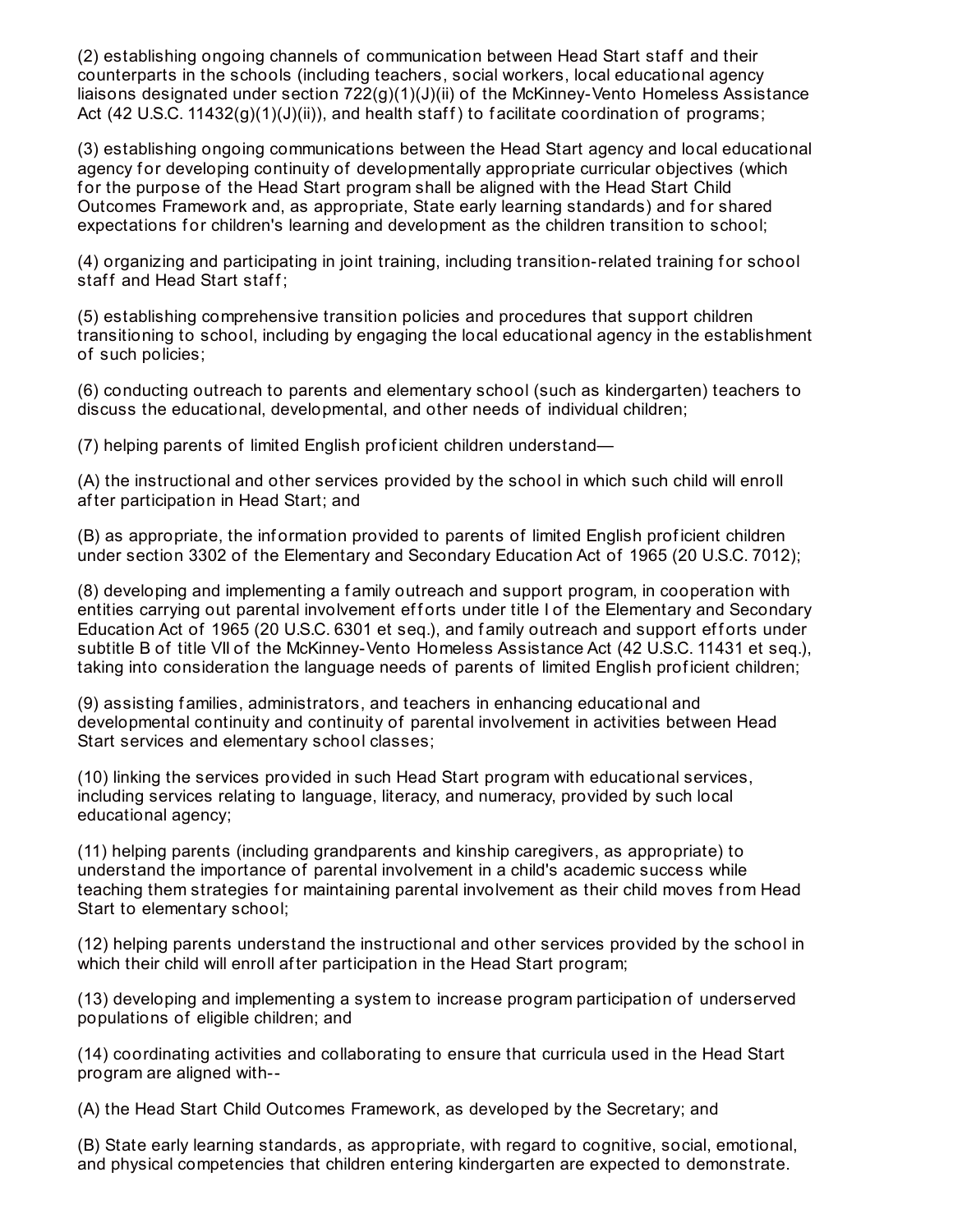(b) Construction- In this section, a ref erence to a Head Start agency, or its program, services, f acility, or personnel, shall not be construed to be a ref erence to an Early Head Start agency, or its program, services, f acility, or personnel.

(c) Dissemination and Technical Assistance- The Secretary, in consultation with the Secretary of Education, shall--

(1) disseminate to Head Start agencies inf ormation on ef f ective policies and activities relating to the transition of children from Head Start programs to public schools; and

(2) provide technical assistance to such agencies to promote and assist such agencies to adopt and implement such effective policies and activities.'

**TopA** 

HEAD START COLLABORATION; STATE EARLY EDUCATION AND CARE [42 U.S.C. 9837b]

Sec. 642B. (a)(1) From amounts made available under section  $640(a)(2)(B)(vi)$ , the Secretary shall award the collaboration grants described in paragraphs (2), (3), and (4).

(2)(A) The Secretary shall award, upon submission of a written request, a collaboration grant to each State and to each national administrative office serving Indian Head Start programs and migrant or seasonal Head Start programs to f acilitate collaboration among Head Start agencies (including Early Head Start agencies) and entities that carry out activities designed to benef it low-income children from birth to school entry, and their f amilies. The national administrative of fices shall use the funds made available through the grants to carry out the authorities and responsibilities described in subparagraph (B) and paragraphs (3) and (4), as appropriate.

(B) Grants described in subparagraph (A) shall be used to—

(i) assist Head Start agencies to collaborate with entities involved in State and local planning processes to better meet the needs of low-income children from birth to school entry, and their f amilies;

(ii) assist Head Start agencies to coordinate activities with the State agency responsible f or administering the State program carried out under the Child Care and Development Block Grant Act of 1990 (42 U.S.C. 9858 et seq.) and entities providing resource and ref erral services in the State, to make full-working-day and full calendar year services available to children;

(iii) promote alignment of curricula used in Head Start programs and continuity of services with the Head Start Child Outcomes Framework and, as appropriate, State early learning standards;

(iv) promote better linkages between Head Start agencies and other child and f amily agencies, including agencies that provide health, mental health, or family services, or other child or family supportive services, such as services provided under section 619 or part C of the Individuals with Disabilities Education Act (20 U.S.C. 1419, 1431 et seq.); and

(v) carry out the activities of the State Director of Head Start Collaboration authorized in paragraph (4).

(3) In order to improve coordination and delivery of early childhood education and development to children in the State, a State that receives a collaboration grant under paragraph (2) shall--

(A) appoint or designate an individual to serve as, or carry out the responsibilities of , the State Director of Head Start Collaboration;

(B) ensure that the State Director of Head Start Collaboration holds a position with sufficient authority and access to ensure that the collaboration described in paragraph (2) is effective and involves a range of State agencies; and

(C) involve the State Head Start Association in the selection of the Director and involve the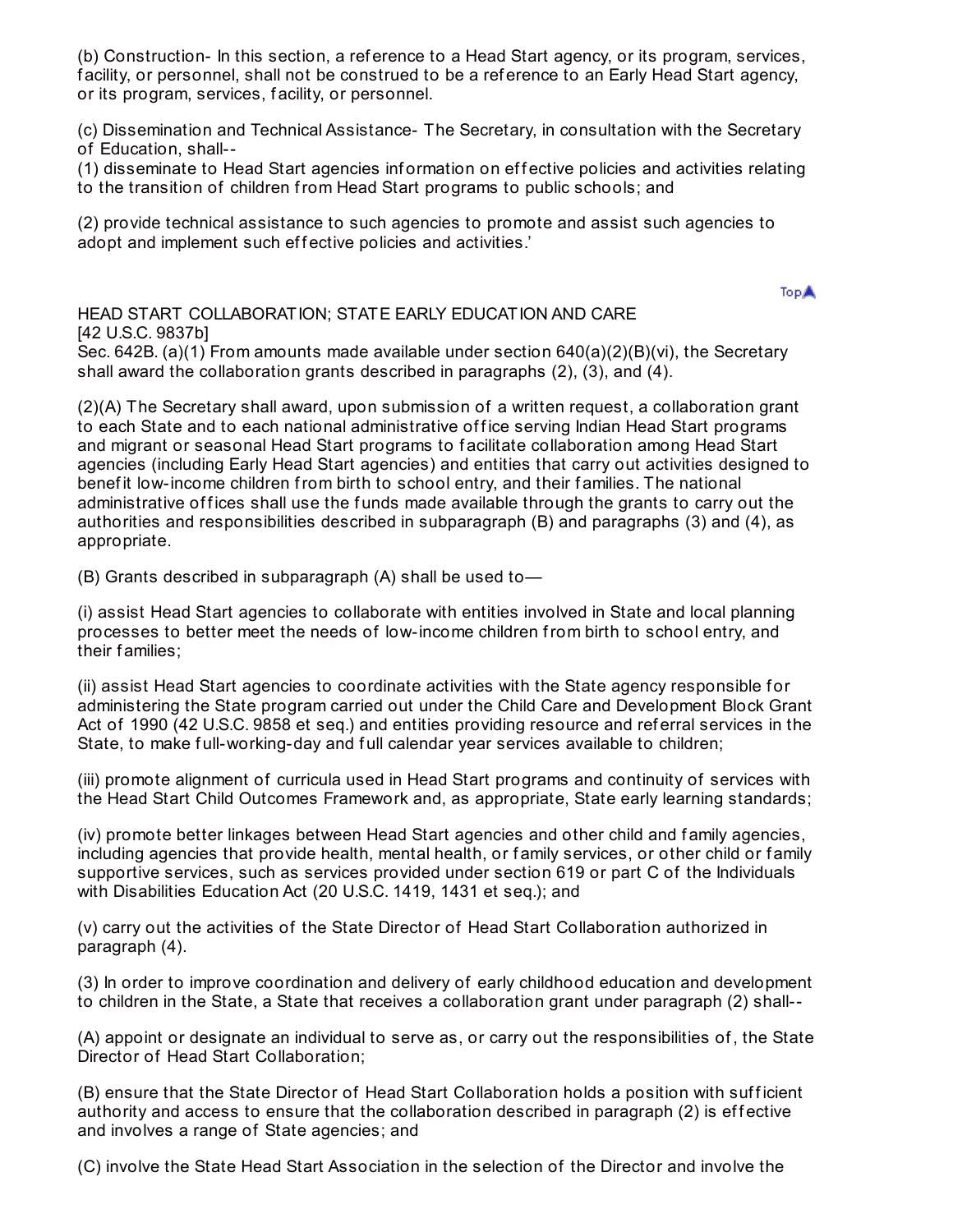Association in determinations relating to the ongoing direction of the collaboration office involved.

(4) The State Director of Head Start Collaboration shall—

(A) not later than 1 year af ter the State receives a collaboration grant under paragraph (2), conduct an assessment that--

(i) addresses the needs of Head Start agencies in the State with respect to collaboration, coordination and alignment of services, and alignment of curricula and assessments used in Head Start programs with the Head Start Child Outcomes Framework and, as appropriate, State early learning standards;

(ii) shall be updated on an annual basis; and

(iii) shall be made available to the general public within the State;

(B) develop a strategic plan that is based on the assessment described in subparagraph (A) that will—

(i) enhance collaboration and coordination of Head Start services by Head Start agencies with other entities providing early childhood education and development (such as child care or services of fered by museums), health care, mental health care, welfare, child protective services, education and community service activities, family literacy services, reading readiness programs (including such programs of fered by public and school libraries), services relating to children with disabilities, other early childhood education and development for limited English proficient children and homeless children, and services provided for children in foster care and children ref erred to Head Start programs by child welf are agencies, including agencies and State of ficials responsible for services described in this clause;

(ii) assist Head Start agencies to develop a plan for the provision of full working-day, full calendar year services for children enrolled in Head Start programs who need such services;

(iii) assist Head Start agencies to align curricula and assessments used in Head Start programs with the Head Start Child Outcomes Framework and, as appropriate, State early learning standards; and

(iv) enable Head Start agencies to better access professional development opportunities for Head Start staff, such as by working with Head Start agencies to enable the agencies to meet the degree requirements described in section 648A(a)(2)(A), including providing distance learning opportunities for Head Start staff, where needed to make higher education more accessible to Head Start staff; and

(v) enable the Head Start agencies to better conduct outreach to eligible f amilies;

(C) promote partnerships between Head Start agencies, State and local governments, and the private sector to help ensure that children from low-income f amilies, who are in Head Start programs or are preschool age, are receiving comprehensive services to prepare the children for elementary school;

(D) consult with the chief State school officer, local educational agencies, and providers of early childhood education and development, at both the State and local levels;

(E) promote partnerships between Head Start agencies, schools, law enf orcement, relevant community-based organizations, and substance abuse and mental health treatment agencies to strengthen f amily and community environments and to reduce the impact on child development of substance abuse, child abuse, domestic violence, and other high-risk behaviors that compromise healthy development;

(F) promote partnerships between Head Start agencies and other organizations in order to enhance Head Start program quality, including partnerships to promote inclusion of more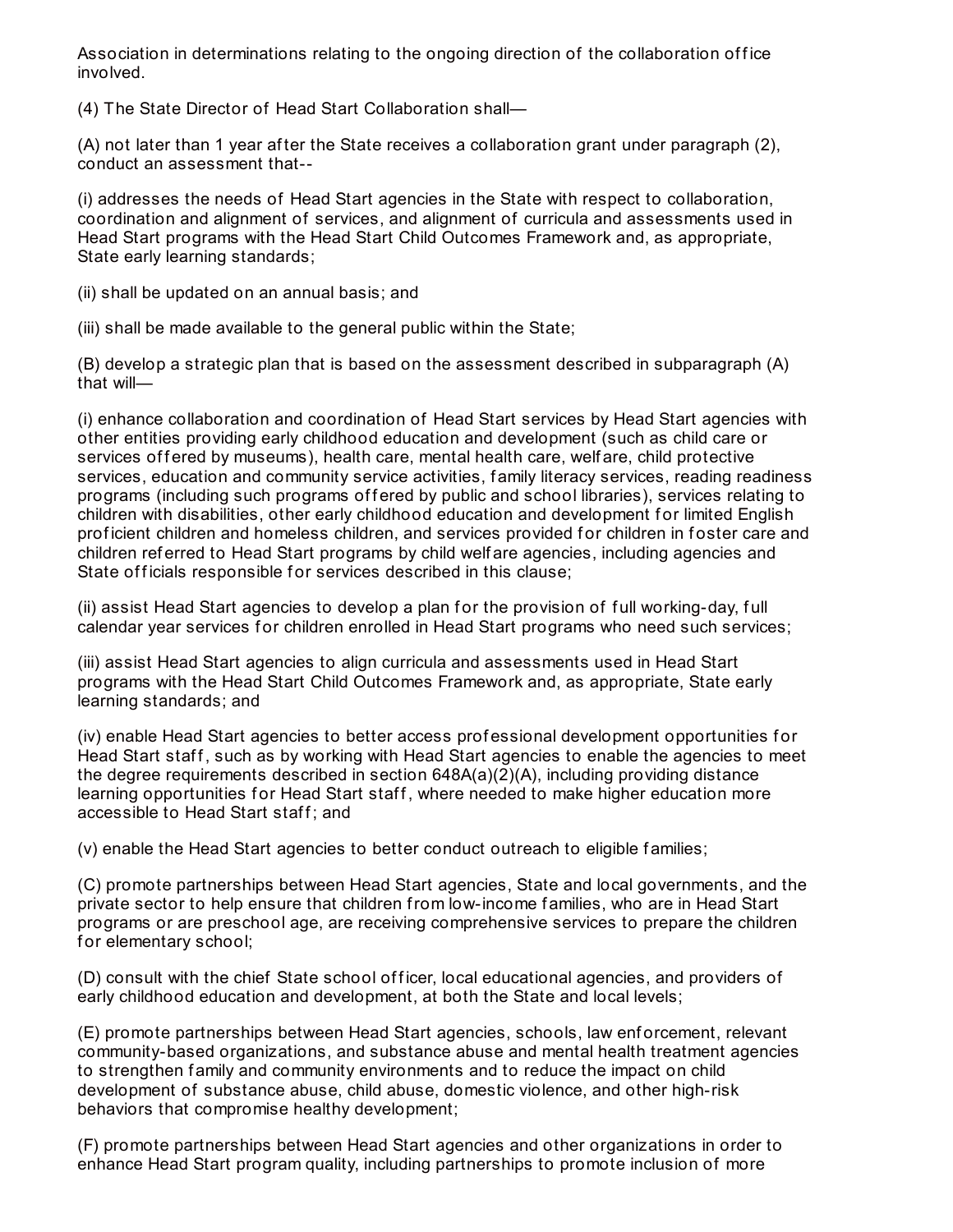books in Head Start classrooms;

(G) identify other resources and organizations (both public and private) for the provision of inkind services to Head Start agencies in the State; and

(H) serve on the State Advisory Council in order to assist the efforts of Head Start agencies to engage in effective coordination and collaboration.

(b)(1)(A) The Governor of the State shall--

(i) designate or establish a council to serve as the State Advisory Council on Early Childhood Education and Care for children from birth to school entry (in this subchapter referred to as the State Advisory Council'); and

(ii) designate an individual to coordinate activities of the State Advisory Council, as described in subparagraph (D)(i).

(B) The Governor may designate an existing entity in the State to serve as the State Advisory Council, and shall appoint representatives to the State Advisory Council at the Governor's discretion. In designating an existing entity, the Governor shall take steps to ensure that its membership includes, to the extent possible, representatives consistent with subparagraph (C).

(C) Members of the State Advisory Council shall include, to the maximum extent possible--

(i) a representative of the State agency responsible for child care;

(ii) a representative of the State educational agency;

(iii) a representative of local educational agencies;

(iv) a representative of institutions of higher education in the State;

(v) a representative of local providers of early childhood education and development services;

(vi) a representative from Head Start agencies located in the State, including migrant and seasonal Head Start programs and Indian Head Start programs;

(vii) the State Director of Head Start Collaboration;

(viii) a representative of the State agency responsible f or programs under section 619 or part C of the Individuals with Disabilities Education Act (20 U.S.C. 1419, 1431 et seq.);

(ix) a representative of the State agency responsible f or health or mental health care; and

(x) representatives of other entities determined to be relevant by the Governor of the State.

(D)(i) The State Advisory Council shall, in addition to any responsibilities assigned to the Council by the Governor of the State--

(I) conduct a periodic statewide needs assessment concerning the quality and availability of early childhood education and development programs and services for children from birth to school entry, including an assessment of the availability of high-quality pre-kindergarten services for low-income children in the State:

(II) identif y opportunities f or, and barriers to, collaboration and coordination among Federallyfunded and State-funded child development, child care, and early childhood education programs and services, including collaboration and coordination among State agencies responsible for administering such programs;

(III) develop recommendations f or increasing the overall participation of children in existing Federal, State, and local child care and early childhood education programs, including outreach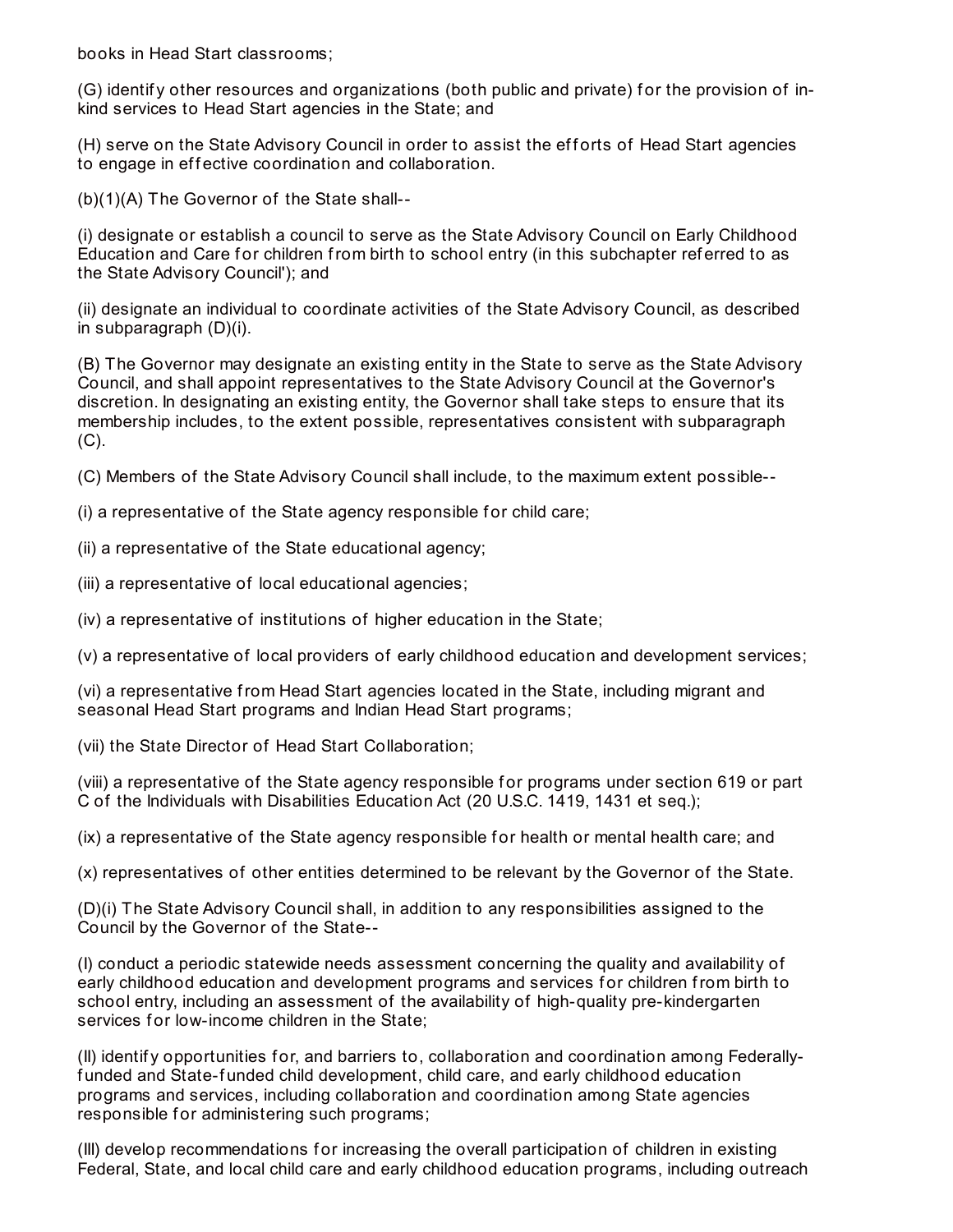to underrepresented and special populations;

(IV) develop recommendations regarding the establishment of a unif ied data collection system f or public early childhood education and development programs and services throughout the State;

(V) develop recommendations regarding statewide prof essional development and career advancement plans for early childhood educators in the State;

(VI) assess the capacity and effectiveness of 2- and 4-year public and private institutions of higher education in the State toward supporting the development of early childhood educators, including the extent to which such institutions have in place articulation agreements, prof essional development and career advancement plans, and practice or internships f or students to spend time in a Head Start or pre kindergarten program; and

(VII) make recommendations f or improvements in State early learning standards and undertake efforts to develop high-quality comprehensive early learning standards, as appropriate.

(ii) The State Advisory Council shall hold public hearings and provide an opportunity f or public comment on the activities described in clause (i). The State Advisory Council shall submit a statewide strategic report addressing the activities described in clause (i) to the State Director of Head Start Collaboration and the Governor of the State.

(iii) Af ter submission of a statewide strategic report under clause (ii), the State Advisory Council shall meet periodically to review any implementation of the recommendations in such report and any changes in State and local needs.

 $(2)(A)$  The Secretary shall use the portion reserved under section 640(a)(4)(A)(iii) to award, on a competitive basis, one-time startup grants of not less than \$500,000 to eligible States to enable such States to pay for the Federal share of developing and implementing a plan pursuant to the responsibilities included under paragraph  $(1)(D)(i)$ . A State that receives funds under this paragraph shall use such funds to facilitate the development or enhancement of high-quality systems of early childhood education and care designed to improve school preparedness through one or more of the following activities--

(i) promoting school preparedness of children from birth through school entry, including activities to encourage f amilies and caregivers to engage in highly interactive, developmentally and age-appropriate activities to improve children's early social, emotional, and cognitive development, support the transition of young children to school, and foster parental and family involvement in the early education of young children;

(ii) supporting professional development, recruitment, and retention initiatives for early childhood educators;

(iii) enhancing existing early childhood education and development programs and services (in existence on the date on which the grant involved is awarded), including quality improvement activities authorized under the Child Care and Development Block Grant Act of 1990; and

(iv) carrying out other activities consistent with the State's plan and application, pursuant to subparagraph (B).

(B) To be eligible to receive a grant under this paragraph, a State shall prepare and submit to the Secretary a plan and application, for a 3-year period, at such time, in such manner, and containing such inf ormation as the Secretary shall require, including--

(i) the statewide strategic report described in paragraph  $(1)(D)(ii)$ , including a description of the State Advisory Council's responsibilities under paragraph (1)(D)(i);

(ii) a description, for each fiscal year, of how the State will make effective use of funds available under this paragraph, with funds described in subparagraph (C), to create an early childhood education and care system, by developing or enhancing programs and activities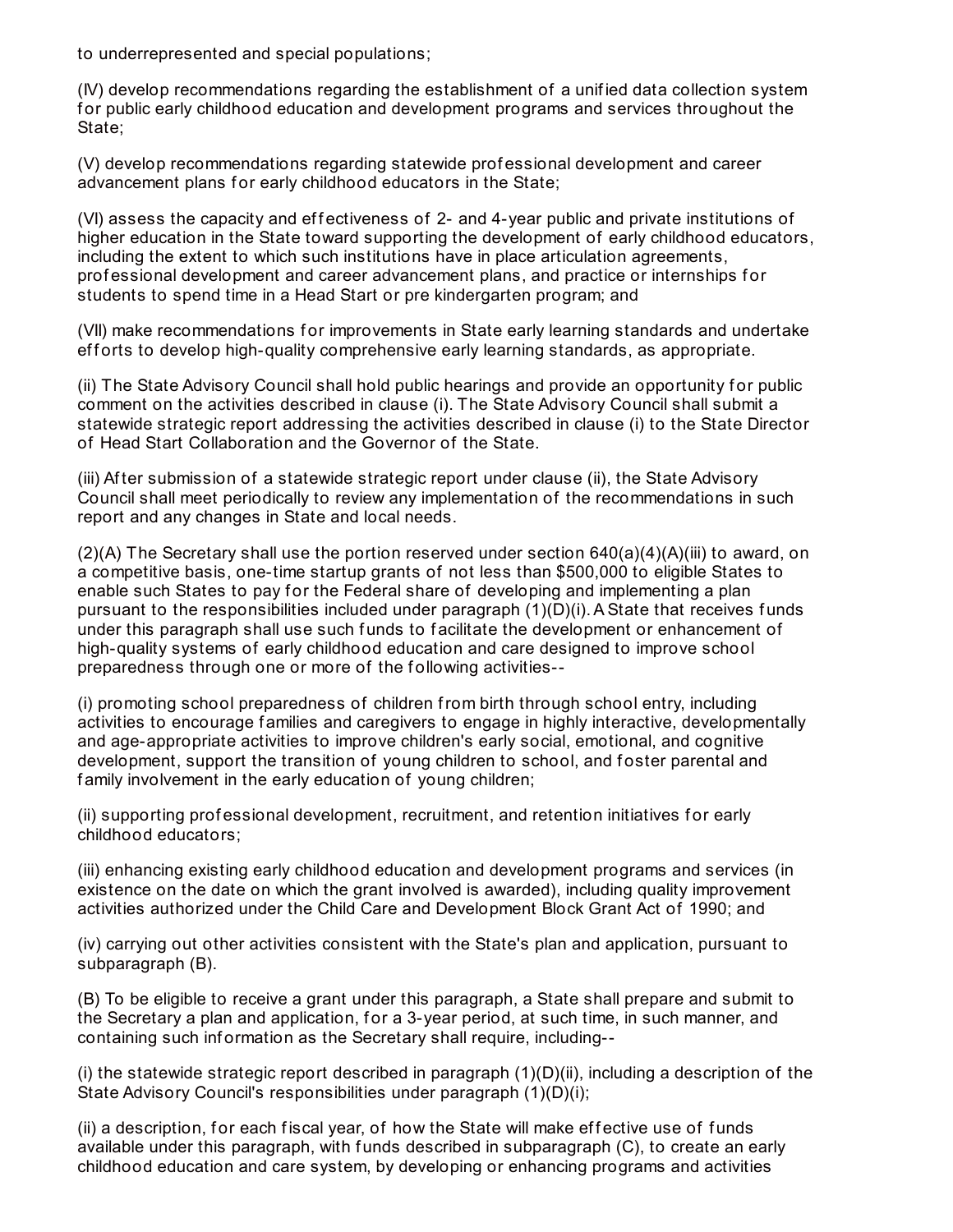consistent with the statewide strategic report described in paragraph  $(1)(D)(i)$ ;

(iii) a description of the State early learning standards and the State's goals for increasing the number of children entering kindergarten ready to learn;

(iv) information identif ying the agency or joint interagency office, and individual, designated to carry out the activities under this paragraph, which may be the individual designated under paragraph (1)(A)(ii); and

(v) a description of how the State plans to sustain activities under this paragraph beyond the grant period.

(C) The Federal share of the cost of activities proposed to be conducted under subparagraph (A) shall be 30 percent, and the State shall provide the non-Federal share.

(D) Funds made available under this paragraph shall be used to supplement, and not supplant, other Federal, State, and local f unds expended to carry out activities related to early childhood education and care in the State.

(E) Not later than 18 months af ter the date a State receives a grant under this paragraph, the State shall submit an interim report to the Secretary.A State that receives a grant under this paragraph shall submit a f inal report to the Secretary at the end of the grant period. Each report shall include--

(i) a description of the activities and services carried out under the grant, including the outcomes of such activities and services in meeting the needs described in the periodic needs assessment and statewide strategic report;

(ii) inf ormation about how the State used such f unds to meet the goals of this subsection through activities to develop or enhance high-quality systems of early childhood education and care, increase effectiveness of delivery systems and use of funds, and enhance existing programs and services;

(iii) inf ormation regarding the remaining needs described in the periodic statewide needs assessment and statewide strategic report that have not yet been addressed by the State; and

(iv) any other inf ormation that the Secretary may require.

(F) Nothing in this subsection shall be construed to provide the State Advisory Council with authority to modif y, supersede, or negate the requirements of this subchapter.

## **SUBMISSION OF PLANS TO GOVERNORS**

**TopA** 

Sec. 643. [42 U.S.C. 9838] In carrying out the provisions of this subchapter, no contract, agreement, grant, or other assistance shall be made for the purpose of carrying out a Head Start program within a State unless a plan setting forth such proposed contract, agreement, grant, or other assistance has been submitted to the chief executive officer of the State, and such plan has not been disapproved by such officer within 45 days of such submission, or, if disapproved (for reasons other than failure of the program to comply with State health, saf ety, and child care laws, including regulations applicable to comparable child care programs in the State), has been reconsidered by the Secretary and found by the Secretary to be fully consistent with the provisions and in f urtherance of the purposes of this subchapter, as evidenced by a written statement of the Secretary's findings that is transmitted to such officer. Funds to cover the costs of the proposed contract, agreement, grant, or other assistance shall be obligated from the appropriation which is current at the time the plan is submitted to such officer. This section shall not, however, apply to contracts, agreements, grants, loans, or other assistance to any institution of higher education in existence on the date of the enactment of this Act.

This section shall not apply to contracts, agreements, grants, loans, or other assistance for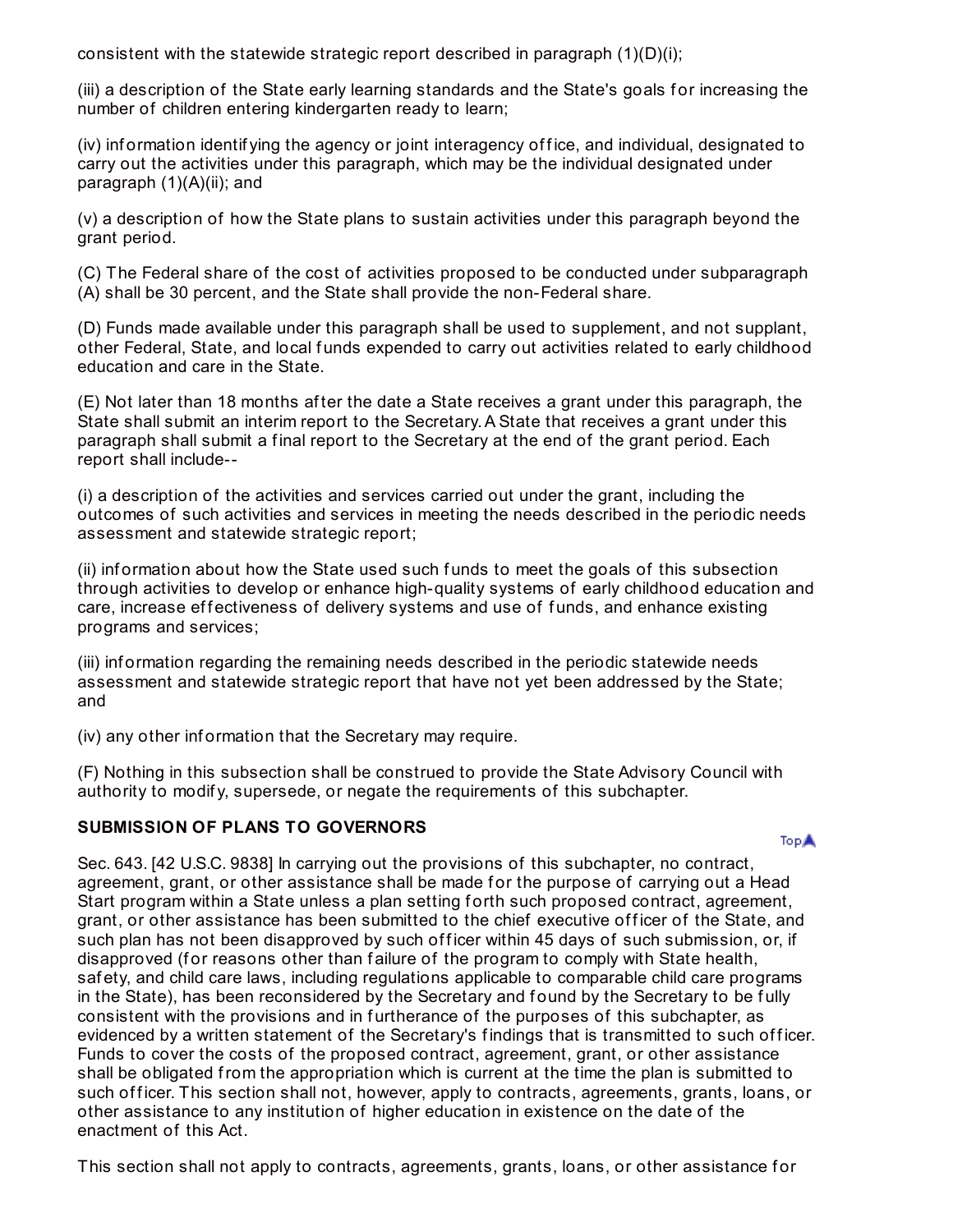Indian Head Start programs or migrant or seasonal Head Start programs.

## **ADMINISTRATIVE REQUIREMENTS AND STANDARDS**

Sec. 644. [42 U.S.C. 9839]

(a)(1) Each Head Start agency shall observe standards of organization, management, and administration that will ensure, so far as reasonably possible, that all program activities are conducted in a manner consistent with the purposes of this subchapter and the objective of providing assistance effectively, efficiently, and free of any taint of partisan political bias or personal or family favoritism. Each such agency shall establish or adopt rules to carry out this section, which shall include rules to assure full staff accountability in matters governed by law, regulations, or agency policy. Each agency shall also provide for reasonable public access to inf ormation, including public hearings at the request of appropriate community groups and reasonable public access to books and records of the agency or other agencies engaged in program activities or operations involving the use of authority or funds for which it is responsible.

(2) Each Head Start agency shall make available to the public a report published at least once in each fiscal year that discloses the following information from the most recently concluded f iscal year, except that reporting such inf ormation shall not reveal personally identif iable inf ormation about an individual child or parent:

(A) The total amount of public and private funds received and the amount from each source.

(B) An explanation of budgetary expenditures and proposed budget f or the f iscal year.

(C) The total number of children and f amilies served, the average monthly enrollment (as a percentage of f unded enrollment), and the percentage of eligible children served.

(D) The results of the most recent review by the Secretary and the f inancial audit.

(E) The percentage of enrolled children that received medical and dental exams.

(F) Inf ormation about parent involvement activities.

(G) The agency's efforts to prepare children for kindergarten.

(H) Any other inf ormation required by the Secretary.

(3) Each such agency shall adopt for itself and other agencies using funds or exercising authority for which it is responsible, rules designed to--

(A) establish specif ic standards governing salaries, salary increases, travel and per diem allowances, and other employee benef its;

(B) assure that only persons capable of discharging their duties with competence and integrity are employed and that employees are promoted or advanced under impartial procedures calculated to improve agency performance and effectiveness;

(C) guard against personal or f inancial conf licts of interest; and

(D) def ine employee duties in an appropriate manner that will in any case preclude employees from participating, in connection with the performance of their duties, in any form of picketing, protest, or other direct action that is in violation of law.

(b) Except as provided in subsection (f) of this section, no f inancial assistance shall be extended under this subchapter in any case in which the Secretary determines that the costs of developing and administering a program assisted under this subchapter exceed 15 percent of the total costs, including the required non-Federal contributions to such costs, of such program. The Secretary shall establish by regulation, criteria f or determining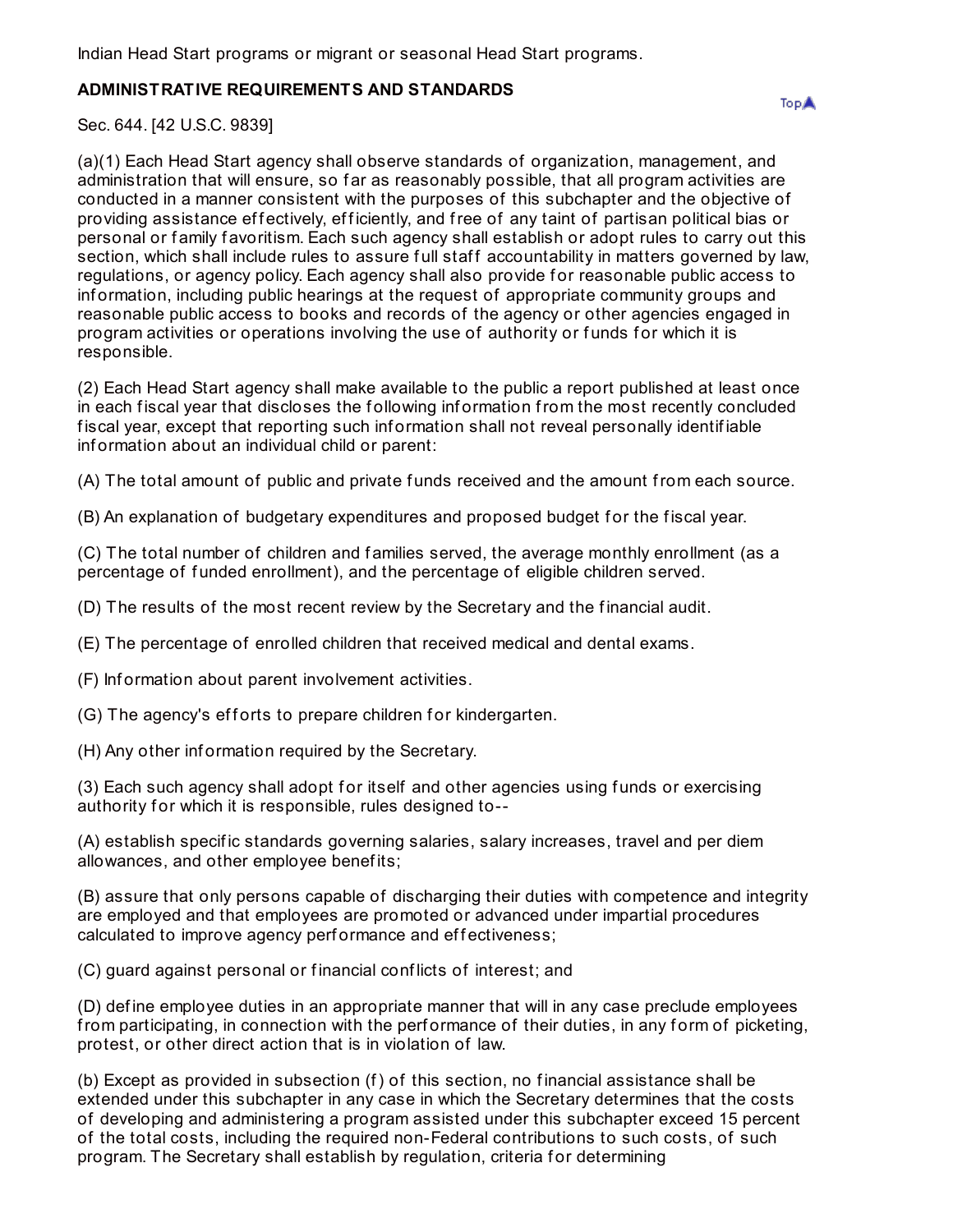(1) the costs of developing and administering such program; and

(2) the total costs of such program. In any case in which the Secretary determines that the cost of administering such program does not exceed 15 percent of such total costs but is, in the judgment of the Secretary, excessive, the Secretary shall forthwith require the recipient of such financial assistance to take such steps prescribed by the Secretary as will eliminate such excessive administrative cost, including the sharing by one or more Head Start agencies of a common director and other administrative personnel. The Secretary may waive the limitation prescribed by this subsection for specific periods of time not to exceed 12 months whenever the Secretary determines that such a waiver is necessary in order to carry out the purposes of this subchapter.

(c) The Secretary shall prescribe rules or regulations to supplement subsections (a) and (f) of this section, which shall be binding on all agencies carrying on Head Start program activities with financial assistance under this subchapter. The Secretary may, where appropriate, establish special or simplified requirements for smaller agencies or agencies operating in rural areas. Policies and procedures shall be established to ensure that indirect costs attributable to the common or joint use of f acilities and services by programs assisted under this subchapter and other programs shall be fairly allocated among the various programs which utilize such f acilities and services.

(d) At least 30 days prior to their effective date, all rules, regulations and application forms shall be published in the Federal Register and shall be sent to each grantee with the notif ication that each such grantee has the right to submit comments pertaining thereto to the Secretary prior to the final adoption thereof.

(e) Funds appropriated to carry out this subchapter shall not be used to assist, promote, or deter union organizing.

(f)(1) The Secretary shall establish unif orm procedures f or Head Start agencies to request approval to purchase f acilities, or to request approval of the purchase (af ter December 31, 1986) of f acilities, to be used to carry out Head Start programs. The Secretary shall suspend any proceedings pending against any Head Start agency to claim costs incurred in purchasing such facilities until the agency has been afforded an opportunity to apply for approval of the purchase and the Secretary has determined whether the purchase will be approved. The Secretary shall not be required to repay claims previously satisfied by Head Start agencies for costs incurred in the purchase of such f acilities.

(2) Financial assistance provided under this subchapter may not be used by a Head Start agency to purchase a facility (including paying the cost of amortizing the principal, and paying interest on, loans) to be used to carry out a Head Start program unless the Secretary approves a request that is submitted by such agency and contains—

(A) a description of the efforts by the agency to coordinate or collaborate with other providers in the community to seek assistance, including financial assistance, prior to the use of funds under this section;

(B) a description of the site of the f acility proposed to be purchased or that was previously purchased;

(C) the plans and specif ications of such f acility;

(D) inf ormation demonstrating that--

(i) the proposed purchase will result, or the previous purchase has resulted, in savings when compared to the costs that would be incurred to acquire the use of an alternative f acility to carry out such program; or

(ii) the lack of alternative f acilities will prevent, or would have prevented, the operation of such program;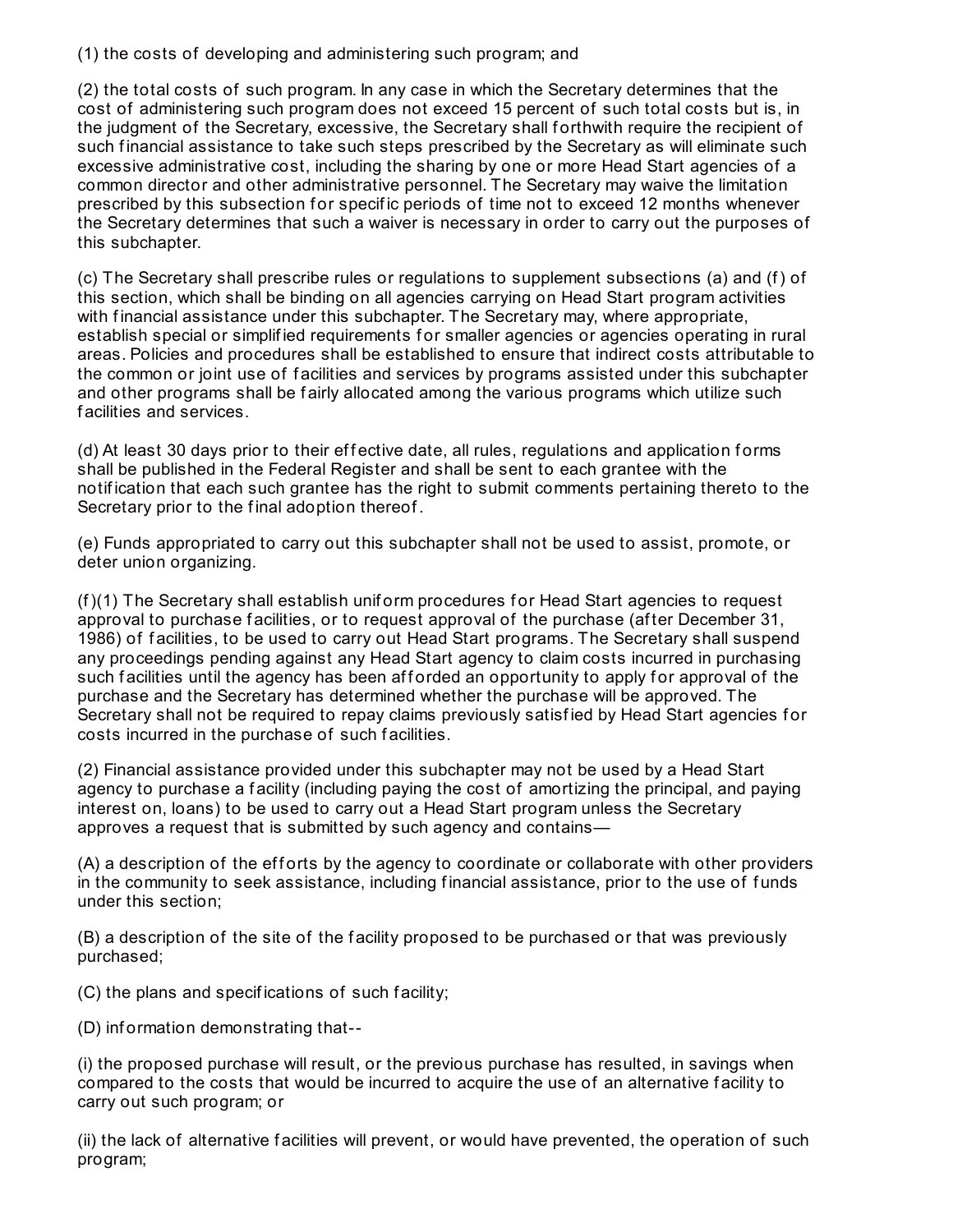(E) in the case of a request regarding a previously purchased f acility, inf ormation demonstrating that the f acility will be used principally as a Head Start center, or a direct support facility for a Head Start program; and

(F) such other inf ormation and assurances as the Secretary may require.

(3) Upon a determination by the Secretary that suitable f acilities are not otherwise available to Indian tribes to carry out Head Start programs, and that the lack of suitable f acilities will inhibit the operation of such programs, the Secretary, in the discretion of the Secretary, may authorize the use of financial assistance to make payments for the purchase of facilities owned by such tribes. The amount of such a payment for such a facility shall not exceed the fair market value of the facility.

(g)(1) Upon a determination by the Secretary that suitable f acilities (including public school f acilities) are not otherwise available to Indian tribes, rural communities, and other low-income communities to carry out Head Start programs, that the lack of suitable f acilities will inhibit the operation of such programs, and that construction of such facilities is more cost effective than purchase of available f acilities or renovation, the Secretary, in the discretion of the Secretary, may authorize the use of f inancial assistance under this subchapter to make payments for capital expenditures related to facilities that will be used to carry out such programs. The Secretary shall establish uniform procedures for Head Start agencies to request approval for such payments, and shall promote, to the extent practicable, the collocation of Head Start programs with other programs serving low-income children and f amilies.

(2) Such payments may be used for capital expenditures (including paying the cost of amortizing the principal, and paying interest on, loans) such as expenditures for--

(A) construction of f acilities that are not in existence on the date of the determination;

(B) major renovation of f acilities in existence on such date; and

(C) purchase of vehicles used f or programs conducted at the Head Start f acilities.

(3) All laborers and mechanics employed by contractors or subcontractors in the construction or renovation of f acilities to be used to carry out Head Start programs shall be paid wages at not less than those prevailing on similar construction in the locality, as determined by the Secretary of Labor in accordance with the Act of March 3, 1931, as amended (40 U.S.C. 276a et seq., commonly known as the "Davis-Bacon Act").

(h) In all personnel actions of the American Indian Programs Branch of the Head Start Bureau of the Administration for Children and Families, the Secretary shall give the same preference to individuals who are members of an Indian tribe as the Secretary gives to a disabled veteran, as def ined in section 2108(3)(C) of title 5, United States Code. The Secretary shall take such additional actions as may be necessary to promote recruitment of such individuals for employment in the Administration.

# **PARTICIPATION IN HEAD START PROGRAMS**

**TopA** 

Sec. 645. [42 U.S.C. 9840] (a)(1)(A) The Secretary shall by regulation prescribe eligibility for the participation of persons in Head Start programs assisted under this subchapter.

(B) Except as provided in paragraph (2), such regulation shall provide--

(i) that children from low-income families shall be eligible for participation in programs assisted under this subchapter if their f amilies' incomes are below the poverty line, or if their f amilies are eligible or, in the absence of child care, would potentially be eligible for public assistance; and

(ii) that homeless children shall be deemed to be eligible for such participation;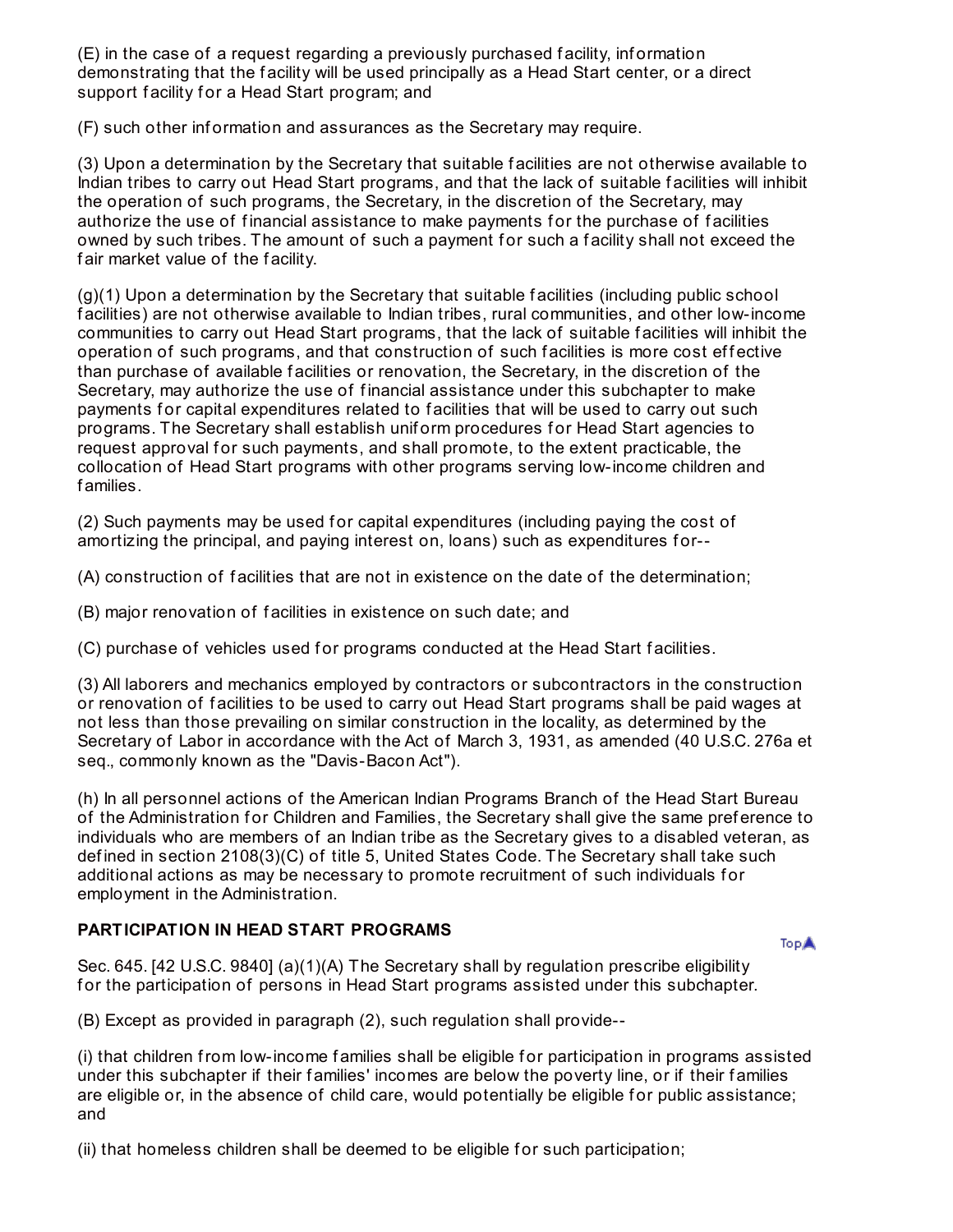(iii) that programs assisted under this subchapter may include--

(I) to a reasonable extent (but not to exceed 10 percent of participants), participation of children in the area served who would benef it from such programs but who are not eligible under clause (i) or (ii); and

(II) from the area served, an additional 35 percent of participants who are not eligible under clause (i) or (ii) and whose families have incomes below 130 percent of the poverty line, if—

(aa) the Head Start agency involved establishes and implements outreach and enrollment policies and procedures that ensure such agency is meeting the needs of children eligible under clause (i) or (ii) (or subclause (I) if the child involved has a disability) prior to meeting the needs of children eligible under this subclause; and

(bb) in prioritizing the selection of children to be served, the Head Start agency establishes criteria that provide that the agency will serve children eligible under clause (i) or (ii) prior to serving the children eligible under this subclause;

(iv) that any Head Start agency serving children eligible under clause (iii)(II) shall report annually to the Secretary inf ormation on--

(I) how such agency is meeting the needs of children eligible under clause (i) or (ii), in the area served, including local demographic data on families of children eligible under clause (i) or (ii);

(II) the outreach and enrollment policies and procedures established by the agency that ensure the agency is meeting the needs of children eligible under clause (i) or (ii) (or clause (iii)(I) if the child involved has a disability) prior to meeting the needs of children eligible under clause (iii)(II);

(III) the efforts, including outreach efforts (that are appropriate to the community involved), of such agency to be fully enrolled with children eligible under clause (i) or (ii);

(IV) the policies, procedures, and selection criteria such agency is implementing to serve eligible children, consistent with clause (iii)(II);

(V) the agency's enrollment level, and enrollment level over the f iscal year prior to the f iscal year in which the report is submitted;

(VI) the number of children served by the agency, disaggregated by whether such children are eligible under clause (i), clause (ii), clause (iii)(I), or clause (iii)(II); and

(VII) the eligibility criteria category of the children on the agency's waiting list;

(v) that a child who has been determined to meet the eligibility criteria described in this subparagraph and who is participating in a Head Start program in a program year shall be considered to continue to meet the eligibility criteria through the end of the succeeding program year.

(C) In determining, for purposes of this paragraph, whether a child who has applied for enrollment in a Head Start program meets the eligibility criteria, an entity may consider evidence of f amily income during the 12 months preceding the month in which the application is submitted, or during the calendar year preceding the calendar year in which the application is submitted, whichever more accurately ref lects the needs of the f amily at the time of application.

(2) Whenever a Head Start program is operated in a community with a population of 1,000 or less individuals and--

(A) there is no other preschool program in the community;

(B) the community is located in a medically underserved area, as designated by the Secretary pursuant to section 330(b)(3) of the Public Health Service Act [42 U.S.C. §254c(b)(3)] and is located in a health professional shortage area, as designated by the Secretary pursuant to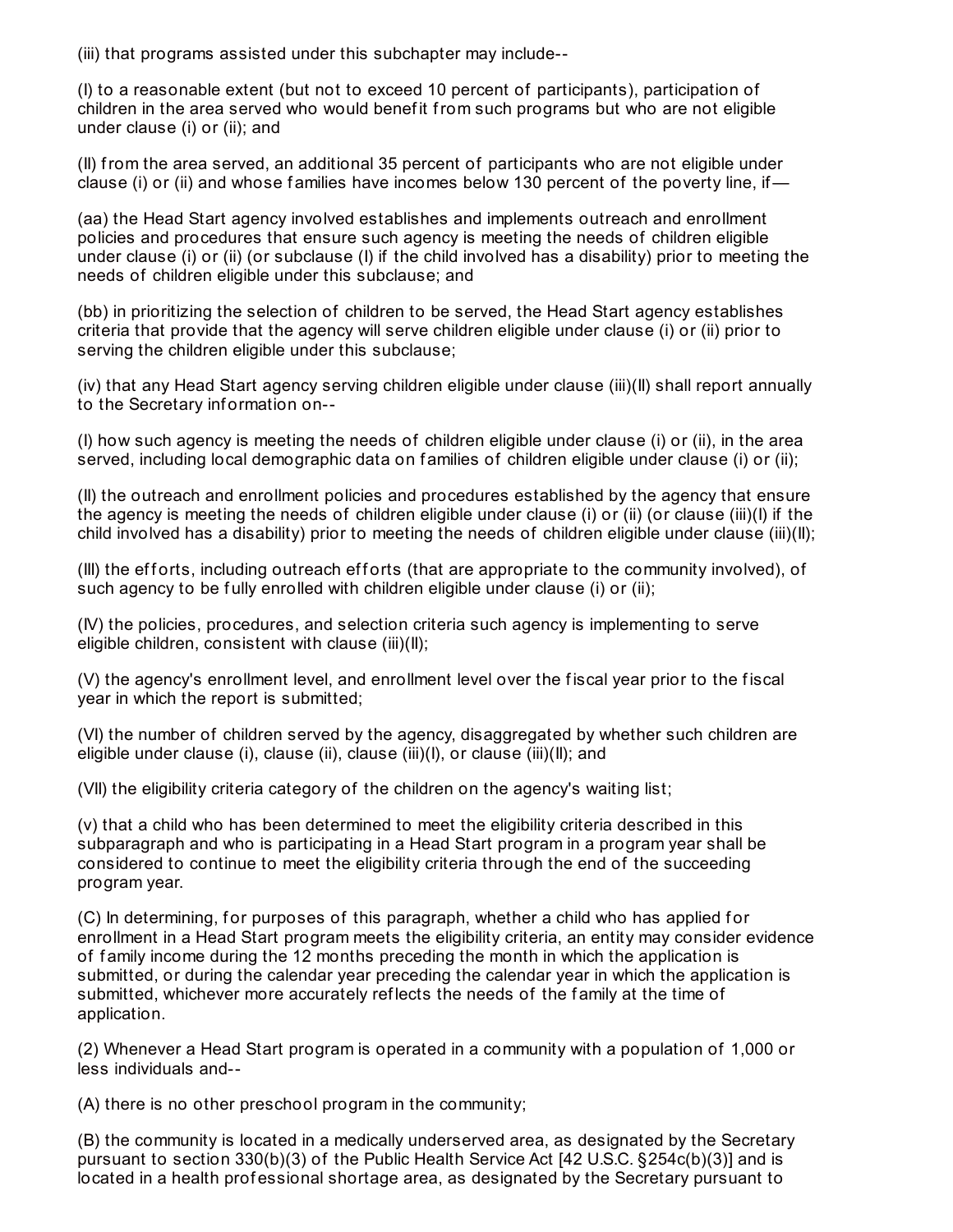section 332(a)(1) of such Act [42 U.S.C. §254e(a)(1)];

(C) the community is in a location which, by reason of remoteness, does not permit reasonable access to the types of services described in clauses (A) and (B); and

(D) not less than 50 percent of the f amilies to be served in the community are eligible under the eligibility criteria established by the Secretary under paragraph (1); the Head Start program in such locality shall establish the criteria for eligibility, except that no child residing in such community whose f amily is eligible under such eligibility criteria shall, by virtue of such project's eligibility criteria, be denied an opportunity to participate in such program. During the period beginning on the date of the enactment of the Human Services Reauthorization Act and ending on October 1, 1994, and unless specif ically authorized in any statute of the United States enacted after such date of enactment, the Secretary may not make any change in the method, as in effect on April 25, 1984, of calculating income used to prescribe eligibility for the participation of persons in the Head Start programs assisted under this subchapter if such change would result in any reduction in, or exclusion from, participation of persons in any of such programs.

(3)(A) In this paragraph:

(i) The term dependent' has the meaning given the term in paragraphs  $(2)(A)$  and  $(4)(A)(i)$  of section 401(a) of title 37, United States Code.

(ii) The terms member' and unif ormed services' have the meanings given the terms in paragraphs (23) and (3), respectively, of section 101 of title 37, United States Code.

(B) The f ollowing amounts of pay and allowance of a member of the unif ormed services shall not be considered to be income for purposes of determining the eligibility of a dependent of such member for programs funded under this subchapter:

(i) The amount of any special pay payable under section 310 of title 37, United States Code, relating to duty subject to hostile fire or imminent danger.

(ii) The amount of basic allowance payable under section 403 of such title, including any such amount that is provided on behalf of the member for housing that is acquired or constructed under the alternative authority for the acquisition and improvement of military housing under subchapter IV of chapter 169 of title 10, United States Code, or any other related provision of law.

(4) Af ter demonstrating a need through a communitywide strategic planning and needs assessment, a Head Start agency may apply to the Secretary to convert part-day sessions, particularly consecutive part-day sessions, into f ull-working-day sessions.

(5)(A) Upon written request and pursuant to the requirements of this paragraph, a Head Start agency may use funds that were awarded under this subchapter to serve children age 3 to compulsory school age, in order to serve inf ants and toddlers if the agency submits an application to the Secretary containing, as specif ied in rules issued by the Secretary, all of the f ollowing inf ormation:

(i) The amount of such funds that are proposed to be used in accordance with section 645A(b).

(ii) A communitywide strategic planning and needs assessment demonstrating how the use of such funds would best meet the needs of the community.

(iii) A description of how the needs of pregnant women, and of inf ants and toddlers, will be addressed in accordance with section 645A(b), and with regulations prescribed by the Secretary pursuant to section 641A in areas including the agency's approach to child development and provision of health services, approach to family and community partnerships, and approach to program design and management.

(iv) A description of how the needs of eligible children will be met in the community.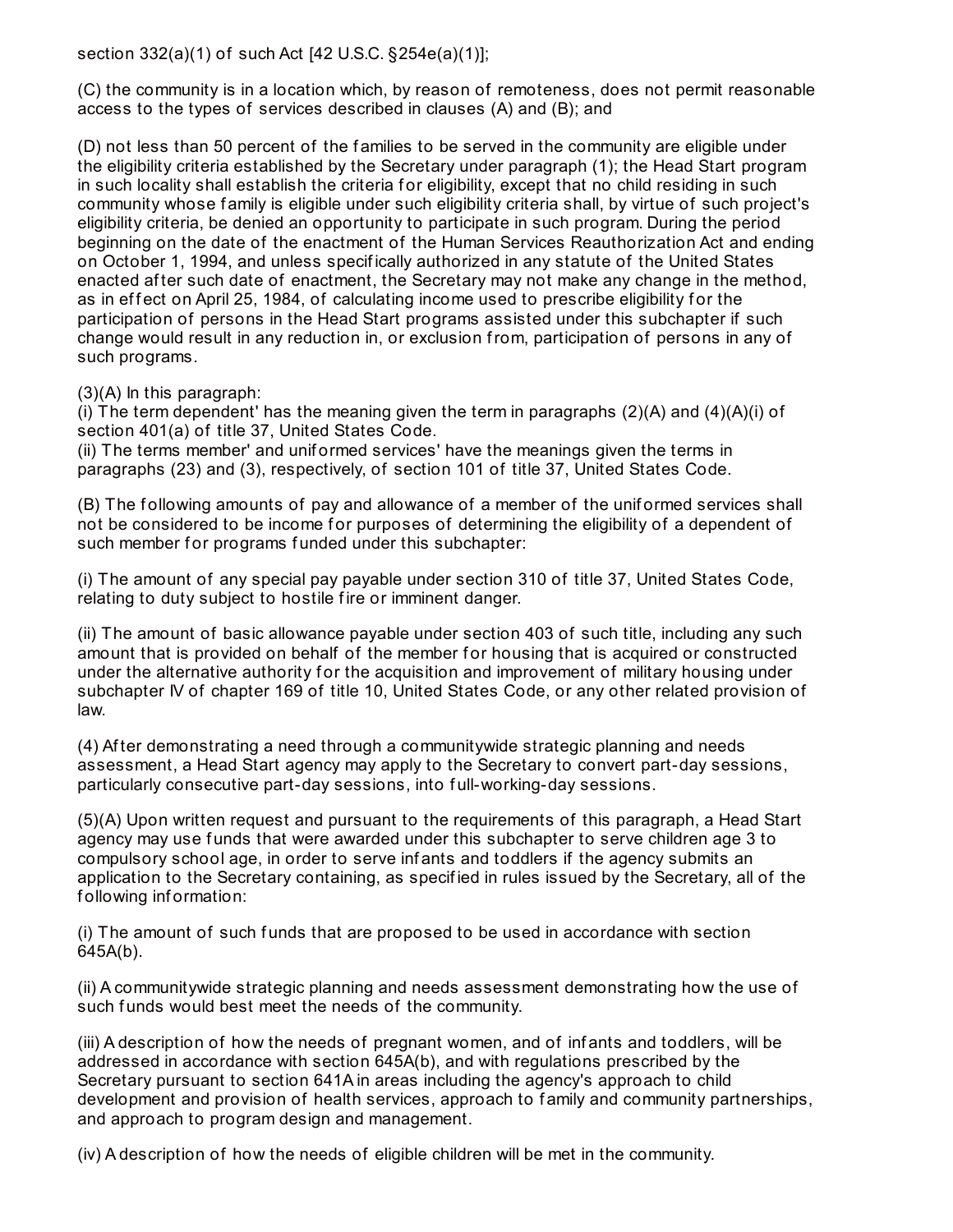(v) Assurances that the agency will participate in technical assistance activities (including planning, start-up site visits, and national training activities) in the same manner as recipients of grants under section 645A.

(vi) Evidence that the agency meets the same eligibility criteria as recipients of grants under section 645A.

(B) An application that satisf ies the requirements specif ied in subparagraph (A) shall be approved by the Secretary unless the Secretary f inds that--

(i) the agency lacks adequate capacity and capability to carry out an effective Early Head Start program; or

(ii) the inf ormation provided under subparagraph (A) is inadequate.

(C) In approving such applications, the Secretary shall take into account the costs of serving persons under section 645A.

(D) Any Head Start agency with an application approved under subparagraph (B) shall be considered to be an Early Head Start agency and shall be subject to the same rules, regulations, and conditions as apply to recipients of grants under section 645A, with respect to activities carried out under this paragraph.

(b) The Secretary shall not prescribe any fee schedule or otherwise provide for the charging of any fees for participation in Head Start programs, unless such fees are authorized by legislation hereaf ter enacted. Nothing in this subsection shall be construed to prevent the f amilies of children who participate in Head Start programs and who are willing and able to pay the full cost of such participation from doing so. A Head Start agency that provides a Head Start program with f ull-working-day services in collaboration with other agencies or entities may collect a family copayment to support extended day services if a copayment is required in conjunction with the collaborative. The copayment charged to f amilies receiving services through the Head Start program shall not exceed the copayment charged to f amilies with similar incomes and circumstances who are receiving the services through participation in a program carried out by another agency or entity.

(c) Each Head Start program operated in a community shall be permitted to provide more than 1 year of Head Start services to eligible children in the State. Each Head Start program operated in a community shall be permitted to recruit and accept applications for enrollment of children throughout the year.

(d)(1) An Indian tribe that--

(A) operates a Head Start program;

(B) enrolls as participants in the program all children in the community served by the tribe (including a community that is an off-reservation area, designated by an appropriate tribal government, in consultation with the Secretary) from f amilies that meet the low-income criteria prescribed under subsection (a)(1)(A); and

(C) has the resources to enroll additional children in the community who do not meet the lowincome criteria;

may enroll such additional children in a Head Start program, in accordance with this subsection, if the program predominantly serves children who meet the low-income criteria.

(2) The Indian tribe shall enroll the children in the Head Start program in accordance with such requirements as the Secretary may specify by regulation promulgated after consultation with Indian tribes.

(3) Notwithstanding any other provision of this Act, an Indian tribe or tribes that operates both an Early Head Start program under section 645A and a Head Start program may, at its discretion, at any time during the grant period involved, reallocate f unds between the Early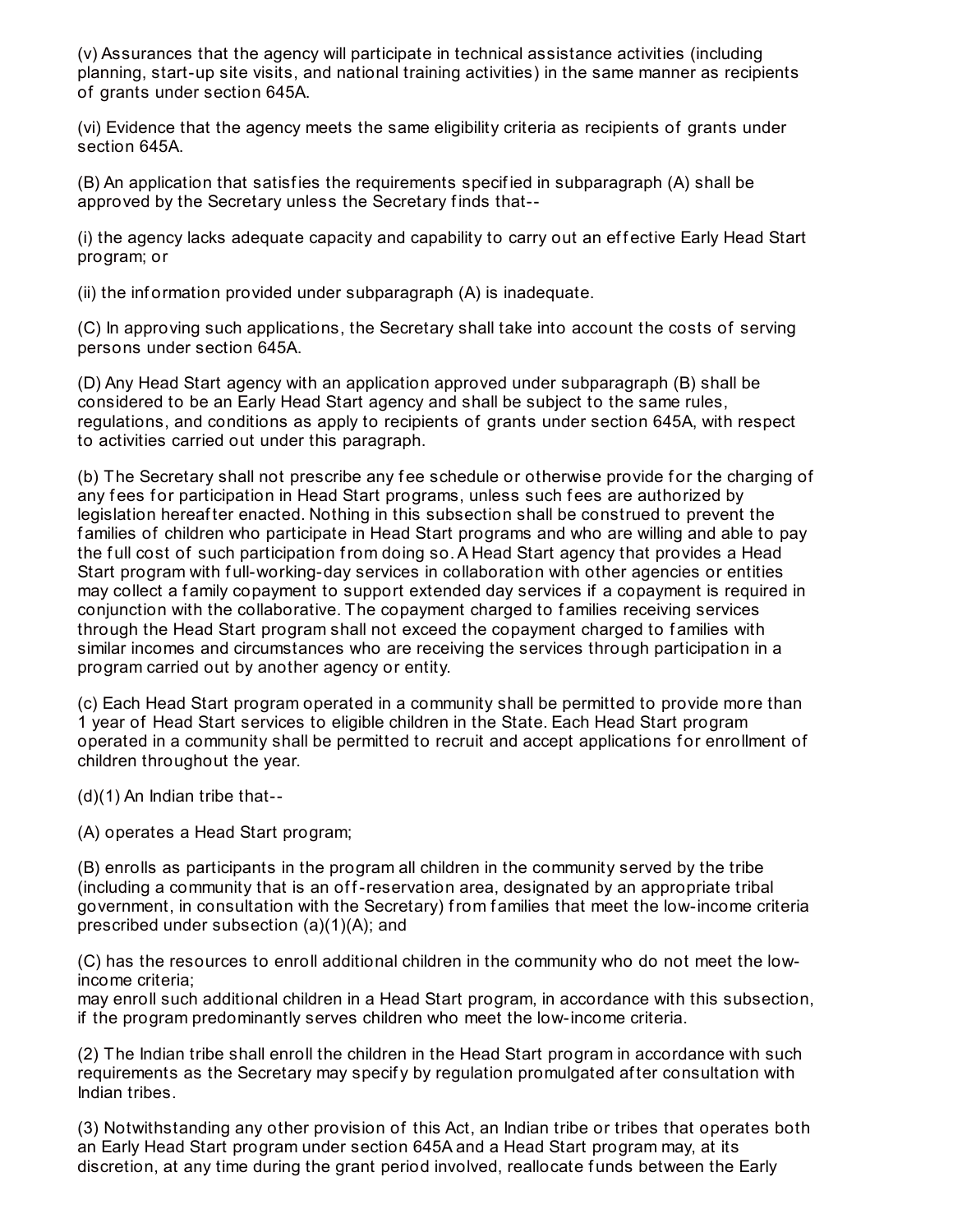Head Start program and the Head Start program in order to address f luctuations in client populations, including pregnant women and children from birth to compulsory school age. The reallocation of such funds between programs by an Indian tribe or tribes during a year shall not serve as the basis for the Secretary to reduce a base grant (as defined in section  $640(a)(7)$ ) for either program in succeeding years.

SEC. 645A. EARLY HEAD START PROGRAMS.

**TopA** 

Sec. 645A. [42 U.S.C. 9840A] (a) IN GENERAL.-- The Secretary shall make grants to entities (ref erred to in this subchapter as Early Head Start agencies') in accordance with this section for programs (referred to in this subchapter as Early Head Start programs) providing family-centered services for low-income families with very young children designed to promote the development of the children, and to enable their parents to f ulf ill their roles as parents and to move toward self-sufficiency.

(b) SCOPE AND DESIGN OF PROGRAMS.--In carrying out a program described in subsection (a), an entity receiving assistance under this section shall--

(1) provide, either directly or through ref erral, early, continuous, intensive, and comprehensive child development and f amily support services that will enhance the physical, social, emotional, and intellectual development of participating children;

(2) ensure that the level of services provided to f amilies responds to their needs and circumstances;

(3) promote positive parent-child interactions;

(4) provide services to parents to support their role as parents (including parenting skills training and training in basic child development) and services to help the f amilies move toward self-sufficiency (including educational and employment services, as appropriate);

(5) coordinate services with services provided by programs in the State (including home-based services) and programs in the community (including programs for infants and toddlers with disabilities and programs for homeless infants and toddlers) to ensure a comprehensive array of services (such as health and mental health services and f amily support services);

(6) ensure that children with documented behavioral problems, including problems involving behavior related to prior or existing trauma, receive appropriate screening and ref erral;

(7) ensure formal linkages with local Head Start programs in order to provide for continuity of services for children and families;

(8) develop and implement a systematic procedure for transitioning children and parents from an Early Head Start program to a Head Start program or other local early childhood education and development program;

(9) establish channels of communication between staf f of the Early Head Start program, and staff of a Head Start program or other local providers of early childhood education and development programs, to f acilitate the coordination of programs;

(10) in the case of a Head Start agency that operates a program and that also provides Head Start services through the age of mandatory school attendance, ensure that children and f amilies participating in the program receive such services through such age;

(11) ensure formal linkages with providers of early intervention services for infants and toddlers with disabilities under the Individuals with Disabilities Education Act (20 U.S.C. 1400 et seq.), with the State interagency coordinating council, as established in part C of the Individuals with Disabilities Education Act (20 U.S.C. 1431 et seq.), and with the agency responsible for administering section 106 of the Child Abuse Prevention and Treatment Act (42 U.S.C. 5106a); and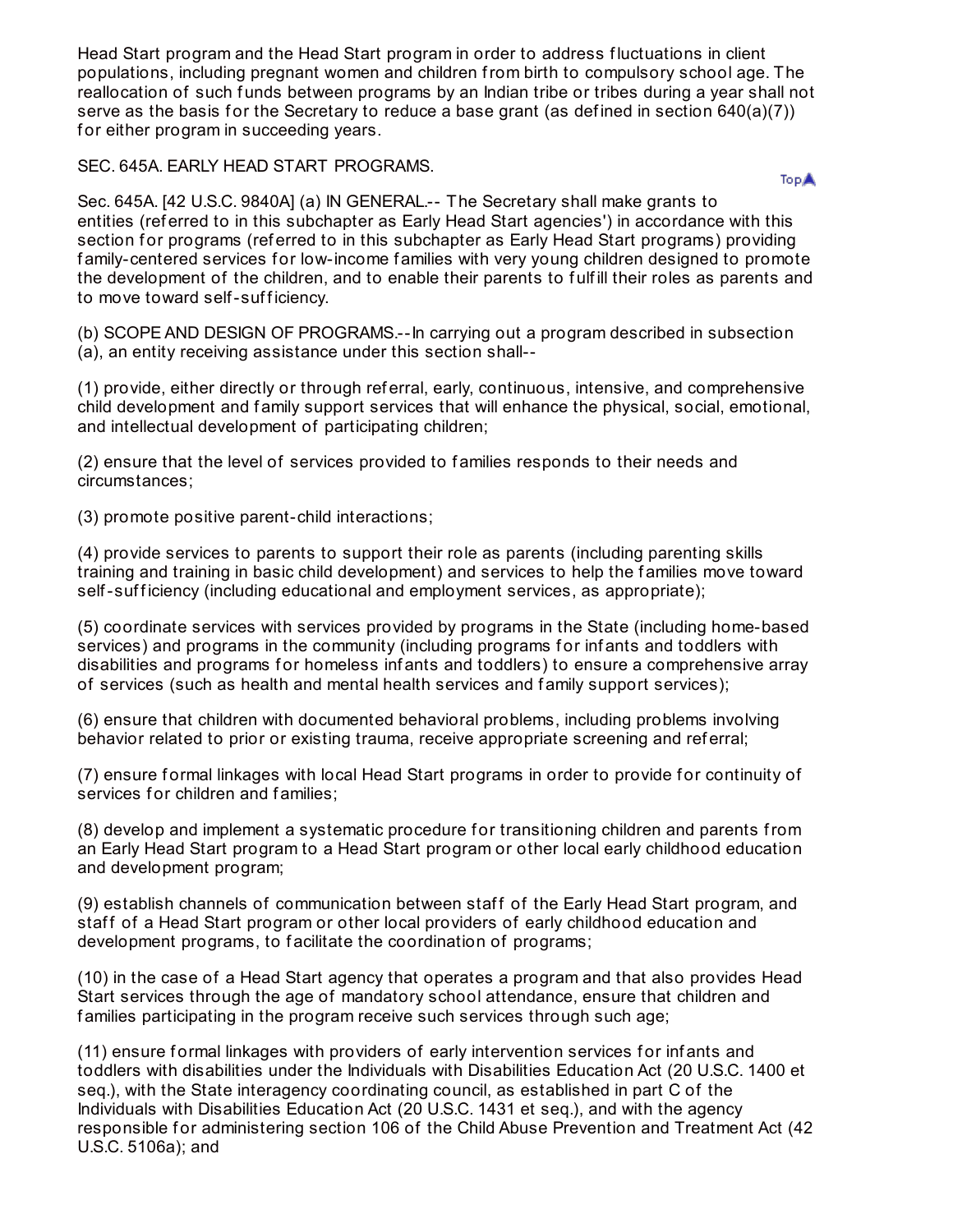(12) meet such other requirements concerning design and operation of the program described in subsection (a) as the Secretary may establish.

(c) PERSONS ELIGIBLE TO PARTICIPATE.--Persons who may participate in programs described in subsection (a) include--

(1) pregnant women; and

(2) f amilies with children under age 3;

who meet the eligibility criteria specified in section 645(a)(1), including the criteria specified in section 645(a)(1)(B)(ii).

(d) ELIGIBLE SERVICE PROVIDERS.--To be eligible to receive assistance under this section, an entity shall submit an application to the Secretary at such time, in such manner, and containing such information as the Secretary may require. Entities that may apply to carry out activities under this section include--

(1) entities operating Head Start programs under this subchapter;

(2) entities operating Indian Head Start programs or migrant or seasonal Head Start programs; and

(3) other public entities, and nonprofit or for-profit private entities, including community-based and faith-based organizations, capable of providing child and family services that meet the standards for participation in programs under this subchapter and meet such other appropriate requirements relating to the activities under this section as the Secretary may establish.

(e) SELECTION OF GRANT RECIPIENTS.-- The Secretary shall award grants under this section on a competitive basis to applicants meeting the criteria specif ied in subsection (d) (giving priority to entities with a record of providing early, continuous, and comprehensive childhood development and family services).

(f) DISTRIBUTION.--In awarding grants to eligible applicants under this section, the Secretary shall--

(1) ensure an equitable national geographic distribution of the grants; and

(2) award grants to applicants proposing to serve communities in rural areas and to applicants proposing to serve communities in urban areas.

(g) Monitoring, Training, Technical Assistance, and Evaluation-

(1) REQUIREMENT- In order to ensure the successf ul operation of programs assisted under this section, the Secretary shall use funds made available under section  $640(a)(2)(E)$  to monitor the operation of such programs, and funds made available under section  $640(a)(2)(C)(i)(I)$  to provide training and technical assistance tailored to the particular needs of such programs, consistent with section 640(c).

(2) TRAINING AND TECHNICALASSISTANCE-

(A) ACTIVITIES- Of the portion set aside under section  $640(a)(2)(C)(i)(I)$ --

(i) not less than 50 percent shall be made available to Early Head Start agencies to use directly, which may include, at their discretion, the establishment of local or regional agreements with community experts, institutions of higher education, or private consultants, for training and technical assistance activities in order to make program improvements identif ied by such agencies;

(ii) not less than 25 percent shall be available to the Secretary to support a State-based training and technical assistance system, or a national system, described in section 648(e), including inf ant and toddler specialists, to support Early Head Start agencies, consistent with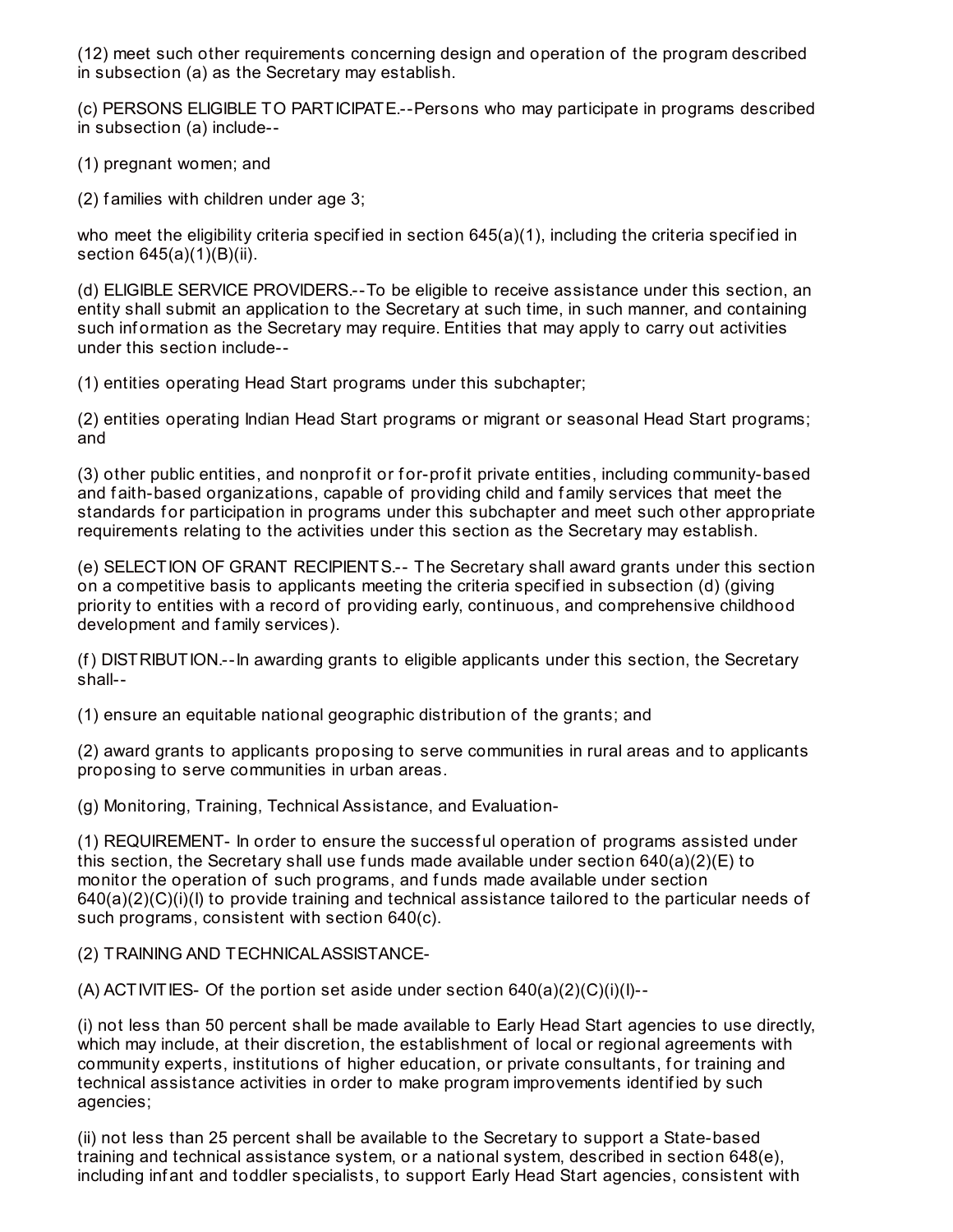#### subparagraph (B); and

(iii) the remainder of such amount shall be made available to the Secretary to assist Early Head Start agencies in meeting and exceeding the standards described in section 641A(a)(1) (directly, or through grants, contracts, or other agreements or arrangements with an entity with demonstrated expertise relating to inf ants, toddlers, and f amilies) by—

(I) providing ongoing training and technical assistance to Early Head Start agencies, including developing training and technical assistance materials and resources to support program development and improvement and best practices in providing services to children and families served by Early Head Start programs;

(II) supporting a national network of inf ant and toddler specialists designed to improve the quality of Early Head Start programs;

(III) providing ongoing training and technical assistance on Early Head Start program development and improvement for regional staff charged with monitoring and overseeing the administration of the program carried out under this section; and

(IV) if f unds remain af ter the activities described in subclauses (I), (II), and (III) are carried out, carry out 1 or more of the following activities:

(aa) Providing support and program planning and implementation assistance for new Early Head Start agencies, including for agencies who want to use funds as described in section 645(a)(5) to serve inf ants and toddlers.

(bb) Creating special training and technical assistance initiatives targeted to serving high-risk populations, such as children in the child welf are system and homeless children.

(cc) Providing prof essional development designed to increase program participation f or underserved populations of eligible children.

(B) CONTRACTS- For the purposes of supporting a State-based system, as described in subparagraph (A)(ii), that will meet the needs of Early Head Start agencies and provide highquality, sustained, and intensive training and technical assistance on programming for infants and toddlers to Early Head Start agencies, and in order to help such agencies meet or exceed the standards described in section 641A(a)(1), the Secretary shall--

 $(i)$  use funds reserved under subparagraph  $(A)(ii)$  in combination with funds reserved under section  $640(a)(2)(C)(i)(II)(bb)$  to ensure the contracts described in section  $648(e)(1)$  provide for a minimum of 1 full-time specialist with demonstrated expertise in the development of inf ants and toddlers; and

(ii) ensure that such contracts and the services provided in the contracts are integrated with and augment the contracts awarded and services provided under section 648(e);

(h) Center-Based Staff- The Secretary shall--

(1) ensure that, not later than September 30, 2010, all teachers providing direct services to children and f amilies participating in Early Head Start programs located in Early Head Start centers, have a minimum of a child development associate credential, and have been trained (or have equivalent coursework) in early childhood development; and

(2) establish staff qualification goals to ensure that not later than September 30, 2012, all such teachers have been trained (or have equivalent coursework) in early childhood development with a focus on infant and toddler development.

(i) Staff Qualifications and Development-

(1) HOME VISITOR STAFF STANDARDS- In order to f urther enhance the quality of home visiting services provided to f amilies of children participating in home-based, center-based, or combination program options under this subchapter, the Secretary shall establish standards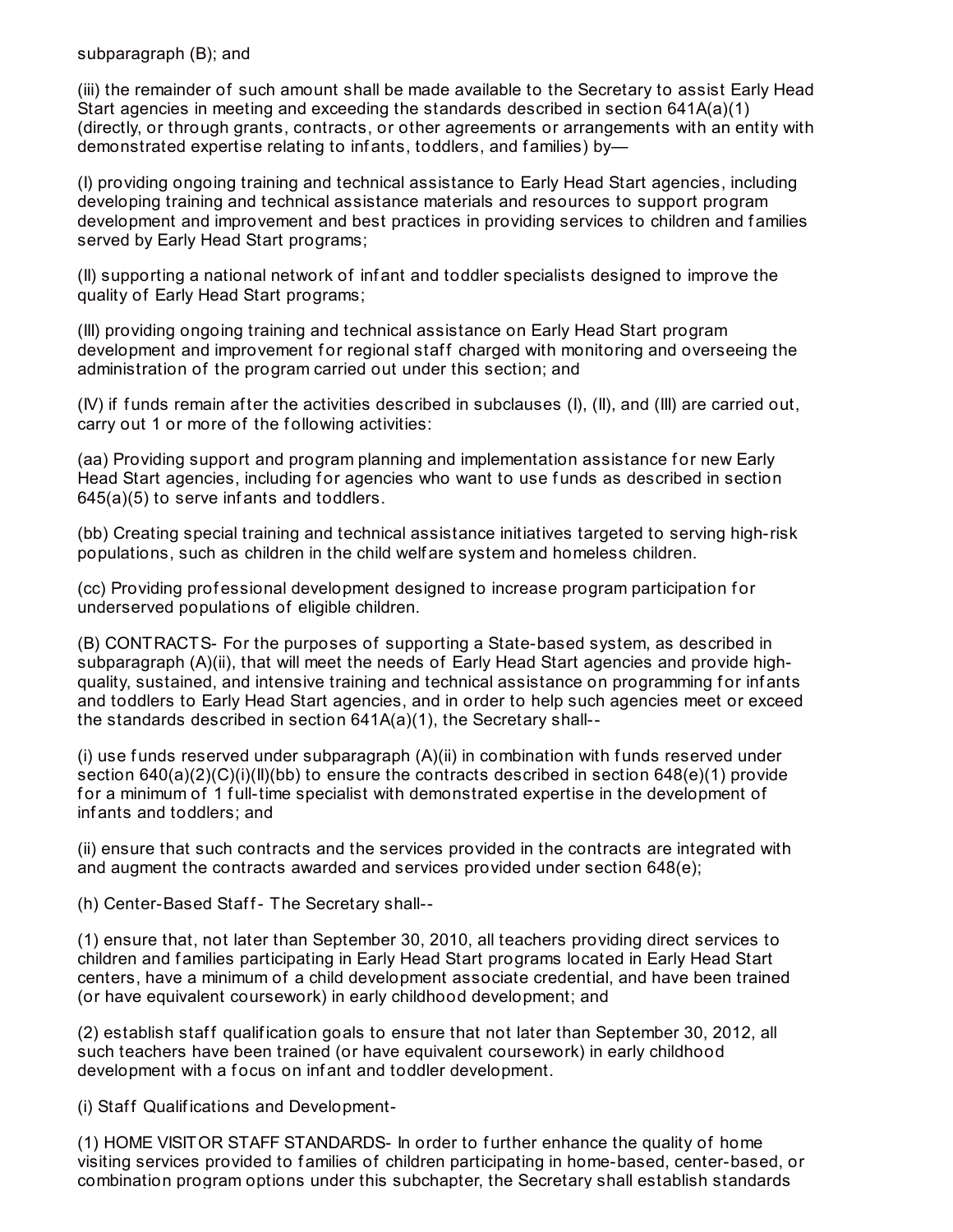combination program options under this subchapter, the Secretary shall establish standards for training, qualifications, and the conduct of home visits for home visitor staff in Early Head Start programs.

(2) CONTENTS OF STANDARDS- The standards for training, qualifications, and the conduct of home visits shall include content related to—

(A) structured child-focused home visiting that promotes parents' ability to support the child's cognitive, social, emotional, and physical development;

(B) effective strengths-based parent education, including methods to encourage parents as their child's f irst teachers;

(C) early childhood development with respect to children from birth through age 3;

(D) methods to help parents promote emergent literacy in their children from birth through age 3, including use of research-based strategies to support the development of literacy and language skills for children who are limited English proficient;

(E) ascertaining what health and developmental services the f amily receives and working with providers of these services to eliminate gaps in service by offering annual health, vision, hearing, and developmental screening for children from birth to entry into kindergarten, when needed;

(F) strategies f or helping f amilies coping with crisis; and

(G) the relationship of health and well-being of pregnant women to prenatal and early child development.

APPEALS, NOTICE, AND HEARING

Sec. 646. [42 U.S.C. 9841] (a) The Secretary shall prescribe --

(1) procedures to assure that special notice of and an opportunity for a timely and expeditious appeal to the Secretary will be provided f or an agency or organization which desires to serve as a delegate agency under this subchapter and whose application to the Head start agency has been wholly or substantially rejected or has not been acted upon within a period of time deemed reasonable by the Secretary, in accordance with regulations which the Secretary shall prescribe;

(2) procedures to assure that f inancial assistance under this subchapter shall not be suspended, except in emergency situations, unless the recipient agency has been given reasonable notice and opportunity to show cause why such action should not be taken;

(3) procedures to assure that financial assistance under this subchapter may be terminated or reduced, and an application for refunding may be denied, after the recipient has been afforded reasonable notice and opportunity for a full and fair hearing, including--

(A) a right to file a notice of appeal of a decision not later than 30 days after notice of the decision from the Secretary; and

(B) access to a full and fair hearing of the appeal, not later than 120 days after receipt by the Secretary of the notice of appeal;

(4) procedures (including mediation procedures) are developed and published, to be used in order to--

(A) resolve in a timely manner conf licts potentially leading to an adverse action between--

(i) recipients of f inancial assistance under this subchapter; and

(ii) delegate agencies, or policy councils of Head Start agencies;

**TopA**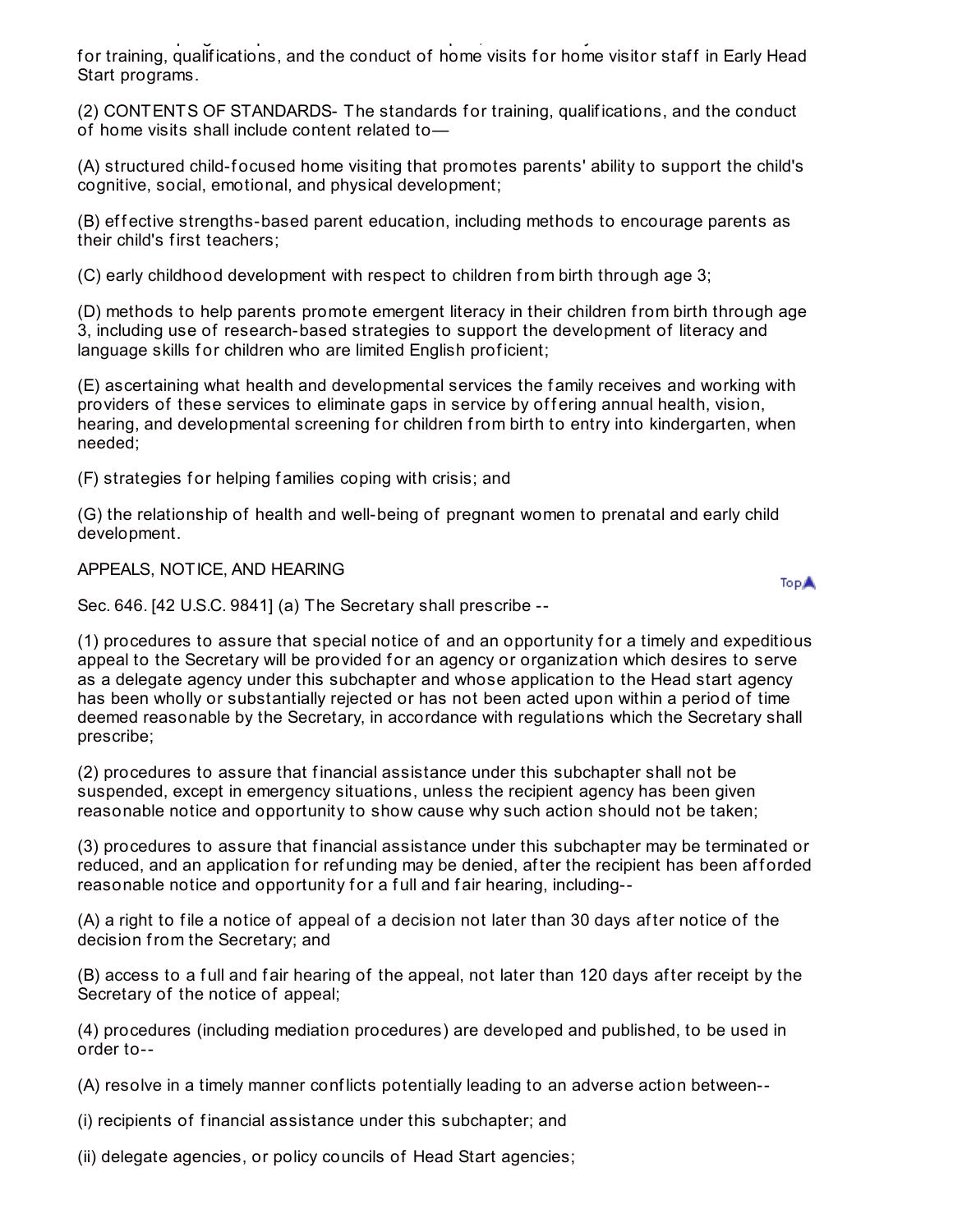(B) avoid the need f or an administrative hearing on an adverse action; and

(C) prohibit a Head Start agency from expending f inancial assistance awarded under this subchapter for the purpose of paying legal fees, or other costs incurred, pursuant to an appeal under paragraph (3);

(5) procedures to assure that the Secretary may suspend f inancial assistance to a recipient under this subchapter—

 $(A)$  except as provided in subparagraph  $(B)$ , for not more than 30 days; or

(B) in the case of a recipient under this subchapter that has multiple and recurring def iciencies f or 180 days or more and has not made substantial and signif icant progress toward meeting the goals of the grantee's quality improvement plan or eliminating all def iciencies identif ied by the Secretary, during the hearing of an appeal described in paragraph (3), for any amount of time; and

(6) procedures to assure that in cases where a Head Start agency prevails in a decision under paragraph (4), the Secretary may determine and provide a reimbursement to the Head Start agency for fees deemed reasonable and customary

(b) In prescribing procedures for the mediation described in subsection (a) $(4)$ , the Secretary shall specif y--

(1) the date by which a Head Start agency engaged in a conf lict described in subsection (a)(4) will notify the appropriate regional office of the Department of the conflict; and

(2) a reasonable period for the mediation.

(c) The Secretary shall also specif y--

 $(1)$  a timeline for an administrative hearing, if necessary, on an adverse action; and

(2) a timeline by which the person conducting the administrative hearing shall issue a decision based on the hearing.

(d) In any case in which a termination, reduction, or suspension of f inancial assistance under this subchapter is upheld in an administrative hearing under this section, such termination, reduction, or suspension shall not be stayed pending any judicial appeal of such administrative decision.

 $(e)(1)$  The Secretary shall by regulation specify a process by which an Indian tribe may identify and establish an alternative agency, and request that the alternative agency be designated under section 641 as the Head Start agency providing services to the tribe, if--

(A) the Secretary terminates f inancial assistance under section 646 to the only agency that was receiving financial assistance to provide Head Start services to the Indian tribe; and

(B) the tribe would otherwise be precluded from providing such services to the members of the tribe.

(2) The regulation required by this subsection shall prohibit such designation of an alternative agency that includes an employee who--

(A) served on the administrative staff or program staff of the agency described in paragraph  $(1)(A)$ ; and

(B) was responsible for a deficiency that--

(i) relates to the perf ormance standards or f inancial management standards described in section  $641A(a)(1)$ ; and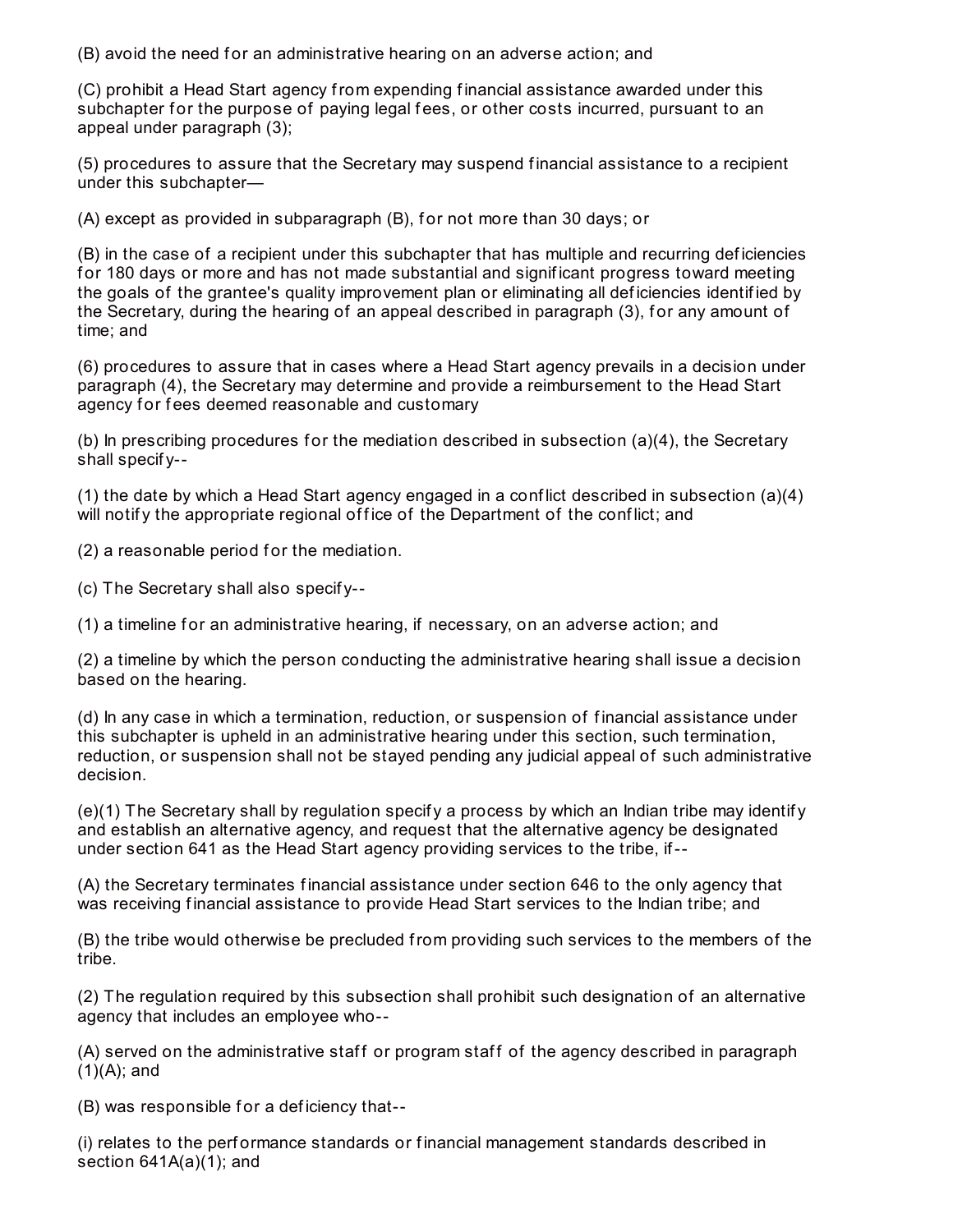(ii) was the basis for the termination of financial assistance described in paragraph (1)(A); as determined by the Secretary af ter providing the notice and opportunity described in subsection  $(a)(3)$ .

## **RECORDS AND AUDITS**

**TopA** 

Sec. 647. [42 U.S.C. 9842] (a) Each recipient of f inancial assistance under this subchapter shall keep such records as the Secretary shall prescribe, including records which fully disclose the amount and disposition by such recipient of the proceeds of such financial assistance, the total cost of the project or undertaking in connection with which such f inancial assistance is given or used, the amount of that portion of the cost of the project or undertaking supplied by other sources, and such other records as will facilitate an effective audit.

(b) The Secretary and the Comptroller General of the United States, or any of their duly authorized representatives, shall have access for the purpose of audit and examination to any books, documents, papers, and records of the recipients that are pertinent to the f inancial assistance received under this subchapter.

(c) Each recipient of f inancial assistance under this subchapter shall—

(1) maintain, and annually submit to the Secretary, a complete accounting of the recipient's administrative expenses (including a detailed statement identif ying the amount of f inancial assistance provided under this subchapter used to pay expenses f or salaries and compensation and the amount (if any) of other funds used to pay such expenses);

(2) not later than 30 days af ter the date of completion of an audit conducted in the manner and to the extent provided in chapter 75 of title 31, United States Code (commonly known as the Single Audit Act of 1984'), submit to the Secretary a copy of the audit management letter and of any audit findings as they relate to the Head Start program; and

(3) provide such additional documentation as the Secretary may require.

SEC. 648. TECHNICALASSISTANCE AND TRAINING. [42 U.S.C. 9843]

**TopA** 

(a) Secretarial Training and Technical Assistance-

(1) AUTHORITY- From the funds provided under section  $640(a)(2)(C)(i)$ , the Secretary shall provide, directly or through grants, contracts, or other agreements or arrangements as the Secretary considers appropriate, technical assistance and training for Head Start programs for the purposes of improving program quality and helping prepare children to succeed in school.

(2) PROCESS- The process f or determining the technical assistance and training activities to be carried out under this section shall--

(A) ensure that the needs of local Head Start agencies and programs relating to improving program quality and to program expansion are addressed to the maximum extent practicable; and

(B) incorporate mechanisms to ensure responsiveness to local needs, including an ongoing procedure for obtaining input from the individuals and agencies carrying out Head Start programs.

(3) ACTIVITIES- In providing training and technical assistance and f or allocating resources f or such assistance under this section, the Secretary shall--

(A) give priority consideration to--

(i) activities to correct program and management def iciencies identif ied through reviews carried out pursuant to section 641A(c) (including the provision of assistance to local programs in the development of quality improvement plans under section 641A(d)(2));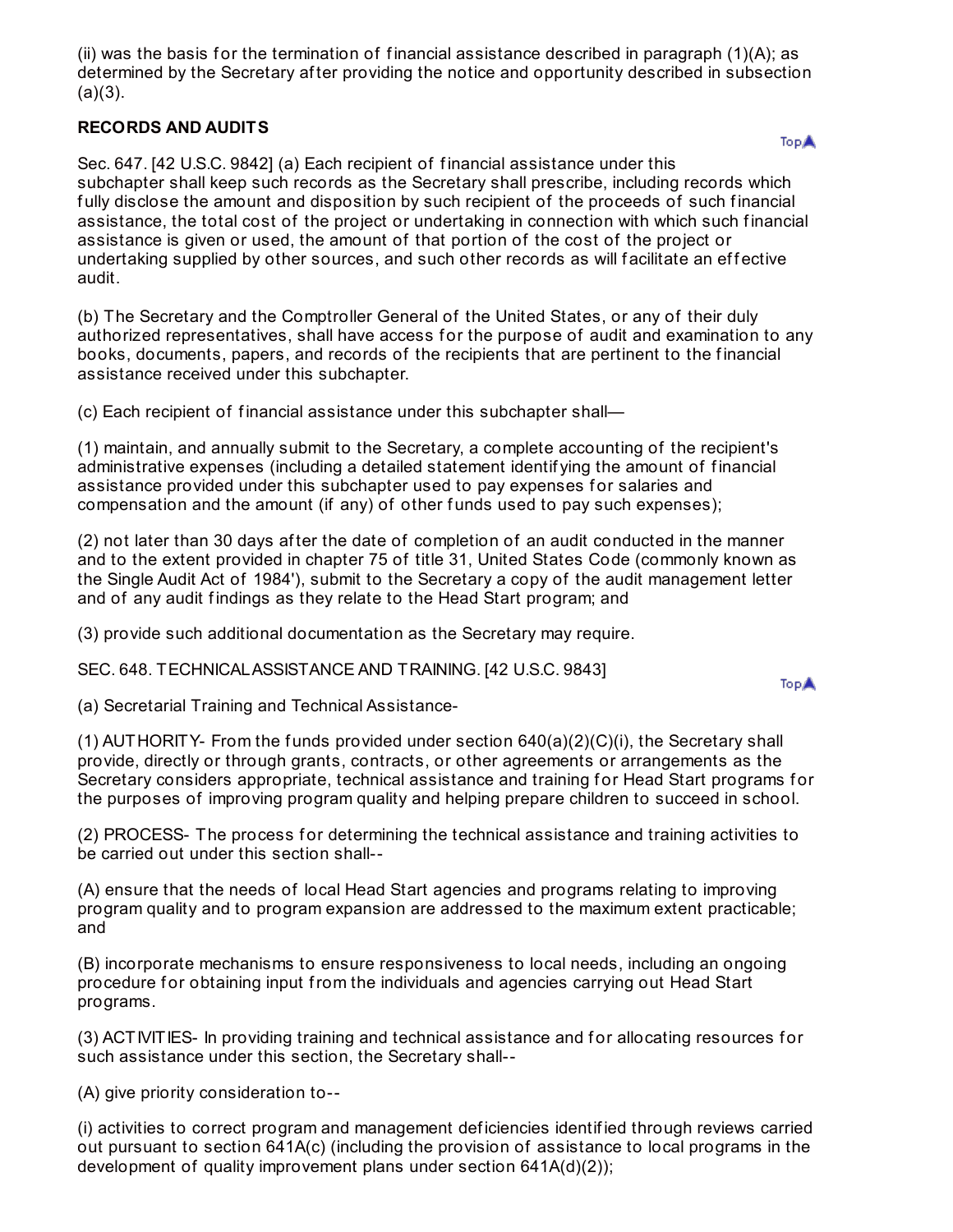(ii) assisting Head Start agencies in ensuring the school readiness of children; and

(iii) activities that supplement those funded with amounts provided under section  $640(a)(5)(B)$ to address the training and career development needs of classroom staff (including instruction for providing services to children with disabilities, and for activities described in section 1222(d) of the Elementary and Secondary Education Act of 1965), and non-classroom staf f , including home visitors and other staff working directly with families, including training relating to increasing parent involvement and services designed to increase f amily literacy and improve parenting skills; and

(B) to the maximum extent practicable--

(i) assist Head Start agencies in the development of collaborative initiatives with States and other entities within the States, to foster effective professional development systems for early childhood education and development services;

(ii) provide technical assistance and training, either directly or through a grant, contract, or cooperative agreement with an entity that has experience in the development and operation of successful family literacy services programs, for the purpose of--

(I) assisting Head Start agencies providing f amily literacy services, in order to improve the quality of such f amily literacy services; and

(II) enabling those Head Start agencies that demonstrate ef f ective provision of f amily literacy services, based on improved outcomes for children and their parents, to provide technical assistance and training to other Head Start agencies and to service providers that work in collaboration with such agencies to provide f amily literacy services;

(iii) assist Head Start agencies and programs in conducting and participating in communitywide strategic planning and needs assessments, including the needs of homeless children and their f amilies, and in conducting self-assessments;

(iv) assist Head Start agencies and programs in developing and implementing f ull-working-day and f ull calendar year programs where community need is clearly identif ied and making the transition to such programs, with particular attention to involving parents and programming for children throughout the day, and assist the agencies and programs in expediting the sharing of information about innovative models for providing full-working-day, full calendar year services for children;

(v) assist Head Start agencies in better serving the needs of f amilies with very young children, including providing support and program planning and implementation assistance for Head Start agencies that apply to serve or are serving additional inf ants and toddlers, in accordance with section 645(a)(5);

(vi) assist Head Start agencies and programs in the development of sound management practices, including financial management procedures;

(vii) assist in efforts to secure and maintain adequate facilities for Head Start programs;

(viii) assist Head Start agencies in developing innovative program models, including mobile and home-based programs;

(ix) provide support for Head Start agencies (including policy councils and policy committees) that meet the standards described in section 641A(a) but that have, as documented by the Secretary through reviews conducted pursuant to section 641A(c), programmatic, quality, and fiscal issues to address;

(x) assist Head Start agencies and programs in improving outreach to, increasing program participation of , and improving the quality of services available to meet the unique needs of--

(I) homeless children;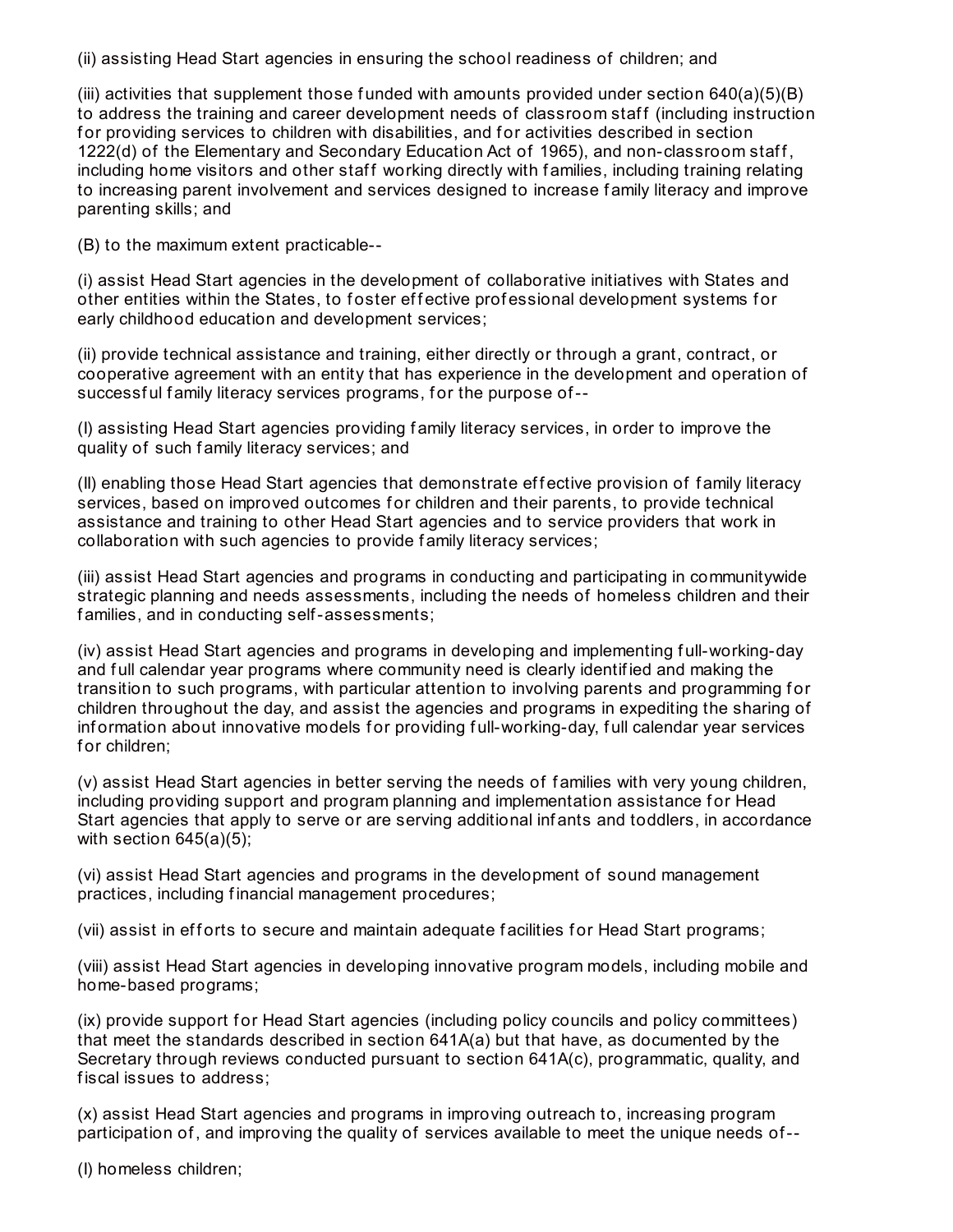(II) limited English prof icient children and their f amilies, particularly in communities that have experienced a large percentage increase in the population of limited English prof icient individuals, as measured by the Bureau of the Census; and

(III) children with disabilities, particularly if such program's enrollment opportunities or f unded enrollment for children with disabilities is less than 10 percent;

(xi) assist Head Start agencies and programs to increase the capacity of classroom staf f to meet the needs of eligible children in Head Start classrooms that are serving both children with disabilities and children without disabilities;

(xii) assist Head Start agencies and programs to address the unique needs of programs located in rural communities, including--

(I) removing barriers related to the recruitment and retention of Head Start teachers in rural communities;

(II) developing innovative and effective models of professional development for improving staff qualifications and skills for staff living in rural communities;

(III) removing barriers related to outreach efforts to eligible families in rural communities;

(IV) removing barriers to parent involvement in Head Start programs in rural communities;

(V) removing barriers to providing home visiting services in rural communities; and

(VI) removing barriers to obtaining health screenings for Head Start participants in rural communities;

(xiii) provide training and technical assistance to members of governing bodies, policy councils, and, as appropriate, policy committees, to ensure that the members can fulfill their functions;

(xiv) provide activities that help ensure that Head Start programs have qualified staff who can promote prevention of childhood obesity by integrating developmentally appropriate researchbased initiatives that stress the importance of physical activity and healthy, nutritional choices in daily classroom and family routines;

(xv) assist Indian Head Start agencies to provide on-site and off-site training to staff, using approaches that identify and enhance the positive resources and strengths of Indian children and families, to improve parent and family engagement and staff development, particularly with regard to child and f amily development; and

(xvi) assisting Head Start agencies in selecting and using the measures described in section 641A(b).

(b) Additional Support- The Secretary shall provide, either directly or through grants, contracts or other arrangements, funds from section  $640(a)(2)(C)(i)(II)(cc)$  to-

(1) support an organization to administer a centralized child development and national assessment program leading to recognized credentials f or personnel working in early childhood education and development programs; and

(2) support training for personnel-

(A) providing services to limited English prof icient children and their f amilies (including services to promote the acquisition of the English language);

(B) providing services to children determined to be abused or neglected or children ref erred by or receiving child welf are services;

(C) in helping children cope with community violence;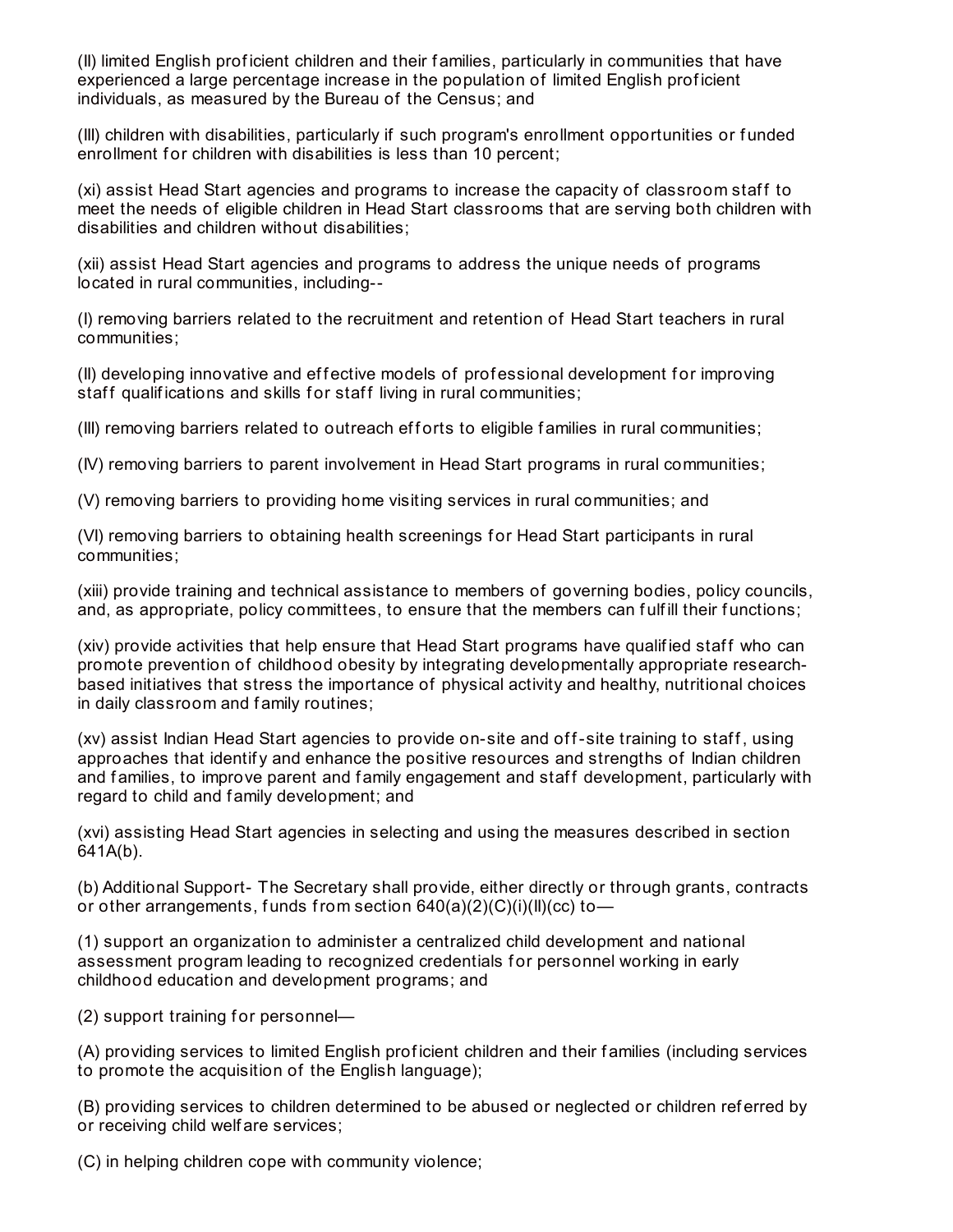(D) to recognize common health, including mental health, problems in children f or appropriate ref erral;

(E) to address the needs of children with disabilities and their f amilies;

(F) to address the needs of migrant and seasonal f armworker f amilies; and

(G) to address the needs of homeless f amilies.

(c) Outreach- The Secretary shall develop and implement a program of outreach to recruit and train prof essionals from diverse backgrounds to become Head Start teachers in order to ref lect the communities in which Head Start children live and to increase the provision of quality services and instruction to children with diverse backgrounds.

(d) Funds to Agencies- Funds made available under section 640(a)(2)(C)(i)(II)(aa) shall be used by a Head Start agency to provide high-quality, sustained, and intensive training and technical assistance as follows:

(1) For 1 or more of the following:

(A) Activities that ensure that Head Start programs meet or exceed the standards described in section 641A(a)(1).

(B) Activities that ensure that Head Start programs have adequate numbers of trained, qualified staff who have skills in working with children and families, including children and families who are limited English proficient and children with disabilities and their families.

(C) Activities to improve the management and implementation of Head Start services and systems, including direct training for expert consultants working with staff.

(D) Activities that help ensure that Head Start programs have qualified staff who can promote language skills and literacy growth of children and who can provide children with a variety of skills that have been identif ied as predictive of later reading achievement, school success, and the skills, knowledge, abilities, development, and progress described in section 641A(a)(1)(B)(ii).

(E) Activities to improve staf f qualif ications and to assist with the implementation of career development programs and to encourage the staff to continually improve their skills and expertise, including developing partnerships with programs that recruit, train, place, and support college students in Head Start centers to deliver an innovative early learning program to preschool children.

(F) Activities that help local programs ensure that the arrangement, condition, and implementation of the learning environments in Head Start programs are conducive to providing effective program services to children and families.

(G) Activities to provide training necessary to improve the qualif ications of Head Start staf f and to support staff training, child counseling, health services, and other services necessary to address the needs of children enrolled in Head Start programs, including children from f amilies in crises, children who experience chronic violence or homelessness, children who experience substance abuse in their families, and children under 3 years of age, where applicable.

(H) Activities to provide classes or in-service-type programs to improve or enhance parenting skills, job skills, and adult and family literacy, including financial literacy, or training to become a classroom aide or bus driver in a Head Start program.

(I) Additional activities deemed appropriate to the improvement of Head Start programs, as determined by the technical assistance and training plans of the Head Start agencies.

(2) To support enhanced early language and literacy development of children in Head Start programs, and to provide the children with high-quality oral language skills and with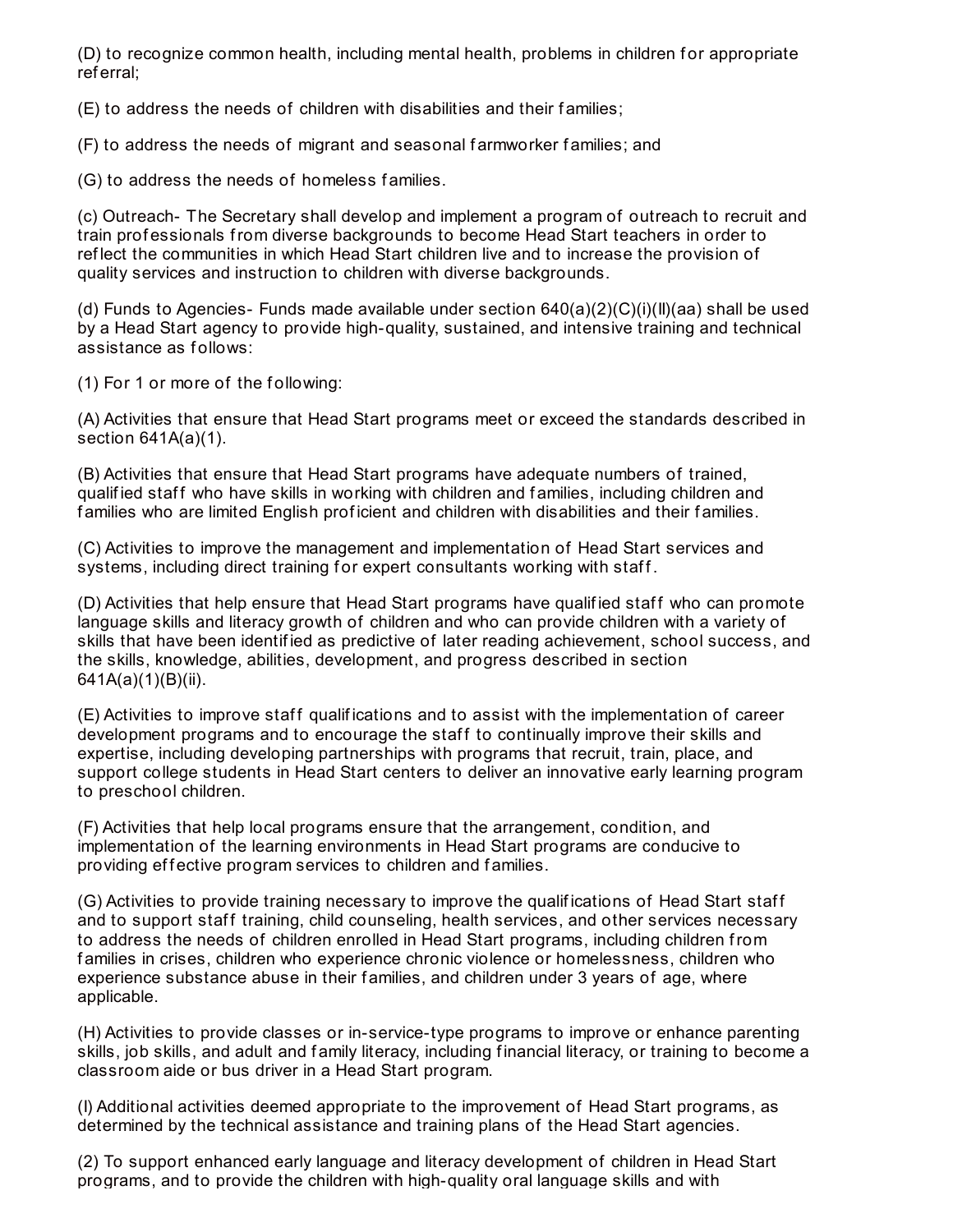programs, and to provide the children with high-quality oral language skills and with environments that are rich in literature in which to acquire language and early literacy skills. Each Head Start agency, in consultation with the State-based training and technical assistance system, as appropriate, shall ensure that--

(A) all of the agency's Head Start teachers receive ongoing training in language and emergent literacy (ref erred to in this subsection as literacy training'), including appropriate curricula and assessment to improve instruction and learning;

(B) such literacy training shall include training in methods to promote vocabulary development and phonological awareness (including phonemic awareness) in a developmentally, culturally, and linguistically appropriate manner and support children's development in their native language;

(C) the literacy training shall include training in how to work with parents to enhance positive language and early literacy development at home;

(D) the literacy training shall include specif ic methods to best address the needs of children who are limited English proficient;

(E) the literacy training shall include training on how to best address the language and literacy needs of children with disabilities, including training on how to work with specialists in language development; and

(F) the literacy training shall be tailored to the early childhood literacy background and experience of the teachers involved;

except that funds made available under section  $640(a)(2)(C)(i)$  shall not be used for longdistance travel expenses for training activities available locally or regionally or for training activities substantially similar to locally or regionally available training activities.

(e) State-Based Training and Technical Assistance System- For the purposes of delivering a State-based training and technical assistance system (which may include a consortium of 2 or more States within a region) or a national system in the case of migrant or seasonal Head Start and Indian Head Start programs, as described in section 640(a)(2)(C)(i)(II)(bb), that will meet the needs of local grantees, as determined by such grantees, and provide high-quality, sustained, and intensive training and technical assistance to Head Start agencies and programs in order to improve their capacity to deliver services that meet or exceed the standards described in section 641A(a)(1), the Secretary shall--

(1) enter into contracts in each State with 1 or more entities that have a demonstrated expertise in supporting the delivery of high-quality early childhood education and development programs, except that contracts f or a consortium of 2 or more States within a geographic region may be entered into if such a system is more appropriate to better meet the needs of local grantees within a region, as determined by such grantees;

(2) ensure that the entities described in subparagraph (1) determine the types of services to be provided through consultation with--

(A) local Head Start agencies (including Indian Head Start agencies and migrant or seasonal Head Start agencies, as appropriate);

(B) the State Head Start collaboration of fice; and

(C) the State Head Start Association;

(3) encourage States to supplement the funds authorized in section  $640(a)(2)(C)(i)(II)(bb)$  with Federal, State, or local funds other than funds made available under this subchapter, to expand training and technical assistance activities beyond Head Start agencies to include other providers of other early childhood education and development programs within a State;

(4) provide a report to the Committee on Education and Labor of the House of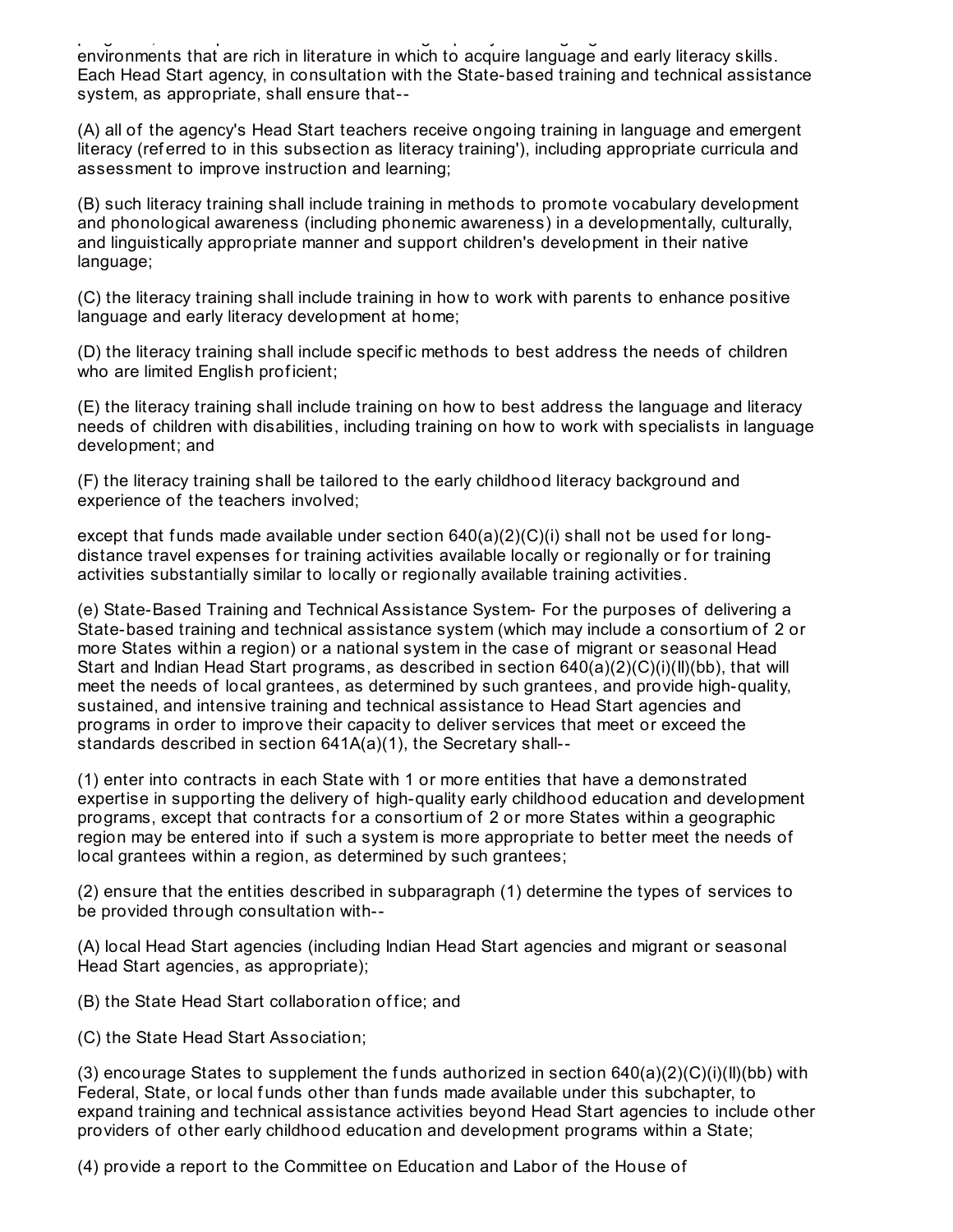Representatives and the Committee on Health, Education, Labor, and Pensions of the Senate, not later than 90 days after the end of the fiscal year, summarizing the funding for such contracts and the activities carried out thereunder;

(5) periodically evaluate the effectiveness of the delivery of services in each State in promoting program quality; and

(6) ensure that in entering into such contracts as described in paragraph (1), such entities will address the needs of grantees in both urban and rural communities.

(f) Indoor Air Quality- The Secretary shall consult with appropriate Federal agencies and other experts, as appropriate, on issues of air quality related to children's health and inform Head Start agencies of existing programs or combination of programs that provide methods for improving indoor air quality.

(g) Career Advancement Partnership Program-

(1) AUTHORITY- From amounts allocated under section 640(a)(2)(C) the Secretary is authorized to award demonstration grants, for a period of not less than 5 years, to historically Black colleges and universities, Hispanic-serving institutions, and Tribal Colleges and Universities--

(A) to implement education programs that increase the number of associate, baccalaureate, and graduate degrees in early childhood education and related f ields that are earned by Head Start agency staff members, parents of children served by such agencies, and members of the communities involved;

(B) to provide assistance for stipends and costs related to tuition, fees, and books for enrolling Head Start agency staff members, parents of children served by such an agency, and members of the communities involved in courses required to complete the degree and certification requirement to become teachers in early childhood education and related fields;

(C) to develop program curricula to promote high-quality services and instruction to children with diverse backgrounds, including--

(i) in the case of historically Black colleges and universities, to help Head Start Agency staf f members develop skills and expertise needed to teach in programs serving large numbers of African American children;

(ii) in the case of Hispanic-serving institutions, programs to help Head Start Agency staf f members develop skills and expertise needed to teach in programs serving large numbers of Hispanic children, including programs to develop the linguistic skills and expertise needed to teach in programs serving a large number of children with limited English prof iciency; and

(iii) in the case of Tribal Colleges and Universities, to help Head Start Agency staff members develop skills and expertise needed to teach in programs serving large numbers of Indian children, including programs concerning tribal culture and language;

(D) to provide other activities to upgrade the skills and qualif ications of educational personnel to meet the prof essional standards in subsection (a) to better promote high-quality services and instruction to children and parents from populations served by historically Black colleges and universities, Hispanic-serving institutions, or Tribal Colleges and Universities;

(E) to provide technology literacy programs for Indian Head Start agency staff members and families of children served by such agency; and

(F) to develop and implement the programs described under subparagraph (A) in technologymediated formats, including through such means as distance learning and use of advanced technology, as appropriate.

(2) OTHER ASSISTANCE- The Secretary shall, using resources within the Department of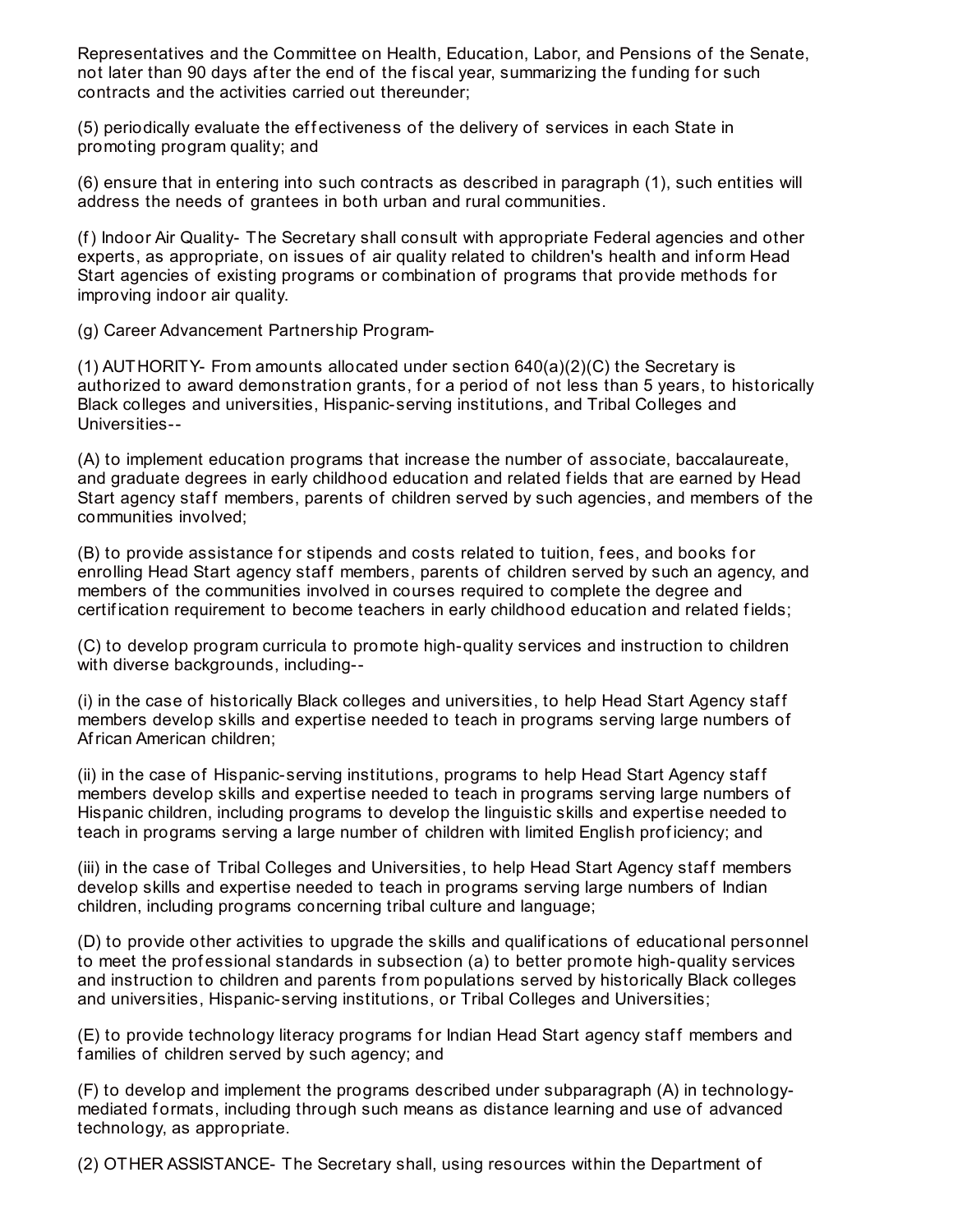Health and Human Services--

(A) provide appropriate technical assistance to historically Black colleges and universities, Hispanic-serving institutions, and Tribal Colleges and Universities receiving grants under this section, including coordinating with the White House Initiative on historically Black colleges and universities; and

(B) ensure that the American Indian Programs Branch of the Office of Head Start of the Administration for Children and Families of the Department of Health and Human Services can effectively administer the programs under this section and provide appropriate technical assistance to Tribal Colleges and Universities under this section.

(3) APPLICATION- Each historically Black college or university, Hispanic-serving institution, or Tribal College or University desiring a grant under this section shall submit an application, in partnership with at least 1 Head Start agency enrolling large numbers of students from the populations served by historically Black colleges and universities, Hispanic-serving institutions, or Tribal Colleges and Universities, to the Secretary, at such time, in such manner, and containing such inf ormation as the Secretary may require, including a certif ication that the institution of higher education has established a formal partnership with 1 or more Head Start agencies for the purposes of conducting the activities described in paragraph (1).

(4) DEFINITIONS- In this subsection:

(A) The term Hispanic-serving institution' has the meaning given such term in section 502 of the Higher Education Act of 1965 (20 U.S.C. 1101a).

(B) The term historically Black college or university' has the meaning given the term part B institution' in section 322(2) of the Higher Education Act of 1965 (20 U.S.C. 1061(2)).

(C) The term Tribal College or University' has the meaning given such term in section 316(b) of the Higher Education Act of 1965 (20 U.S.C. 1059c(b)).

(5) TEACHING REQUIREMENT- A student at an institution receiving a grant under this subsection who receives assistance under a program f unded under this subsection shall teach in a center-based Head Start program for a period of time equivalent to the period for which they received assistance or shall repay such assistance.

STAFF QUALIFICATIONS AND DEVELOPMENT [42 U.S.C. 9843a]

**TopA** 

Sec. 648A. (a) Classroom Teachers-

(1) PROFESSIONAL REQUIREMENTS- The Secretary shall ensure that each Head Start classroom in a center-based program is assigned 1 teacher who has demonstrated competency to perform functions that include--

(A) planning and implementing learning experiences that advance the intellectual and physical development of children, including improving the readiness of children for school by developing their literacy, phonemic, and print awareness, their understanding and use of language, their understanding and use of increasingly complex and varied vocabulary, their appreciation of books, their understanding of early math and early science, their problem-solving abilities, and their approaches to learning;

(B) establishing and maintaining a saf e, healthy learning environment;

(C) supporting the social and emotional development of children; and

(D) encouraging the involvement of the f amilies of the children in a Head Start program and supporting the development of relationships between children and their families.

(2) DEGREE REQUIREMENTS-

(A) HEAD START TEACHERS- The Secretary shall ensure that not later than September 30, 2013, at least 50 percent of Head Start teachers nationwide in center-based programs have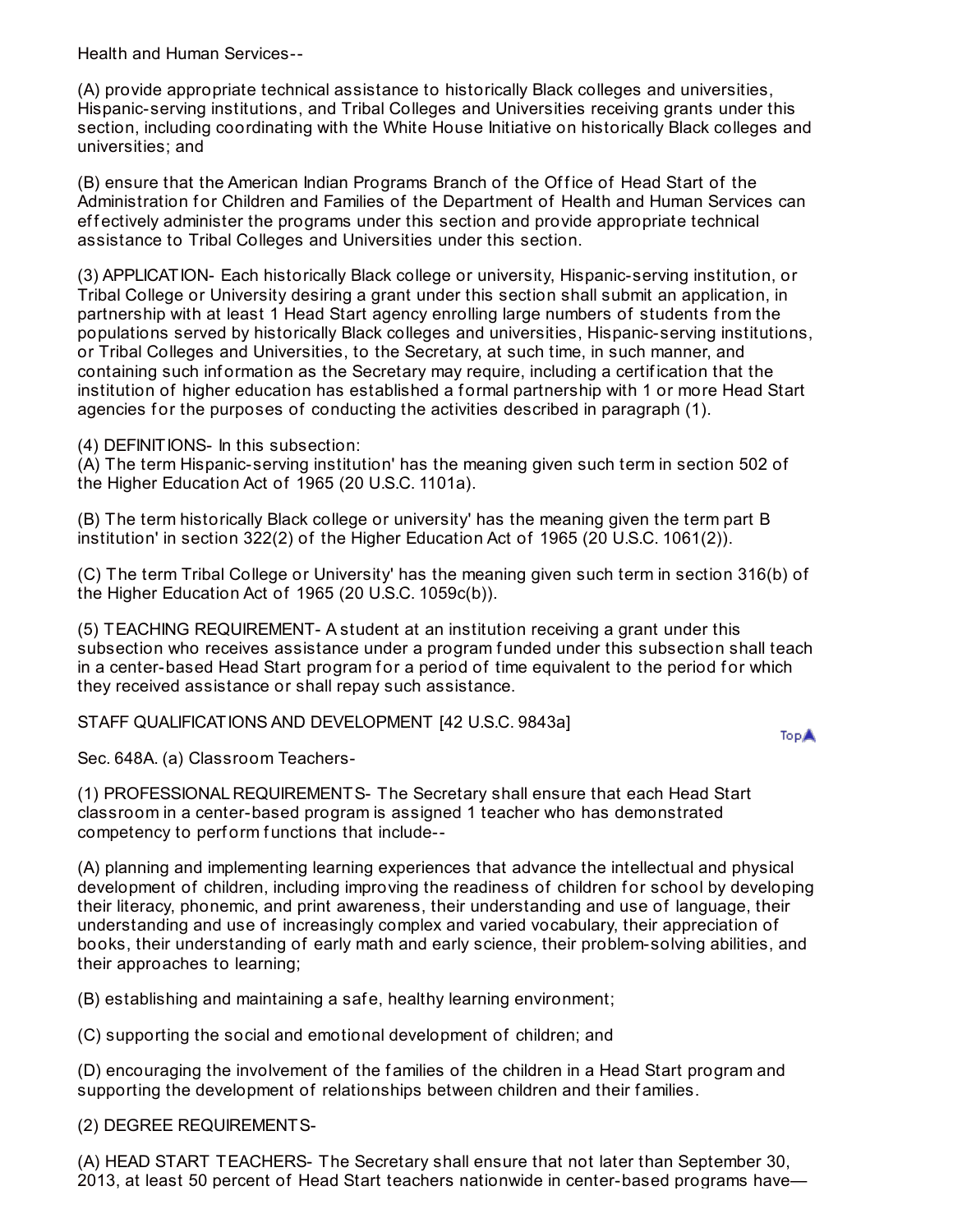(i) a baccalaureate or advanced degree in early childhood education; or

(ii) a baccalaureate or advanced degree and coursework equivalent to a major relating to early childhood education, with experience teaching preschool-age children.

2013, at least 50 percent of Head Start teachers nationwide in center-based programs have—

(B) ADDITIONALSTAFF- The Secretary shall ensure that, not later than September 30, 2013, all--

(i) Head Start education coordinators, including those that serve as curriculum specialists, nationwide in center-based programs--

(I) have the capacity to offer assistance to other teachers in the implementation and adaptation of curricula to the group and individual needs of children in a Head Start classroom; and

(II) have--

(aa) a baccalaureate or advanced degree in early childhood education; or

(bb) a baccalaureate or advanced degree and coursework equivalent to a major relating to early childhood education, with experience teaching preschool-age children; and

(ii) Head Start teaching assistants nationwide in center-based programs have--

(I) at least a child development associate credential;

(II) enrolled in a program leading to an associate or baccalaureate degree; or

(III) enrolled in a child development associate credential program to be completed within 2 years.

(C) PROGRESS-

(i) IMPLEMENTATION- The Secretary shall—

(I) require Head Start agencies to--

(aa) describe continuing progress each year toward achieving the goals described in subparagraphs (A) and (B); and

(bb) annually submit to the Secretary a report indicating the number and percentage of classroom personnel described in subparagraphs (A) and (B) in center-based programs with child development associate credentials or associate, baccalaureate, or advanced degrees;

(II) compile and submit a summary of all program reports described in subclause (I)(bb) to the Committee on Education and Labor of the House of Representatives and the Committee on Health, Education, Labor, and Pensions of the Senate; and

(III) not impose any penalties or sanctions on any individual Head Start agency, program, or staff in the monitoring of local agencies and programs under this subchapter not meeting the requirements of subparagraph (A) or (B).

(D) CONSTRUCTION- In this paragraph a ref erence to a Head Start agency, or its program, services, facility, or personnel, shall not be considered to be a reference to an Early Head Start agency, or its program, services, f acility, or personnel.

(3) ALTERNATIVE CREDENTIALING AND DEGREE REQUIREMENTS- The Secretary shall ensure that, for center-based programs, each Head Start classroom that does not have a teacher who meets the qualifications described in clause (i) or (ii) of paragraph  $(2)(A)$  is assigned one teacher who has the following during the period specified: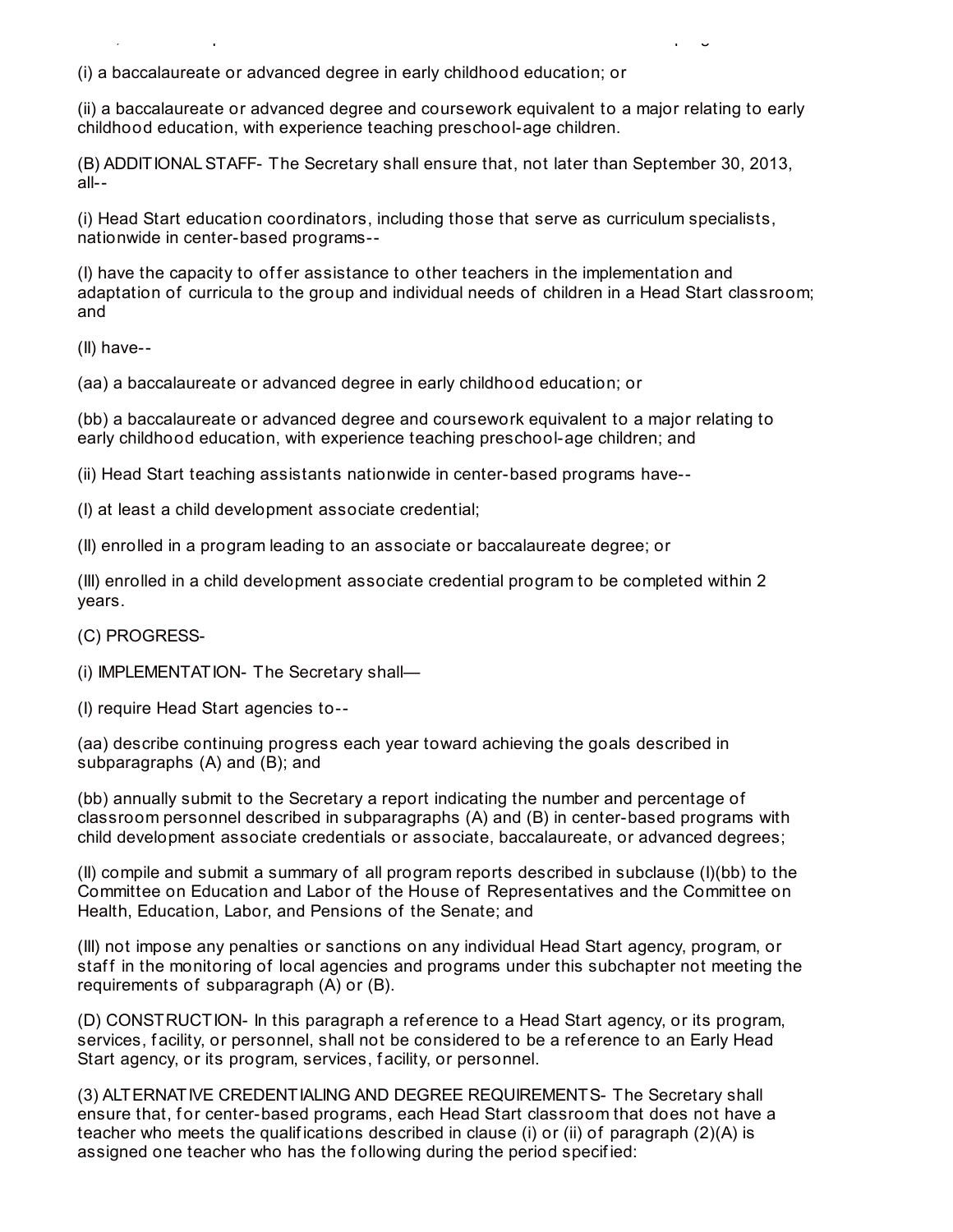(A) Through September 30, 2011--

(i) a child development associate credential that is appropriate to the age of children being served in center-based programs;

(ii) a State-awarded certificate for preschool teachers that meets or exceeds the requirements for a child development associate credential;

(iii) an associate degree in early childhood education;

(iv) an associate degree in a related field and coursework equivalent to a major relating to early childhood education, with experience teaching preschool-age children; or

(v) a baccalaureate degree and has been admitted into the Teach For America program, passed a rigorous early childhood content exam, such as the Praxis II, participated in a Teach For America summer training institute that includes teaching preschool children, and is receiving ongoing professional development and support from Teach For America's professional staff.

(B) As of October 1, 2011--

(i) an associate degree in early childhood education;

(ii) an associate degree in a related f ield and coursework equivalent to a major relating to early childhood education, with experience teaching preschool-age children; or

(iii) a baccalaureate degree and has been admitted into the Teach For America program, passed a rigorous early childhood content exam, such as the Praxis II, participated in a Teach For America summer training institute that includes teaching preschool children, and is receiving ongoing professional development and support from Teach For America's professional staff.

(4) WAIVER- On request, the Secretary shall grant—

(A) through September 30, 2011, a 180-day waiver ending on or bef ore September 30, 2011, of the requirements of paragraph  $(3)(A)$  for a Head Start agency that can demonstrate that the agency has attempted unsuccessf ully to recruit an individual who has the qualif ications described in any of clauses (i) through (iv) of paragraph (3)(A) with respect to an individual who--

(i) is enrolled in a program that grants a credential, certif icate, or degree described in clauses (i) through (iv) of paragraph (3)(A); and

(ii) will receive such credential, certif icate, or degree under the terms of such program not later than 180 days af ter beginning employment as a teacher with such agency; and

 $(B)$  as of October 1, 2011, a 3-year waiver of the requirements of paragraph  $(3)(B)$  for a Head Start agency that can demonstrate that--

(i) the agency has attempted unsuccessf ully to recruit an individual who has the qualif ications described in clause (i) or (ii) of such paragraph, with respect to an individual who is enrolled in a program that grants a degree described in clause (i) or (ii) of such paragraph and will receive such degree in a reasonable time; and

(ii) each Head Start classroom has a teacher who has, at a minimum-- (I) a child development associate credential that is appropriate to the age of children being served in center-based programs; or

(II) a State-awarded certif icate f or preschool teachers that meets or exceeds the requirements for a child development associate credential.

(5) TEACHER IN-SERVICE REQUIREMENT- Each Head Start teacher shall attend not less than 15 clock hours of prof essional development per year. Such prof essional development shall be high-quality, sustained, intensive, and classroom-focused in order to have a positive and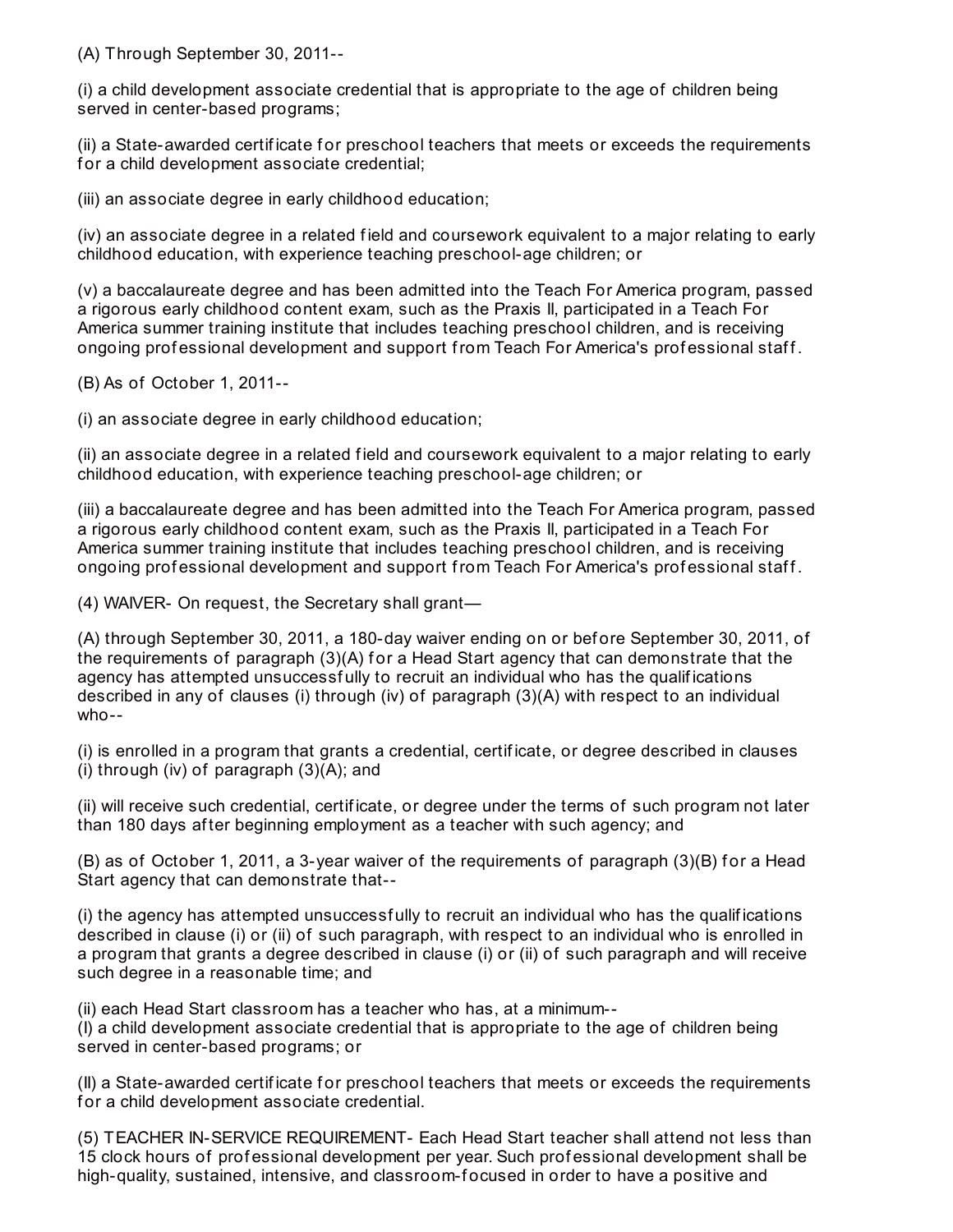lasting impact on classroom instruction and the teacher's perf ormance in the classroom, and regularly evaluated by the program for effectiveness.

(6) SERVICE REQUIREMENTS- The Secretary shall establish requirements to ensure that, in order to enable Head Start agencies to comply with the requirements of paragraph (2)(A), individuals who receive f inancial assistance under this subchapter to pursue a degree described in paragraph (2)(A) shall--

(A) teach or work in a Head Start program for a minimum of 3 years after receiving the degree; or

(B) repay the total or a prorated amount of the f inancial assistance received based on the length of service completed af ter receiving the degree.

(7) USE OF FUNDS- The Secretary shall require that any Federal f unds provided directly or indirectly to comply with paragraph (2)(A) shall be used toward degrees awarded by an institution of higher education, as defined by section 101 or 102 of the Higher Education Act of 1965 (20 U.S.C. 1001, 1002).

(b) MENTOR TEACHERS.--

(1) DEFINITION; FUNCTION.--For purposes of this subsection, the term "mentor teacher" means an individual responsible for observing and assessing the classroom activities of a Head Start program and providing on-the-job guidance and training to the Head Start program staff and volunteers, in order to improve the qualifications and training of classroom staff, to maintain high quality education services, and to promote career development, in Head Start programs.

(2) REQUIREMENT.--In order to assist Head Start agencies in establishing positions f or mentor teachers, the Secretary shall--

(A) provide technical assistance and training to enable Head Start agencies to establish such positions;

(B) give priority consideration, in providing assistance pursuant to subparagraph (A), to Head Start programs that have substantial numbers of new classroom staff or that are experiencing difficulty in meeting applicable education standards;

(C) encourage Head Start programs to give priority consideration for such positions to Head Start teachers at the appropriate level of career advancement in such programs; and

(D) promote the development of model curricula, designed to ensure the attainment of appropriate competencies of mentor teachers in Head Start programs.

(c) Family Service Workers- To improve the quality and effectiveness of staff providing inhome and other services (including needs assessment, development of service plans, family advocacy, and coordination of service delivery) to f amilies of children participating in Head Start programs, the Secretary, in coordination with concerned public and private agencies and organizations examining the issues of standards and training for family service workers, shall--

(1) review and, as necessary, revise or develop new qualif ication standards f or Head Start staff providing such services;

(2) review, and as necessary, revise or develop maximum caseload requirements, as suggested by best practices;

(3) promote the development of model curricula (on subjects including parenting training and f amily literacy) designed to ensure the attainment of appropriate competencies by individuals working or planning to work in the field of early childhood and family services;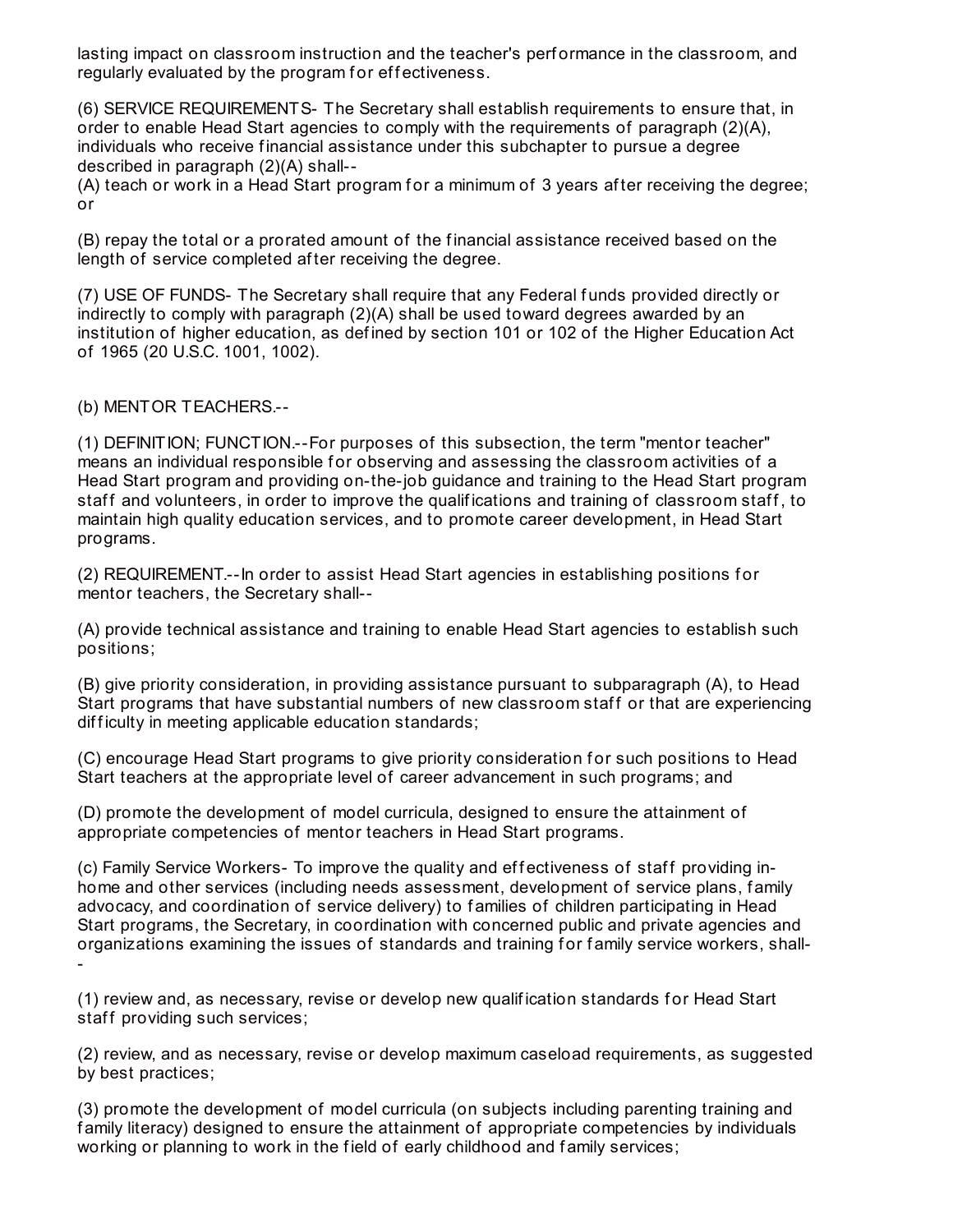(4) promote the establishment of a credential that indicates attainment of the competencies and that is accepted nationwide; and

(5) promote the use of appropriate strategies to meet the needs of special populations (including populations of limited English prof icient children).

(d) HEAD START FELLOWSHIPS.--

(1) AUTHORITY.--The Secretary may establish a program of f ellowships, to be known as Head Start Fellowships', in accordance with this subsection. The Secretary may award the fellowships to individuals, to be known as Head Start Fellows', who are staff in local Head Start programs or other individuals working in the field of child development and family services.

(2) PURPOSE.--The f ellowship program established under this subsection shall be designed to enhance the ability of Head Start Fellows to make signif icant contributions to programs authorized under this subchapter, by providing opportunities to expand their knowledge and experience through exposure to activities, issues, resources, and new approaches, in the field of child development and f amily services.

(3) ASSIGNMENTS OF FELLOWS.--

(A) PLACEMENT SITES.--Fellowship positions under the f ellowship program may be located (subject to subparagraphs (B) and (C))--

(i) in agencies of the Department of Health and Human Services administering programs authorized under this subchapter (in national or regional offices of such agencies);

(ii) in local Head Start agencies and programs;

(iii) in institutions of higher education;

(iv) in public or private entities and organizations concerned with services to children and f amilies; and

(v) in other appropriate settings.

(B) LIMITATION FOR FELLOWS OTHER THAN HEAD START EMPLOYEES.--A Head Start Fellow who is not an employee of a local Head Start agency or program may be placed only in a fellowship position located in an agency or program specified in clause (i) or (ii) of subparagraph (A).

(C) NO PLACEMENT IN LOBBYING ORGANIZATIONS.--Head Start Fellowship positions may not be located in any agency (including a center) whose primary purpose, or one of whose major purposes, is to inf luence Federal, State, or local legislation.

(4) SELECTION OF FELLOWS.--Head Start Fellowships shall be awarded on a competitive basis to individuals (other than Federal employees) selected from among applicants who are working, on the date of application, in local Head Start programs or otherwise working in the field of child development and children and family services.

(5) DURATION.--Head Start Fellowships shall be for terms of 1 year, and may be renewed for a term of 1 additional year.

(6) AUTHORIZED EXPENDITURES.--From amounts made available under section 640(a)(2)(E), the Secretary is authorized to make expenditures of not to exceed \$1,000,000 for any fiscal year, for stipends and other reasonable expenses of the fellowship program.

(7) STATUS OF FELLOWS.--Except as otherwise provided in this paragraph, Head Start Fellows shall not be considered to be employees or otherwise in the service or employment of the Federal Government. Head Start Fellows shall be considered to be employees f or purposes of compensation for injuries under chapter 81 of title 5, United States Code. Head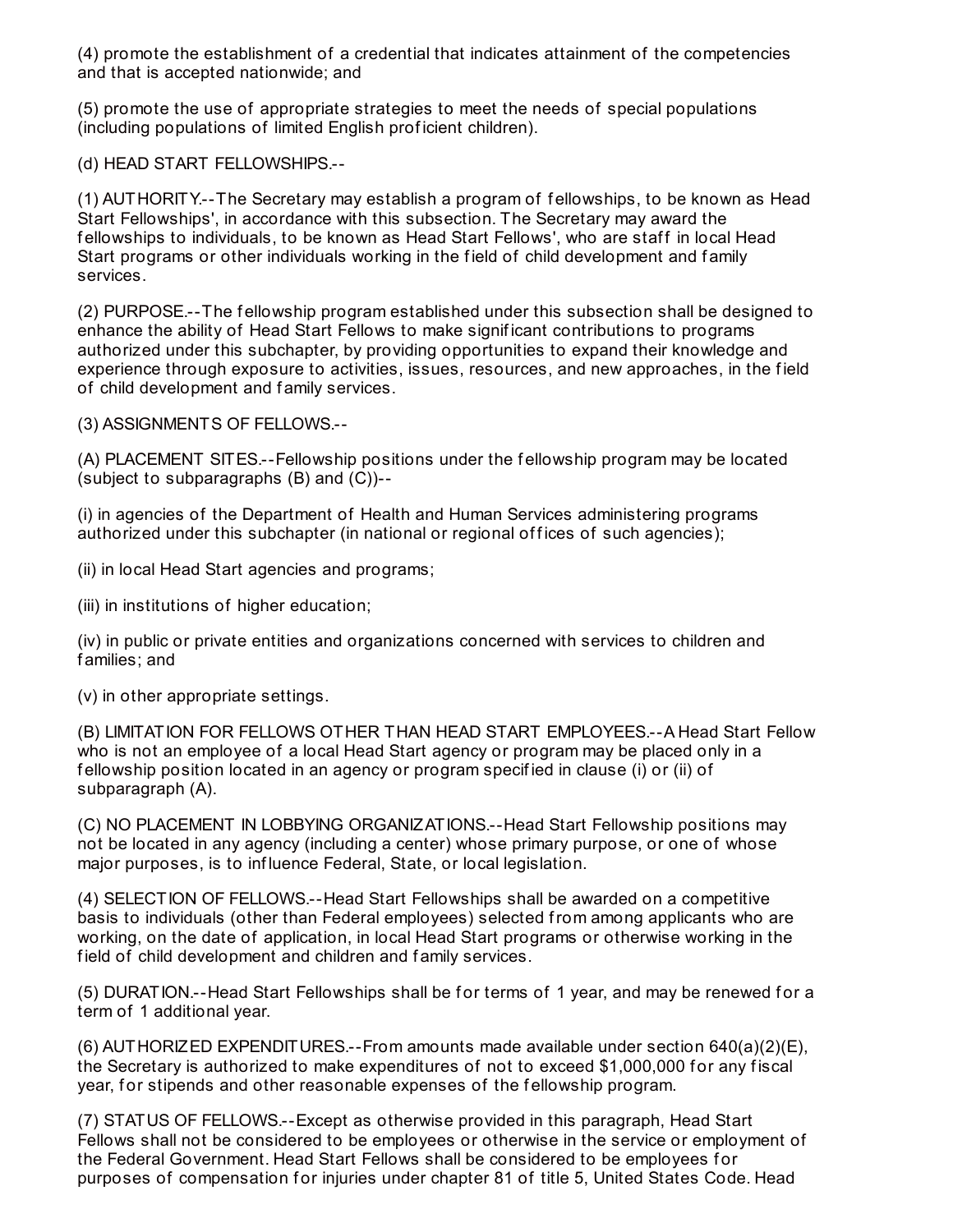Start Fellows assigned to positions located in agencies specif ied in paragraph (3)(A)(i) shall be considered employees in the executive branch of the Federal Government f or the purposes of chapter 11 of title 18, United States Code, and for purposes of any administrative standards of conduct applicable to the employees of the agency to which they are assigned.

(8) REGULATIONS.--The Secretary shall promulgate regulations to carry out this subsection.

(e) MODELSTAFFING PLANS.--Not later than 1 year af ter the date of enactment of this subsection, the Secretary, in consultation with appropriate public agencies, private agencies, and organizations and with individuals with expertise in the f ield of children and f amily services, shall develop model staffing plans to provide guidance to local Head Start agencies and programs on the numbers, types, responsibilities, and qualif ications of staf f required to operate a Head Start program.

(f) Prof essional Development Plans- Each Head Start agency and program shall create, in consultation with an employee, a professional development plan for all full-time Head Start employees who provide direct services to children and shall ensure that such plans are regularly evaluated for their impact on teacher and staff effectiveness. The agency and the employee shall implement the plan to the extent f easible and practicable.

(g) Staff Recruitment and Selection Procedures- Before a Head Start agency employs an individual, such agency shall--

(1) conduct an interview of such individual;

(2) verif y the personal and employment ref erences provided by such individual; and

(3) obtain--

(A) a State, tribal, or Federal criminal record check covering all jurisdictions where the grantee provides Head Start services to children;

(B) a State, tribal, or Federal criminal record check as required by the law of the jurisdiction where the grantee provides Head Start services; or

(C) a criminal record check as otherwise required by Federal law.

#### **RESEARCH, DEMONSTRATIONS, AND EVALUATION**

**TopA** 

Sec. 649. (a) IN GENERAL.--

(1) REQUIREMENT; GENERALPURPOSES.--The Secretary shall carry out a continuing program of research, demonstration, and evaluation activities, in order to--

(A) foster continuous improvement in the quality of the Head Start programs under this subchapter and in their effectiveness in enabling participating children and their families to succeed in school and otherwise; and

(B) use the Head Start programs to develop, test, and disseminate new ideas based on existing scientifically valid research, for addressing the needs of low-income preschool children (including children with disabilities, homeless children, children who have been abused or neglected, and children in foster care) and their families and communities (including demonstrations of innovative non-center-based program models such as home-based and mobile programs), and otherwise to further the purposes of this subchapter.

(2) PLAN.--The Secretary shall develop, and periodically update, a plan governing the research, demonstration, and evaluation activities under this section.

(b) CONDUCT OF RESEARCH, DEMONSTRATION, AND EVALUATION ACTIVITIES.--The Secretary, in order to conduct research, demonstration, and evaluation activities under this section--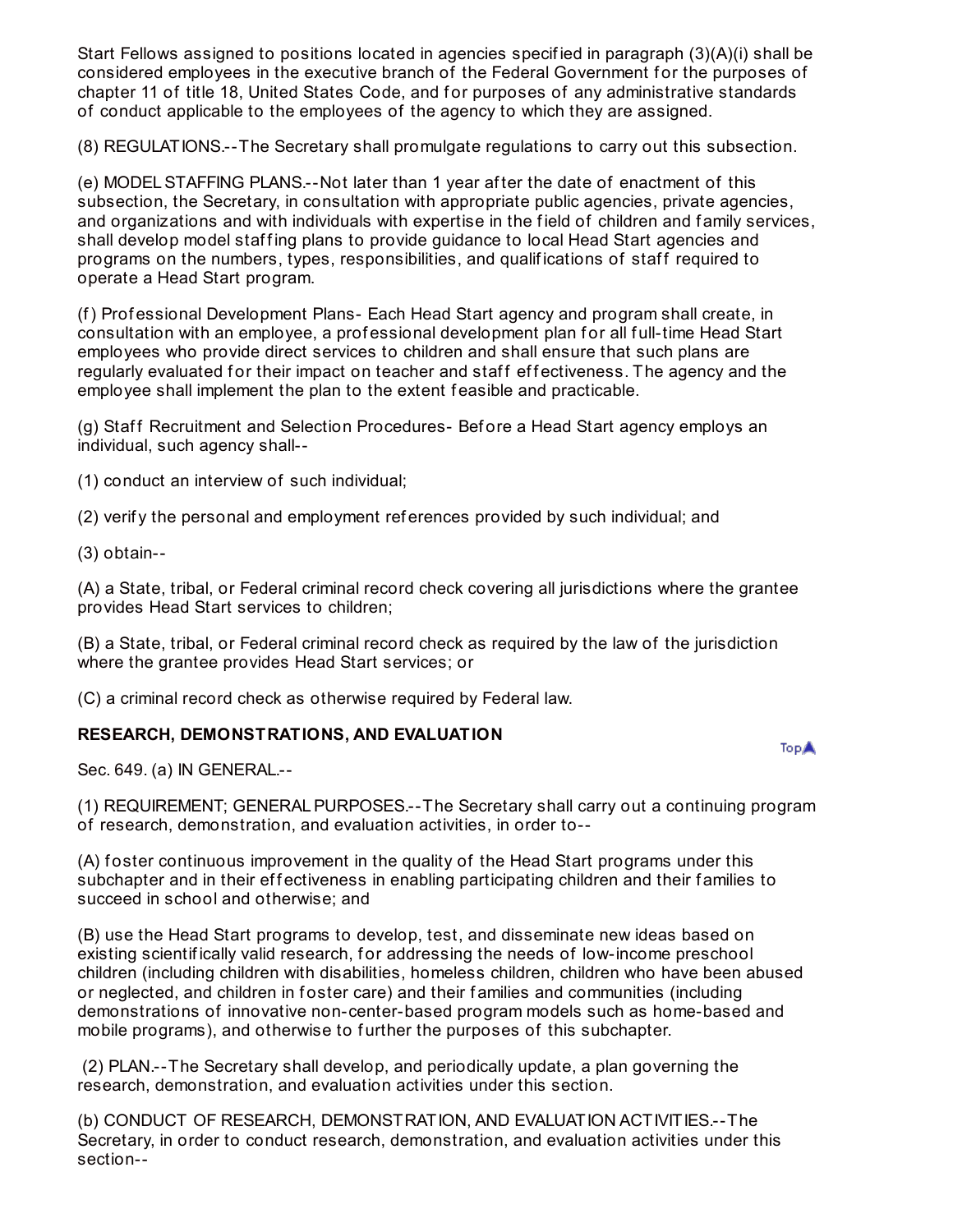(1) may carry out such activities directly, or through grants to, or contracts or cooperative agreements with, public or private entities;

(2) shall, to the extent appropriate, undertake such activities in collaboration with other Federal agencies, and with non-Federal agencies, conducting similar activities;

(3) shall ensure that evaluation of activities in a specif ic program or project is conducted by persons not directly involved in the operation of such program or project;

(4) may require Head Start agencies to provide for independent evaluations;

(5) may approve, in appropriate cases, community-based cooperative research and evaluation efforts to enable Head Start programs to collaborate with qualified researchers not directly involved in program administration or operation; and

(6) may collaborate with organizations with expertise in inclusive educational strategies f or preschoolers with disabilities.

(c) CONSULTATION AND COLLABORATION.--In carrying out activities under this section, the Secretary shall--

(1) consult with--

(A) individuals from relevant academic disciplines;

(B) individuals who are involved in the operation of Head Start programs and individuals who are involved in the operation of other child and f amily service programs; and

(C) individuals from other Federal agencies, and individuals from organizations, involved with children and f amilies, ensuring that the individuals described in this subparagraph ref lect the multicultural nature of the children and families served by the Head Start programs and the multidisciplinary nature of the Head Start programs;

(2) whenever feasible and appropriate, obtain the views of persons participating in and served by programs and projects assisted under this subchapter with respect to activities under this section; and

(3) establish, to the extent appropriate, working relationships with the f aculties of institutions of higher education, as def ined in section 1201(a) of the Higher Education Act of 1965 (20 U.S.C. 1141(a)), located in the area in which any evaluation under this section is being conducted, unless there is no such institution of higher education willing and able to participate in such evaluation.

(d) SPECIFIC OBJECTIVES.--The research, demonstration, and evaluation activities under this subchapter shall include components designed to--

(1) permit ongoing assessment of the quality and ef f ectiveness of the programs under this subchapter;

(2) establish evaluation methods that measure the effectiveness and impact of family literacy services program models, including models for the integration of family literacy services with Head Start services;

(3) contribute to developing knowledge concerning f actors associated with the quality and effectiveness of Head Start programs and in identifying ways in which services provided under this subchapter may be improved;

(4) assist in developing knowledge concerning the f actors that promote or inhibit healthy development and effective functioning of children and their families both during and following participation in a Head Start program;

(5)(A) identify successful strategies that promote good oral health and provide effective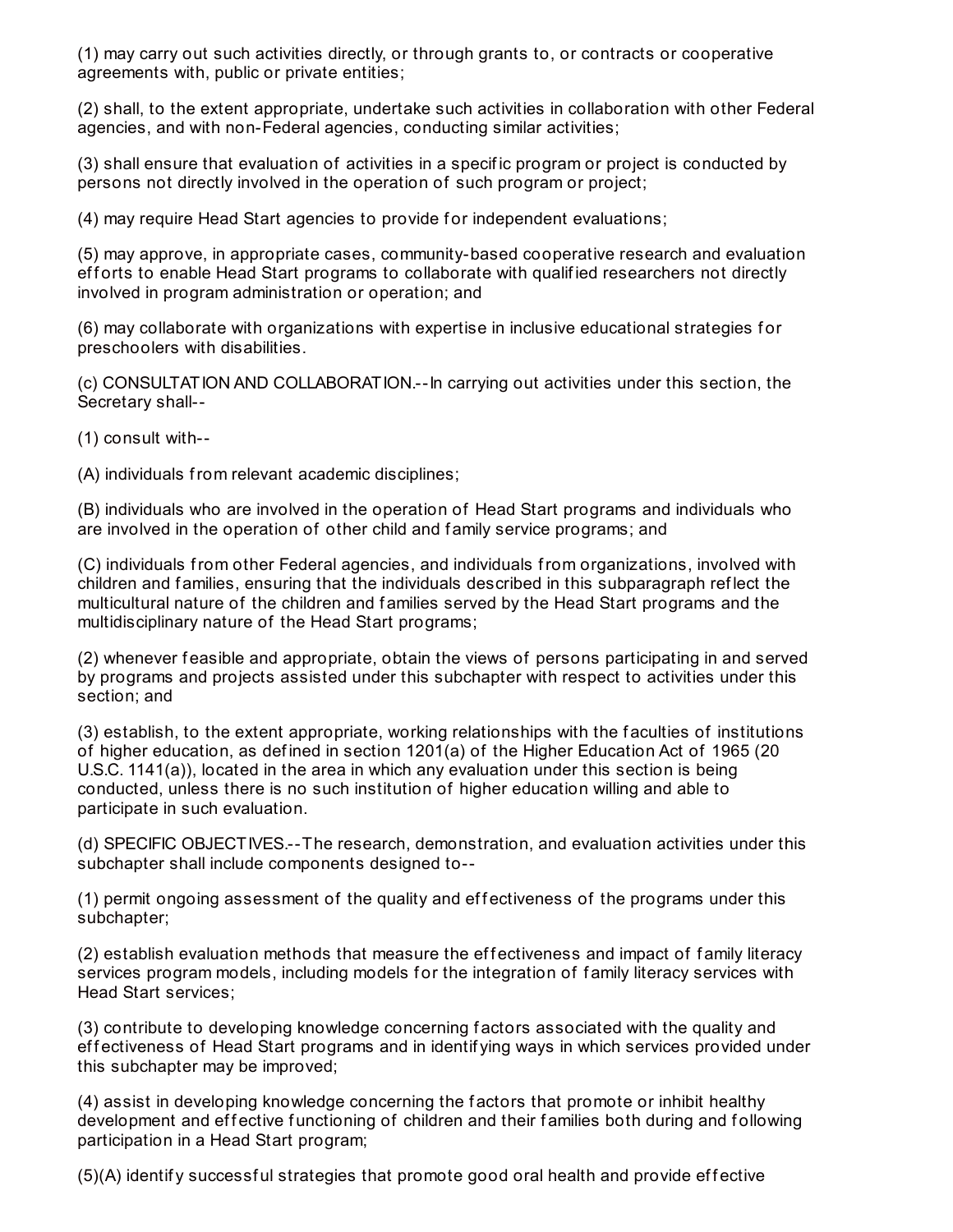linkages to quality dental services through pediatric dental referral networks, for infants and toddlers participating in Early Head Start programs and children participating in other Head Start programs; and

(B) identif y successf ul strategies that promote good vision health through vision screenings for such infants, toddlers, and children, and referrals for appropriate followup care for those identif ied as having a vision problem;

(6) permit comparisons of children and f amilies participating in Head Start programs with children and f amilies receiving other child care, early childhood education, or child development services and with other appropriate control groups;

(7) contribute to understanding the characteristics and needs of population groups eligible f or services provided under this subchapter and the impact of such services on the individuals served and the communities in which such services are provided;

(8) provide for disseminating and promoting the use of the findings from such research, demonstration, and evaluation activities;

(9) promote exploration of areas in which knowledge is insufficient, and that will otherwise contribute to f ulf illing the purposes of this subchapter; and

(10)(A) contribute to understanding the impact of Head Start services delivered in classrooms which include both children with disabilities and children without disabilities, on all of the children; and

(B) disseminate promising practices f or increasing the availability and quality of such services and such classrooms.

(e) LONGITUDINALSTUDIES.--In developing priorities f or research, demonstration, and evaluation activities under this section, the Secretary shall give special consideration to longitudinal studies that--

(1) examine the developmental progress of children and their f amilies both during and f ollowing participation in a Head Start program, including the examination of f actors that contribute to or detract from such progress;

(2) examine f actors related to improving the quality of the Head Start programs and the preparation the programs provide for children and their families to function effectively in schools and other settings in the years f ollowing participation in such a program; and

(3) as appropriate, permit comparison of children and f amilies participating in Head Start programs with children and f amilies receiving other early childhood education and development services or programs, and with other appropriate control groups.

(f) OWNERSHIP OF RESULTS.--The Secretary shall take necessary steps to ensure that all studies, reports, proposals, and data produced or developed with Federal funds under this subchapter shall become the property of the United States.

(g) NATIONAL HEAD START IMPACT RESEARCH.--

(1) EXPERT PANEL.--

(A) IN GENERAL.--The Secretary shall appoint an independent panel consisting of experts in program evaluation and research, education, and early childhood programs--

(i) to review, and make recommendations on, the design and plan for the research (whether conducted as a single assessment or as a series of assessments) described in paragraph (2), within 1 year af ter the date of enactment of the Coats Human Services Reauthorization Act of 1998;

(ii) to maintain and advise the Secretary regarding the progress of the research; and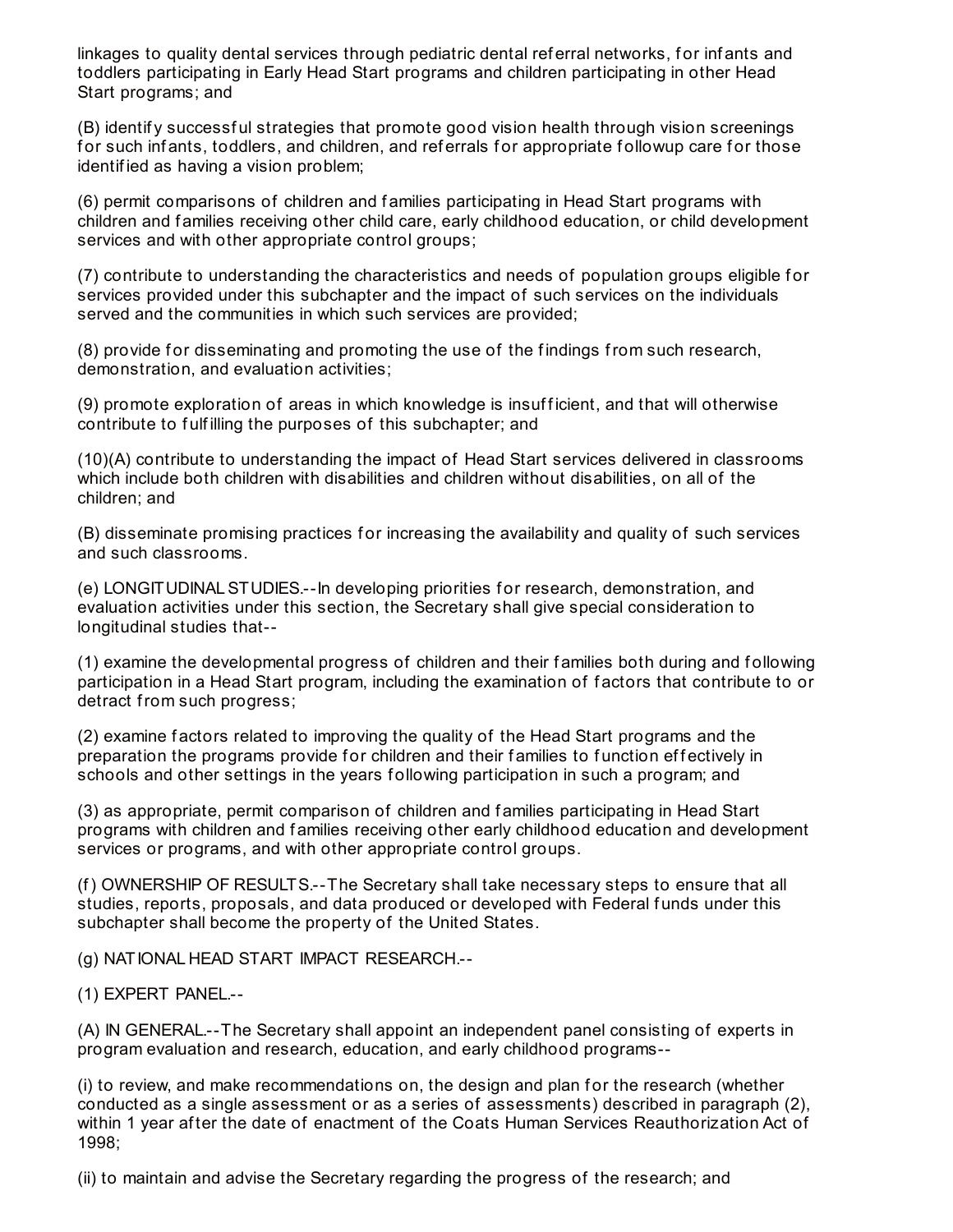(iii) to comment, if the panel so desires, on the interim and f inal research reports submitted under paragraph (7).

(B) TRAVEL EXPENSES.--The members of the panel shall not receive compensation for the performance of services for the panel, but shall be allowed travel expenses, including per diem in lieu of subsistence, at rates authorized for employees of agencies under subchapter I of chapter 57 of title 5, United States Code, while away from their homes or regular places of business in the performance of services for the panel. Notwithstanding section 1342 of title 31, United States Code, the Secretary may accept the voluntary and uncompensated services of members of the panel.

(2) GENERALAUTHORITY.--Af ter reviewing the recommendations of the expert panel, the Secretary shall make a grant to, or enter into a contract or cooperative agreement with an organization to conduct independent research that provides a national analysis of the impact of Head Start programs. The Secretary shall ensure that the organization shall have expertise in program evaluation, and research, education, and early childhood programs.

(3) DESIGNS AND TECHNIQUES.--The Secretary shall ensure that the research uses rigorous methodological designs and techniques (based on the recommendations of the expert panel), including longitudinal designs, control groups, nationally recognized standardized measures, and random selection and assignment, as appropriate. The Secretary may provide that the research shall be conducted as a single comprehensive assessment or as a group of coordinated assessments designed to provide, when taken together, a national analysis of the impact of Head Start programs.

(4) PROGRAMS .-- The Secretary shall ensure that the research focuses primarily on Head Start programs that operate in the 50 States, the Commonwealth of Puerto Rico, or the District of Columbia and that do not specif ically target special populations.

(5) ANALYSIS.--The Secretary shall ensure that the organization conducting the research--

(A)(i) determines if , overall, the Head Start programs have impacts consistent with their primary goal of increasing the social competence of children, by increasing the everyday effectiveness of the children in dealing with their present environments and f uture responsibilities, and increasing their school readiness;

(ii) considers whether the Head Start programs--

(I) enhance the growth and development of children in cognitive, emotional, and physical health areas;

(II) strengthen f amilies as the primary nurturers of their children; and

(III) ensure that children attain school readiness; and

(iii) examines--

(I) the impact of the Head Start programs on increasing access of children to such services as educational, health, and nutritional services, and linking children and families to needed community services; and

(II) how receipt of services described in subclause (I) enriches the lives of children and f amilies participating in Head Start programs;

(B) examines the impact of Head Start programs on participants on the date the participants leave Head Start programs, at the end of kindergarten and at the end of first grade (whether in public or private school), by examining a variety of f actors, including educational achievement, referrals for special education or remedial course work, and absenteeism;

(C) makes use of random selection from the population of all Head Start programs described in paragraph (4) in selecting programs for inclusion in the research; and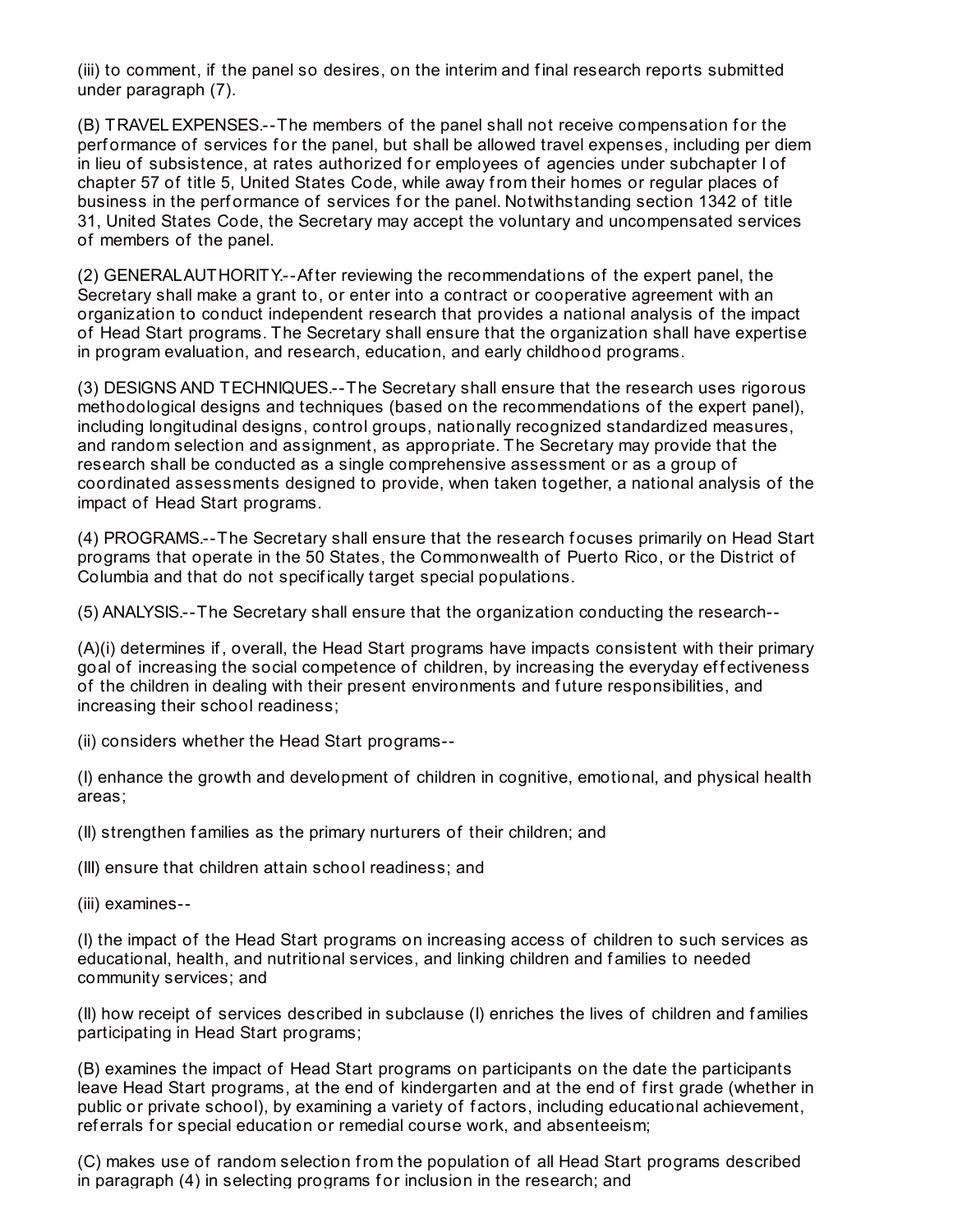(D) includes comparisons of individuals who participate in Head Start programs with control groups (including comparison groups) composed of--

(i) individuals who participate in other early childhood programs (such as public or private preschool programs and day care); and

(ii) individuals who do not participate in any other early childhood program.

in paragraph (4) in selecting programs f or inclusion in the research; and

(6) CONSIDERATION OF SOURCES OF VARIATION.--In designing the research, the Secretary shall, to the extent practicable, consider addressing possible sources of variation in impact of Head Start programs, including variations in impact related to such factors as--

(A) Head Start program operations;

(B) Head Start program quality;

(C) the length of time a child attends a Head Start program;

(D) the age of the child on entering the Head Start program;

(E) the type of organization (such as a local educational agency or a community action agency) providing services for the Head Start program;

(F) the number of hours and days of program operation of the Head Start program (such as whether the program is a full-working-day, full calendar year program, a part-day program, or a part-year program); and

(G) other characteristics and f eatures of the Head Start program (such as geographic location, location in an urban or a rural service area, or participant characteristics), as appropriate.

#### (7) REPORTS

(A) SUBMISSION OF INTERIM REPORTS.--The organization shall prepare and submit to the Secretary two interim reports on the research. The first interim report shall describe the design of the research, and the rationale for the design, including a description of how potential sources of variation in impact of Head Start programs have been considered in designing the research. The second interim report shall describe the status of the research and preliminary findings of the research, as appropriate.

(B) SUBMISSION OF FINAL REPORT.--The organization shall prepare and submit to the Secretary a final report containing the findings of the research.

(C) TRANSMITTAL OF REPORT TO CONGRESS- Not later than September 30, 2009, the Secretary shall transmit the final report to the Committee on Education and Labor of the House of Representatives and the Committee on Health, Education, Labor, and Pensions of the Senate.

(8) DEFINITION.--In this subsection, the term 'impact', used with respect to a Head Start program, means a difference in an outcome for a participant in the program that would not have occurred without the participation in the program.

(h) Limited English Prof icient Children-

(1) STUDY- Not later than 1 year af ter the date of enactment of the Improving Head Start f or School Readiness Act of 2007, the Secretary shall conduct a study on the status of limited English prof icient children and their f amilies participating in Head Start programs (including Early Head Start programs).

(2) REPORT- The Secretary shall prepare and submit to the Committee on Education and Labor of the House of Representatives and the Committee on Health, Education, Labor, and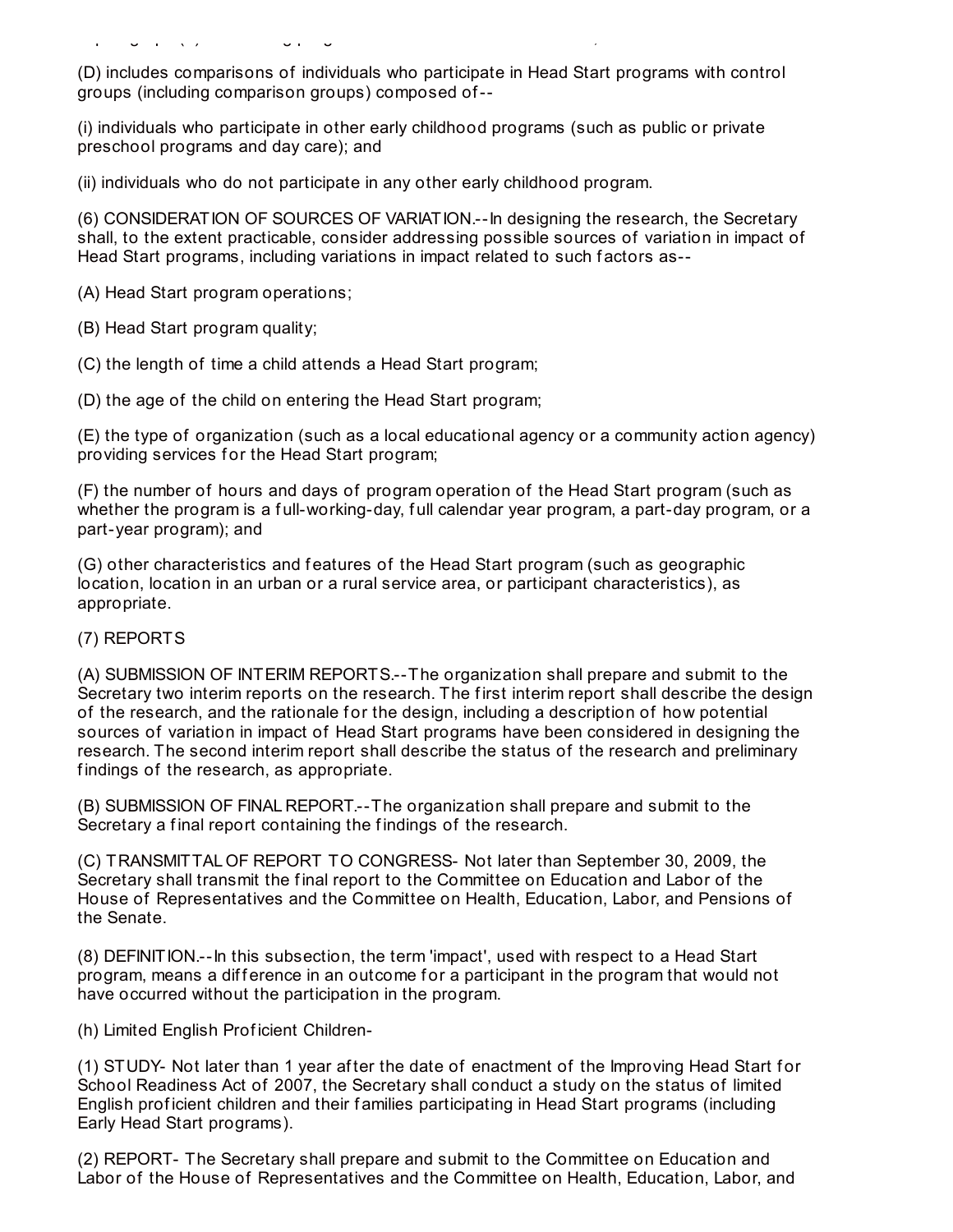Pensions of the Senate, not later than September 30, 2010, a report containing the results of the study, including inf ormation on--

(A) the demographics of limited English prof icient children from birth through age 5, including the number of such children receiving Head Start services and Early Head Start services, and the geographic distribution of children described in this subparagraph;

(B) the nature of the Head Start services and of the Early Head Start services provided to limited English prof icient children and their f amilies, including the types, content, duration, intensity, and costs of f amily services, language assistance, and educational services;

(C) procedures in Head Start programs and Early Head Start programs for the assessment of language needs and the transition of limited English prof icient children to kindergarten, including the extent to which such programs meet the requirements of section 642A for limited English prof icient children;

(D) the qualif ications and training provided to Head Start teachers and Early Head Start teachers who serve limited English proficient children and their families;

(E) the languages in which Head Start teachers and Early Head Start teachers are f luent, in relation to the population, and instructional needs, of the children served;

(F) the rate of progress made by limited English prof icient children and their f amilies in Head Start programs and in Early Head Start programs, including--

(i) the rate of progress made by limited English prof icient children toward meeting the additional educational standards described in section 641A(a)(1)(B)(ii) while enrolled in such programs;

(ii) a description of the type of assessment or assessments used to determine the rate of progress made by limited English prof icient children;

(iii) the correlation between such progress and the type and quality of instruction and educational programs provided to limited English prof icient children; and

(iv) the correlation between such progress and the health and f amily services provided by such programs to limited English prof icient children and their f amilies; and

(G) the extent to which Head Start programs and Early Head Start programs make use of f unds under section 640(a)(2)(D) to improve the quality of such services provided to limited English prof icient children and their f amilies.

(i) Research and Evaluation Activities Relevant to Diverse Communities- For purposes of conducting the study described in subsection (h), activities described in section 640(l)(5)(A), and other research and evaluation activities relevant to limited English prof icient children and their f amilies, migrant and seasonal f armworker f amilies, and other f amilies from diverse populations served by Head Start programs, the Secretary shall award, on a competitive basis, funds from amounts made available under section  $640(a)(2)(D)$  to 1 or more organizations with a demonstrated capacity for serving and studying the populations involved.

(j) Review of Assessments-

(1) APPLICATION OF STUDY- When the study on Developmental Outcomes and Assessments f or Young Children by the National Academy of Sciences is made available to the Secretary, the Secretary shall--

(A) integrate the results of the study, as appropriate and in accordance with paragraphs (2) and (3), into each assessment used in Head Start programs; and

(B) use the results of the study to develop, inf orm, and revise as appropriate the standards and measures described in section 641A, consistent with section  $641A(a)(2)(C)(ii)$ .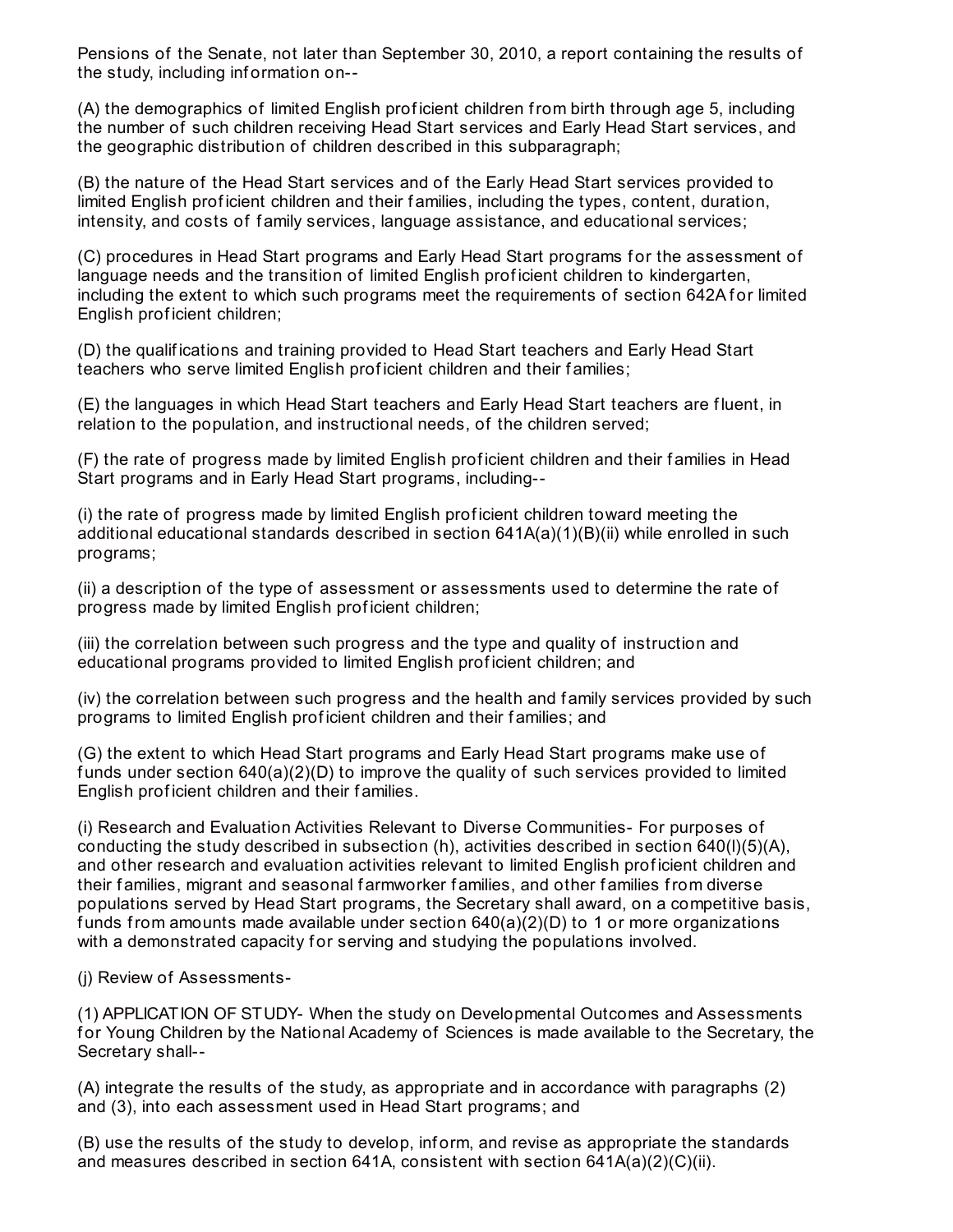(2) INFORM AND REVISE- In inf orming and revising any assessment used in the Head Start programs, the Secretary shall--

(A) receive recommendations from the Panel on Developmental Outcomes and Assessments for Young Children of the National Academy of Sciences; and

(B) with respect to the development or ref inement of such assessment, ensure--

(i) consistency with relevant, nationally recognized prof essional and technical standards;

(ii) validity and reliability for all purposes for which assessments under this subchapter are designed and used;

(iii) developmental and linguistic appropriateness of such assessments f or children assessed, including children who are limited English prof icient; and

(iv) that the results can be used to improve the quality of , accountability of , and training and technical assistance in, Head Start programs.

(3) ADDITIONAL REQUIREMENTS- The Secretary, in carrying out the process described in paragraph (2), shall ensure that—

(A) staff administering any assessments under this subchapter have received appropriate training to administer such assessments;

(B) appropriate accommodations f or children with disabilities and children who are limited English prof icient are made;

(C) the English and Spanish (and any other language, as appropriate) forms of such assessments are valid and reliable in the languages in which they are administered; and

(D) such assessments are not used to exclude children from Head Start programs.

(4) SUSPENDED IMPLEMENTATION OF NATIONAL REPORTING SYSTEM- The Secretary shall suspend implementation and terminate further development and use of the National Reporting System.

(k) Indian Head Start Study- The Secretary shall--

(1) work in collaboration with the Head Start agencies that carry out Indian Head Start programs, the Indian Head Start collaboration director, and other appropriate entities, including tribal governments and the National Indian Head Start Directors Association--

(A) to undertake a study or set of studies designed to f ocus on the American Indian and Alaska Native Head Start-eligible population, with a f ocus on issues such as curriculum development, availability and need for services, appropriate research methodologies and measures for these populations, and best practices for teaching and educating American Indian and Alaska Native Head Start Children;

(B) to accurately determine the number of children nationwide who are eligible to participate in Indian Head Start programs each year;

(C) to document how many of these children are receiving Head Start services each year;

(D) to the extent practicable, to ensure that access to Indian Head Start programs for eligible children is comparable to access to other Head Start programs for other eligible children; and

 $(E)$  to make the funding decisions required in section 640(a)(4)(D)(ii), after completion of the studies required in that section, taking into account:

(i) the Federal government's unique trust responsibility to American Indians and Alaska Natives;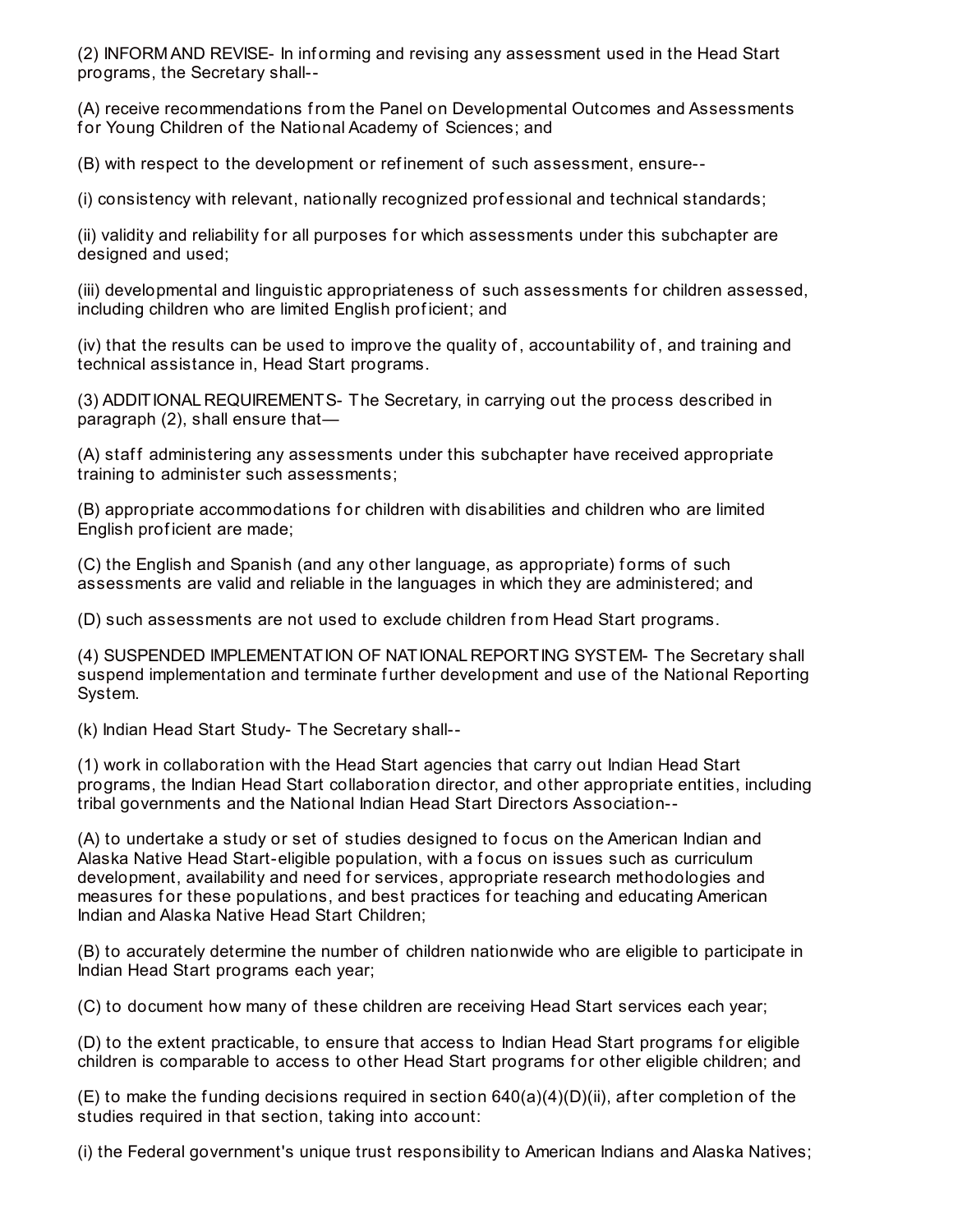(ii) limitations f aced by tribal communities in accessing non-Federal sources of f unding to supplement Federal funding for early childhood programs; and

(iii) other f actors that uniquely and adversely impact children in American Indian and Alaska Native communities such as highly elevated poverty, unemployment and violent crime rates, as well as depressed levels of educational achievement and limited access to non-Federal health, social and educational resources;

(2) in carrying out paragraph (1), consult with the Secretary of Education about the Department of Education's systems for collecting and reporting data about, and maintaining records on, American Indian and Alaska Native students;

(3) not later than 9 months after the effective date of this subsection, publish in the Federal Register a notice of how the Secretary plans to carry out paragraph (1) and shall provide a period for public comment. To the extent practicable, the Secretary shall consider comments received before submitting a report to the Congress;

(4) not later than 1 year after the effective date of this subsection, submit a report to the Committee on Education and Labor of the House of Representatives and the Committee on Health, Education, Labor, and Pensions of the Senate, detailing how the Department of Health and Human Services plans to carry out paragraph (1);

(5) through regulation, ensure the conf identiality of any personally identif iable data, inf ormation, and records collected or maintained by the Secretary, by Head Start agencies that carry out Indian Head Start programs, and by State Directors of Head Start Collaboration, by the Indian Head Start Collaboration Project Director and by other appropriate entities pursuant to this subsection (such regulations shall provide the policies, protections, and rights equivalent to those provided a parent, student, or educational agency or institution under section 444 of the General Education Provisions Act.); and

(6) ensure that nothing in this subsection shall be construed to authorize the development of a nationwide database of personally identif iable inf ormation on individuals involved in studies or other collections of data under this subsection.

(l) Migrant and Seasonal Head Start Program Study-

(1) DATA- In order to increase access to Head Start services f or children of migrant and seasonal farmworkers, the Secretary shall work in collaboration with providers of migrant and seasonal Head Start programs, the Secretary of Agriculture, the Secretary of Labor, the Bureau of Migrant Health, and the Secretary of Education to--

(A) collect, report, and share data, within a coordinated system, on children of migrant and seasonal farmworkers and their families, including health records and educational documents of such children, in order to adequately account for the number of children of migrant and seasonal farmworkers who are eligible for Head Start services and determine how many of such children receive the services; and

(B) identif y barriers that prevent children of migrant and seasonal f armworkers who are eligible for Head Start services from accessing Head Start services, and develop a plan for eliminating such barriers, including certain requirements relating to tracking, health records, and educational documents, and increasing enrollment.

(2) PUBLICATION OF PLAN- Not later than 1 year af ter the date of enactment of the Improving Head Start for School Readiness Act of 2007, the Secretary shall publish in the Federal Register a notice about how the Secretary plans to implement the activities identif ied in paragraph (1) and shall provide a period for public comment. To the extent practicable, the Secretary shall consider comments received before implementing any of the activities identified in paragraph (1).

(3) REPORT- Not later than 18 months af ter the date of enactment of the Improving Head Start for School Readiness Act of 2007, and annually thereafter, the Secretary shall submit a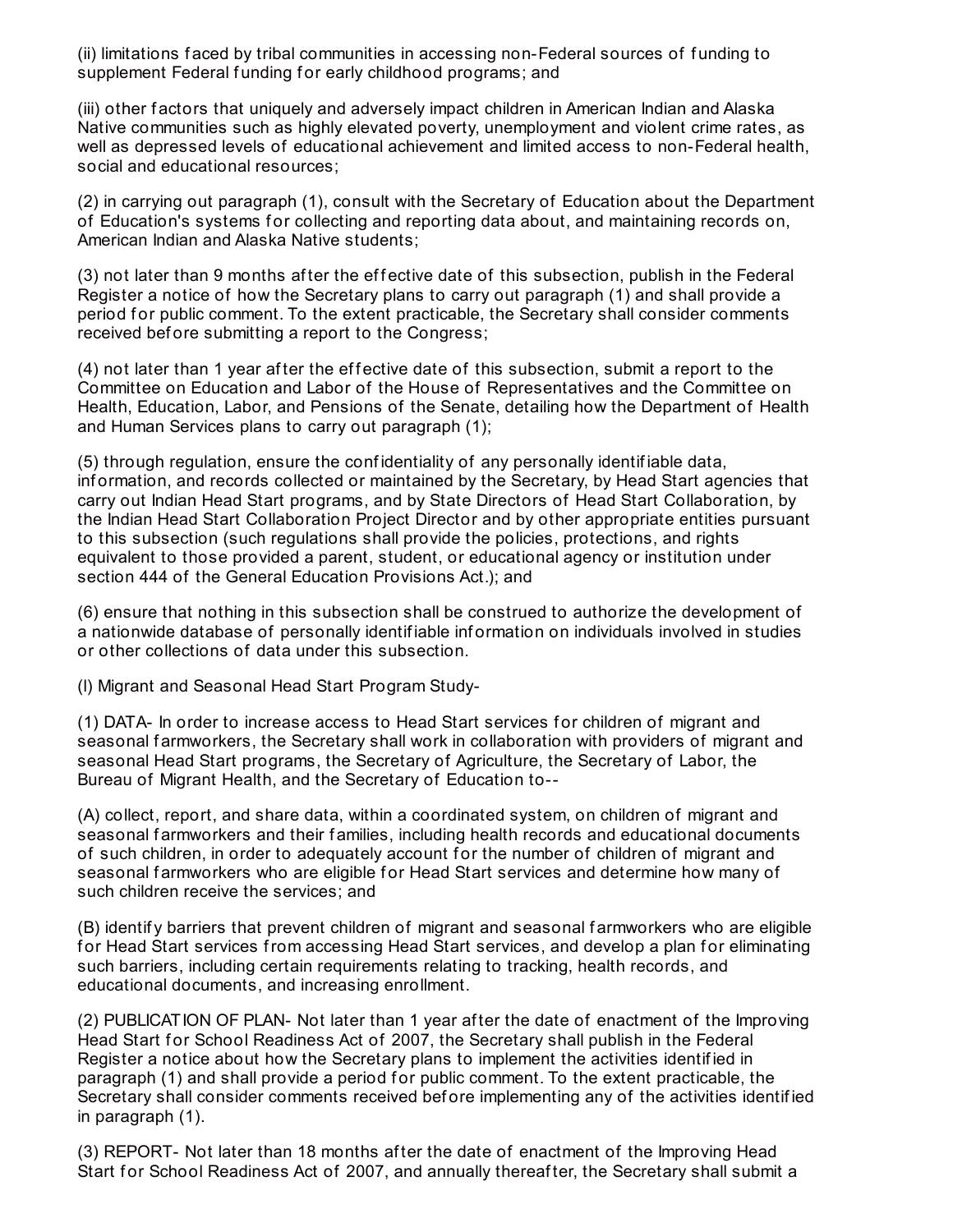report to the Committee on Education and Labor of the House of Representatives and the Committee on Health, Education, Labor, and Pensions of the Senate detailing how the Secretary plans to implement the activities identif ied in paragraph (1), including the progress made in reaching out to and serving eligible children of migrant and seasonal farmworkers, and inf ormation on States where such children are still underserved.

(4) PROTECTION OF CONFIDENTIALITY- The Secretary shall, through regulation, ensure the protection of the confidentiality of any personally identifiable data, information, and records collected or maintained by the Secretary, by Head Start agencies that carry out migrant or seasonal Head Start programs, by the State director of Head Start Collaboration, and by the Migrant and Seasonal Farmworker Collaboration project Director (such regulations shall provide the policies, protections, and rights equivalent to those provided a parent, student, or educational agency or institution under section 444 of the General Education Provisions Act (20 U.S.C. 1232g)).

(5) RULE OF CONSTRUCTION- Nothing in this subsection shall be construed to authorize the development of a nationwide database of personally identifiable data, information, or records on individuals involved in studies or other collections of data under this subsection.

(m) Program Emergency Preparedness-

(1) PURPOSE- The purpose of this subsection is to evaluate the emergency preparedness of the Head Start programs, including Early Head Start programs, and make recommendations f or how Head Start shall enhance its readiness to respond to an emergency.

(2) STUDY- The Secretary shall evaluate the Federal, State, and local preparedness of Head Start programs, including Early Head Start programs, to respond appropriately in the event of a large-scale emergency, such as the hurricanes Katrina, Rita, and Wilma, the terrorist attacks of September 11, 2001, or other incidents where assistance may be warranted under the Robert T. Stafford Disaster Relief and Emergency Assistance Act (42 U.S.C. 5121 et seq.).

(3) REPORT TO CONGRESS- Not later than 18 months af ter the date of the enactment of the Improving Head Start for School Readiness Act of 2007, the Secretary shall prepare and submit to Committee on Education and Labor of the House of Representatives and the Committee on Health, Education, Labor, and Pensions of the Senate a report containing the results of the evaluation required under paragraph (2), including--

(A) recommendations for improvements to Federal, State, and local preparedness and response capabilities to large-scale emergencies, including those that were developed in response to hurricanes Katrina, Rita, and Wilma, as they relate to Head Start programs, including Early Head Start programs, and the Secretary's plan to implement such recommendations;

(B) an evaluation of the procedures for informing families of children in Head Start programs about the program protocols for response to a large-scale emergency, including procedures for communicating with such families in the event of a large-scale emergency;

(C) an evaluation of such procedures for staff training on State and local evacuation and emergency protocols; and

(D) an evaluation of procedures for Head Start agencies and the Secretary to coordinate with appropriate Federal, State, and local emergency management agencies in the event of a large scale emergency and recommendations to improve such procedures.

#### **REPORTS**

Sec. 650. [42 U.S.C. §9846] (a) STATUS OF CHILDREN.--At least once during every 2-year period, the Secretary shall prepare and submit, to the Committee on Education and Labor of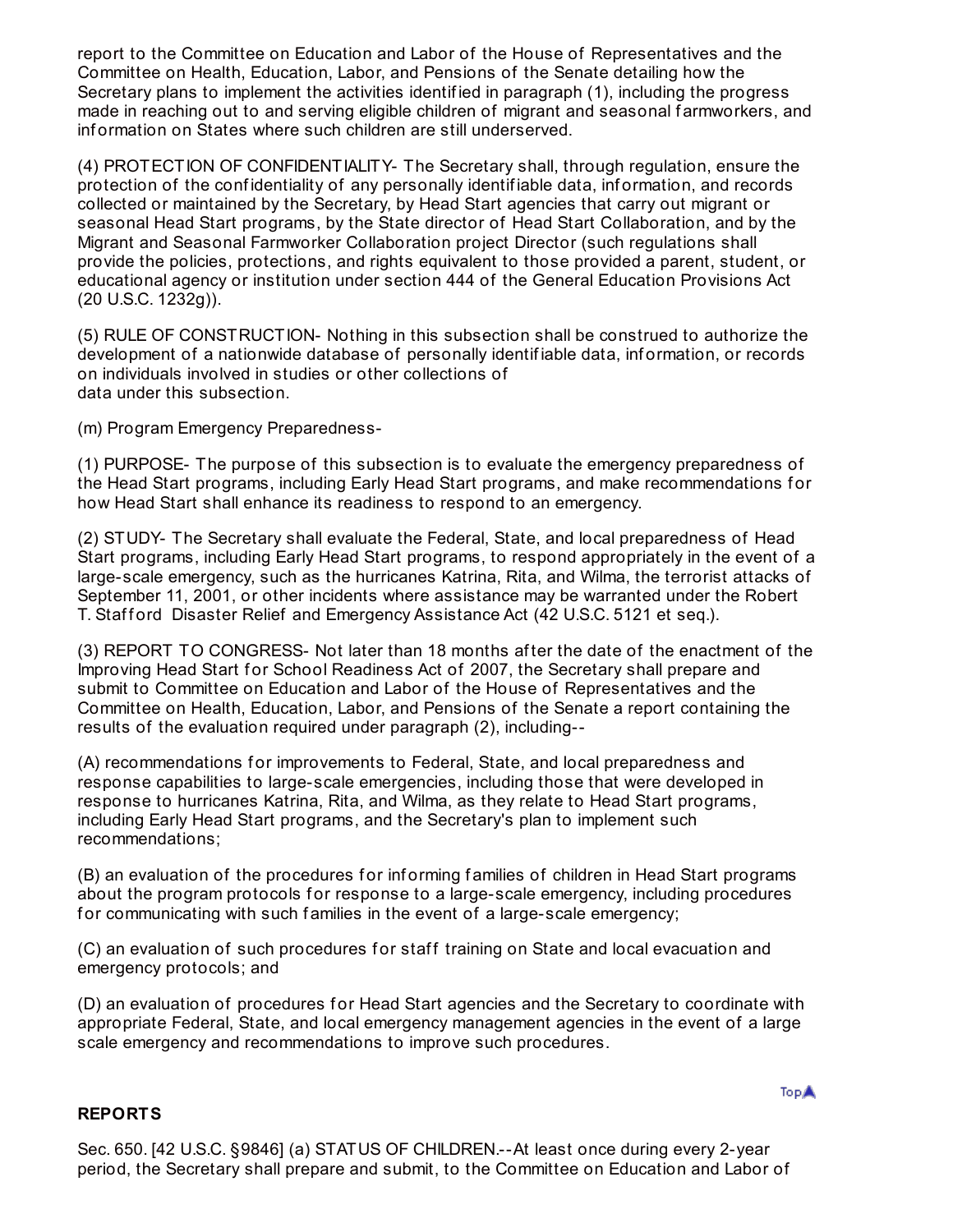the House of Representatives and the Committee on Health, Education, Labor, and Pensions of the Senate, a report concerning the status of children (including children with disabilities, limited English proficient children, homeless children, children in foster care, and children participating in Indian Head Start programs and migrant or seasonal Head Start programs) in Head Start programs, including the number of children and the services being provided to such children. Such report shall include--

(1) a statement f or the then most recently concluded f iscal year specif ying--

(A) the amount of f unds received by Head Start agencies designated under section 641 to provide Head Start services in a period before such fiscal year; and

(B) the amount of f unds received by Head Start agencies newly designated under section 641 to provide such services in such fiscal year;

(2) a description of the distribution of Head Start services relative to the distribution of children who are eligible to participate in Head Start programs, including geographic distribution within States, and information on the number of children served under this subsection, disaggregated by type of eligibility criterion;

(3) a statement identif ying how f unds made available under section 640(a) were distributed and used at national, regional, and local levels;

(4) a statement specif ying the amount of f unds provided by the State, and by local sources, to carry out Head Start programs;

(5) cost per child and how such cost varies by region;

(6) a description of the level and nature of participation of parents in Head Start programs as volunteers and in other capacities;

(7) information concerning Head Start staff, including salaries, education, training, experience, and staff turnover;

(8) inf ormation concerning children participating in programs that receive Head Start f unding, including inf ormation on f amily income, racial and ethnic background, homelessness, whether the child is in foster care or was referred by a child welfare agency, disability, and receipt of benef its under part A of title IV of the Social Security Act;

(9) the use and source of f unds to extend Head Start services to operate f ull-day and year round;

(10) using data from the monitoring conducted under section 641A(c)--

(A) a description of the extent to which programs f unded under this subchapter comply with performance standards and regulations in effect under this subchapter;

(B) a description of the types and conditions of f acilities in which such programs are located;

(C) the types of organizations that receive Head Start f unds under such programs; and

(D) the number of children served under each program option;

(11) the inf ormation contained in the documents entitled "Program Inf ormation Report" and "Head Start Cost Analyses System" (or any document similar to either), prepared with respect to Head Start programs;

(12) a description of the types of services provided to children and their f amilies, both on-site and through ref errals, including health, mental health, dental care, vision care, parenting education, physical fitness, and literacy training;

(13) a summary of inf ormation concerning the research, demonstration, and evaluation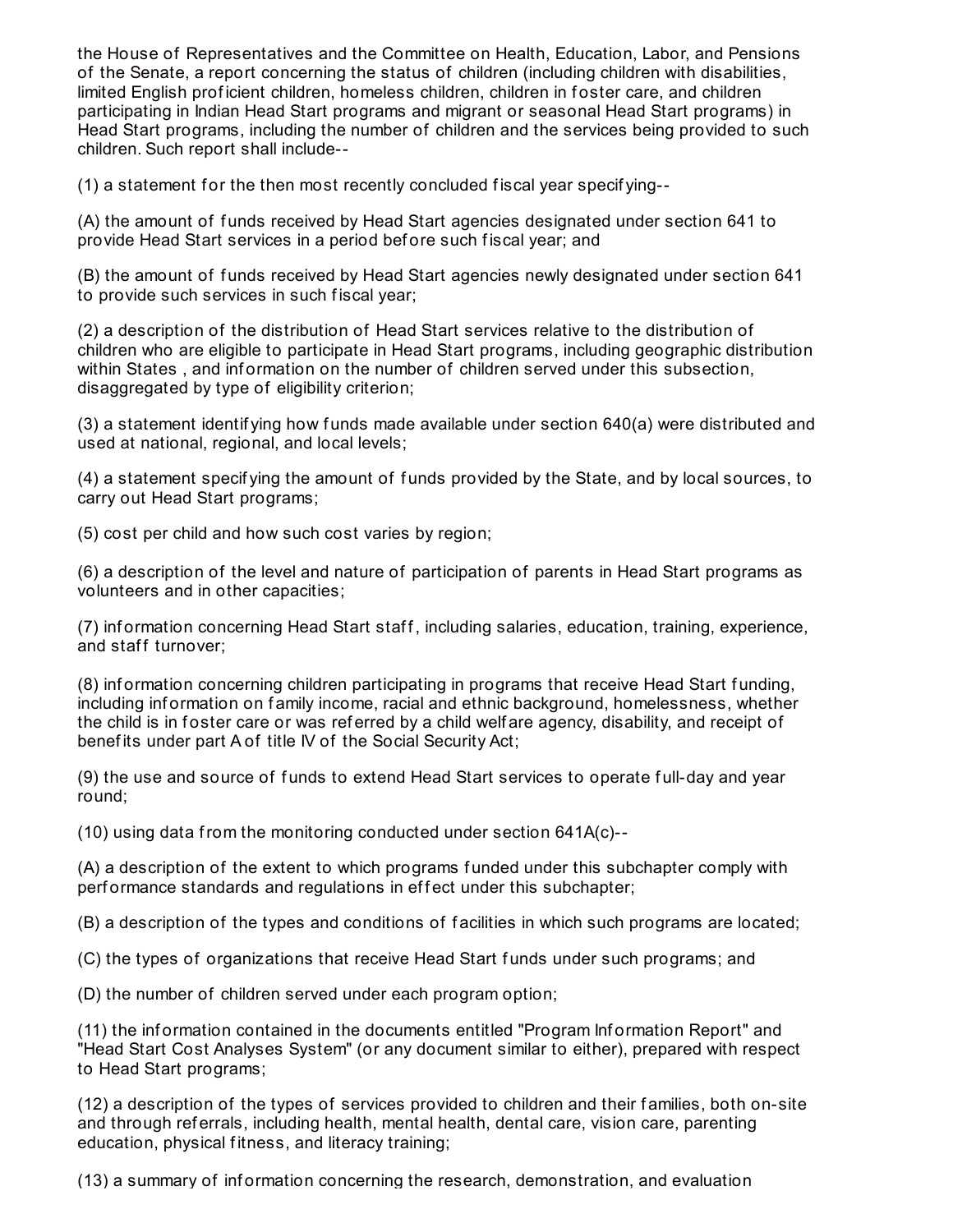(13) a summary of inf ormation concerning the research, demonstration, and evaluation, and evaluation, and evaluation, and evaluation, and evaluation, and evaluation, and evaluation, and evaluation, and evaluation, and ev activities conducted under section 649, including--

(A) a status report on ongoing activities; and

(B) results, conclusions, and recommendations, not included in any previous report, based on completed activities; and

(14) a study of the delivery of Head Start programs to Indian children living on and near Indian reservations, to children of Alaska Natives, and to children of migrant and seasonal f armworker f amilies.

Promptly after submitting such report to the Committee on Education and Labor of the House of Representatives and the Committee on Health, Education, Labor and Pensions of the Senate, the Secretary shall publish in the Federal Register a notice indicating that such report is available to the public and specif ying how such report may be obtained.

(b) FACILITIES.--At least once during every 5-year period, the Secretary shall prepare and submit, to the Committee on Education and Labor of the House of Representatives and the Committee on Health, Education, Labor and Pensions of the Senate, a report concerning the condition, location, and ownership of f acilities used, or available to be used, by Indian Head Start agencies (including Alaska Native Head Start agencies) and Native Hawaiian Head Start agencies.

(c) Fiscal Protocol-

(1) IN GENERAL- The Secretary shall conduct an annual review to assess whether the design and implementation of the triennial reviews described in section 641A(c) include compliance procedures that provide reasonable assurances that Head Start agencies are complying with applicable f iscal laws and regulations.

(2) REPORT- Not later than 30 days af ter the date the Secretary completes the annual review under paragraph (1), the Secretary shall report the f indings and conclusions of the annual review to the Committee on Education and Labor of the House of Representatives and the Committee on Health, Education, Labor, and Pensions of the Senate.

(d) Disability-Related Services-

(1) IN GENERAL- The Secretary shall track the provision of disability-related services f or children, in order to--

(A) determine whether Head Start agencies are making timely ref errals to the State or local agency responsible for providing services under section 619 or part C of the Individuals with Disabilities Education Act (20 U.S.C. 1419, 1431 et seq.);

(B) identif y barriers to timely evaluations and eligibility determinations by the State or local agency responsible for providing services under section 619 or part C of the Individuals with Disabilities Education Act; and

(C) determine under what circumstances and f or what length of time Head Start agencies are providing disability-related services for children who have not been determined under the Individuals with Disabilities Education Act (20 U.S.C. 1400 et seq.) to be children with disabilities.

(2) REPORT- Not later than 1 year after the date of enactment of the Improving Head Start for School Readiness Act of 2007, the Secretary shall provide a report to the Committee on Education and Labor of the House of Representatives and the Committee on Health, Education, Labor, and Pensions of the Senate on the activities described in paragraph (1).

(e) Evaluation and Recommendations Regarding Obesity Prevention- Not later than 1 year after the date of enactment of the Improving Head Start for School Readiness Act of 2007 the Secretary shall submit to the Committee on Education and Labor of the House of Representatives and the Committee on Health, Education, Labor, and Pensions of the Senate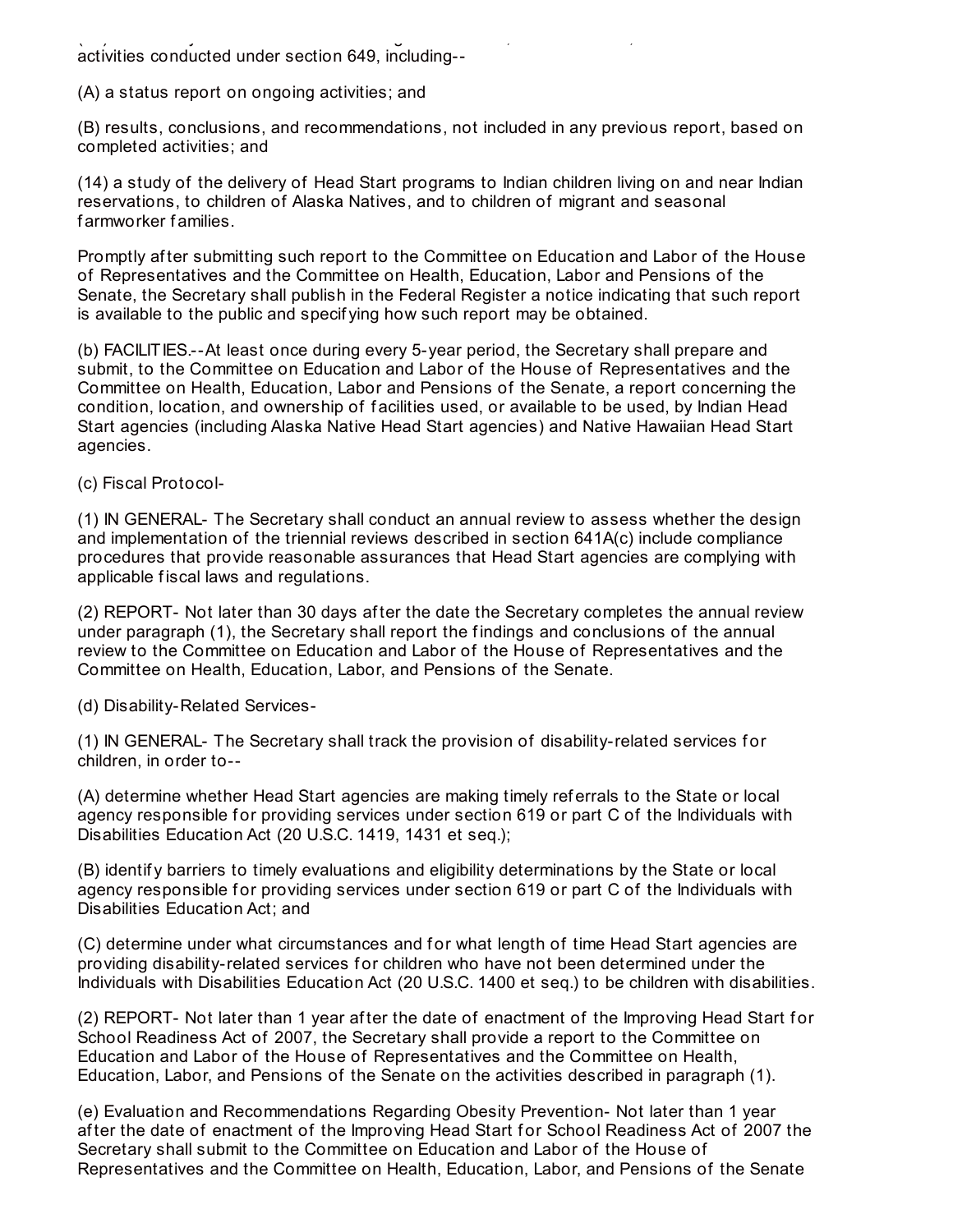a report on the Secretary's progress in assisting program efforts to prevent and reduce obesity in children who participate in Head Start programs, including progress on implementing initiatives within the Head Start program to prevent and reduce obesity in such children.

# **COMPARABILITY OF WAGES**

Sec. 653. [42 U.S.C. 9848] (a) Comparability of Wages- The Secretary shall take such action as may be necessary to assure that persons employed in carrying out programs f inanced under this subchapter shall not receive compensation at a rate which is (1) in excess of the average rate of compensation paid in the area where the program is carried out to a substantial number of persons providing substantially comparable services, or in excess of the average rate of compensation paid to a substantial number of the persons providing substantially comparable services in the area of the person's immediately preceding employment, whichever is higher; or (2) less than the minimum wage rate prescribed in section 6(a)(1) of the Fair Labor Standards Act of 1938. The Secretary shall encourage Head Start agencies to provide compensation according to salary scales that are based on training and experience.

(b) Limitation-

(1) IN GENERAL- Notwithstanding any other provision of law, no Federal f unds may be used to pay any part of the compensation of an individual employed by a Head Start agency, if such compensation, including non-Federal f unds, exceeds an amount equal to the rate payable f or level II of the Executive Schedule under section 5313 of title 5, United States Code.

(2) COMPENSATION- In this subsection, the term "compensation"--

(A) includes salary, bonuses, periodic payments, severance pay, the value of any vacation time, the value of a compensatory or paid leave benefit not excluded by subparagraph (B), and the fair market value of any employee perquisite or benefit not excluded by subparagraph (B); and

(B) excludes any Head Start agency expenditure f or a health, medical, lif e insurance, disability, retirement, or any other employee welf are or pension benef it.

# **NONDISCRIMINATION PROVISIONS**

**TopA** 

**TopA** 

Sec. 654. [42 U.S.C. 9849] (a) The Secretary shall not provide financial assistance for any program, project, or activity under this subchapter unless the grant or contract with respect thereto specif ically provides that no person with responsibilities in the operation thereof will discriminate with respect to any such program, project, or activity because of race, creed, color, national origin, sex, political affiliation, or beliefs.

(b) No person in the United States shall on the ground of sex be excluded from participation in, be denied the benef its of , be subjected to discrimination under, or be denied employment in connection with any program or activity receiving assistance under this subchapter. The Secretary shall enforce the provisions of the preceding sentence in accordance with section 602 of the Civil Rights Act of 1964. Section 603 of such Act shall apply with respect to any action taken by the Secretary to enf orce such sentence. This section shall not be construed as affecting any other legal remedy that a person may have if such person is excluded from participation in, denied the benefit of, subjected to discrimination under, or denied employment in connection with, any program, project, or activity receiving assistance under this subchapter.

(c) The Secretary shall not provide f inancial assistance f or any program, project, or activity under this subchapter unless the grant or contract relating to the financial assistance specif ically provides that no person with responsibilities in the operation of the program, project, or activity will discriminate against any individual because of a handicapping condition in violation of section 504 of the Rehabilitation Act of 1973.

# **LIMITATION WITH RESPECT TO CERTAIN UNLAWFUL ACTIVITIES**

Sec. 655. [42 U.S.C. 9850] No individual employed or assigned by or in any Head Start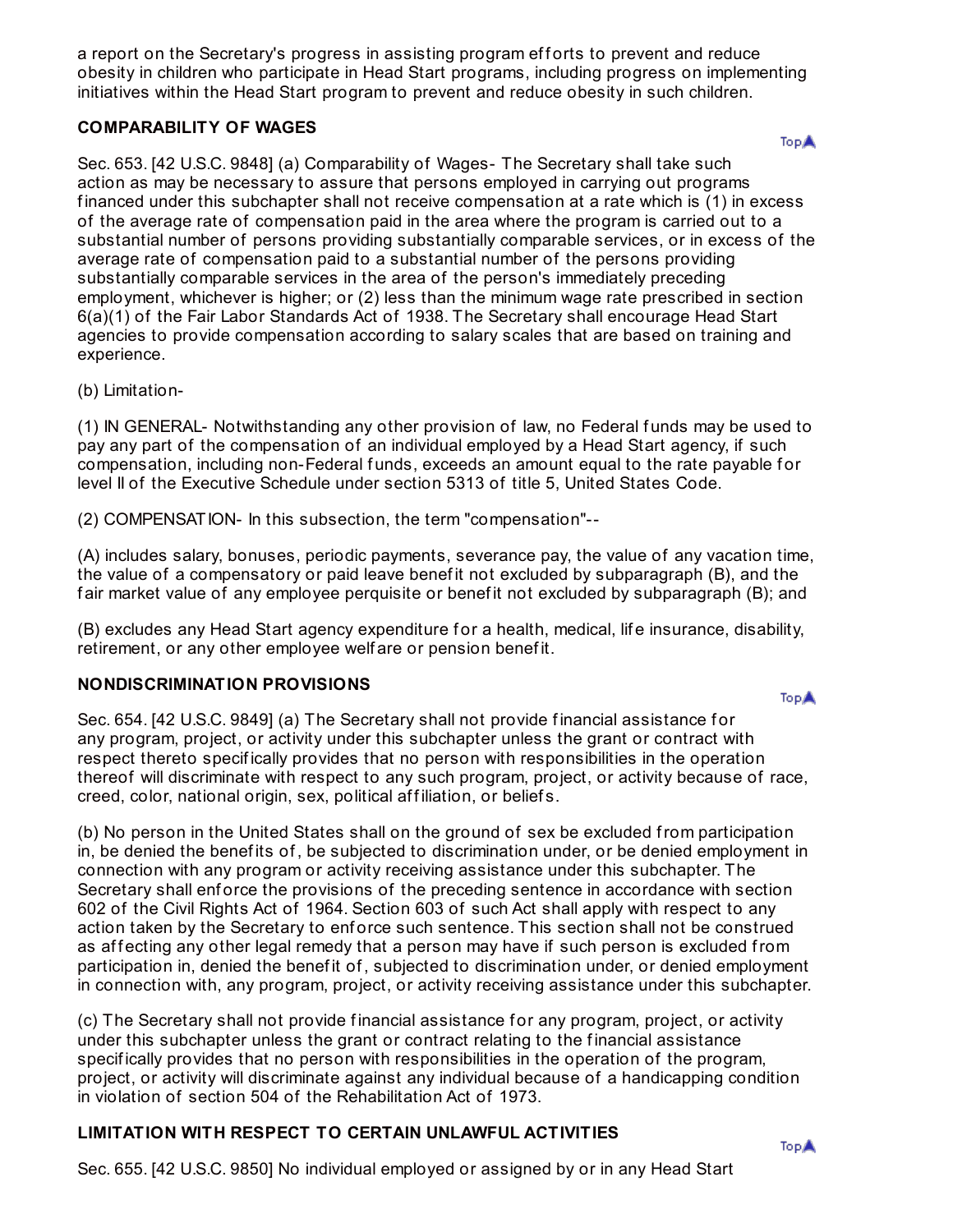agency or other agency assisted under this subchapter shall, pursuant to or during the perf ormance of services rendered in connection with any program or activity conducted or assisted under this subchapter by such Head Start agency or such other agency, plan, initiate, participate in, or otherwise aid or assist in the conduct of any unlawful demonstration, rioting, or civil disturbance.

# **POLITICAL ACTIVITIES**

**TopA** 

Sec. 656. [42 U.S.C. 9851] (a) State or Local Agency- For purposes of Chapter 15 of title 5, United States Code, any agency which assumes responsibility for planning, developing, and coordinating Head Start programs and receives assistance under this subchapter shall be deemed to be a State or local agency. For purposes of clauses (1) and (2) of section 1502(a) of such title, any agency receiving assistance under this subchapter shall be deemed to be a State or local agency.

### (b) Restrictions-

(1) IN GENERAL- A program assisted under this subchapter, and any individual employed by, or assigned to or in, a program assisted under this subchapter (during the hours in which such individual is working on behalf of such program), shall not engage in--

(A) any partisan or nonpartisan political activity or any other political activity associated with a candidate, or contending faction or group, in an election for public or party office; or

(B) any activity to provide voters or prospective voters with transportation to the polls or similar assistance in connection with any such election.

(2) REGISTRATION- No f unds appropriated under this subchapter may be used to conduct voter registration activities. Nothing in this subchapter prohibits the availability of Head Start facilities during hours of operation for the use of any nonpartisan organization to increase the number of eligible citizens who register to vote in elections for Federal office.

(3) RULES AND REGULATIONS- The Secretary, af ter consultation with the Director of the Office of Personnel Management, may issue rules and regulations to provide for the enforcement of this section, which may include provisions for summary suspension of assistance or other action necessary to permit enf orcement on an emergency basis.

# **ADVANCE FUNDING**

**TopA** 

Sec. 657. [42 U.S.C. 9852] For the purpose of affording adequate notice of funding available under this subchapter, appropriations for carrying out this subchapter are authorized to be included in an appropriation Act for the fiscal year preceding the fiscal year for which they are available for obligation.

SEC. 657A. PARENTAL CONSENT REQUIREMENT FOR NONEMERGENCY INTRUSIVE PHYSICALEXAMINATIONS.

**TopA** 

(a) Definition- The term `nonemergency intrusive physical examination' means, with respect to a child, a physical examination that--

(1) is not immediately necessary to protect the health or saf ety of the child involved or the health or safety of another individual; and

(2) requires incision or is otherwise invasive, or involves exposure of private body parts.

(b) Requirement- A Head Start agency shall obtain written parental consent bef ore administration of any nonemergency intrusive physical examination of a child in connection with participation in a program under this subchapter.

(c) Rule of Construction- Nothing in this section shall be construed to prohibit agencies from using established methods, for handling cases of suspected or known child abuse and neglect, that are in compliance with applicable Federal, State, or tribal law.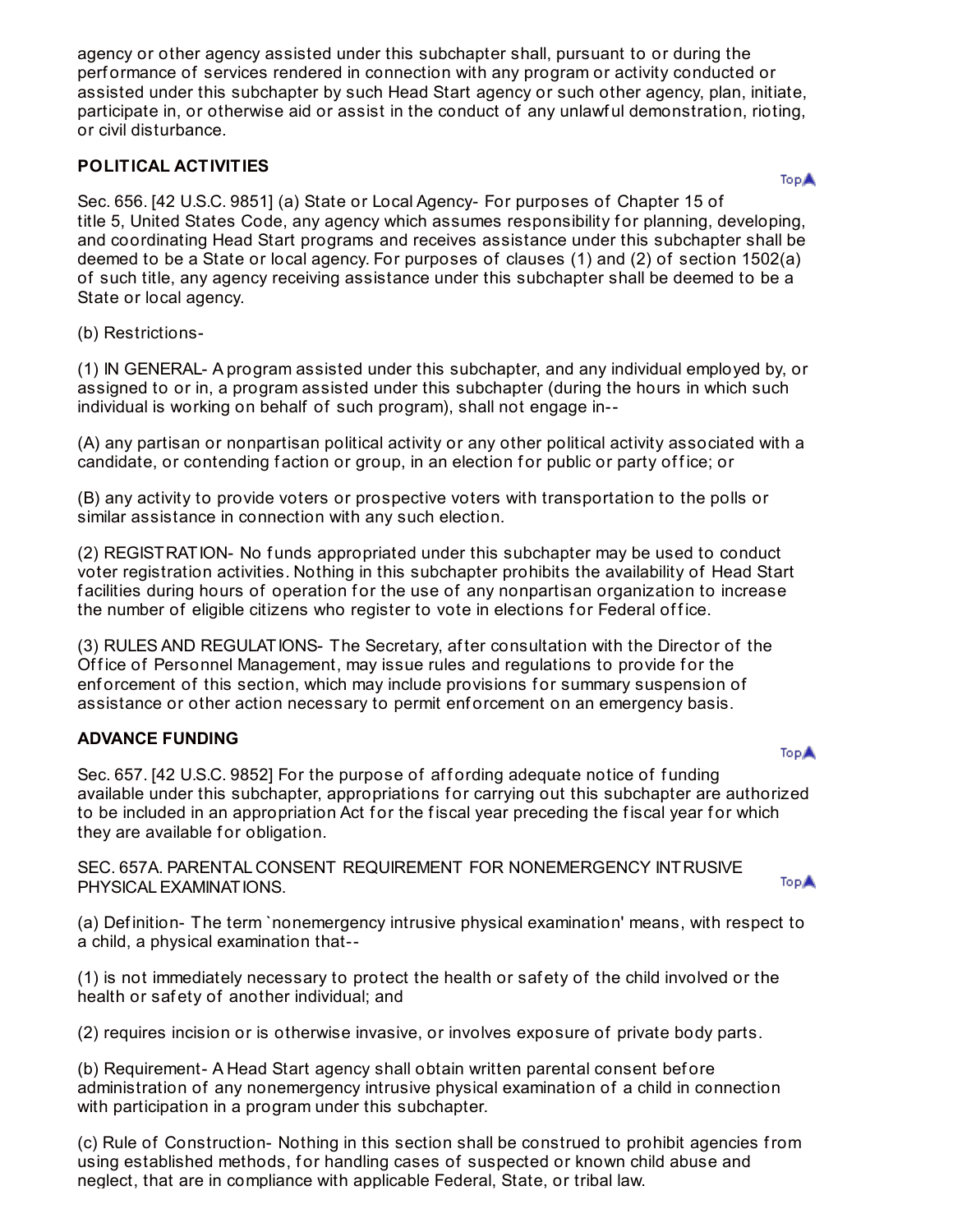SEC. 657B. CENTERS OF EXCELLENCE IN EARLY CHILDHOOD.

neglect, that are in compliance with applicable Federal, State, or tribal law.

(a) Def inition- In this section, the term `center of excellence' means a Center of Excellence in Early Childhood designated under subsection (b).

(b) Designation and Bonus Grants- The Secretary shall, subject to the availability of funds under this section, establish a program under which the Secretary shall--

(1) designate not more than 200 exemplary Head Start agencies (including Early Head Start agencies, Indian Head Start agencies, and migrant and seasonal Head Start agencies) as Centers of Excellence in Early Childhood; and

(2) make bonus grants to the centers of excellence to carry out the activities described in subsection (d).

(c) Application and Designation-

(1) APPLICATION-

(A) NOMINATION AND SUBMISSION-

(i) IN GENERAL- To be eligible to receive a designation as a center of excellence under subsection (b), except as provided in clause (ii), a Head Start agency in a State shall be nominated by the Governor of the State, after selection for nomination by such Governor through a competitive process, and shall submit an application to the Secretary at such time, in such manner, and containing such information as the Secretary may require.

(ii) INDIAN AND MIGRANT AND SEASONAL HEAD START PROGRAMS- In the case of an Indian Head Start agency or a migrant or seasonal Head Start agency, to be eligible to receive a designation as a center of excellence under subsection (b), such an agency shall be nominated by the head of the appropriate regional office of the Department of Health and Human Services and shall submit an application to the Secretary in accordance with clause (i).

(B) CONTENTS- At a minimum, the application shall include--

(i) evidence that the Head Start program carried out by the agency involved has signif icantly improved the school readiness of children who have participated in the program;

(ii) evidence that the program meets or exceeds standards described in section  $641A(a)(1)$ , as evidenced by the results of monitoring reviews described in section 641A(c), and has no findings of deficiencies in the preceding 3 years;

(iii) evidence that the program is making progress toward meeting the requirements described in section 648A;

(iv) an assurance that the Head Start agency will develop a collaborative partnership with the State (or a State agency) and other providers of early childhood education and development programs and services in the local community involved to conduct activities under subsection (d);

 $(v)$  a nomination letter from the Governor, or appropriate regional office, demonstrating the agency's ability to provide the coordination, transition, and training services of the program to be carried out under the bonus grant involved, including coordination of activities with State and local agencies that provide early childhood education and development to children and f amilies in the community served by the agency, and carry out the activities described under subsection (d)(1); and

(vi) a description of how the center involved, in order to expand accessibility and continuity of quality early childhood education and development services and programs, will coordinate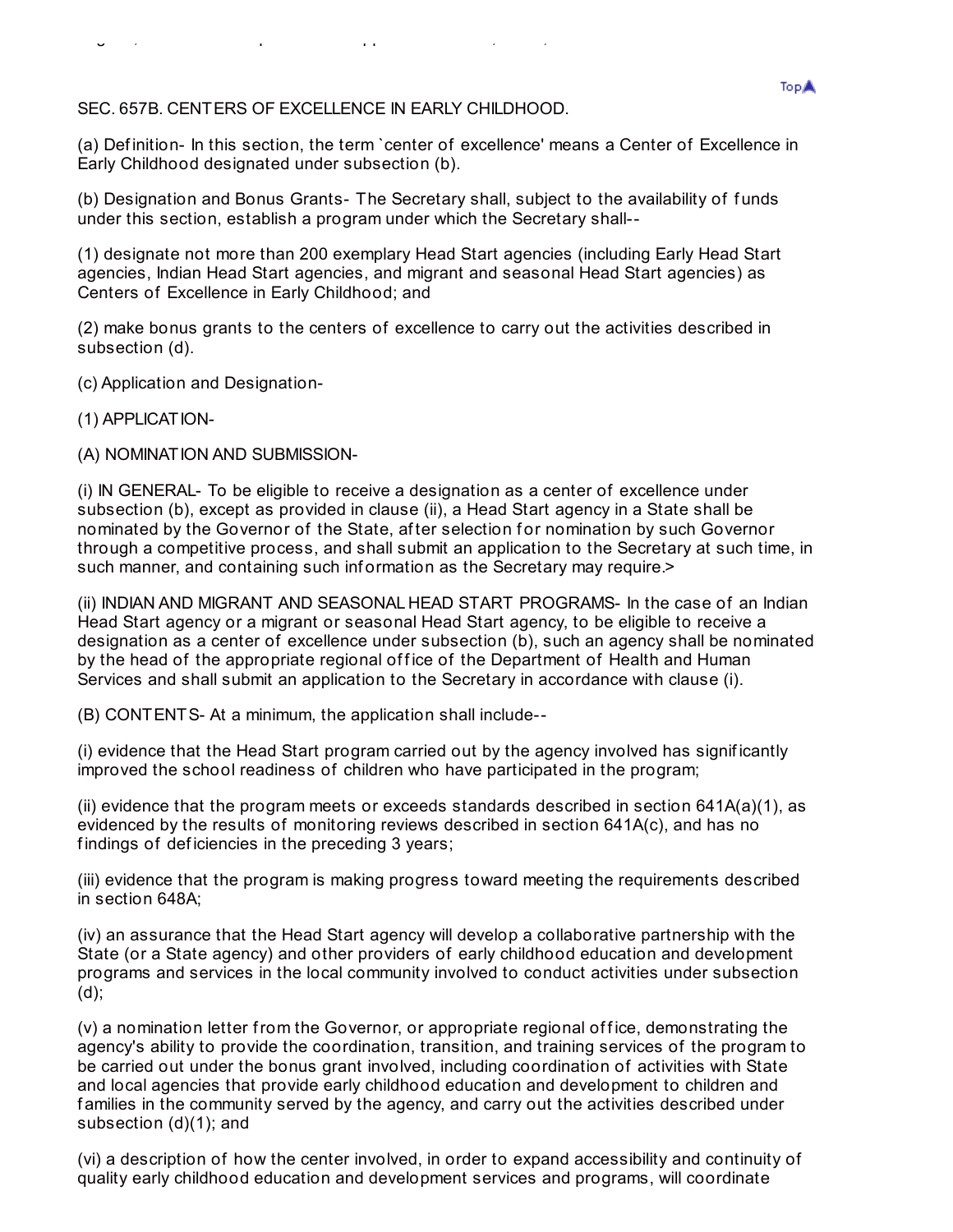activities, as appropriate, assisted under this section with--

(I) programs carried out under the Child Care and Development Block Grant Act of 1990 (42 U.S.C. 9858 et seq.);

(II) the Early Head Start programs carried out under section 645A;

(III) Early Reading First and Even Start programs carried out under subparts 2 and 3 of part B of title I of the Elementary and Secondary Education Act of 1965 (20 U.S.C. 6371 et seq., 6381 et seq.);

(IV) other preschool programs carried out under title I of that Act (20 U.S.C. 6301 et seq.);

(V) programs carried out under section 619 and part C of the Individuals with Disabilities Education Act (20 U.S.C. 1419, 1431 et seq.);

(VI) State prekindergarten programs; and

(VII) other programs of early childhood education and development.

(2) SELECTION- In selecting agencies to designate as centers of excellence under subsection (b), the Secretary shall designate not less than 1 from each of the 50 States, the District of Columbia, an Indian Head Start program, a migrant or seasonal Head Start program, and the Commonwealth of Puerto Rico.

(3) PRIORITY- In making bonus grant determinations under this section, the Secretary shall give priority to agencies that, through their applications, demonstrate that their programs are of exceptional quality and would serve as exemplary models for programs in the same geographic region. The Secretary may also consider the populations served by the applicants, such as agencies that serve large proportions of families of limited English proficient children or other underserved populations, and may make bonus grants to agencies that do an exceptional job meeting the needs of children in such populations.

(4) TERM OF DESIGNATION-

(A) IN GENERAL- Subject to subparagraph (B), the Secretary shall designate a Head Start agency as a center of excellence for a 5-year term. During the period of that designation, subject to the availability of appropriations, the agency shall be eligible to receive a bonus grant under subsection (b).

(B) REVOCATION- The Secretary may revoke an agency's designation under subsection (b) if the Secretary determines that the agency is not demonstrating adequate perf ormance or has had findings of deficiencies described in paragraph (1)(B)(ii).

(5) AMOUNT OF BONUS GRANT- The Secretary shall base the amount of f unding provided through a bonus grant made under subsection (b) to a center of excellence on the number of children eligible for Head Start services in the community involved. The Secretary shall, subject to the availability of funding, make such a bonus grant in an amount of not less than \$200,000 per year.

(d) Use of Funds- A center of excellence that receives a bonus grant under subsection (b)--

(1) shall use not less than 15 percent of the f unds made available through the bonus grant to disseminate to other Head Start agencies in the State involved, best practices for achieving early academic success, including--

(A) best practices for achieving school readiness, including developing early literacy and mathematics skills, for children at risk for school difficulties;

(B) best practices for achieving the acquisition of the English language for limited English prof icient children, if appropriate to the population served; and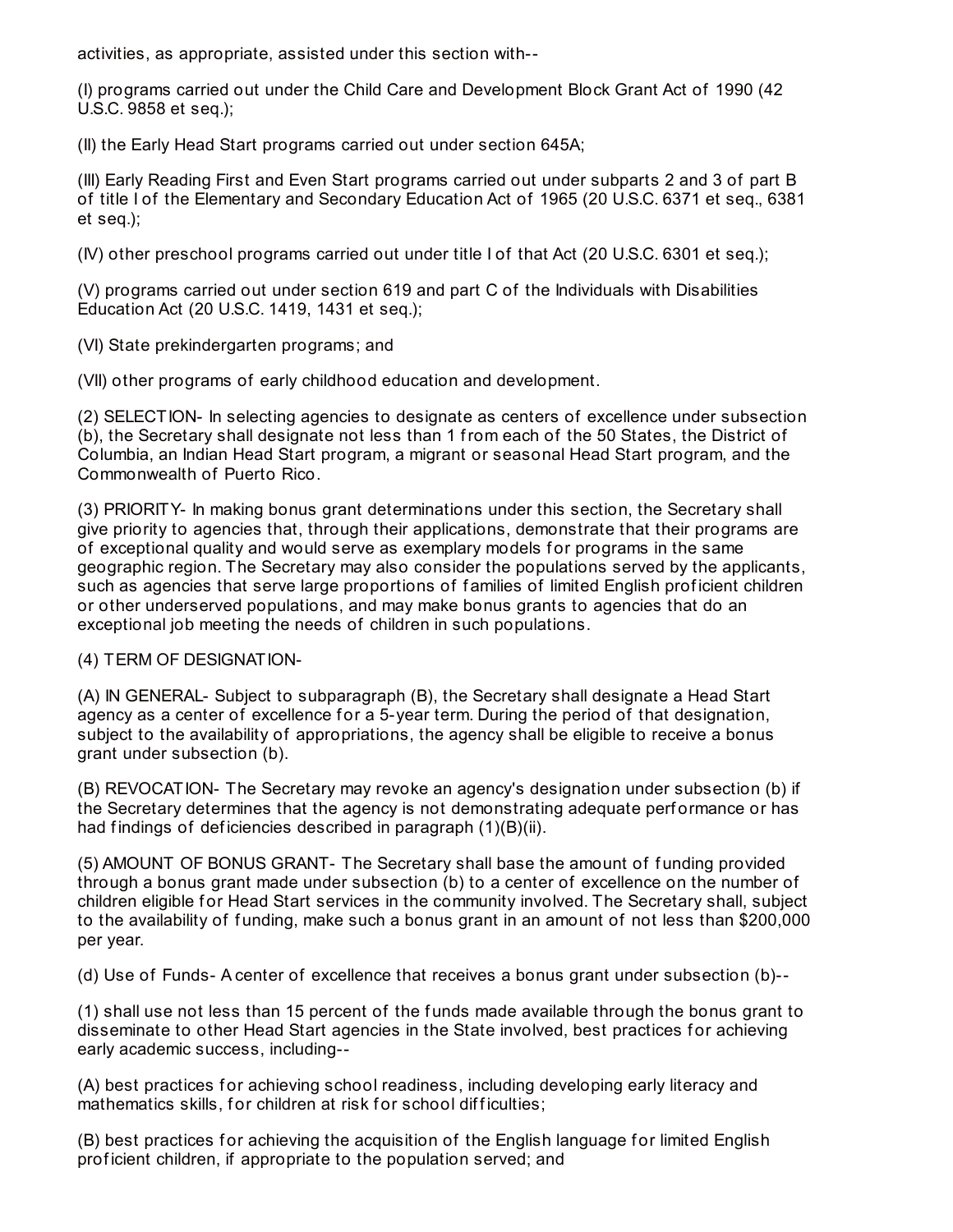(C) best practices for providing high-quality comprehensive services for eligible children and their f amilies;

(2) may use the funds made available through the bonus grant--

(A) to provide Head Start services to additional eligible children;

(B) to better meet the needs of working f amilies in the community served by the center by serving more children in existing Early Head Start programs (existing as of the date the center is designated under this section) or in full-working-day, full calendar year Head Start programs;

(C) to f urther coordinate early childhood education and development programs and services and social services available in the community served by the center for at-risk children (birth through age 8), their f amilies, and pregnant women;

(D) to provide professional development for Head Start teachers and staff, including joint training for Head Start teachers and staff, child care providers, public and private preschool and elementary school teachers, and other providers of early childhood education and development programs;

(E) to provide effective transitions between Head Start programs and elementary schools and to f acilitate ongoing communication between Head Start and elementary school teachers concerning children receiving Head Start services to improve the teachers' ability to work effectively with low-income, at-risk children and their families;

(F) to develop or maintain partnerships with institutions of higher education and nonprof it organizations, including community-based organizations, that recruit, train, place, and support college students to serve as mentors and reading partners to preschool children in Head Start programs; and

(G) to carry out other activities determined by the center to improve the overall quality of the Head Start program carried out by the agency and the program carried out under the bonus grant involved.

(e) Research and Reports-

(1) RESEARCH- The Secretary shall, subject to the availability of f unds to carry out this subsection, award a grant or contract to an independent organization to conduct research on the ability of the centers of excellence to use the f unds received under this section to improve the school readiness of children receiving Head Start services, and to positively impact school results in the earliest grades. The organization shall also conduct research to measure the success of the centers of excellence at encouraging the center's delegate agencies, additional Head Start agencies, and other providers of early childhood education and development programs in the communities involved to meet measurable improvement goals, particularly in the area of school readiness.

(2) RESEARCH REPORT- Not later than 48 months af ter the date of enactment of the Improving Head Start for School Readiness Act of 2007, the organization shall prepare and submit to the Secretary and Congress a report containing the results of the research described in paragraph (1).

(3) REPORTS TO THE SECRETARY- Each center of excellence shall submit an annual report to the Secretary, at such time and in such manner as the Secretary may require, that contains a description of the activities the center carried out with funds received under this section, including a description of how such funds improved services for children and families.

(f) Authorization of Appropriations- There are authorized to be appropriated such sums as may be necessary for each of fiscal years 2008 through 2012 to make bonus grants to centers of excellence under subsection (b) to carry out activities described in subsection (d) and research and report activities described in subsection (e).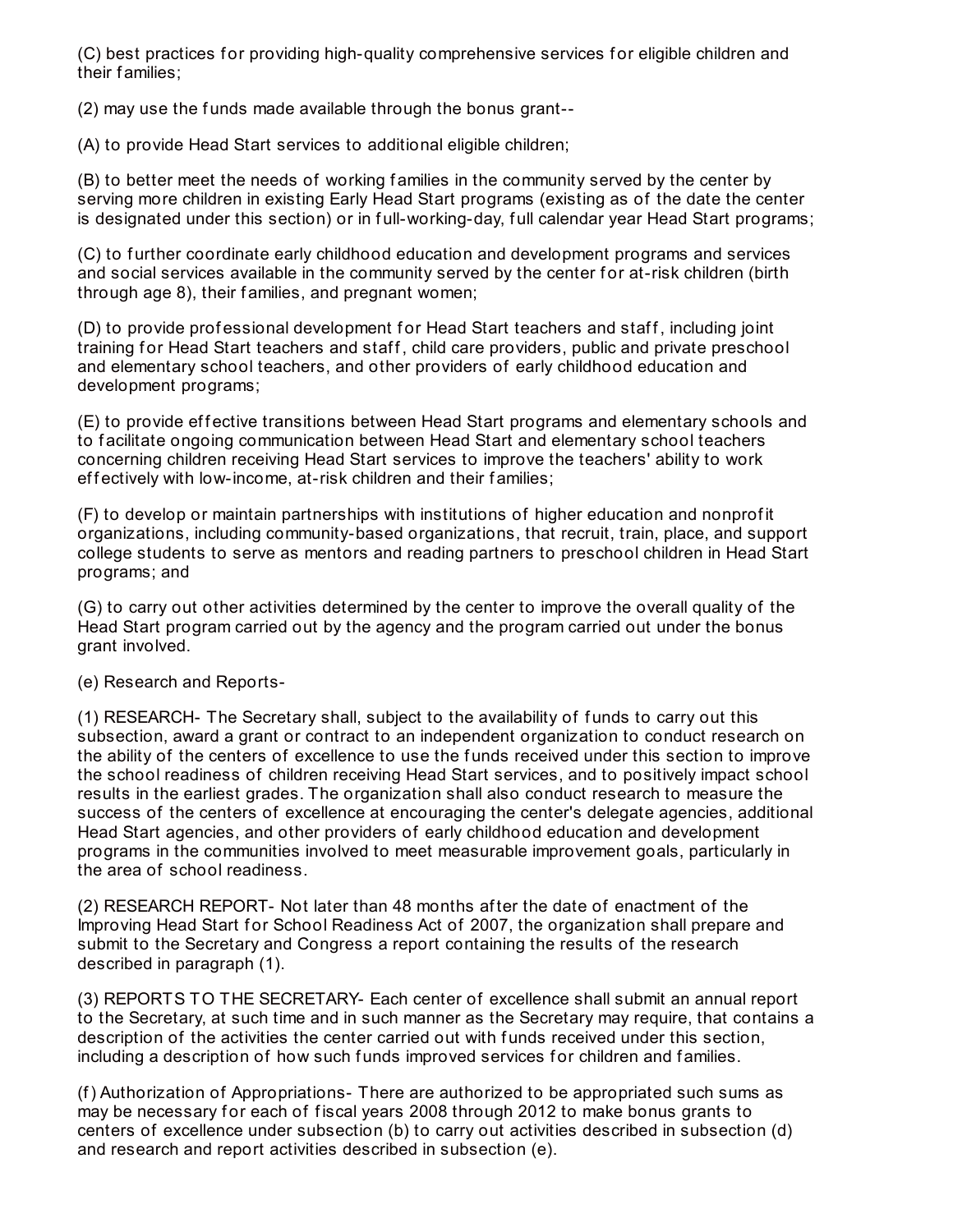### SEC. 657C. GENERAL PROVISIONS.

(a) Limitation- Nothing in this subchapter shall be construed to authorize or permit the Secretary or any employee or contractor of the Department of Health and Human Services to mandate, direct, or control, the selection of a curriculum, a program of instruction, or instructional materials, for a Head Start program.

(b) Special Rule- Nothing in this subchapter shall be construed to authorize a Head Start program or a local educational agency to require the other to select or implement a specif ic curriculum or program of instruction.

(c) Def inition- In this subchapter, the term `health', when used to refer to services or care provided to enrolled children, their parents, or their siblings, shall be interpreted to refer to both physical and mental health.

**TopA** 

#### COMPLIANCE WITH IMPROPER PAYMENTS INFORMATION ACT OF 2002.

(a) Def initions- In this section, the term--

(1) `appropriate committees' means--

(A) the Committee on Health, Education, Labor, and Pensions of the Senate; and

(B) the Committee on Education and Labor of the House of Representatives; and

(2) `improper payment' has the meaning given that term under section 2(d)(2) of the Improper Payments Information Act of 2002 (31 U.S.C. 3321 note).

(b) Requirement f or Compliance Certif ication and Report- The Secretary of Health and Human Services shall submit a report to the appropriate committees that--

(1) contains a certification that the Department of Health and Human Services has, for each program and activity of the Administration for Children and Families, performed and completed a risk assessment to determine programs and activities that are at signif icant risk of making improper payments; and

(2) describes the actions to be taken to reduce improper payments for the programs and activities determined to be at signif icant risk of making improper payments.

#### REFERENCES IN OTHER ACTS.

(a) Elementary and Secondary Education Act of 1965- Section 1112(c) of the Elementary and Secondary Education Act of 1965 (20 U.S.C. 6312(c)) is amended--

(1) in paragraph (1)(G), by striking `perf ormance standards established under section 641A(a) of the Head Start Act' and inserting `education performance standards in effect under section 641A(a)(1)(B) of the Head Start Act'; and

 $(2)$  in paragraph  $(2)(B)$ , by striking `Head Start performance standards as in effect under section 641A(a) of the Head Start Act' and inserting `education performance standards in effect under section  $641A(a)(1)(B)$  of the Head Start Act'.

(b) Early Learning Opportunities Act- Section 810(b)(1) of the Early Learning Opportunities Act (20 U.S.C. 9409(b)(1)) is amended by striking `entities f unded under section 640(a)(5) of the Head Start Act (42 U.S.C. 9835(a)(5))' and inserting `entities f unded under section 640(a)(2)(B)(vi) of the Head Start Act (42 U.S.C. 9835(a)(2)(B)(vi))'.

#### **TopA**

#### **TopA**